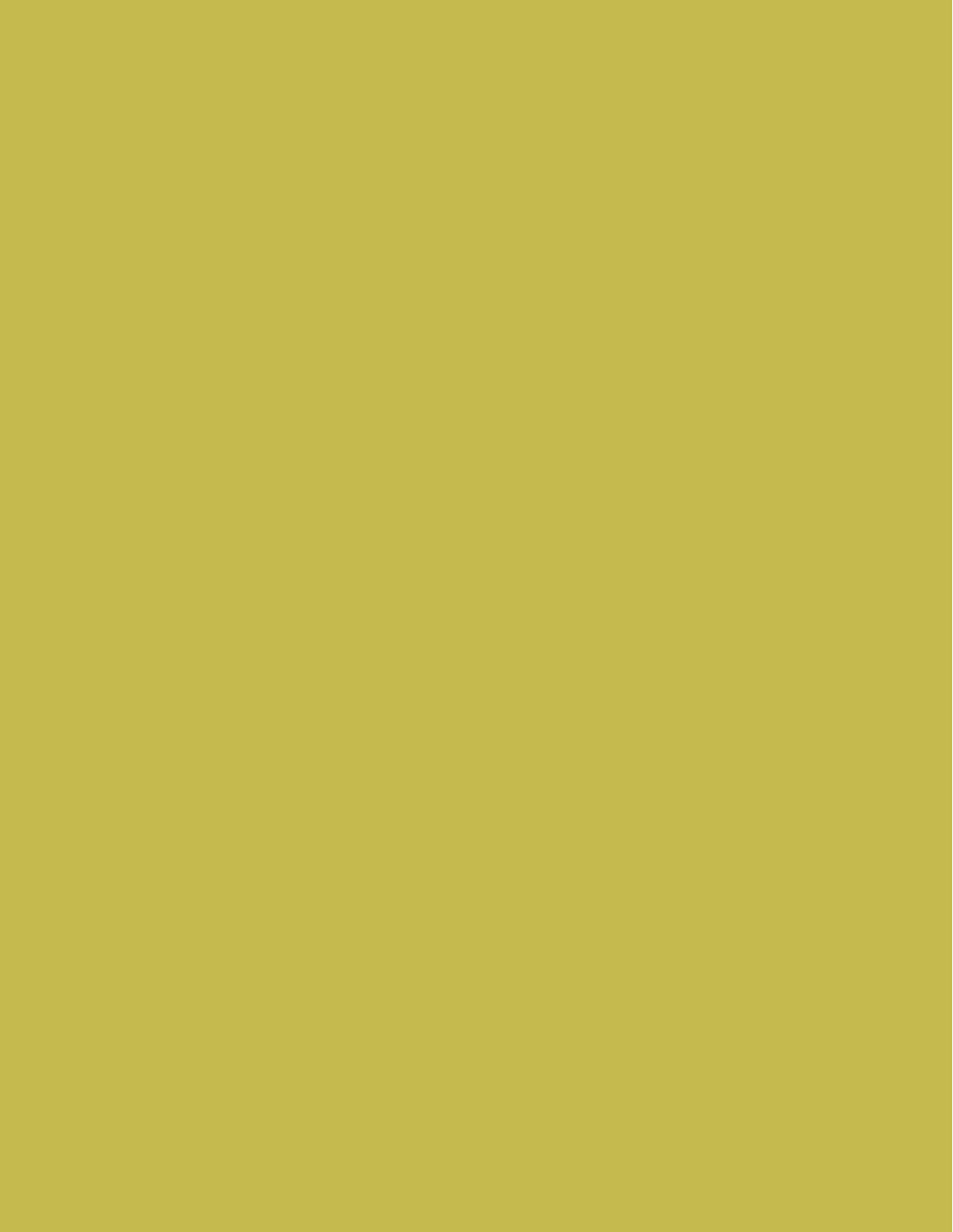# Towards a **Climate-Friendly Built Environment**

# **Prepared for the Pew Center on Global Climate Change**

*Marilyn A. Brown Frank Southworth Therese K. Stovall* OAK RIDGE NATIONAL LABORATORY

*June 2005*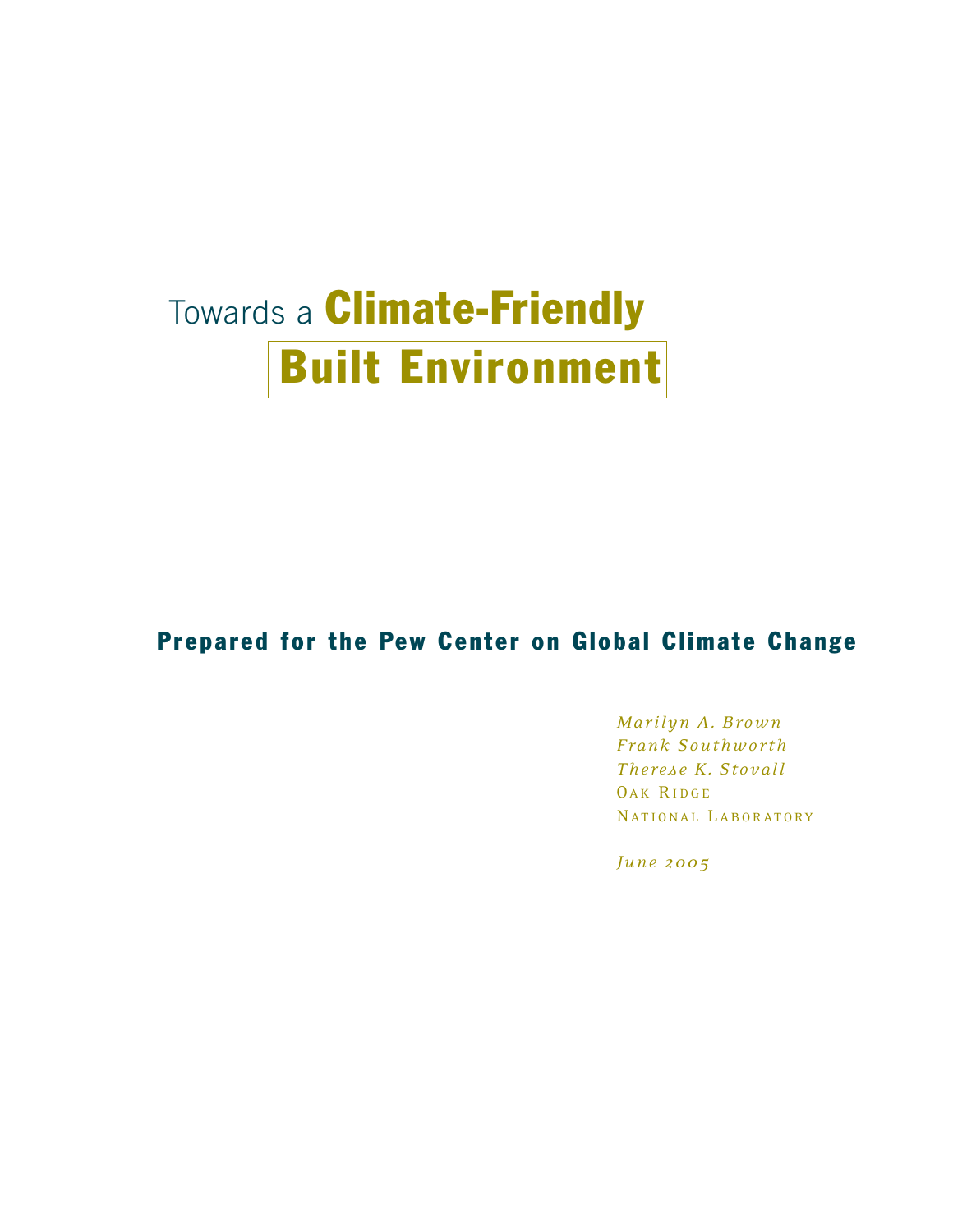# *Contents*

# **Foreword** *ii*

# **Executive Summary** *iii*

# **I. Introduction** *1*

# **II. Greenhouse Gas Emissions: Sources and Trends** *6*

- **A. Energy Use and Energy Trends in U.S. Buildings** *9*
- **B. New Construction versus Renovation** *11*
- **C. Green Buildings** *12*
- **D. Regional Markets for Best Practices** *14*
- **E. The Technical and Economic Potential for GHG Reductions** *14*

# **III. Market Structure and Change Mechanisms** *17*

- **A. The Fragmented Buildings Industry** *17*
- **B. Other Obstacles to GHG Reductions in the Building Sector** *20*
- **C. Drivers for Low-GHG Buildings: Now and in the Future** *23*

# **IV. Technology Opportunities in Major Building Subsectors** *26*

- **A. Homes and Small Businesses** *26*
- **B. Large Commercial and Industrial Buildings** *35*

## **V. Community and Urban Systems** *39*

- **A. Estimates of GHG Reduction Potentials** *40*
- **B. Possible Policy Instruments** *41*
- **C. Potential Influence of Urban Form on Vehicular Travel** *44*

# **VI. Policy Options** *45*

- **A. Regulation** *45*
- **B. Financial Incentives** *49*
- **C. Information and Education** *51*
- **D. Management of Government GHG Emissions and Energy Use** *53*
- **E. Research and Development** *54*
- **F. The Potential for Reduced Emissions** *58*

# **VII. Conclusions** *62*

- **A. Technology Opportunities in the 2005-2025 Time Frame** *62*
- **B. Building Green And Smart in the 2050 Time Frame** *64*
- **C. Linking Near-Term Action with Long-Term Potential** *65*

# **Endnotes** *66*

Towards a Climate-Friendly **Built Environment**

*i*

+

 $+$ 

 $\pm$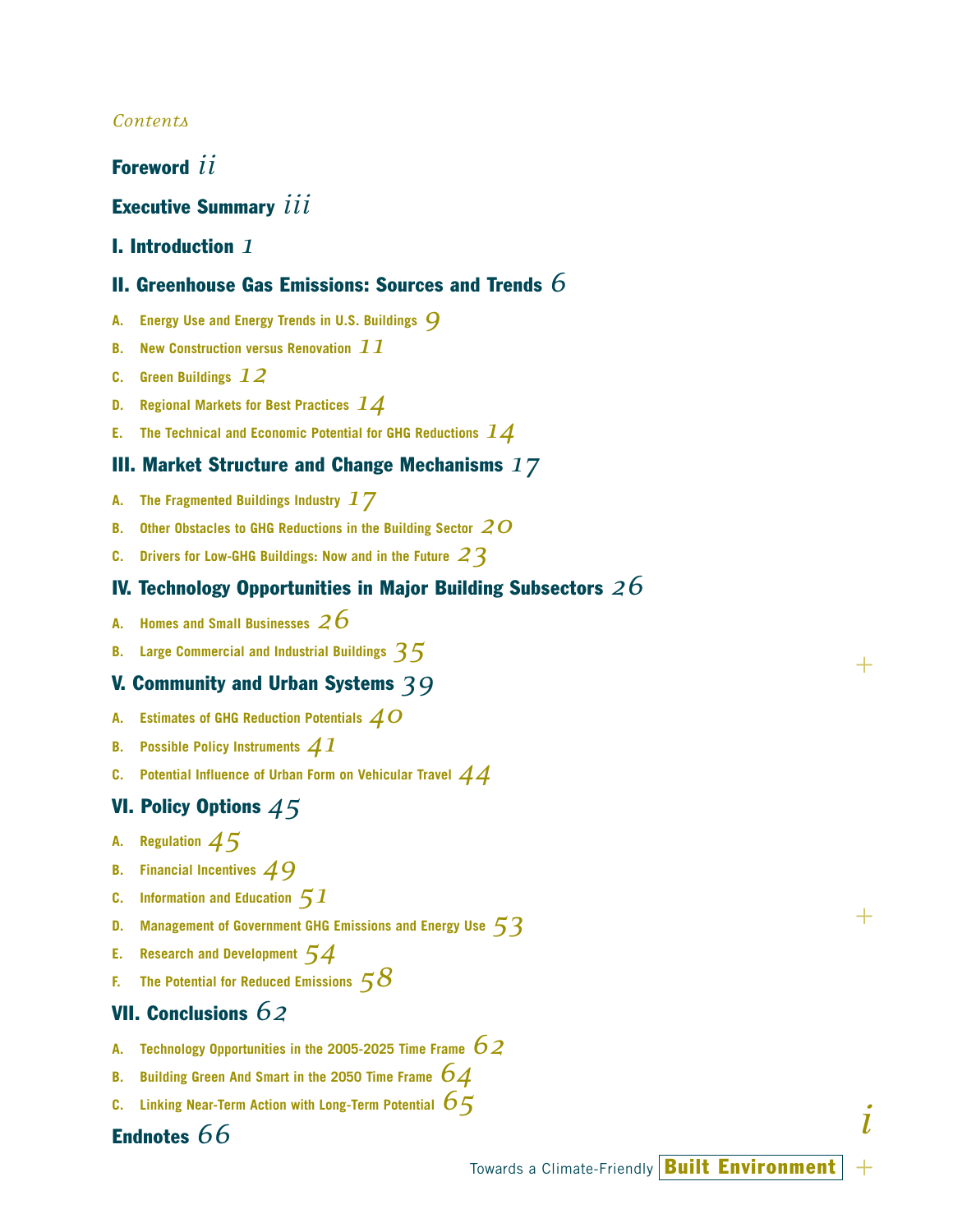#### **Foreword** *Eileen Claussen, President, Pew Center on Global Climate Change*

Buildings in the United States—homes, offices, and industrial facilities—account for over 40 percent of our nation's carbon dioxide emissions. Most of these emissions come from the combustion of fossil fuels to provide heating, cooling, and lighting and to run electrical equipment and appliances. The manufacture of building materials and products, and the increased emissions from the transportation generated by urban sprawl, also contribute a significant amount of greenhouse gas (GHG) emissions every year. In this report, authors Marilyn Brown, Frank Southworth, and Theresa Stovall identify numerous opportunities available now, and in the future, to reduce the building sector's overall impact on climate.

This Pew Center report is part of our effort to examine key sectors, technologies, and policy options to construct the "10-50 Solution" to climate change. The idea is that we need to tackle climate change over the next fifty years, one decade at a time. Looking at options for the near (10 years) and long (50 years) term, this report yields the following insights for reducing GHG emissions from the largest portion of our nation's physical wealth—our built environment.

• **This sector presents tremendous challenges.** There are so many different energy end uses and GHG-relevant features, multiple stakeholders and decision-makers, and numerous market barriers to energy efficiency.

• **Yet numerous opportunities exist.** In the near term, simply bringing current building practices up to the level of best practices would yield tremendous energy and cost savings. Past studies have shown that many climate-friendly and cost-effective measures in the buildings sector are not fully utilized in the absence of policy intervention. The R&D and six deployment policies examined in this report could reduce forecasted energy consumption and carbon emissions of buildings in the United States in 2025 by almost one-quarter, or by an amount roughly equal to 10% of total projected U.S. carbon emissions. In 2025 and beyond, newly constructed net-zero-energy homes and climate-friendly designs for large commercial buildings and industrial facilities could begin to generate sizeable GHG reductions by displacing the energy-intensive structures that embody today's standard practices.

• **An integrated approach is needed to reduce GHG emissions from the diverse and fragmented building sector.** Such an approach coordinates across technical and policy solutions, integrates engineering approaches with architectural design, considers design decisions within the realities of building operation, integrates green building with smart-growth concepts, and takes into account the numerous decision-makers within the industry.

• **An expansive view of the building sector is needed to completely identify and capitalize on the full range of GHG-reduction opportunities.** Such a view needs to consider future building construction (including life-cycle aspects of buildings materials, design, and demolition), use (including on-site power generation and its interface with the electric grid), and location (in terms of urban densities and access to employment and services).

The authors and the Pew Center would like to thank Robert Broad of Pulte Home Sciences, Leon Clarke of the Pacific Northwest Laboratory, Jean Lupinacci of the U.S. Environmental Protection Agency, and Steven Nadel of the American Council for an Energy Efficient Economy for their review of and advice on a previous draft of this report, and Tony Schaffhaeuser for contributions to an early version this paper.

 $+$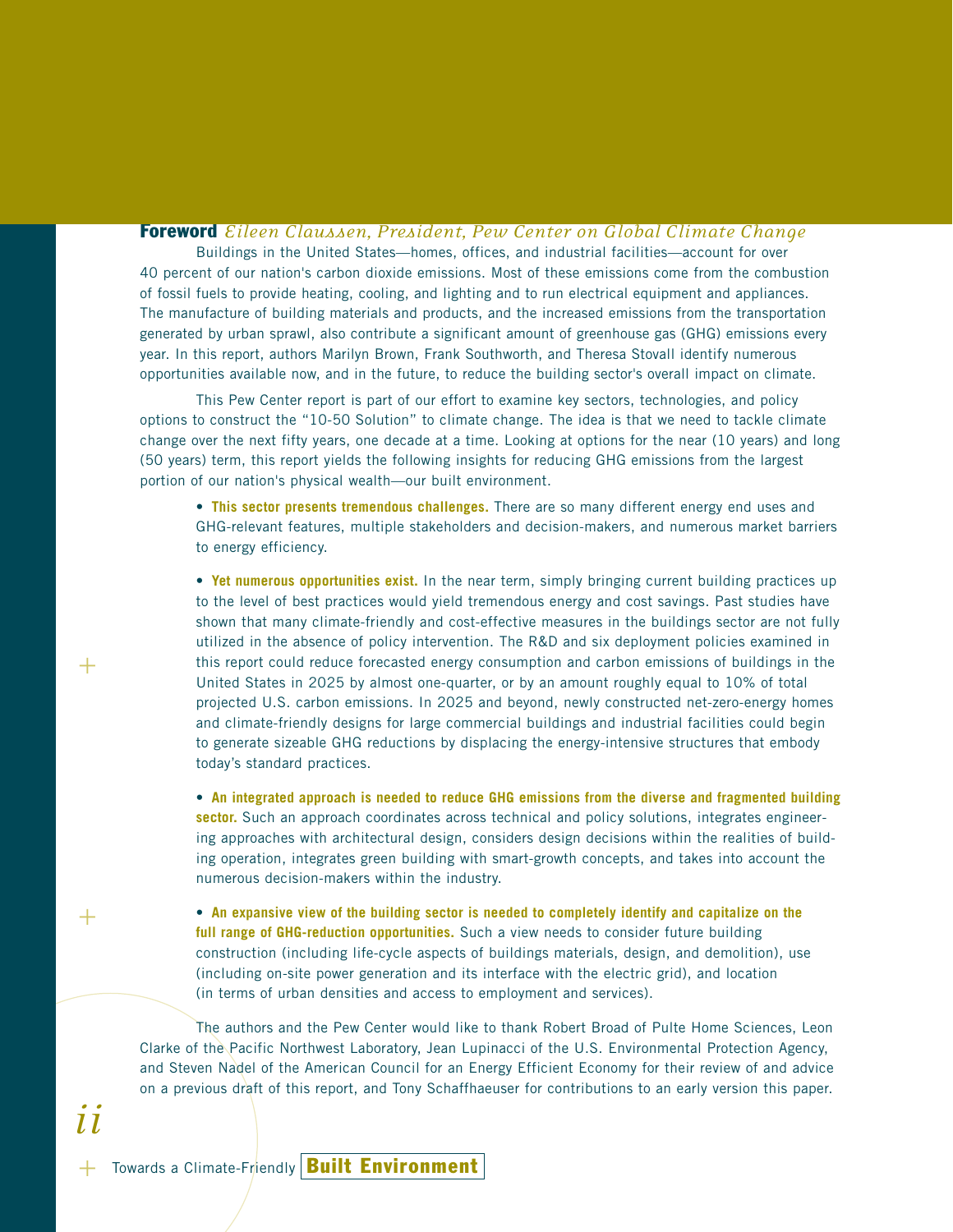# **Executive Summary**

The energy services required by residential, commercial, and industrial buildings produce approximately 43 percent of U.S. carbon dioxide  $(CO<sub>2</sub>)$  emissions. Given the magnitude of this statistic, many assessments of greenhouse gas (GHG) reduction opportunities focus principally on technologies and policies that promote the more efficient use of energy in buildings. This report expands on this view and includes the effects of alternative urban designs; the potential for on-site power generation; and the lifecycle GHG emissions from building construction, materials, and equipment. This broader perspective leads to the conclusion that any U.S. climate change strategy must consider not only how buildings in the future are to be constructed and used, but also how they will interface with the electric grid and where they will be located in terms of urban densities and access to employment and services. The report considers both near-term strategies for reducing GHGs from the current building stock as well as longerterm strategies for buildings and communities yet to be constructed.

The United States has made remarkable progress in reducing the energy and carbon intensity of its building stock and operations. Energy use in buildings since 1972 has increased at less than half the rate of growth of the nation's gross domestic product, despite the growth in home size and building energy services such as air conditioning and consumer and office electronic equipment. Although great strides have been made, abundant untapped opportunities still exist for further reductions in energy use and emissions. Many of these—especially energy-efficient building designs and equipment—would require only modest levels of investment and would provide quick pay-back to consumers through reduced energy bills. By exploiting these opportunities, the United States could have a more competitive economy, cleaner air, lower GHG emissions, and greater energy security.

#### GHG Emissions: Sources and Trends

GHG emissions from the building sector in the United States have been increasing at almost 2 percent per year since 1990, and  $CO<sub>2</sub>$  emissions from residential and commercial buildings are expected to continue to increase at a rate of 1.4 percent annually through 2025. These emissions come principally from the generation and transmission of electricity used in buildings, which account for 71 percent of the total. Due to the increase in products that run on electricity, emissions from electricity are expected to grow more rapidly than emissions from other fuels used in buildings. In contrast, direct combustion of natural gas (e.g., in furnaces and water heaters) accounts for about 20 percent of energy-related emissions in buildings, and fuel-oil heating in the Northeast and Midwest accounts for the majority of the remaining energy-related emissions. Based on energy usage, opportunities to reduce GHG emissions appear to be most significant for space heating, air conditioning, lighting, and water heating.

+

+

+

*iii*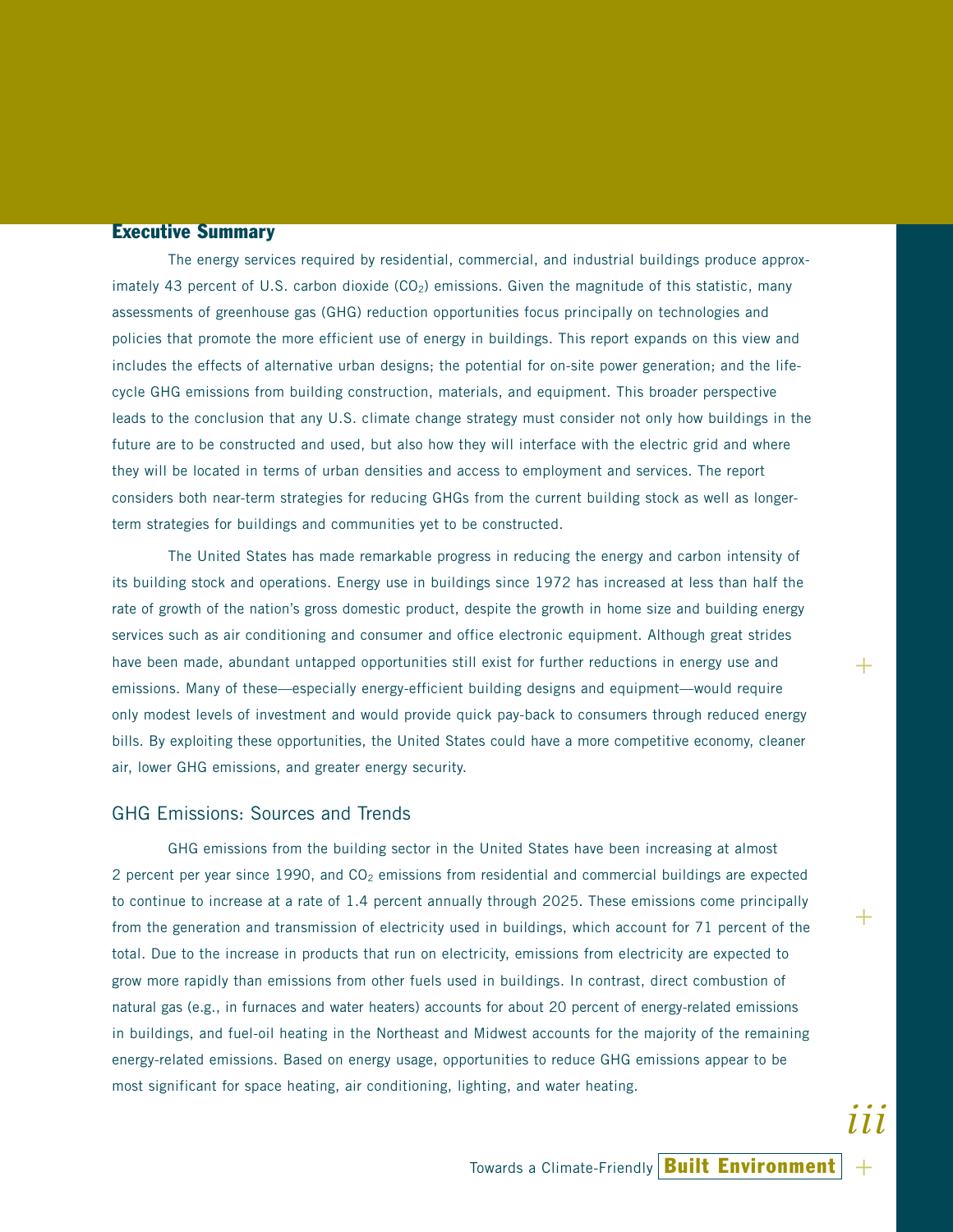# Mechanisms of Change

Because the building industry is fragmented, the challenges of promoting climate-friendly actions are distinct from those in transportation, manufacturing, and power generation. The multiple stakeholders and decision-makers in the building industry and their interactions are relevant to the design of effective policy interventions. Major obstacles to energy efficiency exist, including insufficient and imperfect information, distortions in capital markets, and split incentives that result when intermediaries are involved in the purchase of low-GHG technologies. Many buildings are occupied by a succession of temporary owners or renters, each unwilling to make long-term improvements that would mostly benefit future occupants. Regulations, fee structures in building design and engineering, electricity pricing practices, and the often limited availability of climate-friendly technologies and products all affect the ability to bring GHG-reducing technologies into general use. Some of these obstacles are market imperfections that justify policy intervention. Others are characteristics of well-functioning markets that simply work against the selection of low-GHG choices.

Numerous individual, corporate, community, and state initiatives are leading the implementation of "green" building practices in new residential development and commercial construction. The most impressive progress in residential green building development and construction is the result of communities and developers wanting to distinguish themselves as leaders in the efficient use of resources and in waste reduction in response to local issues of land-use planning, energy supply, air quality, landfill constraints, and water resources. Building owners and operators who have a stake in considering the full lifecycle cost and resource aspects of their new projects are now providing green building leadership in the commercial sector. However, real market transformation will also require buy-in from the supply side of the industry (e.g., developers, builders, and architects).

Affordability, aesthetics, and usefulness have traditionally been major drivers of building construction, occupancy, and renovation. In addition to climatic conditions, the drivers for energy efficiency and low-GHG energy resources depend heavily on local and regional energy supply costs and constraints. Other drivers for low-GHG buildings are clean air, occupant health and productivity, the costs of urban sprawl, electric reliability, and the growing need to reduce U.S. dependence on petroleum fuels.

# Technology Opportunities in Major Building Subsectors

The technical and economic potential is considerable for technologies, building practices, and consumer actions to reduce GHG emissions in buildings. When studying the range of technologies, it is important to consider the entire building system and to evaluate the interactions between the technologies. Thus, improved techniques for integrated building analyses and new technologies that optimize the overall building system are especially important. In this report, homes and small commercial buildings and large commercial and industrial buildings are analyzed separately for their energy-saving and emission-reduction potential, because energy use in homes and small businesses is principally a function of climatic conditions while energy use in large buildings is more dependent on internal loads.

 $+$ 

 $\mathrm{+}$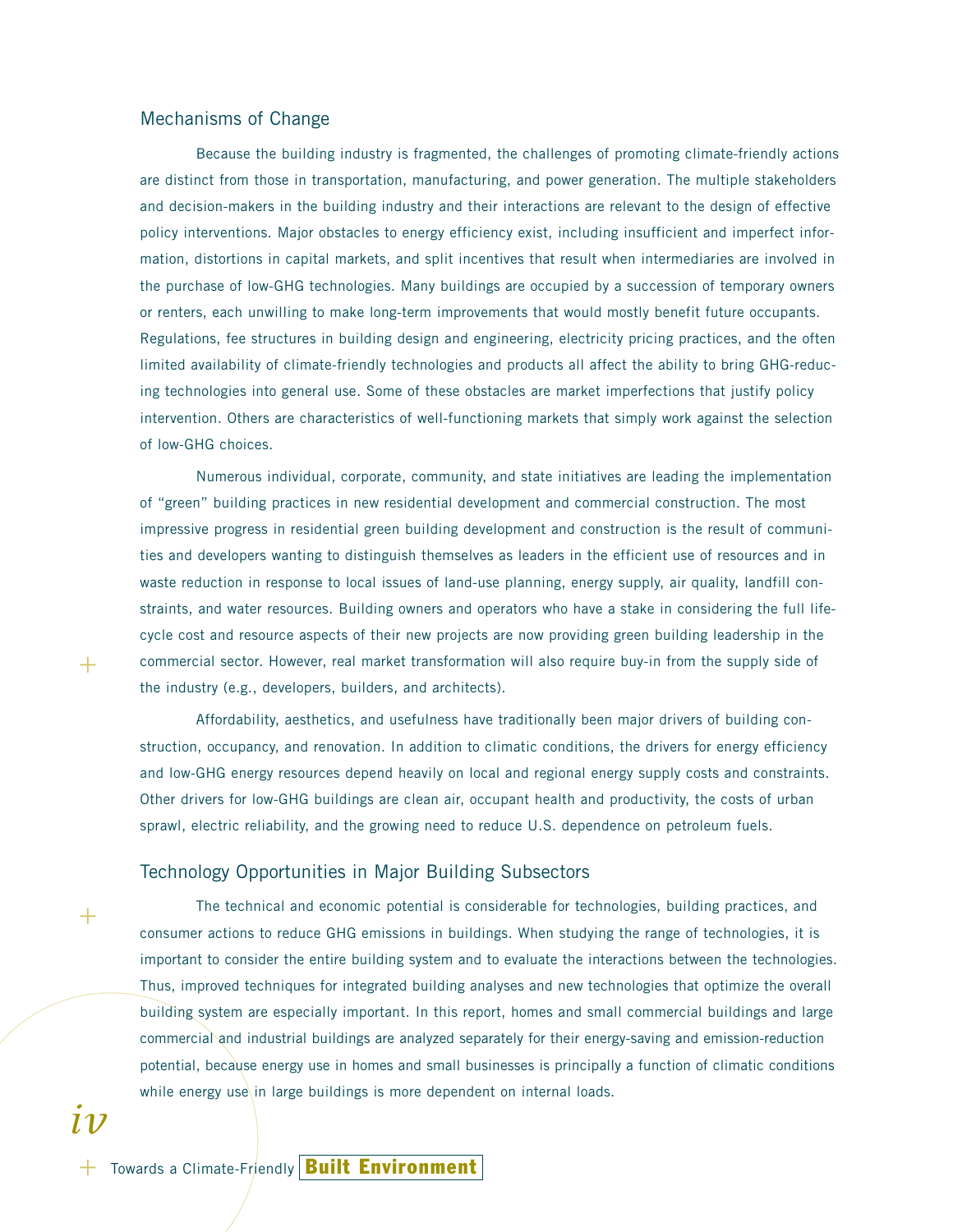Applying currently available technologies can cost-effectively save 30 to 40 percent of energy use and GHG emissions in new buildings, when evaluated on a life-cycle basis. Technology opportunities are more limited for the existing building stock, and the implementation rate depends on the replacement cycles for building equipment and components. However, several opportunities worth noting apply to existing as well as new buildings, including efficiencies in roofing, lighting, home heating and cooling, and appliances. Emerging building technologies, especially new lighting systems and integrated thermal and power systems, could lead to further cost-effective energy savings. All of these potential effects, however, are contingent upon policy interventions to overcome the barriers to change.

## Community and Urban Subsystems

Evidence suggests that higher-density, more spatially compact and mixed-use building developments can offer significant reductions in GHG emissions through three complementary effects: (1) reduced vehicle miles of travel, (2) reduced consumption for space conditioning as a result of district and integrated energy systems, and (3) reduced municipal infrastructure requirements. Both behavioral and institutional barriers to changes in urban form are significant. The effect of urban re-design on travel and municipal energy systems will need to be tied to important developments in travel pricing, transportation construction, and other infrastructure investment policies.

Past studies have concluded conservatively that changes in land-use patterns may reduce vehicle miles traveled by 5 to 12 percent by mid-century. More compact urban development could also lead to comparable GHG reductions from efficiencies brought about by district and integrated energy systems, with a small additional decrement from a reduced need for supporting municipal infrastructures. In total, therefore, GHG reductions of as much as 3 to 8 percent may be feasible by mid-century, subject to the near-term enactment of progressive land-use planning policies.

## Policy Options

Policy research suggests that public interventions could overcome many of the market failures and barriers hindering widespread penetration of climate-friendly technologies and practices. The mosaic of current policies affecting the building sector is complex and dynamic, ranging from local, state, and regional initiatives, to a diverse portfolio of federal initiatives. Numerous policy innovations could be added to this mix, and many are being tried in test-beds at the state and local level.

In this report, buildings energy research and development (R&D) and six deployment policies are reviewed that have a documented track record of delivering cost-effective GHG reductions and that hold promise for continuing to transform markets. The six deployment policies include (1) state and local building codes, (2) federal appliance and equipment efficiency standards, (3) utility-based financial incentive and public benefits programs, (4) the low-income Weatherization Assistance Program, (5) the ENERGY STAR® Program, and (6) the Federal Energy Management Program. Annual energy savings and carbon-reduction

+

 $+$ 

*v*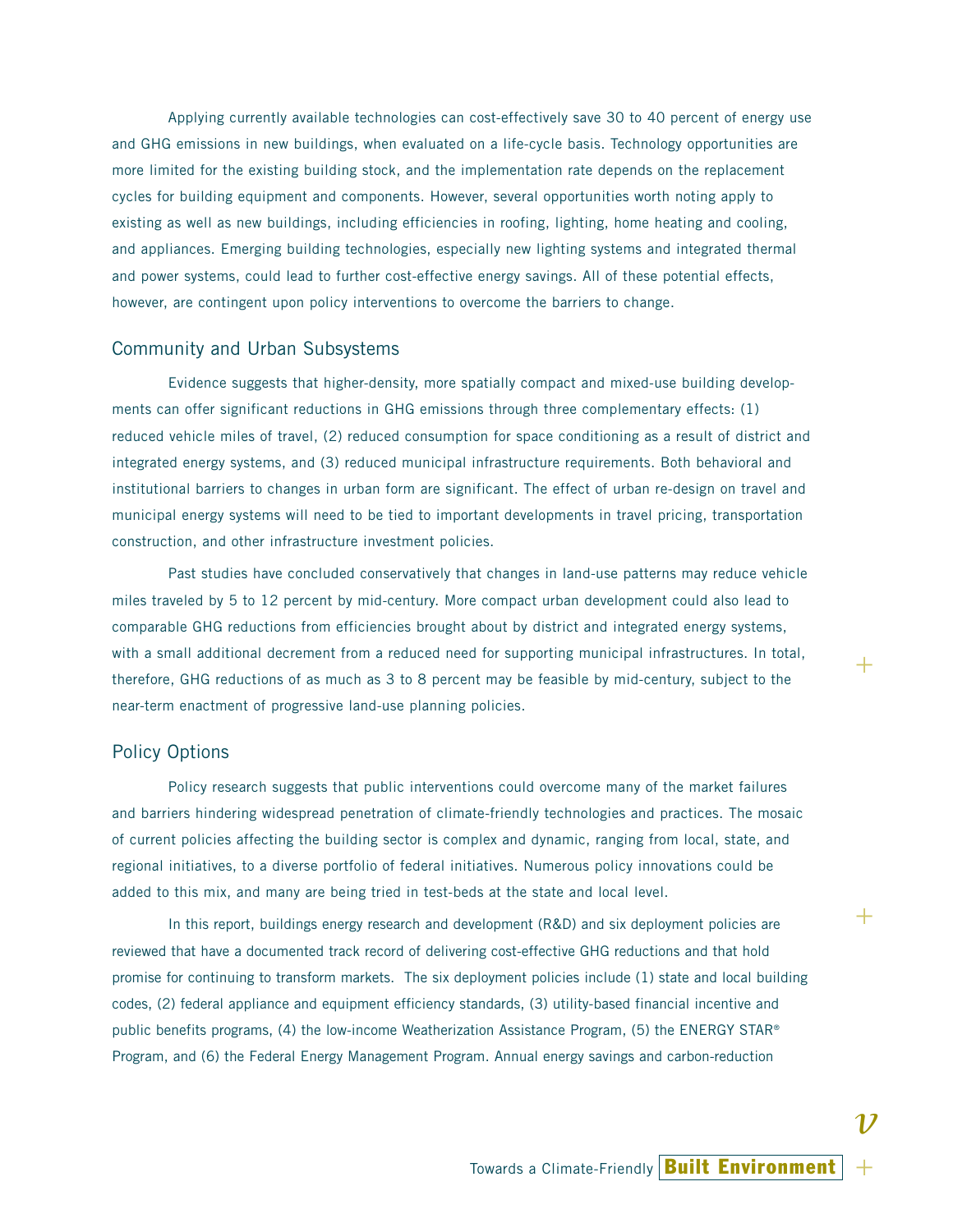estimates are provided for each of these policies, both retrospectively and prospectively. Summing these values provides a reasonable estimate of the past and potential future impacts of the policies.

Annual savings over the past several years from these R&D and six deployment policies are estimated to be approximately 3.4 quadrillion Btu (quads) and 65 million metric tons of carbon (MMTC), representing 10 percent of U.S.  $CO<sub>2</sub>$  emissions from buildings in 2002. The largest contributors are appliance standards and the ENERGY STAR Program. Potential annual effects in the 2020 to 2025 time frame are 12 quads saved and 200 MMTC avoided, representing 23 percent of the forecasted energy consumption and carbon emissions of buildings in the United States by 2025. The largest contributors are federal funding for buildings energy R&D (especially solid-state lighting) and appliance standards.

# Conclusions and Recommendations

+

 $\, +$ 

The analysis presented in this report leads to several conclusions:

• **An expansive view of the building sector is needed to completely identify and exploit the full range of GHG-reduction opportunities.** Such a view needs to consider future building construction (including life-cycle aspects of buildings materials, design, and demolition), use (including on-site power generation and its interface with the electric grid), and location (in terms of urban densities and access to employment and services).

• **There is no silver bullet technology in the building sector because there are so many different energy end uses and GHG-relevant features.** Hence, a vision for the building sector must be seen as a broad effort across a range of technologies and purposes.

• **An integrated approach is needed to address GHG emissions from the U.S. building sector**—one that coordinates across technical and policy solutions, integrates engineering approaches with architectural design, considers design decisions within the realities of building operation, integrates green building with smart-growth concepts, and takes into account the numerous decision-makers within the fragmented building industry.

• **Current building practices seriously lag best practices.** Thus, vigorous market transformation and deployment programs are critical to success. They are also necessary to ensure that the next generation of low-GHG innovations is rapidly and extensively adopted.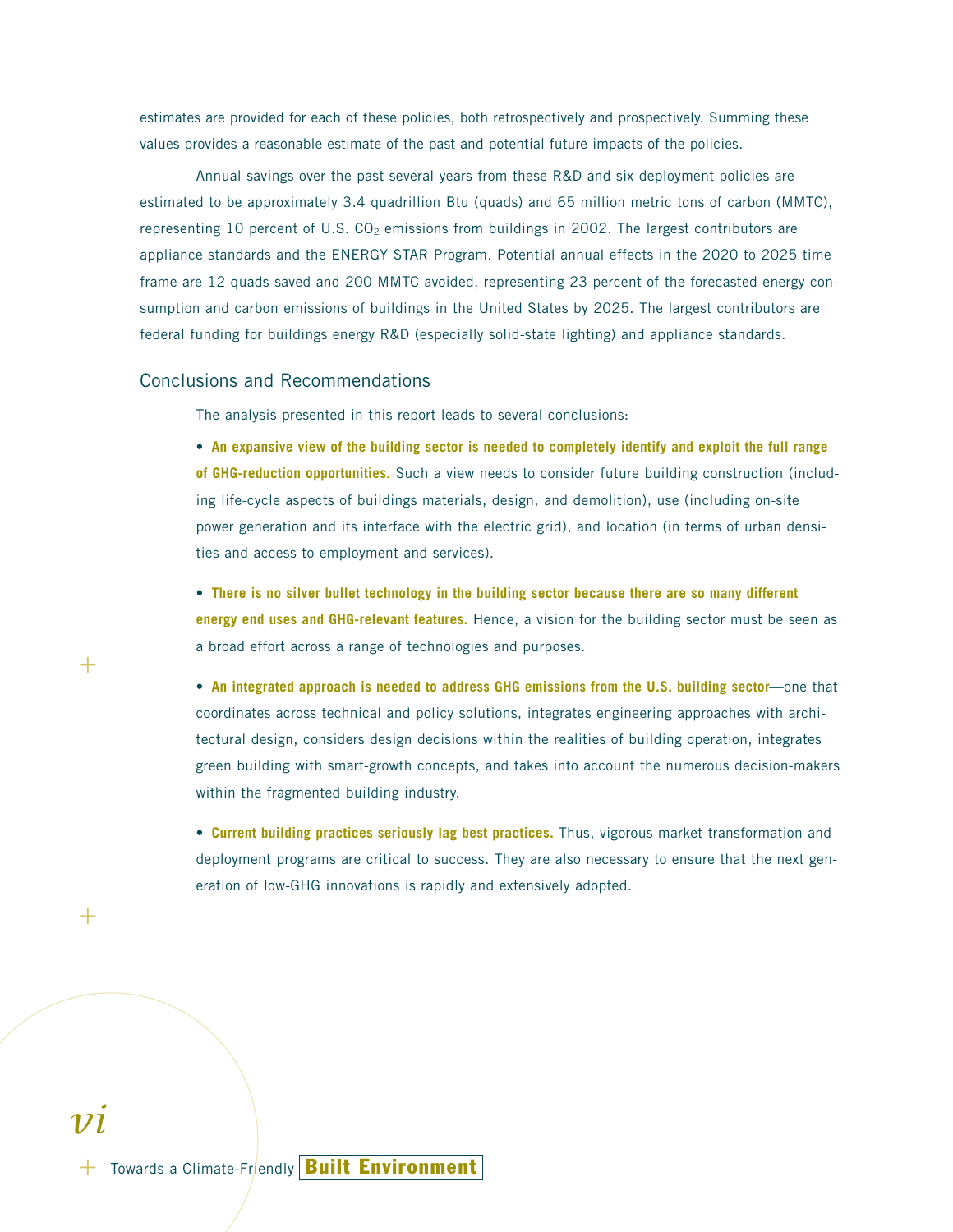• **Given the durable nature of buildings, the potential for GHG reductions resides mostly with the existing building stock for some time to come.** However, by 2025, newly constructed net-zero-energy homes and climate-friendly designs for large commercial buildings and industrial facilities could begin to generate sizeable GHG reductions by displacing the energy-intensive structures that embody today's standard practices. By mid-century, land-use policies could have an equally significant impact on GHG emissions. This inter-temporal phasing of impacts does not mean that retrofit, new construction, and land-use policies should be staged; to achieve significant GHG reductions by 2050, all three types of policies must be strengthened as soon as politically feasible.

• **Similarly, applied R&D will lead to GHG reductions in the short run, while in the long run basic research will produce new, ultra-low GHG technologies.** This does not mean that basic research should be delayed while applied R&D opportunities are exploited. The pipeline of technology options must be continuously replenished by an ongoing program of both applied and basic research.

By linking near-term action to long-term potential, the building sector can assume a leadership role in reducing GHG emissions in the United States and globally.

 $\pm$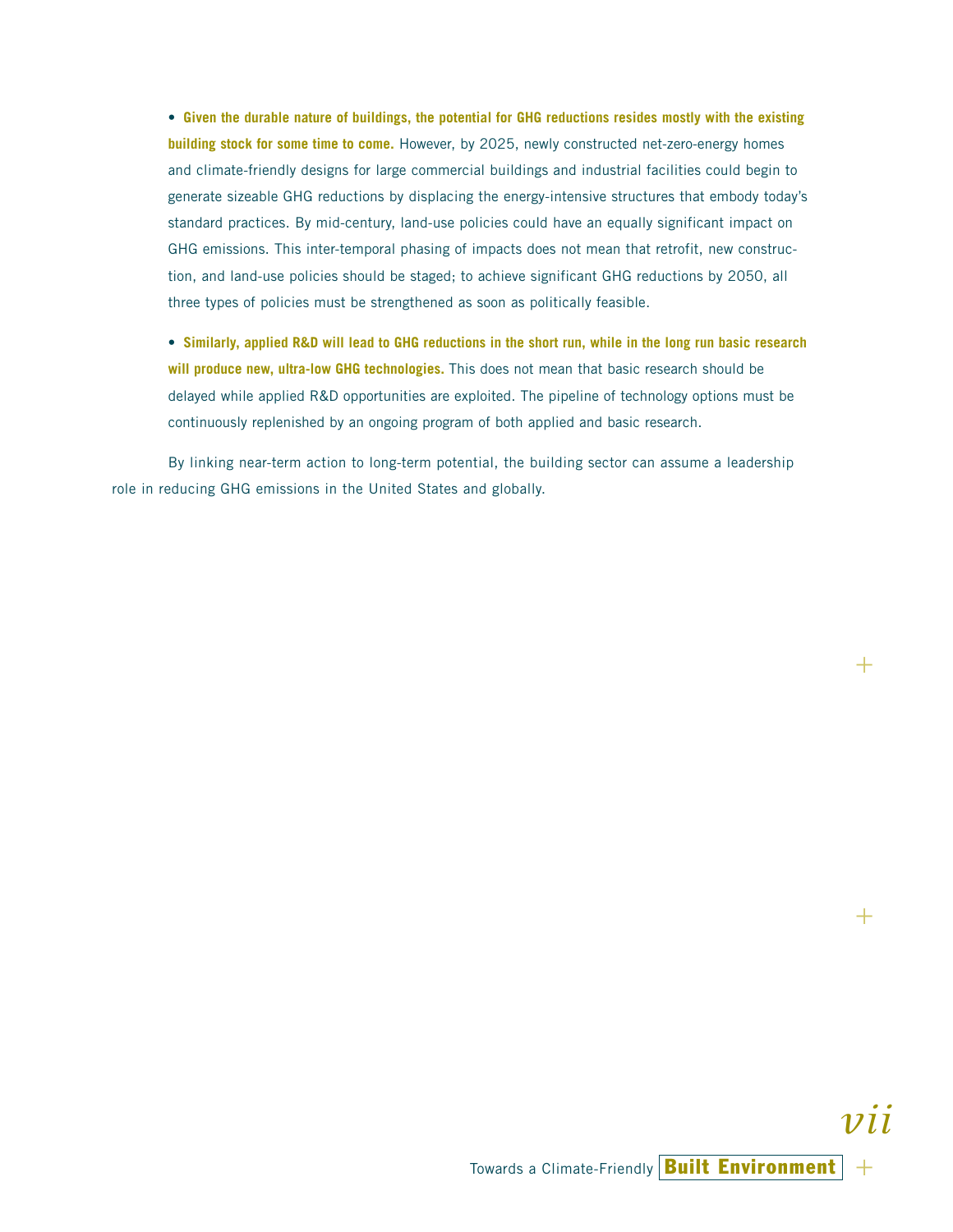# *viii*

 $+$ 

 $+$ 

+ Towards a Climate-Friendly **Built Environment**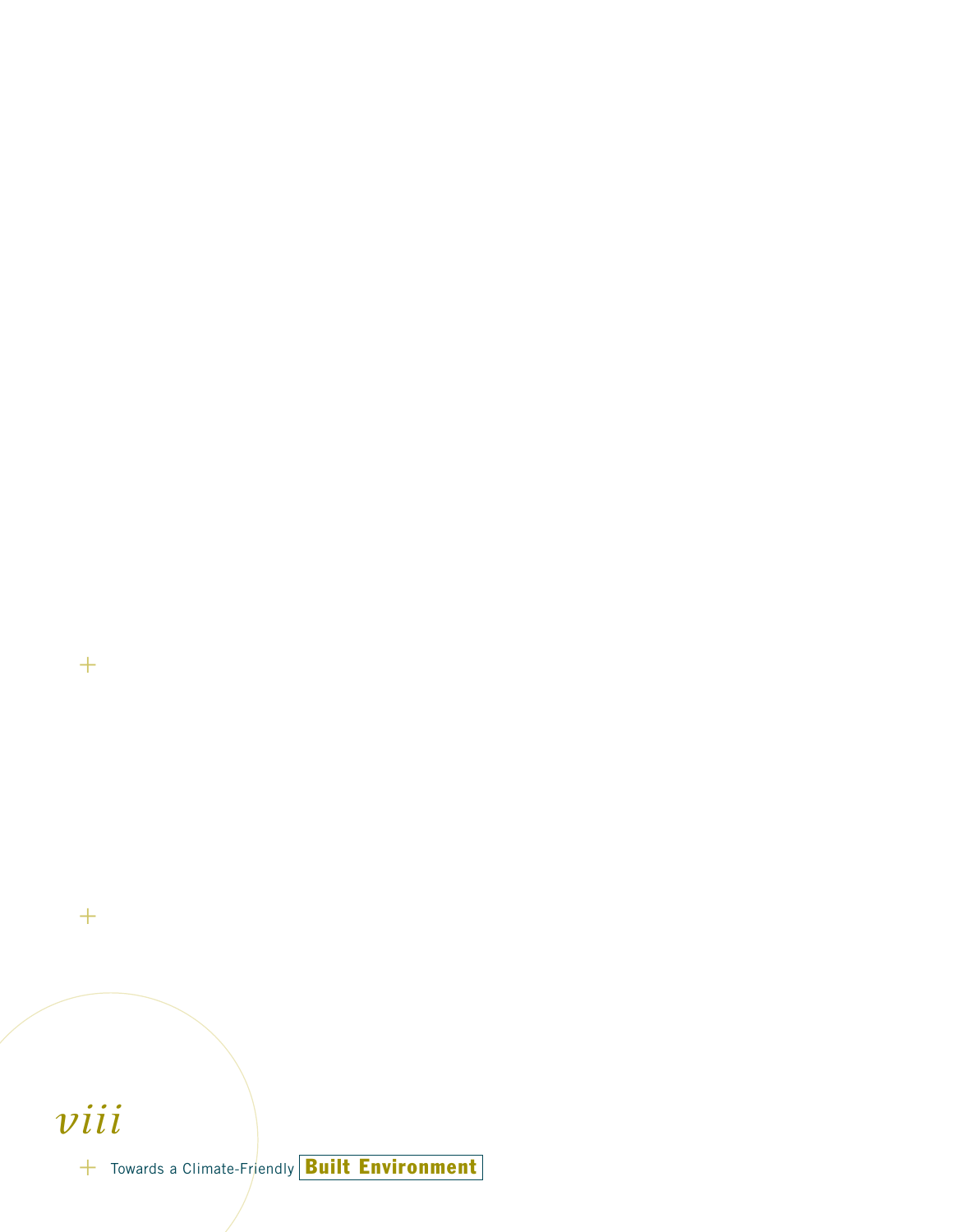# **I. Introduction**

*Approximately 43 percent of U.S. carbon dioxide (CO<sub>2</sub>) emissions result from the energy services required by residential, commercial, and industrial buildings (Figure 1).<sup>1</sup>* When combined with other greenhouse gas (GHG) impacts of buildings such as emissions from the manufacture of building materials and products, the transport of construction and demolition materials, and the passenger and freight transportation associated with urban sprawl—the result is an even larger GHG footprint. Thus, an effective U.S. climate change strategy must consider options for reducing the GHG emissions associated with building construction, use, and location. To promote a least-cost strategy and to maximize the likelihood of success, it is useful to consider both near-term strategies for reducing GHGs from the current building stock, as well as longer-term strategies for buildings yet to be constructed. To this end,

this report develops a "2015–2050" vision for shrinking the GHG footprint of the U.S. buildings sector. This is done by analyzing technology and policy options taking into account the competing goals, multiple actors, and specific characteristics of this sector.

Reducing energy end use in transportation, buildings, and industry is key to reducing global GHG emissions in the future. A reduction in end-use energy

#### *Figure 1*



+

+

+

*1*

Units are in million metric tons of carbon (MMTC), assuming 40 MMTC per quadrillion BTU (quad) of energy consumed in industrial buildings. The total emissions for all sectors is 1,516 MMTC (excluding 13 MMTC for U.S. territories). Sources: U.S. Environmental Protection Agency. 2004. U.S. Greenhouse Gas Emissions and Sinks: 1990–2002. EPA/430-R-04-003 (2004). U.S. EPA, Washington, DC, 3-7, table 3-6. Pacific Northwest National Laboratory. 1997. An Analysis of Buildings-Related Energy Use in Manufacturing, PNNL-11499, Pacific Northwest National Laboratory, Richland, WA table 4.1.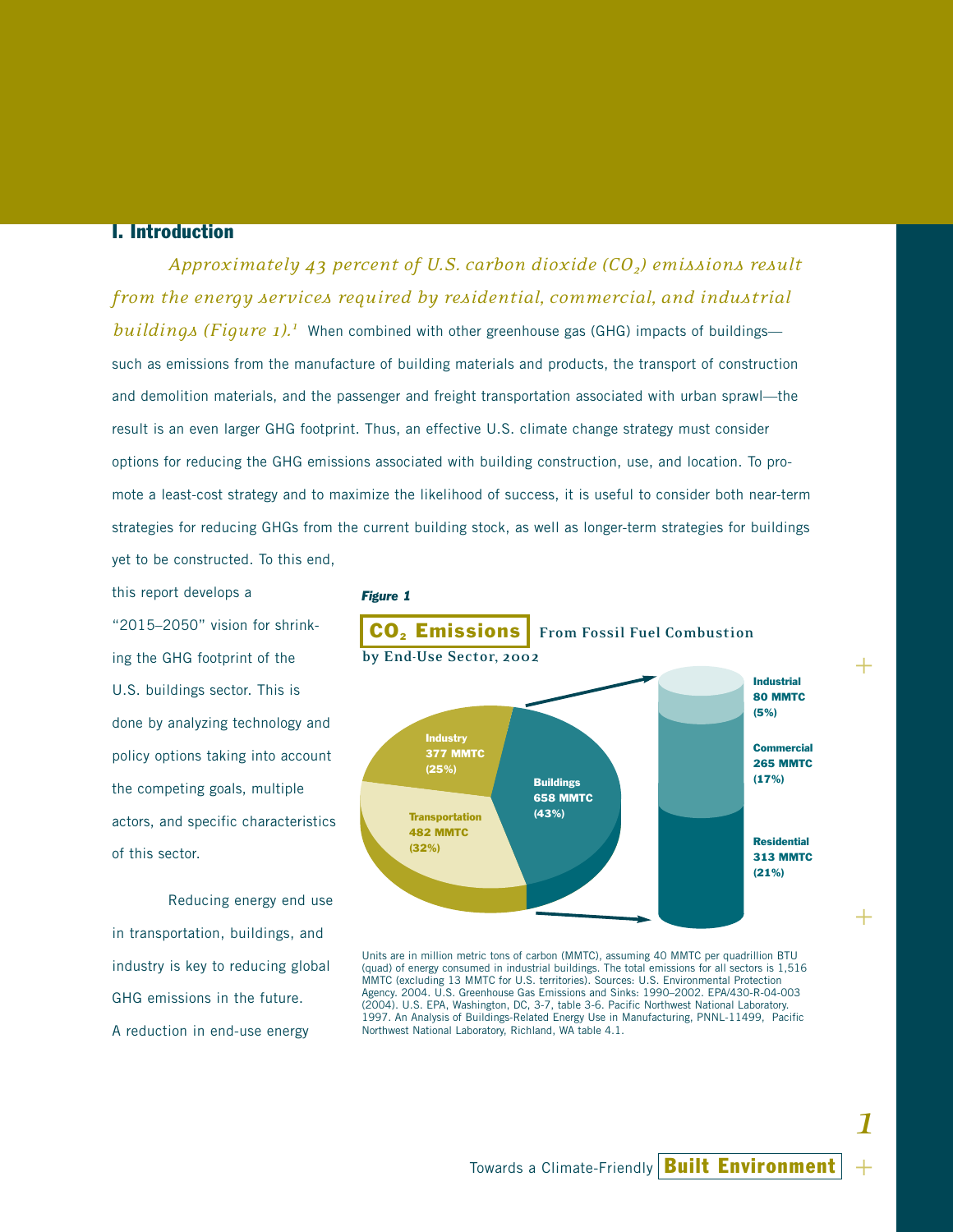#### *Figure 2*

# **130 126 Per Household Declining Energy Consumption** | per Household

**50**



#### Sources:

1. Rawlings, Steve W. and Arlene F. Saluter. 1995. Household and Family Characteristics: March 1994, p. A-1, table A-1.U.S. Government Printing Office, Washington, DC. 2. U.S. Census Bureau. 2002. Statistical Abstract of the United States: 2001, No. 54 , p. 49. U.S. Census Bureau, Washington, DC. 3. U.S. Census Bureau. 2004. Statistical Abstract of the United States: 2003, No. 66, p. 61. U.S. Census

Bureau, Washington, DC. 4. Energy Information Administration. 2003. Annual Energy Review 2002, p. 53, table 2.5. EIA, Washington, DC.

5. Energy Information Administration. 2004. 2001 Residential Energy Consumption Survey: Household Energy Consumption and Expenditures Tables, table CE1-1c, EIA, Washington, DC.

consumption provides system-wide savings throughout the energy supply chain; for instance, lowering household electricity consumption reduces the amount of fossil fuel consumed at power plants as well as the transmission and distribution losses associated with delivering the electricity to the consumer. This energy supply-chain savings is particularly relevant in the building sector, which accounts for 70 percent of U.S. electricity consumption (excluding industrial buildings).

 $+$ 

*2*

 $^+$ 

The United States has made remarkable progress in reducing the energy use and carbon intensity of its building stock and operations. These improvements are largely the result of advances in the energy efficiency of U.S. buildings that followed the 1973–1974 OPEC oil embargo. Since 1972, building energy use overall has increased at less than half the rate of growth of the nation's gross domestic product (GDP). And since the late 1970s, when detailed energy use data first became available,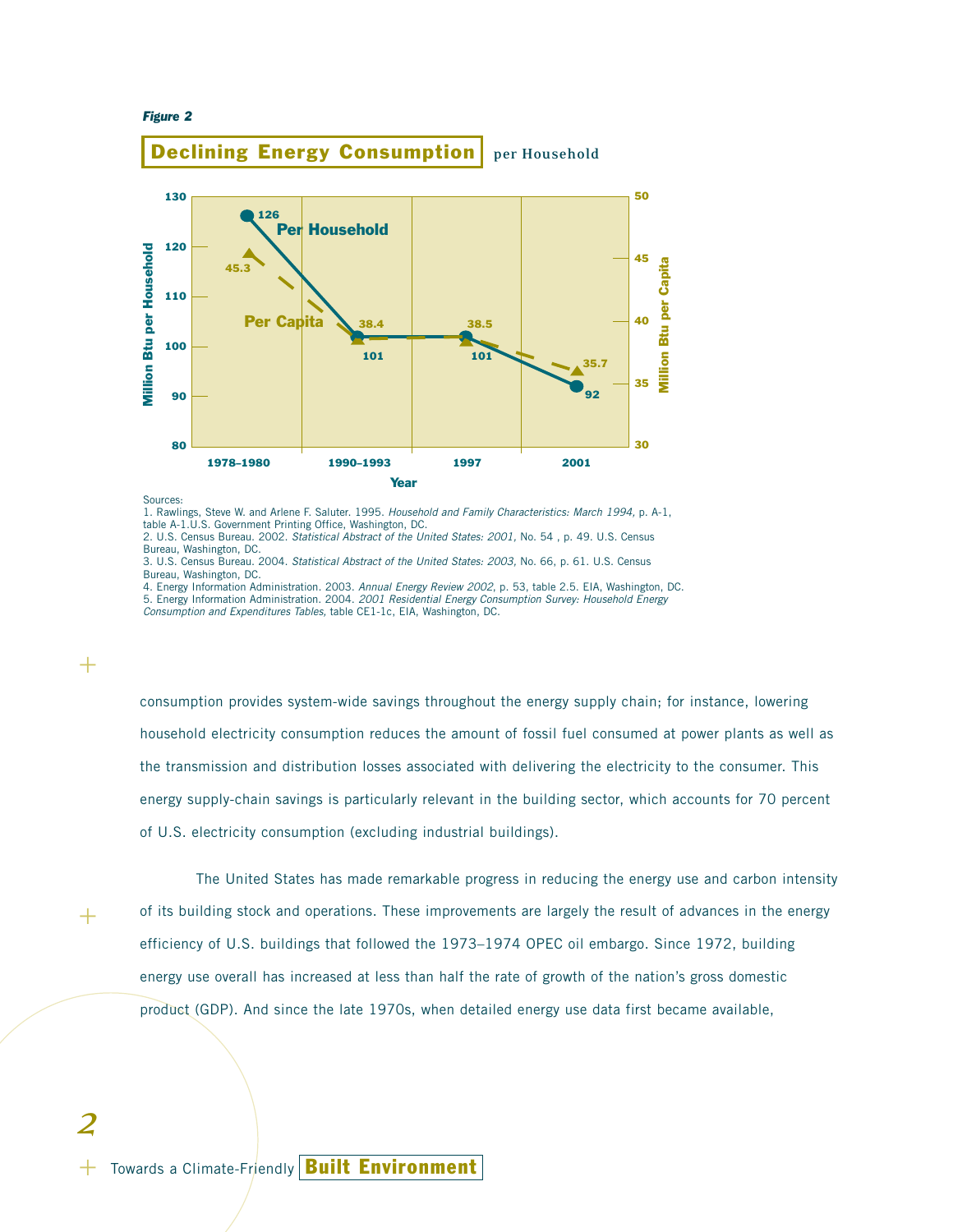residential energy use per household has declined by 37 percent, residential energy use per capita has declined by 27 percent, and commercial energy use per square foot of commercial building space has declined by 25 percent (Figure 2).<sup>2</sup>

These energy intensities have decreased despite two trends toward greater building energy services. First, the size of homes has increased significantly, which in turn increases heating and cooling requirements. According to the vice president of research at the National Association of Home Builders, "as family size decreased almost 25 percent over 30 years, the size of new houses increased about 50 percent, to slightly more than 2,300 square feet today, from 1,500 square feet."3 Second, the range of electric equipment provided in buildings has increased significantly, especially air conditioning in the South and electronic equipment, televisions, and other "plug loads" in buildings nationwide.4 Central air conditioning is now a feature of 85 percent of homes in the United States, up from 34 percent in 1970.

Examples of technology improvements during the past 30 years help document this progress. Compact fluorescent lamps, now in common use, are 70 percent more efficient than are incandescent lamps; refrigerators use 75 percent less energy; and new horizontal-axis clothes washers are 50 percent more efficient than current minimum standards. Between 1978 and 1999, the typical level of insulation in walls increased from R-11 to R-13, and typical insulation levels in ceilings and attics rose from R-19 to R-30.5 Advances in window performance have also been notable over the same period. The market penetration of high-efficiency low-emissivity (low-E) coated windows<sup>6</sup> in homes grew to almost 30 percent, and the use of insulated glass increased from nearly 68 percent to 87 percent. Finally, a research, development, and demonstration (RD&D) partnership sponsored by the U.S. Department of Energy (DOE) helped industry replace ozone-depleting chlorofluorocarbons (CFCs) in foam insulation and in refrigerants, consistent with the Montreal Protocol.7

Yet despite these impressive improvements in the energy intensity of building use over the past 30 years, there is no room for complacency. The U.S. population and economy are projected to grow significantly in absolute terms over the next 50 years, which will likely require a sizeable increase in the physical U.S. building stock and corresponding energy use. Specifically, the U.S. population is expected to grow from 295 million in 2005 to 378 million by 2035 and 420 million by 2050.8 Over the next

+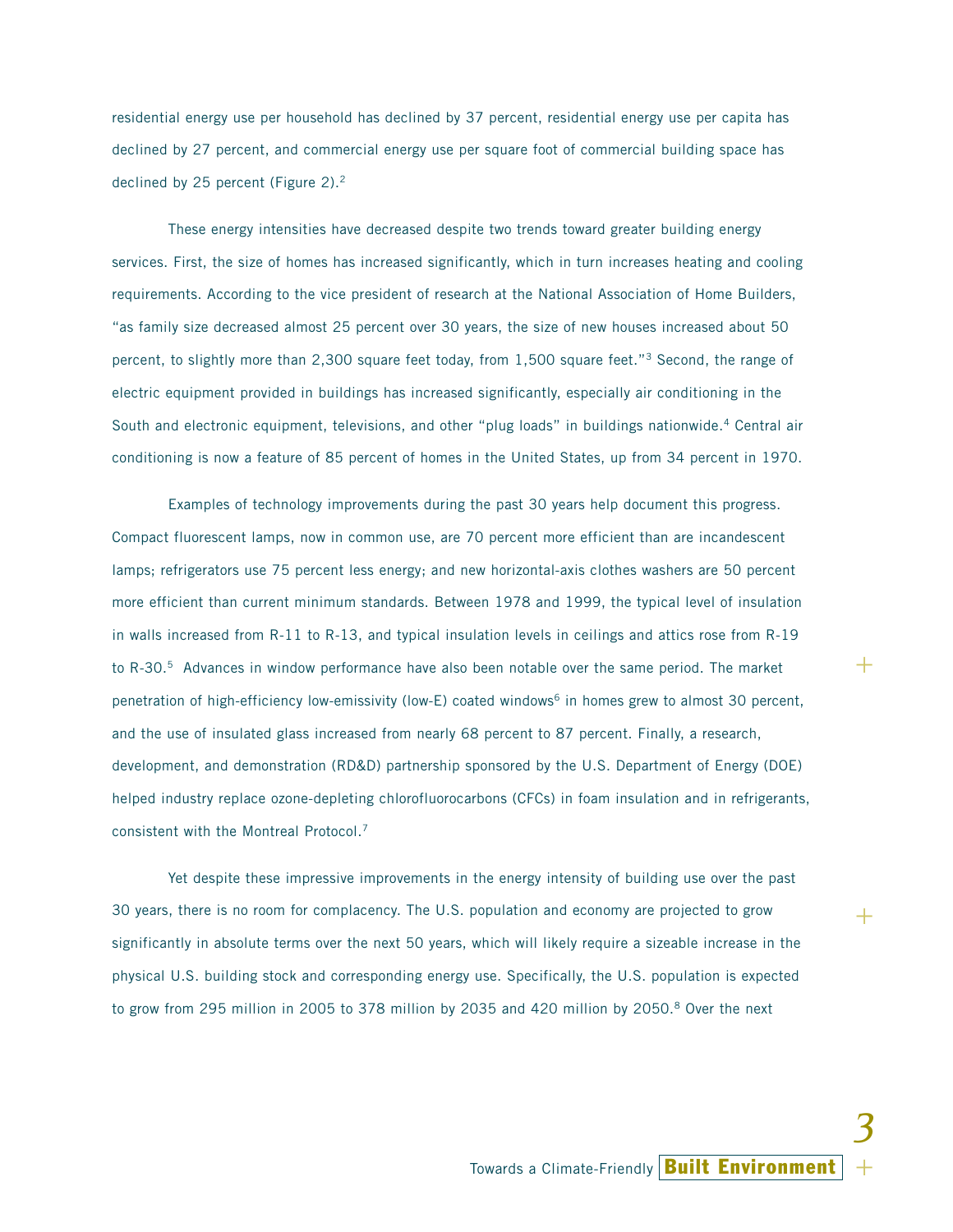30 years, the built environment in the United States is expected to increase by an amount roughly equal to 70 percent of today's existing building stock.<sup>9</sup> At the same time, the explosion of new energy services in buildings is expected to continue. Absent significant increases in building energy efficiency or on-site low-GHG energy production, the building sector is likely to continue to be a major contributor to GHG emissions. Reductions in the life-cycle emissions of building materials and in building-sector-related transportation are also needed.

Today and well into the future, many opportunities exist for further curtailing GHG emissions from the U.S. building sector. For example, current homes, stores, offices, and factory buildings rarely incorporate the full complement of cost-effective, energy-efficient technologies and design strategies to maximize the use of recycled building products and minimize construction waste. Renewable energy sources account for only a small (but growing) fraction of the energy used on-site by buildings.<sup>10</sup> In addition, the sprawling urban landscape has spawned the need for ever-longer commutes to work, shopping, and services, with associated energy use and GHG penalties. Consideration of life-cycle issues surrounding energy use, building materials, waste streams, and sprawl suggest the need for an integrated approach to GHG reductions. Thus, this report draws heavily on the "green buildings" and "sustainable communities" literature.

Some of the opportunities for creating a "climate-friendlier" built environment require greater societal investment and costs. But others, particularly those focused on increased energy efficiency, could yield net savings by lowering energy bills, reducing operating and maintenance costs, and enhancing worker productivity and occupant comfort. Similarly, managing sprawl to reduce vehicle miles traveled (VMT) and GHG emissions could yield significant co-benefits of reduced pollution, congestion, utility infrastructures, and lanes of highway construction.

This report describes the short-term (by 2015) and long-term (by 2050) potential for reducing GHG emissions from the U.S. building sector. The report analyzes technology and policy options for GHG reductions that take into account the competing goals, market imperfections, multiple actors, and specific characteristics of this sector. Section 2 describes the nature and sources of GHG emissions from the building sector, the way energy is used in buildings, the role of new construction compared with renova-

 $^+$ 

 $+$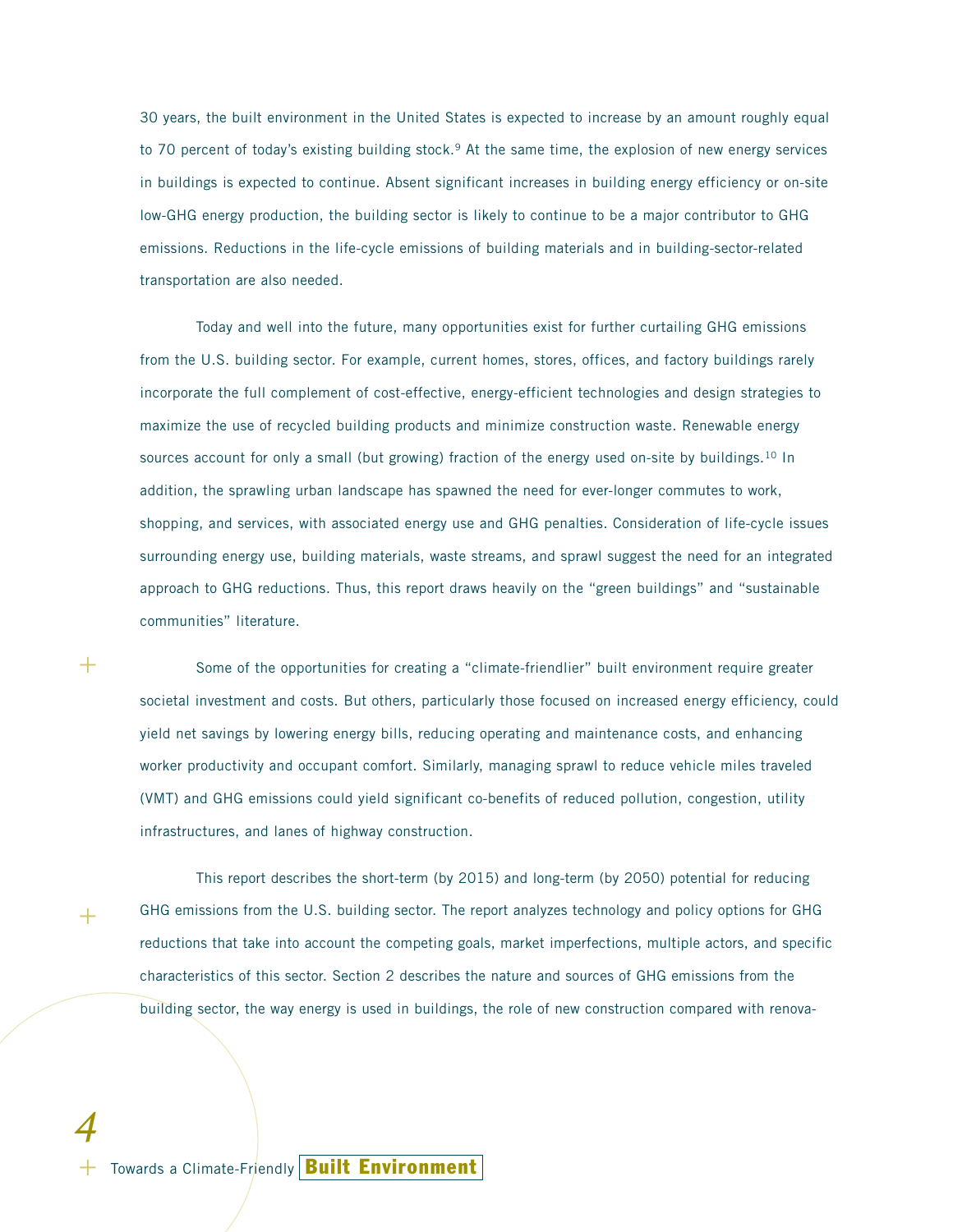tion, "green buildings" and other construction trends, and regional markets for best practices.<sup>11</sup> Section 3 details the structure of the building industry, the obstacles to climate-friendly building technologies and practices, and the societal, economic, and technological drivers of change. Section 4 focuses on the technical and economic potential for technologies and consumer actions to reduce GHG emissions in major building subsectors. Section 5 extends the discussion to community and urban systems, describing the effect of building densities and land-use configurations on consumer and freight transport, on utility and other infrastructure requirements, and on high-efficiency energy systems such as district heating and cooling. Section 6 discusses the policy options that could translate these various opportunities into reality. The report ends with a summary of its findings and recommendations.

+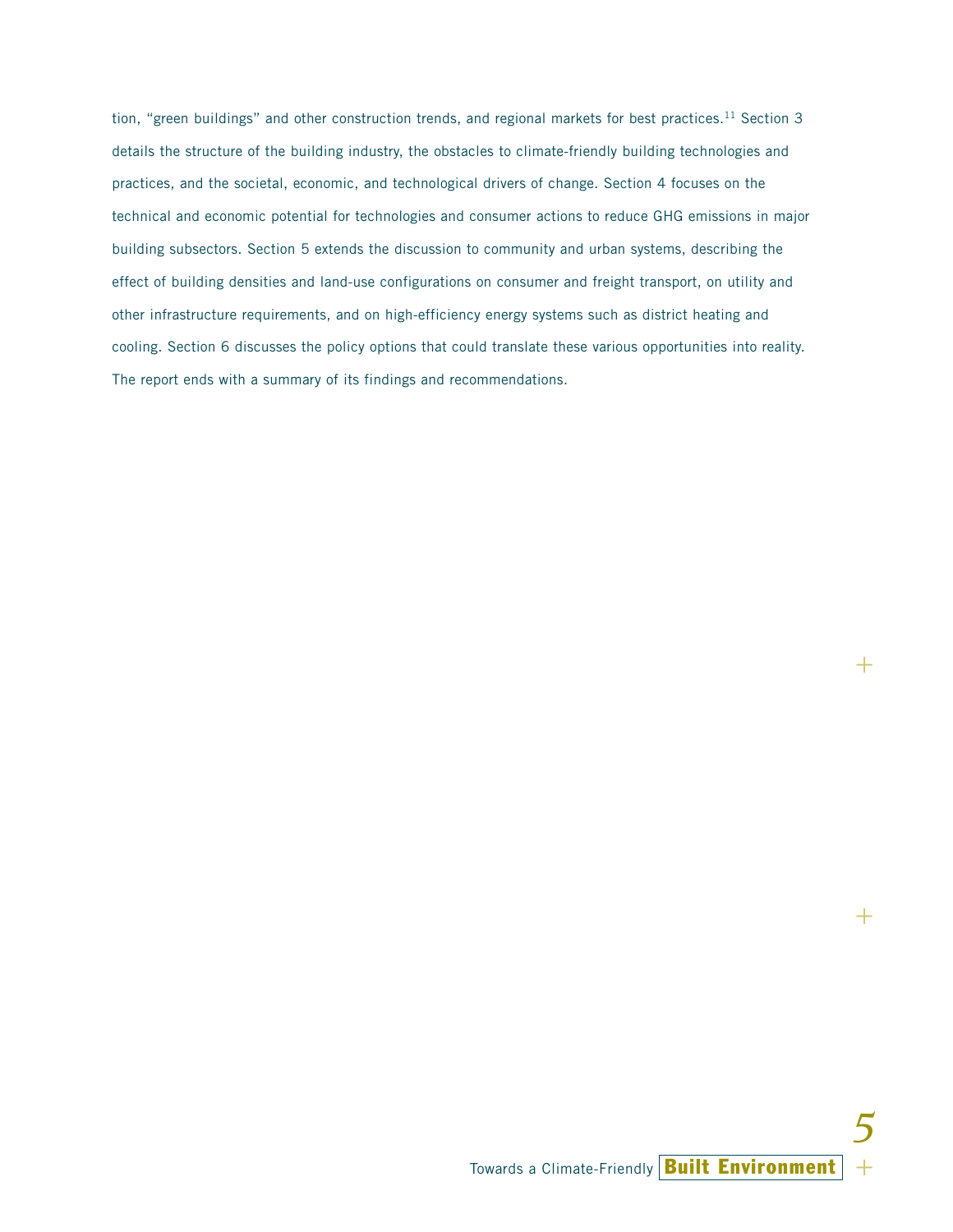# **II. Greenhouse Gas Emissions: Sources and Trends**

*Greenhouse gases are generally divided into two categories:* (1) the three principal greenhouse gases (carbon dioxide, nitrous oxide, and methane) and (2) other gases (primarily, hydrofluorocarbons [HFCs], perfluorocarbons, and sulfur hexafluoride).<sup>12</sup> Based on overall emission levels and global warming potential,<sup>13</sup> CO<sub>2</sub> is by far the most important GHG, accounting for 85 percent of total U.S. GHG emissions in 2002.14 Methane and nitrous oxide account for almost 14 percent. The three "other gases" account for less than 2 percent of total U.S. GHG emissions when weighted by their 100-year global warming potential. $15$ 

Residential, commercial, and industrial buildings are responsible for 43 percent (658 MMTC) of U.S.  $CO<sub>2</sub>$  emissions—the GHG most focused on in this report.<sup>16</sup> Among the other two principal GHGs, buildings are responsible for an estimated 7 percent of methane (an estimated 10 MMTC-equivalent from construction and demolition debris in landfills and 2 MMTC-equivalent from the incomplete combustion of wood in fireplaces and cookstoves) and 8 percent of nitrous oxide (0.3 MMTC-equivalent, principally from fireplaces and woodstoves).<sup>17</sup>

Among the three "other gases," only HFCs are significantly related to buildings. HFC emissions are increasing because of their use as replacements for CFCs, halons, and other ozone-depleting chemicals that damage the earth's stratospheric ozone layer and are being phased out under the Montreal Protocol. In particular, HFCs are used as refrigerants in refrigeration, chillers, and automobile air conditioning, and as blowing agents in insulation. In 2002, the United States emitted an estimated 23 MMTC-equivalent of HFCs and an additional unknown amount of CFCs and hydrochlorofluorocarbons (HCFCs) that will eventually be replaced. With the exception of automobile air conditioning and a few other minor uses, the majority of these emissions are from applications in buildings.<sup>18</sup>

Figure 3 shows a breakdown of the  $CO<sub>2</sub>$  emissions generated by the U.S. building sector, by energy source.<sup>19</sup> Emissions from electricity consumption dominate in both residential and commercial buildings, accounting for  $71$  percent of CO<sub>2</sub> emissions. Direct combustion of natural gas (e.g., in furnaces and water

+

 $+$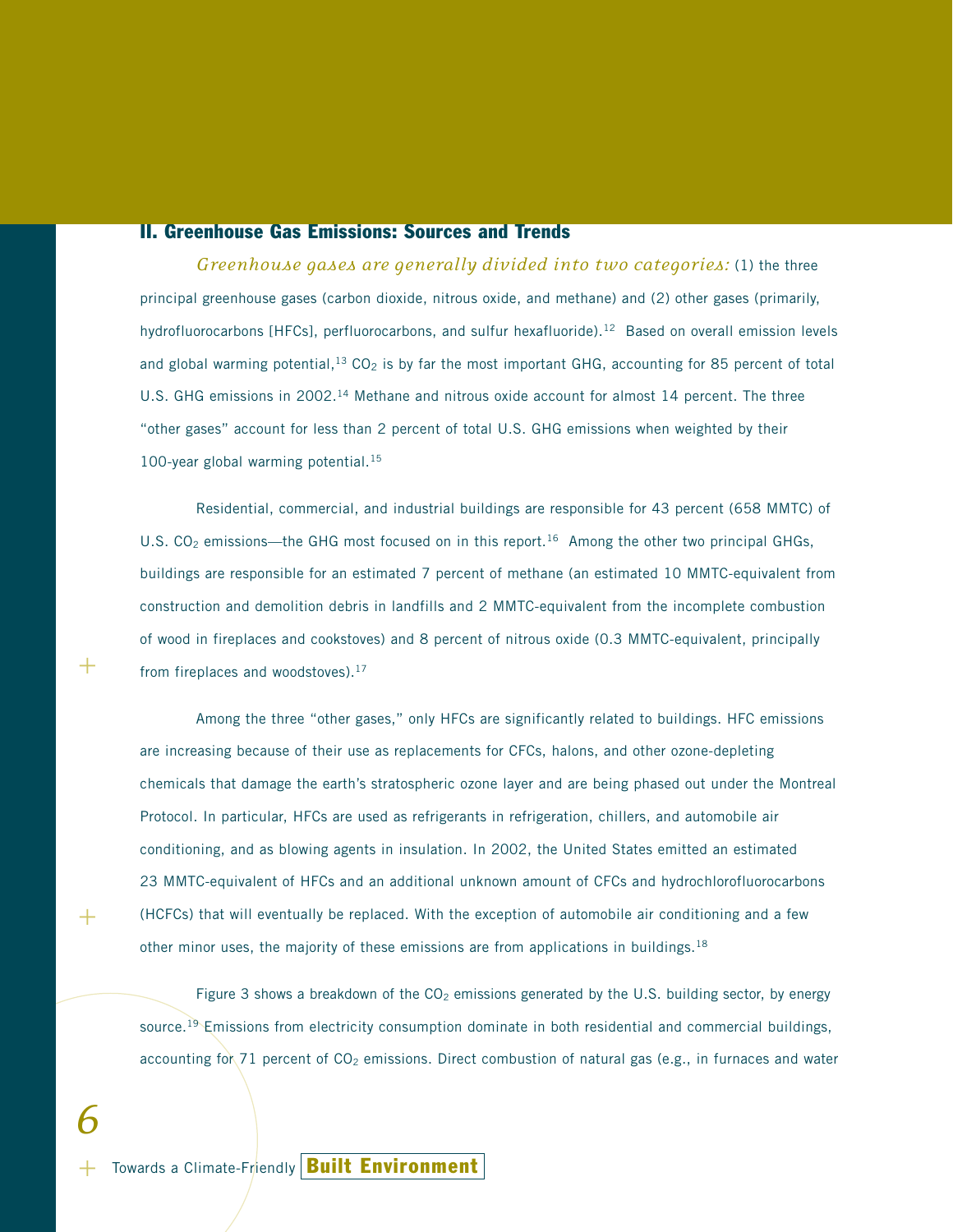

Source: Based on U.S. Environmental Protection Agency. 2004. Inventory of U.S. Greenhouse Gas Emissions and Sinks: 1990–2002. p. 3-4, 3-7, 3-17, tables 3-3, 3-6, and 3-10. Note: units are in million metric tons of carbon (MMTC).

heaters) accounts for about 23 percent of emissions in residential buildings, while it emits slightly less  $CO<sub>2</sub>$  in commercial buildings (17 percent of emissions). Direct combustion of petroleum, mostly from fuel oil heating in the Northeast and Midwest, is also more significant in the residential sector (9 percent of residential building emissions) than in the commercial sector (where it represents only 5 percent of commercial building emissions).

Additional  $CO<sub>2</sub>$  emissions from the following sources can be attributed to the building sector and need to be considered when evaluating GHG reduction opportunities:

- The energy used in industrial buildings (only residential and commercial buildings are included in EIA and EPA statistics on the building sector);
- The energy used to produce building materials such as brick and steel and building products such as appliances and furniture (this "embodied energy" is included in EIA's industrial sector statistics);
- The fuel used to transport construction and demolition materials (this is included in EIA's transportation sector statistics); and

Towards a Climate-Friendly **Built Environment**

+

 $+$ 

+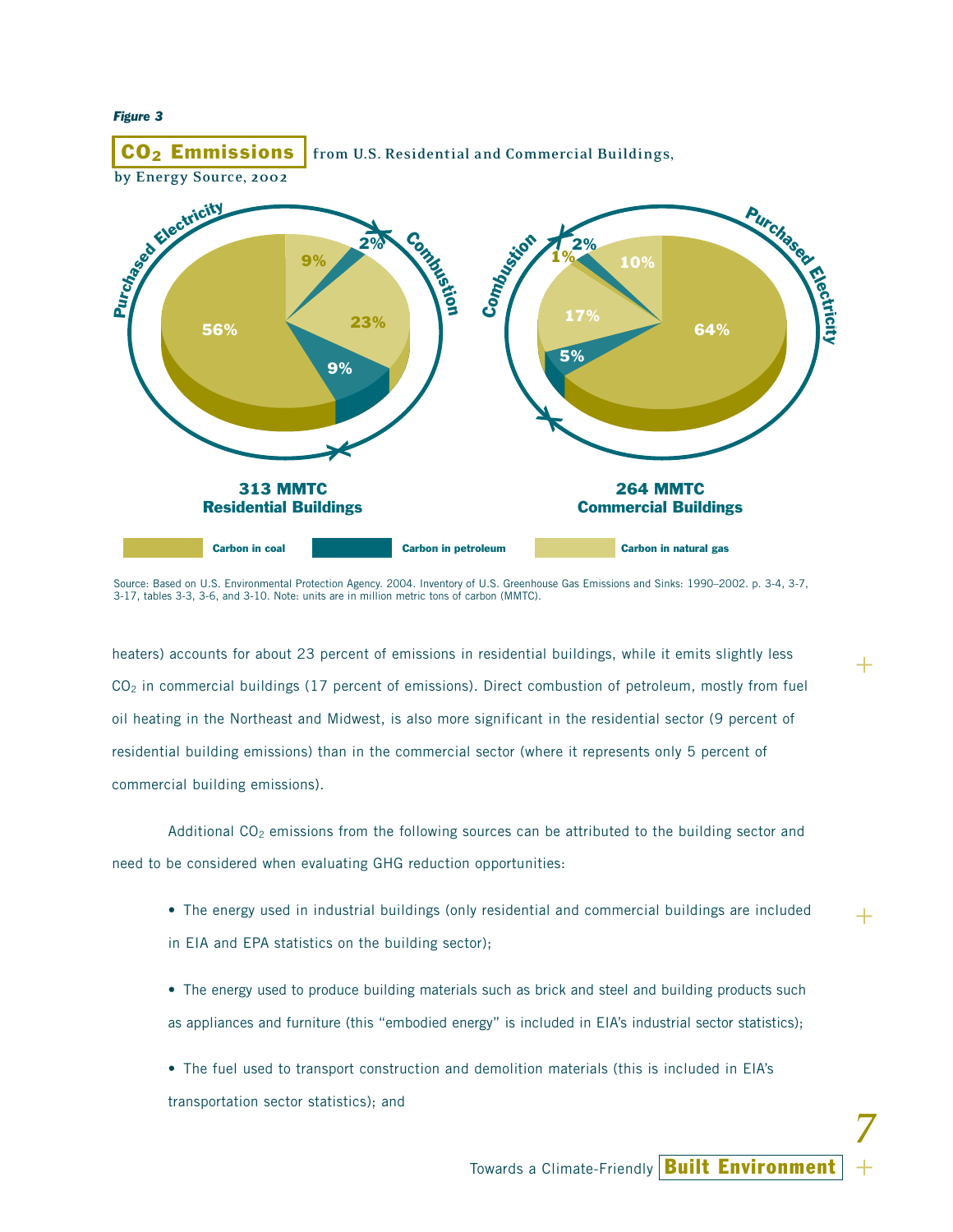• The energy associated with urban sprawl—including passenger and freight transport and the construction and maintenance of low-density, dispersed infrastructures.

The fact that many building products, especially wood-intensive products, can serve as a carbon  $sink$ —reducing net  $CO<sub>2</sub>$  emissions—should also be considered when assessing alternatives.

GHG emissions from the U.S. building sector have been increasing at about 2 percent per year since 1990, and the EIA forecasts that they will continue to increase at approximately 1.4 percent annually through 2025. Population and economic expansion are expected to increase the demand for energy-related building services, and the energy requirements of an expanded building stock. Since the GDP is forecast to grow much faster (by 3 percent annually), the  $CO<sub>2</sub>$  intensity of the building sector (i.e., building-related  $CO<sub>2</sub>$  emissions divided by GDP) is expected to continue to decline according to this EIA forecast.

Just as CO<sub>2</sub> emissions from buildings are forecasted to grow over time, so are other air emissions. As Figure 4 shows, buildings are responsible for a significant proportion of the energy-linked U.S. emissions of sulfur dioxide and nitrogen oxides; they also contribute to lead, fine particulates, carbon monoxide, and volatile organic compounds (VOCs). Measures that reduce  $CO<sub>2</sub>$  often have the collateral benefit of reducing these pollutants. time, so are other air<br>
emissions. As Figure 4 shows,<br>
buildings are responsible for a<br>
significant proportion of the<br>
energy-linked U.S. emissions<br>
of sulfur dioxide and nitrogen<br>
oxides, they also contribute to<br>
lead, f

#### *Figure 4*







 $+$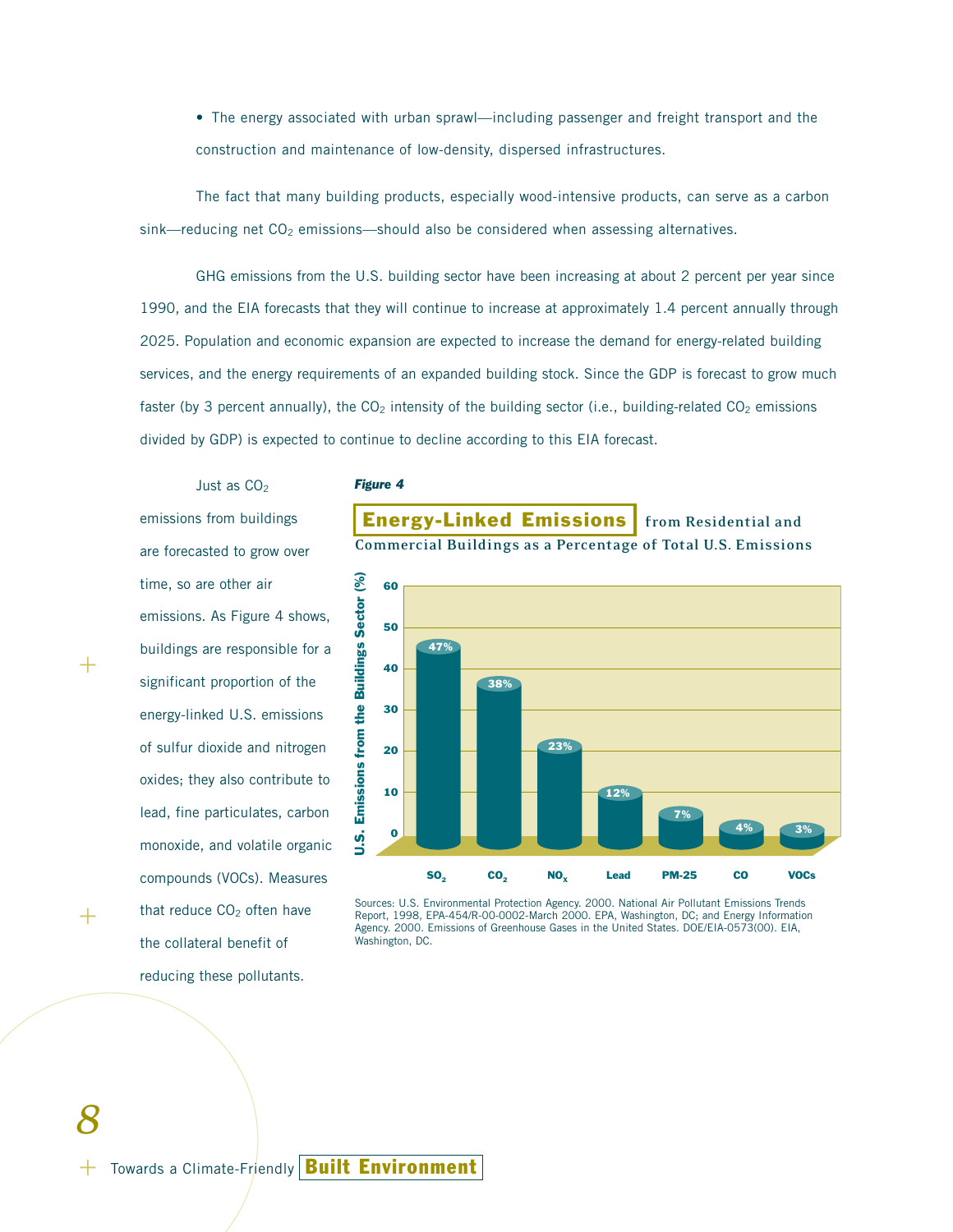#### *Figure 5*



Source: Energy Information Administration. 2004. Annual Energy Outlook 2004. DOE/EIA-0383, p. 139-142, tables A4 and A5. EIA, Washington, DC.

# A. Energy Use and Trends in U.S. Buildings

# *The building sector is the largest consumer of energy in the United*

*States.* The nation's 106 million households, 4.6 million commercial buildings, and 15.5 trillion square feet of industrial building floorspace consumed approximately 40.3 quadrillion Btu (quads) of energy in 2002, or about 41 percent of the U.S. total; most of this energy is consumed by residential buildings (20.9 quads), somewhat less by commercial buildings (17.4 quads), and the remainder is consumed by industrial buildings (2.0 quads).<sup>20</sup> Energy consumption is directly tied to GHG emissions every quad of energy consumed in the building sector results in approximately 40 MMTC emissions (and costs almost \$8 billion in 2001\$).21

Most of the energy used in buildings is consumed by equipment that transforms fuel or electricity into end uses such as heat or air conditioning, light, hot water, information management, and entertainment (Figure 5).

+

 $+$ 

+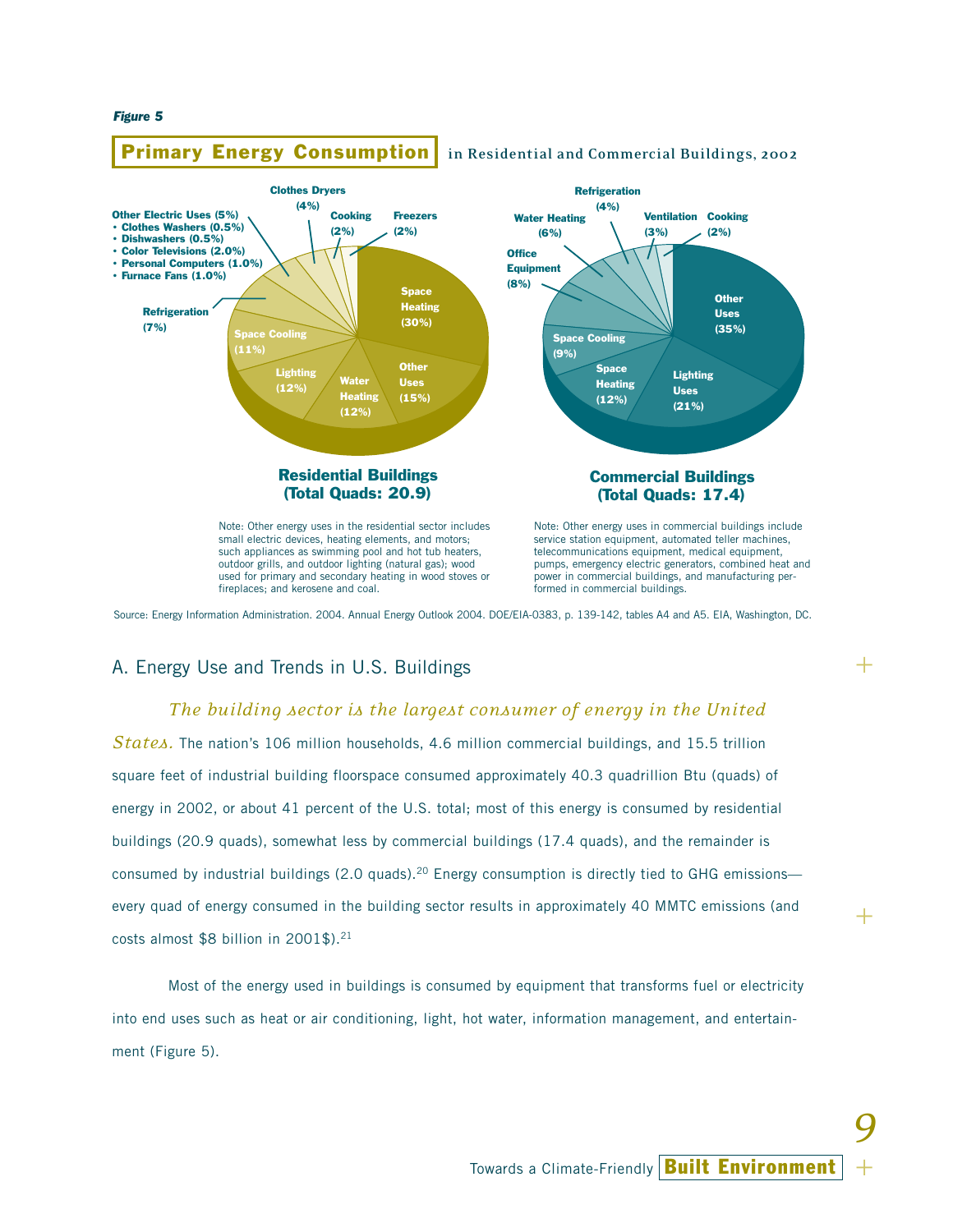Within the residential

sector, most of the energy consumed is for space heating (30 percent) and air conditioning (11 percent); both of these uses are geared to maintaining occupant comfort in response to climatic conditions. An additional 12 percent is used for water heating, and a further 12 percent is for lighting. The remainder of the energy consumed in homes goes for appliances, electronics, and other purposes.

#### *Table 1*

# **U.S. Residential Primary Energy**

**Consumption by Building Type, 200<sup>1</sup>**

|                             | % Total<br><b>Units</b><br>(2001) | % Total<br><b>Owned</b><br>(2001) | % Total<br><b>Rented</b><br>(2001) | % Total<br><b>Btu</b><br>(1997) |
|-----------------------------|-----------------------------------|-----------------------------------|------------------------------------|---------------------------------|
| Single-family detached      | 59.0                              | 52.1                              | 6.9                                | 73.4                            |
| Single-family attached      | 9.9                               | 7.0                               | 2.9                                | 9.2                             |
| Building of 2-4 units       | 8.9                               | 2.0                               | 6.9                                | 5.0                             |
| Building of 5 or more units | 15.9                              | 1.7                               | 14.2                               | 7.5                             |
| Mobile home                 | 6.3                               | 5.3                               | 1.0                                | 4.9                             |
| Total                       | 100                               | 68.0                              | 32.0                               | 100                             |

Sources: Energy Information Administration. 2004. 2001 Residential Energy Consumption Survey: Housing Characteristics Tables, EIA, Washington, DC. Table HC1-2a. Energy Information Administration. 2000, 1997 Residential Energy Consumption Survey, EIA, Washington, DC. table 2.1.2, 1.2.6.

In the commercial sector, a great deal of energy is used for lighting (21 percent) and office equipment (8 percent). Air conditioning (9 percent) requires almost as much energy as space heating (12 percent),

#### *Table 2*

+

+

*10*

# **U.S. Commercial Primary Energy Use by Building Type, 1999**

| <b>Building Type</b>             | <b>Percent of Total</b><br><b>Square Footage</b> | <b>Percent of Total Energy</b><br><b>Consumption</b> |
|----------------------------------|--------------------------------------------------|------------------------------------------------------|
| Office                           | 22                                               | 21                                                   |
| <b>Retail Sales and Services</b> | 15                                               | 14                                                   |
| Education                        | 10                                               | 12                                                   |
| <b>Health Care</b>               | 8                                                | 10                                                   |
| Warehouse and Storage            | 8                                                | 9                                                    |
| <b>Food Services</b>             | 7                                                | 8                                                    |
| Lodging                          | 7                                                | 8                                                    |

Sources: Energy Information Administration, 2002. 1999 Commercial Buildings Energy Consumption Survey: Consumption and Expenditures Tables, p. 124, table C1. EIA, Washington, DC.

caused in part by the need to offset the heat generated by lighting and other electric equipment. The remainder of energy use in commercial buildings is for water heating, refrigeration, and other purposes.

In the residential sector, 59 percent of all housing units are single-family detached homes (Table 1). These units account for 73 percent of residential energy consumption. Singlefamily attached units represent the second largest building type in terms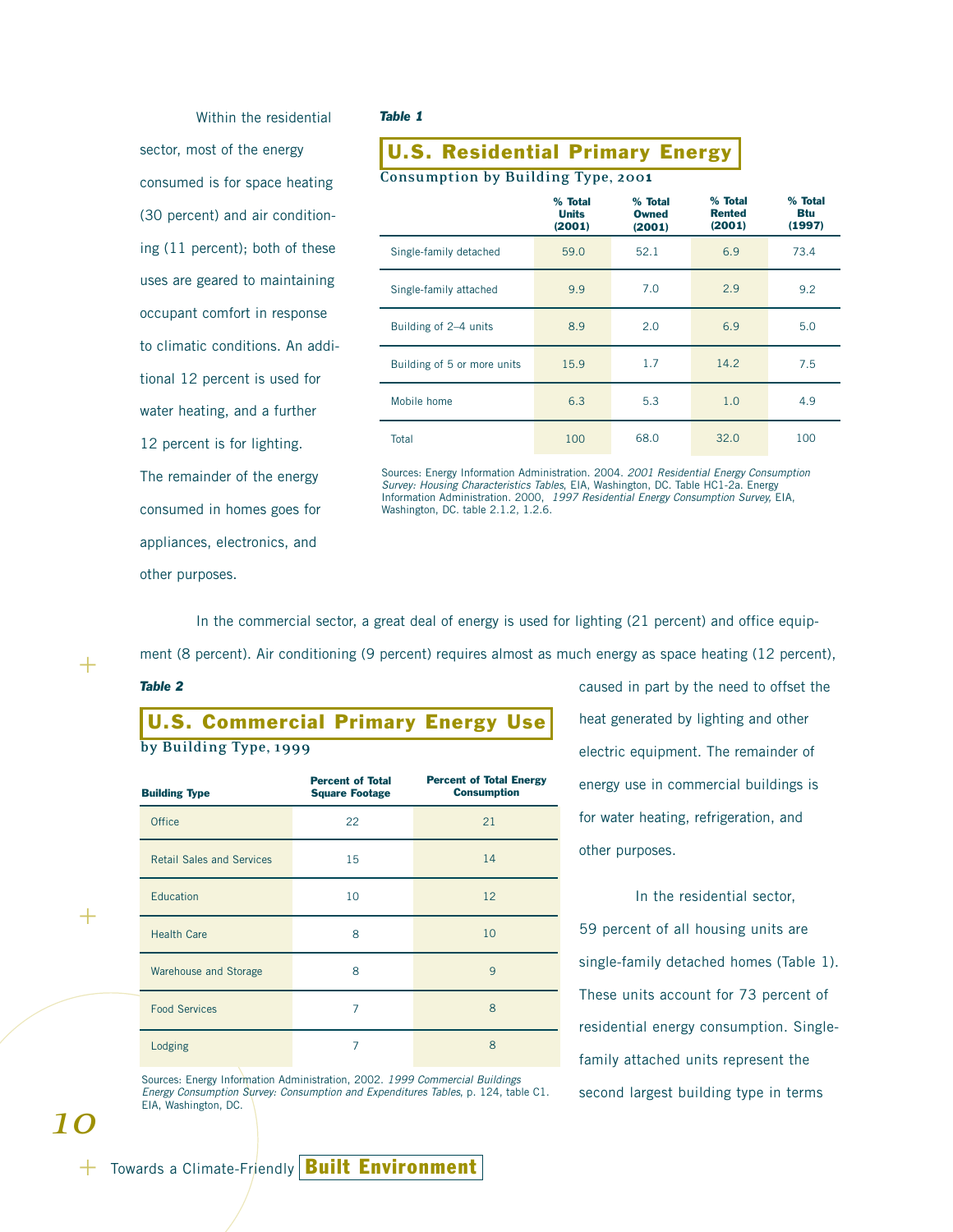of energy consumption. Therefore if the potential for  $CO<sub>2</sub>$  reduction is judged by the amount of energy used, then the greatest potential among residential users lies with single-family residences.

Commercial buildings range widely in size, energy intensity, function, and ownership. Table 2 characterizes them according to primary function. Offices dominate, both in terms of square footage (22 percent) and energy consumption (21 percent).

In sum, these statistics suggest that the most obvious opportunities to reduce GHG emissions through improvements in end-use efficiency are space heating (especially in the residential sector), air conditioning, lighting (especially in the commercial sector), and water heating (especially in the residential sector). In the residential sector, the biggest opportunity lies with single-family residences; in the commercial sector, office buildings are the most important single target.

# B. New Construction versus Renovation

*For policy purposes, it is important to distinguish between new and existing buildings and communities.* New construction can more easily incorporate novel, low-GHG technologies and is therefore often a harbinger of future trends. In addition, new building technologies are often introduced in the new construction market but then spill over into the building retrofit and renovation trades. While new buildings amount to only 2 to 3 percent of the existing building stock in any given year, new construction practices will have an increasing impact over time.

The value of U.S. construction in 2000 is estimated to have been \$1.3 trillion (2000\$) including new construction, renovation, heavy construction, and public works. This represents 13.2 percent of U.S. GDP. New buildings construction represents almost half of this total (\$562 billion), and building renovation was valued at \$265 billion.<sup>22</sup> Given the longevity of buildings and the amount spent annually on renovation, the existing building market represents a key, yet often harder, opportunity for GHG reduction.

The vast majority of the buildings that exist today will still exist in 2015, and at least half of the current stock will still be standing by mid-century. As a result, retrofitting structures and upgrading the efficiency and operation of their heating, ventilation, and air-conditioning systems offer an important near-term opportunity to significantly reduce GHG emissions. Existing communities also can be made more efficient by adding new structures in passed-over parcels of land, allowing mixed uses that reduce transportation requirements, and building new pedestrian and bicycle paths to encourage non-motorized

+

+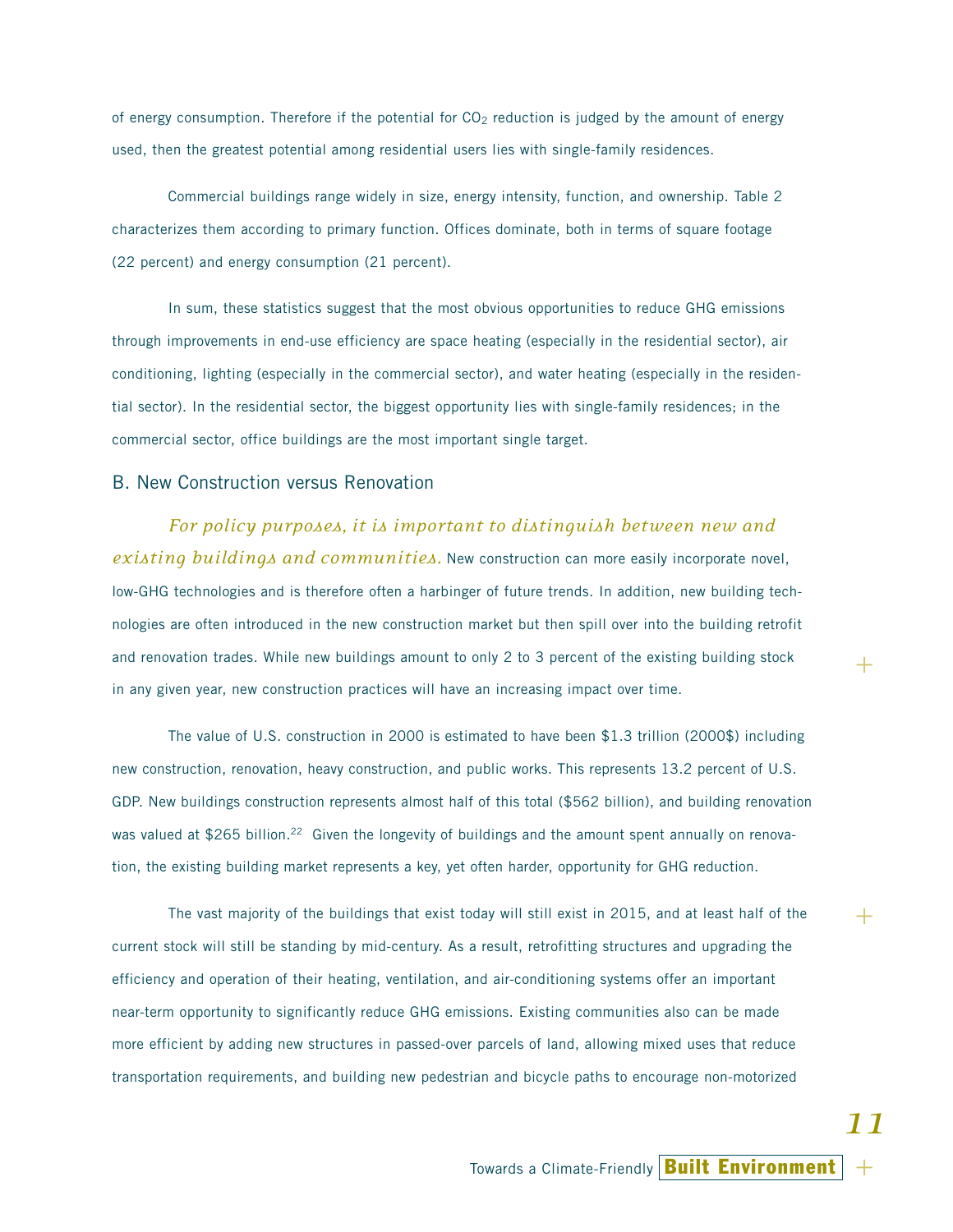travel. With appropriate policy interventions, these improvements could be implemented quickly and could significantly reduce overall GHG emissions.

# C. Green Buildings

*Several individual, community, and state initiatives are promoting the implementation of green building practices in new residential and commercial construction.* The most impressive progress in residential green building development and construction is the result of communities and developers wanting to distinguish themselves as leaders in efficient use of resources and reducing waste in response to local issues of land-use planning, energy supply, air quality, landfill constraints, and water resources. Developers and owner/operators who have a business purpose in considering the life-cycle cost and resource aspects of their new projects are providing the

#### *Box 1*

 $+$ 

 $+$ 

*12*

## **Greening Four Times Square**

Four Times Square, a 48-story skyscraper and the first major construction project in Manhattan in 10 years, is one of the most environmentally and technologically advanced buildings in the nation—and it is being called the first environmental office building in New York.23

The Durst Organization set out to build an environmentally responsible or "green" 1.6 million square foot office building that would adopt exemplary standards for energy efficiency, indoor ecology, sustainable materials, and responsible construction, operations, and maintenance procedures.

The developer's determination to build green drew the interest and assistance of many energy experts. A New York state research and development grant, funded by DOE's State Energy Program, supported the developer's use of the advanced energy analysis program "DOE-2." The program assisted in the selection of all heating, ventilation, air conditioning, and lighting systems and exterior cladding materials and techniques. The architects found that the robust economic framework of DOE-2 was critical in gaining tenants' favor for energy-efficiency measures by showing their financial benefits.

The energy-efficient technologies employed in the skyscraper have reduced operational costs by 10 to 15

percent relative to comparable projects. For example, lowemissivity glass windows take up 7 feet of a 9-foot ceiling height, providing daylight to 25 percent of each floor. Extremely efficient natural gas-fired CFC-free absorption chillers avoid the substantial energy waste normally lost in transmission from electric power plants to electric chillers in buildings.



The two on-site fuel cells generate about 3,500 megawatt hours per year—they are fueled by natural gas, but no combustion is involved and the byproducts are hot water and  $CO<sub>2</sub>$  derived from natural gas. In addition photovoltaic cells are being used to a limited degree to generate energy as an on-site demonstration. The "thin-film" photovoltaic (PV) cells are integrated into the "spandels" on the building—the area of the façade between the top of one window and the bottom of another—an example of BIPV (building integrated PV).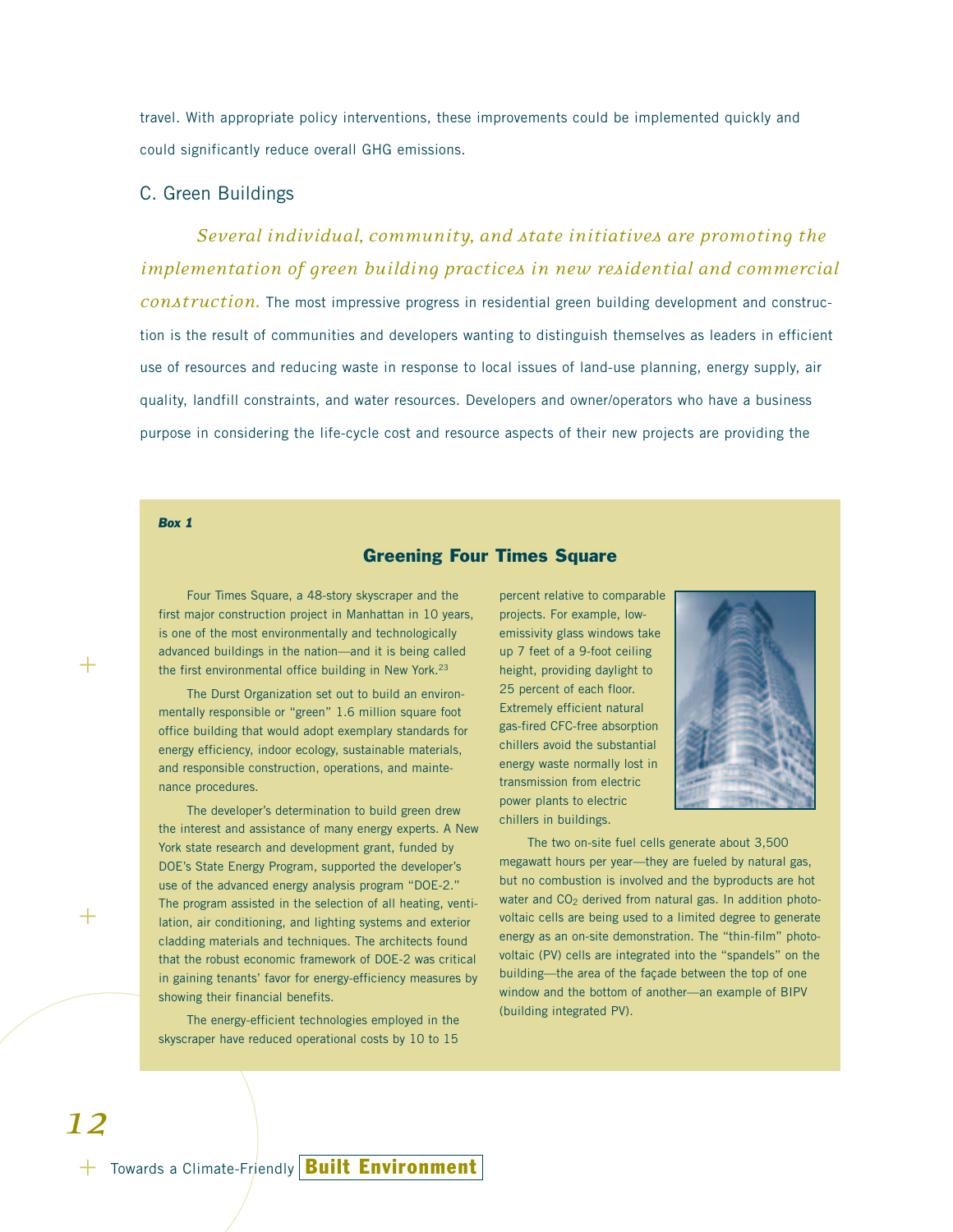green building leadership in the commercial sector. One segment of the current leadership is from organizations that are committed to "walking-the-talk" on the environment and energy, such as the Chesapeake Bay Foundation, Durst Corporation (see Box 1: Greening Four Times Square), and the federal government. State and local governments are also demonstrating and requiring green building practices in their new buildings. Several whole-buildings standards have been developed to promote green buildings (see Box 2: Reducing GHG Emissions through Whole-Building Standards). While there is disagreement about some of the specifics of these rating systems, they have proven to be effective in the absence of aggressive state or federal green building codes. Real market transformation, however, will require buy-in also from the supply side of the industry—due to the complex supply chain structure of the industry.

#### *Box 2*

# **Reducing GHG Emissions through Whole-Building Standards**

The term "green building" is used by a number of programs to promote environmentally friendly construction practices. Most of these programs use labeling based on a point system to communicate the relative value of these practices to the market. Further research is merited to understand better the life-cycle GHG emissions of various building materials and account for them appropriately in all of these building standards.

**Leadership in Energy and Environmental Design (LEED):** The U.S. Green Building Council has developed LEED to help commercial building developers evaluate a variety of green building design choices in the early stages of development.24 Under LEED, building projects are awarded points in six categories: sustainable sites, water efficiency, energy and atmosphere, incorporation of local and recycled materials and resources, indoor environmental quality, and innovation and design process. It has proved to be an effective voluntary standard, although some concerns exist regarding a lack of direct correlation between some of the points awarded and the life-cycle GHG reductions (or life-cycle costs) from the building.25

**Model Green Home Building Guidelines:** The National Association of Home Builders Research Center (NAHB-RC) has developed this system based on eight guiding princi-

ples: lot design, preparation, and development; resource efficiency; energy efficiency; water efficiency; indoor environmental quality; operation, maintenance and homeowner education; and global impact.<sup>26</sup> Many of these categories are common to the LEED program, but the NAHB rating system requires a minimum number of points in each category. This tends to place a greater emphasis on energy and resource efficiency and a lesser importance on the site selection and preparation.

+

+

+

*13*

**The Minnesota Sustainable Design Guide:** The University of Minnesota has developed a design tool that assigns points in the categories of site, water, energy, human factors, materials, and waste for both new and renovated facilities.27 This guide includes an impressive tool, the Minnesota Building Materials Database, for comparing the lifecycle impact of material alternatives.28

**Green Building Initiative™:** This initiative originated in the U.K. and Canada and is now available in the U.S. as well.29 Its interactive web protocol is significantly simpler than the LEED certification process. The score generated by the web-based tool has been partially harmonized with LEED, and is integrated with EPA's ENERGY STAR Target Finder30 and the NAHB-RC Model Green Home Building Guidelines.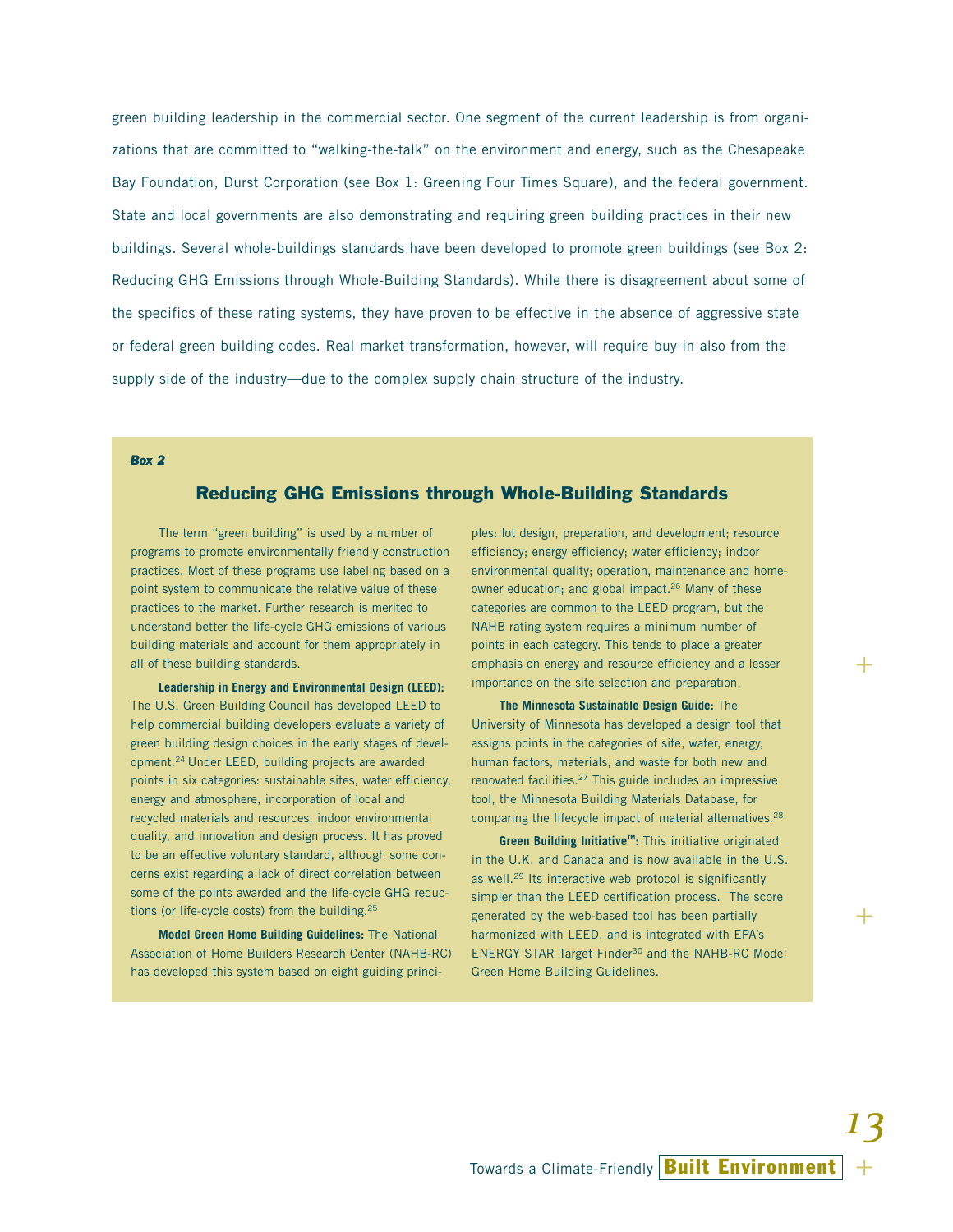# D. Regional Markets for Best Practices

*The opportunities and drivers for widespread adoption of aggressive climate-friendly building goals vary greatly across different economic conditions and climatic regions of the country.* In the residential sector, significant opportunities for climate-friendly homes and communities are in the growth areas of the West, Southwest, and Southeast. These regions have particularly large peak electricity requirements for cooling. Improvements in the design of subdivisions for optimal building orientation, shading for passive solar heating and cooling, and efficient building shells, windows, cooling systems, and appliances are the key to reducing energy consumption. These regions also have the best solar resources and greatest opportunities for building integrated photovoltaic and solar hot water systems to meet a large fraction of the remaining energy demand.

The heating demands in the colder northern plains, Northeast, and upper Midwest are primarily provided by natural gas. However, several of these areas also have summer peaking demands for cooling and dehumidification. Efficient building shells, HVAC systems, and appliances are the key to reducing building energy consumption in these regions. Opportunities for photovoltaic, solar heating, and combined heat and power systems are capable of meeting the remaining energy loads for individual homes and communitywide systems.

# E. The Technical and Economic Potential for GHG Reductions

# *Based on current usage of building products and practices, most owners and occupants could significantly improve the energy efficiency of their*

**buildings.** HVAC equipment, appliances, and lighting systems currently on the market vary from 20 percent to more than 100 percent efficient (heat pumps can exceed this level by using "free" thermal energy drawn from the air, water, and ground). Only 40 percent of residences are well insulated, and less than 40 percent of new window sales are of advanced types (e.g., low-E). In commercial buildings, only 17 percent of all windows are advanced types. Only 30 percent of commercial buildings have roof insulation and somewhat fewer have insulated walls. Nationally, reflective roofing materials still comprise less than 10 percent of the roofing market; asphalt comprises 95 percent of urban pavements despite its high heat absorption (compared with concrete), which contributes to the urban heat island effect. Design tools for energy efficiency are used by fewer than 2 percent of the professionals involved in the design,

+

 $+$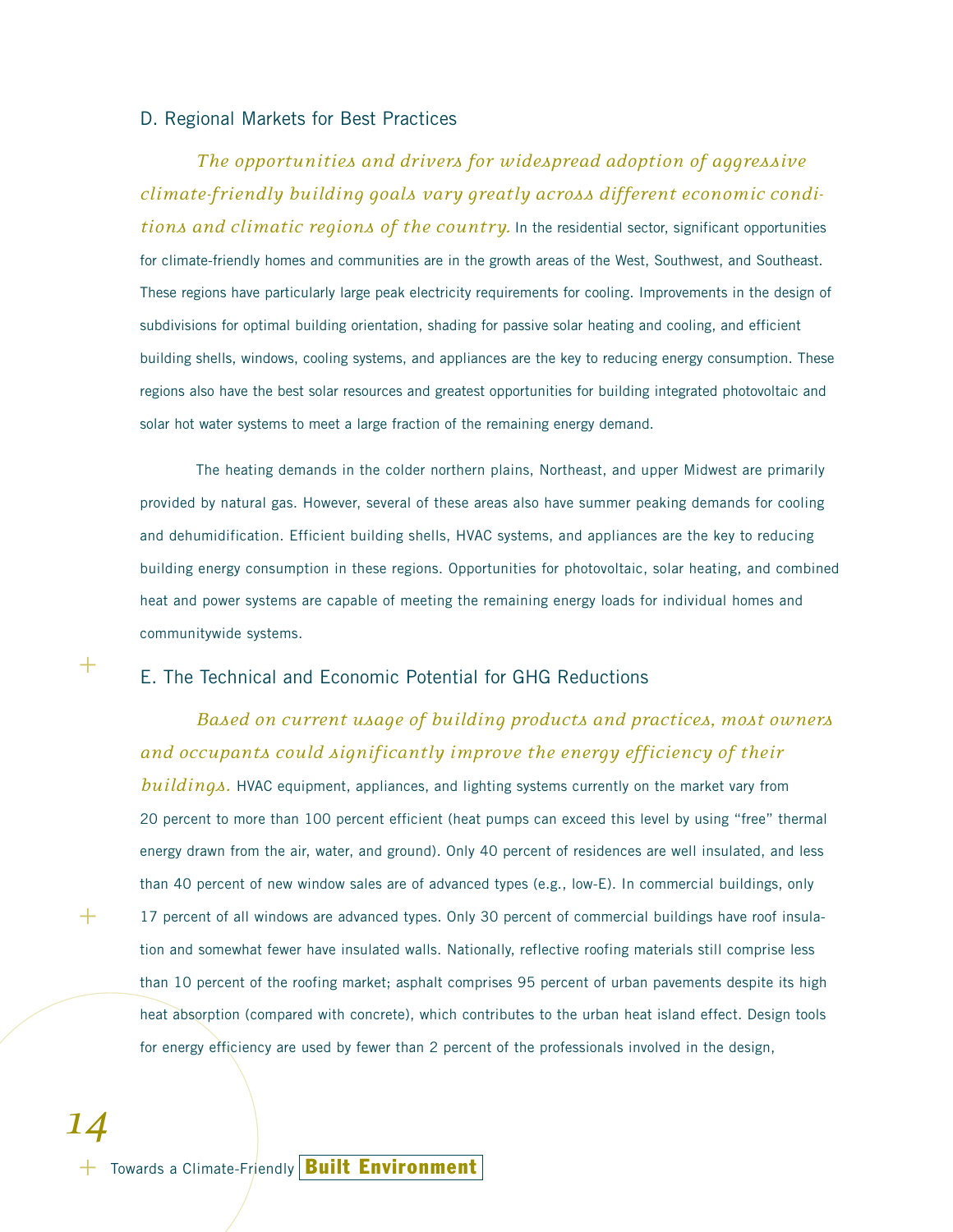construction, and operation of commercial buildings in the United States. A larger fraction of commercial buildings have central building-control systems. However, few diagnostic tools are available commercially beyond those used for air balancing or tools integrated into equipment.<sup>31</sup>

Some improvements in energy efficiency are projected by the EIA to occur by 2015 through the operation of market forces—assuming that fuel prices rise according to EIA projections. These improvements are partly a function of "learning curve" or "induced innovation" effects—that is, reductions in the cost of new technologies and improvements in their performance that reflect economies of scale, learning over time, and rising energy costs. For energy-using consumer durables (such as refrigerators, room air conditioners, washing machines, and dryers), Newell and coauthors estimate that the learning curve results in an average decrease of 1.5 percent of costs per year.32 As discussed later in this report and as articulated by others, policies can produce additional "induced technological change," thereby lowering the cost of reducing GHG emissions.<sup>33</sup>

The actual market uptake of energy efficiency improvements depends on many factors. The market success of most new equipment and appliances is virtually ensured if the efficiency improvement has a three-year payback or better and amenities are maintained; technologies with payback of four to eight or more years also can succeed in the market, provided that they offer other customer-valued features (e.g., reliability, longer life, improved comfort or convenience, quiet operation, smaller size, and lower pollution levels).<sup>34</sup>

The result is a forecasted annual increase in energy consumption over the next decade of only 1 percent in residential buildings and 1.7 percent in commercial buildings—or an overall annual rate of increase of 1.3 percent for the building sector. Over the same period, energy supplies are anticipated to become somewhat more carbon intensive. The combination of these energy consumption and production trends is a forecasted rate of increase in GHG emissions of 1.1 percent annually in the residential sector and 1.9 percent annually in the commercial sector—or an overall annual rate of increase of 1.4 percent.

Studies suggest that significant improvements in the energy efficiency of buildings appear to be cost-effective, but they are not likely to occur without extensive policy changes.<sup>35</sup> The *Scenarios for a* Clean Energy Future, for example, estimates that 10 years of moderate to more aggressive policy interventions could cut the annual growth rate of energy consumption in buildings to 0.5 percent.<sup>36</sup> A second

+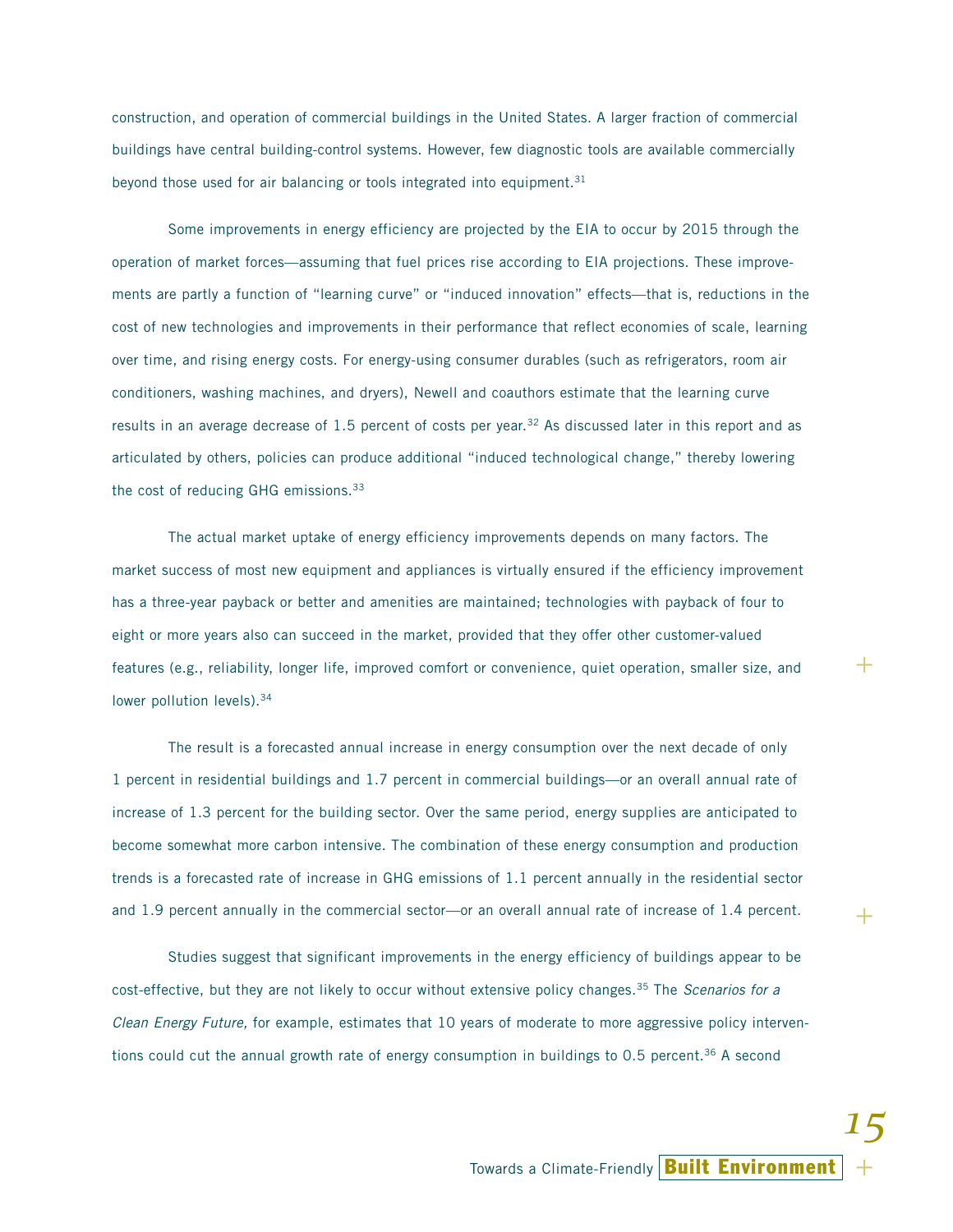decade of moderate to aggressive policy interventions could result in annual reductions in the energy consumption in buildings of 0.1 to 1 percent. Similar conclusions are reported in Technology Opportunities to Reduce U.S. Greenhouse Gas Emissions (the "11-Lab Study").<sup>37</sup> For CO<sub>2</sub>, for instance, the 11-Lab Study concluded that a vigorous RD&D program could produce significant carbon emission reductions while sustaining economic growth.

On the other hand, critics claim that the existence of cost-effective energy-efficiency opportunities (i.e., an "energy-efficiency gap") has not been justified on the basis of market inefficiencies.<sup>38</sup> Critics emphasize that in a competitive and efficient market, suppliers produce what consumers want and are willing to pay for. Because there is limited evidence that consumers are willing to pay for closing an energy-efficiency gap, detractors assert that the gap must not exist.<sup>39</sup> Critics also note that the existence of market failure is not a sufficient justification for government involvement. Feasible, low-cost policies must be available that can eliminate or compensate for these failures. Some analysts argue that policies to date have not been low cost. In addition, they argue that policies have not been adequately evaluated by measuring consumer surplus (i.e., the difference between how much a consumer is willing to pay for a commodity such as energy efficiency and the amount that the consumer actually pays when a policy is implemented).<sup>40</sup>

 $^+$ 

 $\, +$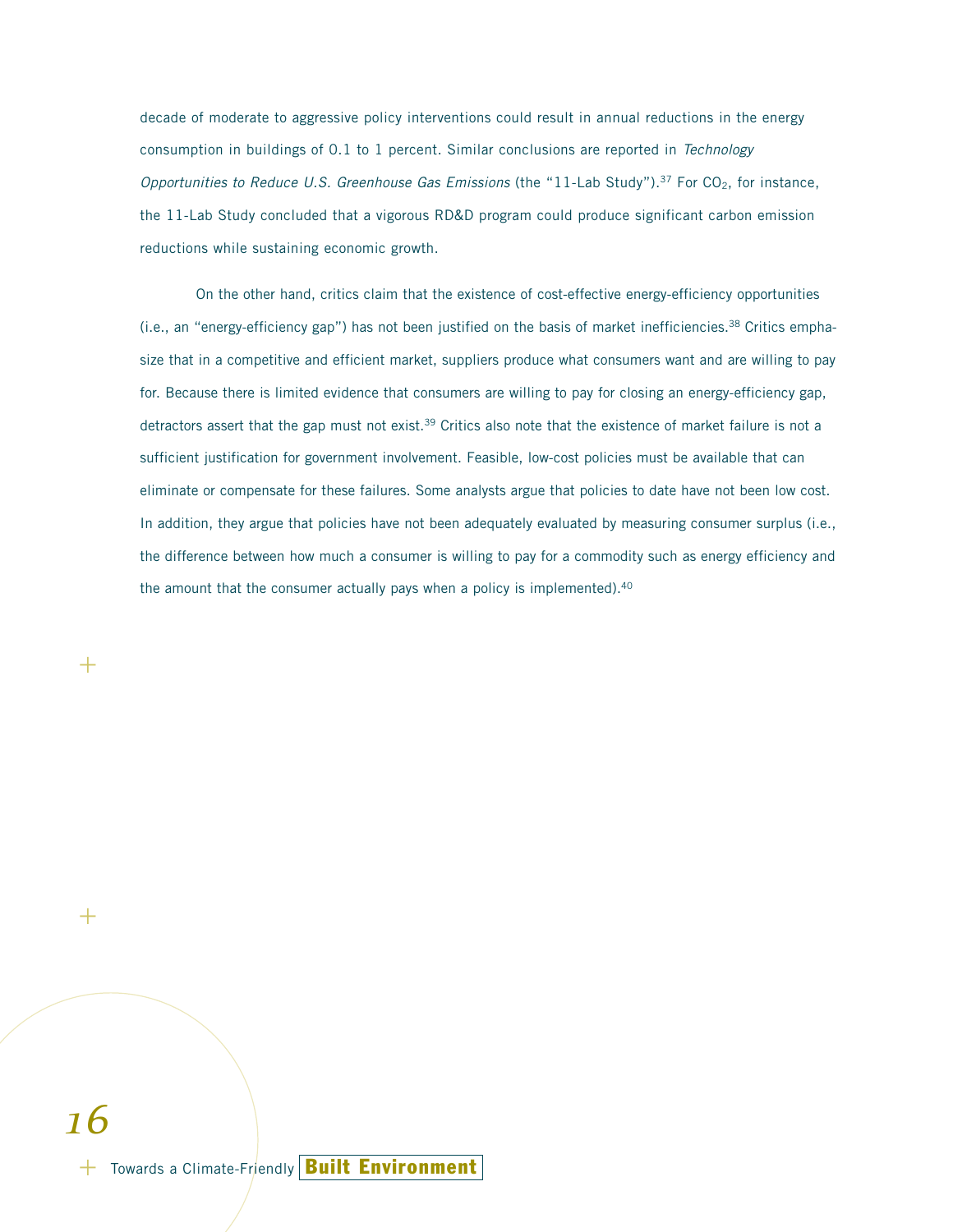# **III. Market Structure and Change Mechanisms**

# A. The Fragmented Buildings Industry

*The building industry comprises hundreds of thousands of firms designing, building, and maintaining the nation's building stock and affecting its urban landscape.* Figure 6 portrays the roles of some of the more influential types of decisionmakers and stakeholders who affect GHG-related purchases and building operation decisions. This illustration is necessarily a simplification of the actual maze of influences rooted in the building industry's geographic, vertical, and horizontal fragmentation.41 This fragmentation distinguishes the challenges to a low-GHG emitting future in the buildings sector from those in the transportation, industrial, and power generation sectors.

On the consumption side, the nation's 106 million households and the occupants of millions of commercial and industrial buildings make up the largest group of energy end-use decision-makers in the U.S. economy. Their decisions influence the operation and sustainability of the largest component of the nation's physical wealth—its buildings.

Nearly one-third (32 percent) of U.S. households rent their homes. Similarly, 40 percent of privately owned commercial buildings are rented or leased.42 For these segments of the market, landlords have a powerful influence over the energy efficiency of the building structures and their equipment.

#### *Figure 6*



Towards a Climate-Friendly **Built Environment**

**Insurance Institutions**

*17*

+

+

**Companies**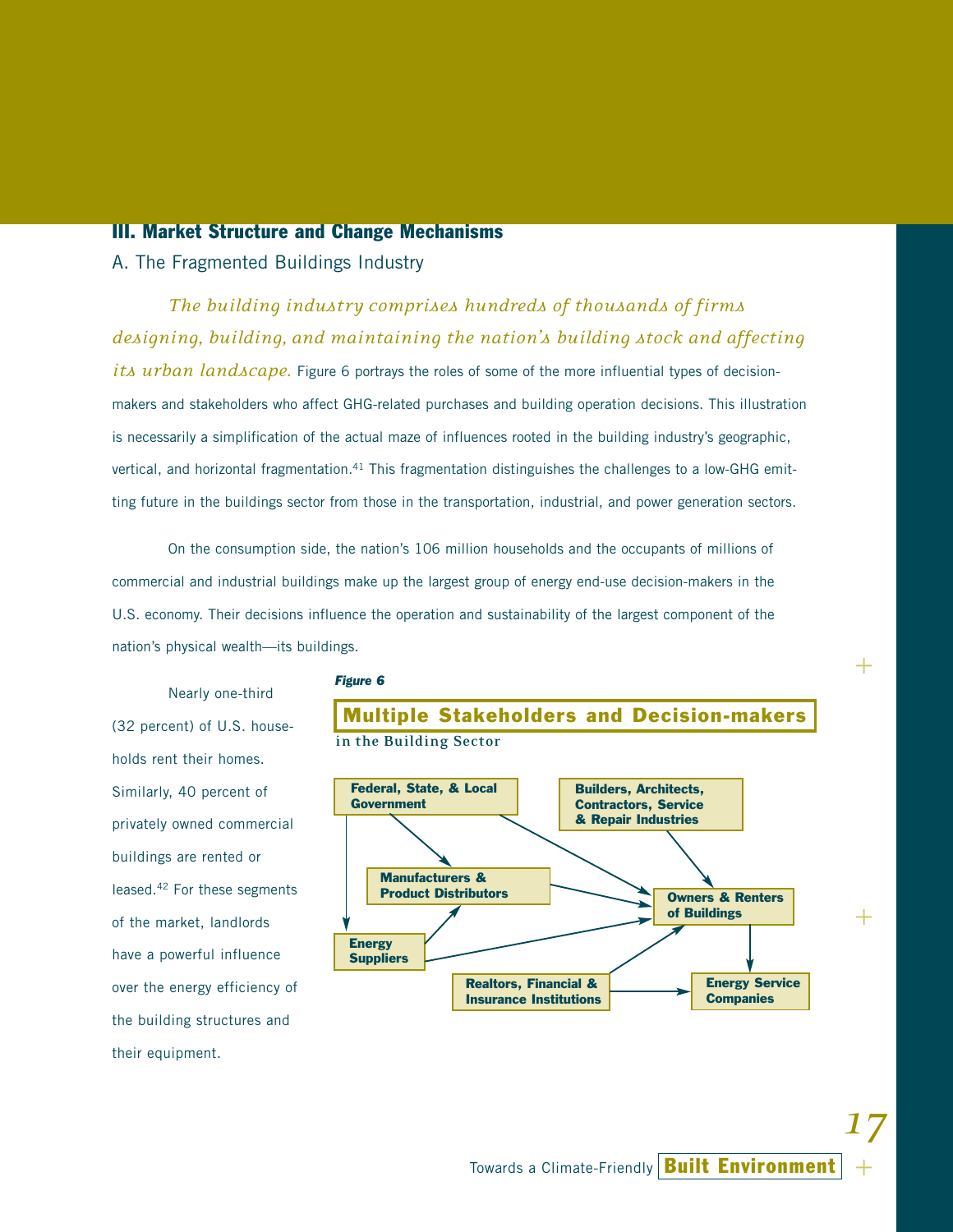On the production side, buildings are the largest handmade objects in the economy. Regional differences in climate, energy prices, building codes, and building style traditions complicate standardization in buildings. Nevertheless, there is a limited trend in manufacturing and production techniques toward mass customization through factory-made building components, with the manufactured housing industry accounting for 6.3 percent of U.S. housing units.<sup>43</sup>

The building construction industry, especially homebuilding, is dominated by small and mediumsized firms. This is problematic because it means that a large number of firms and individuals need to be influenced to have a significant collective impact on energy efficiency. There were 1.65 million new home closings in the United States in 2002, and nearly 500,000 homebuilders operated that year. The five largest of these homebuilders accounted for less than 7 percent of new homes, while the top 100 accounted for just another 7 percent.<sup>44</sup> However, there is a trend toward consolidation. According to Professional Builder, the top five builders accounted for approximately 10 percent of new homes in 2003, and industry experts predict a 20 percent share before  $2010<sup>45</sup>$  The renovation and home repair business is likewise dominated by very small firms, typically with fewer than 10 employees.<sup>46</sup>

Similarly, small construction companies account for a large share of small commercial building construction. Commercial buildings under 50,000 square feet account for only 52 percent of commercial floor space but more than 95 percent of the number of commercial buildings.<sup>47</sup> Large office developers, mall developers, and chains and retailers complete a significant percentage of new construction. But here again, the technological needs of different commercial sub-markets (e.g., office, retail, lodging, education) are not uniform, requiring a highly articulated approach to influencing change.<sup>48</sup> Only for large-scale commercial and mixed-use projects is the majority of the market dominated by a small number of large construction firms.

Numerous decision-makers are also involved in the design, operation, renovation, and repair of buildings. An estimated 125,000 architects are licensed to participate in the design of buildings today, and only a small number of these are employed by large design firms. The design of many large commercial buildings typically involves an architect for the building envelope (roof, walls, and foundation) and mechanical engineers for the heating, ventilation, and air-conditioning systems. This division of responsibilities can produce sub-optimal results (e.g., energy-efficient approaches to envelope design that do not capitalize on opportunities to down-size HVAC equipment).

*18*

 $+$ 

 $\mathrm{+}$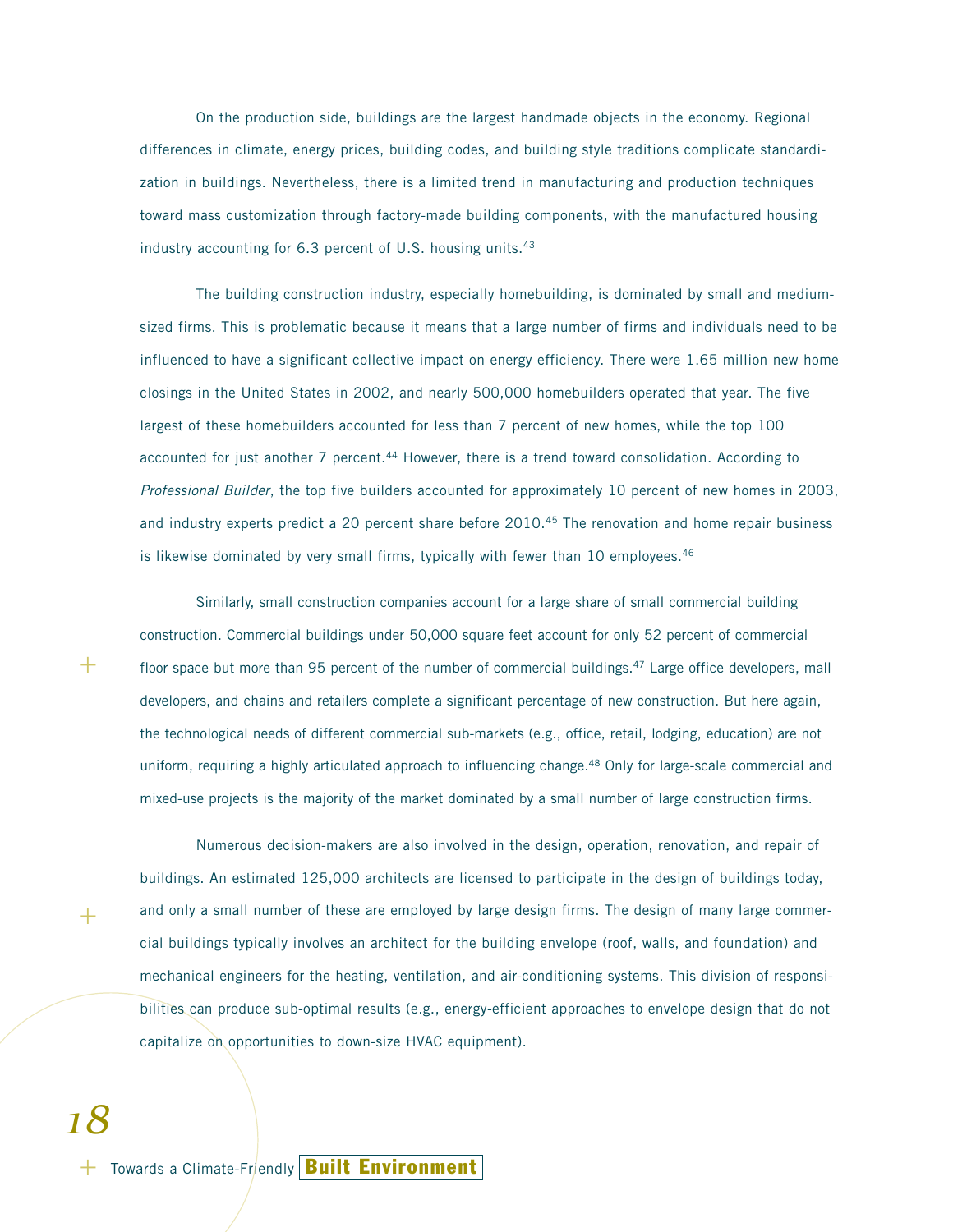Manufacturers and product distributors also exert profound influences on the use of energyefficient, renewable energy and other climate-friendly products in buildings by controlling the supply of building products and materials. Their product selections and choice of geographic markets for product distribution determine the availability and ease of access to climate-friendly options.

The realty, financial, and insurance industries also can considerably influence the uptake of energy-efficient and climate-friendly building products. The realty industry is considerably decentralized, although recent trends in national franchising of local offices may afford the opportunity for improving information dissemination through realty channels. The federal refinancing agencies, Fanny Mae and Freddie Mac, offer additional information advantages by virtue of their large share of the market. Both now support energy-efficient residential mortgages; however, this lever is substantially underutilized perhaps because of cumbersome requirements for participation.49 The insurance industry also could become a powerful advocate of low-GHG buildings in response to the increased property damage liabilities it could suffer as the result of extreme climatic events associated with global warming.<sup>50</sup>

Finally, energy suppliers, energy service companies,<sup>51</sup> and their regulators represent additional players that have been instrumental in motivating and enabling energy-efficiency improvements in buildings. With the restructuring of electricity markets, electric utilities face little incentive to promote energy efficiency, and as a result their impact in the demand-side management arena has shifted to involvement in public benefits programs (see Section VI). Over the past decade, energy service companies have become important players in delivering energy-efficiency upgrades to industrial and commercial markets and government facilities through the use of energy-saving performance contracting. Since its inception in the late 1970s, the energy service industry has installed an estimated \$2 billion in projects.<sup>52</sup>

An example of how multiple decision-makers thwart the innovation process is provided by a recent Rand Report:<sup>53</sup>

"…A homebuyer may request that the builder use a new building material that he or she read about on the Internet. However, the builder may resist if the innovation's costs, benefits, or risks are unfamiliar; if trade contractors do not know how to install it; and if suppliers do not stock it. Finally, builders may also resist if they fear that code inspectors will not allow it."

Understanding the complexities of such decision-making is critical to the design of effective policy interventions.

Towards a Climate-Friendly **Built Environment**

+

 $+$ 

+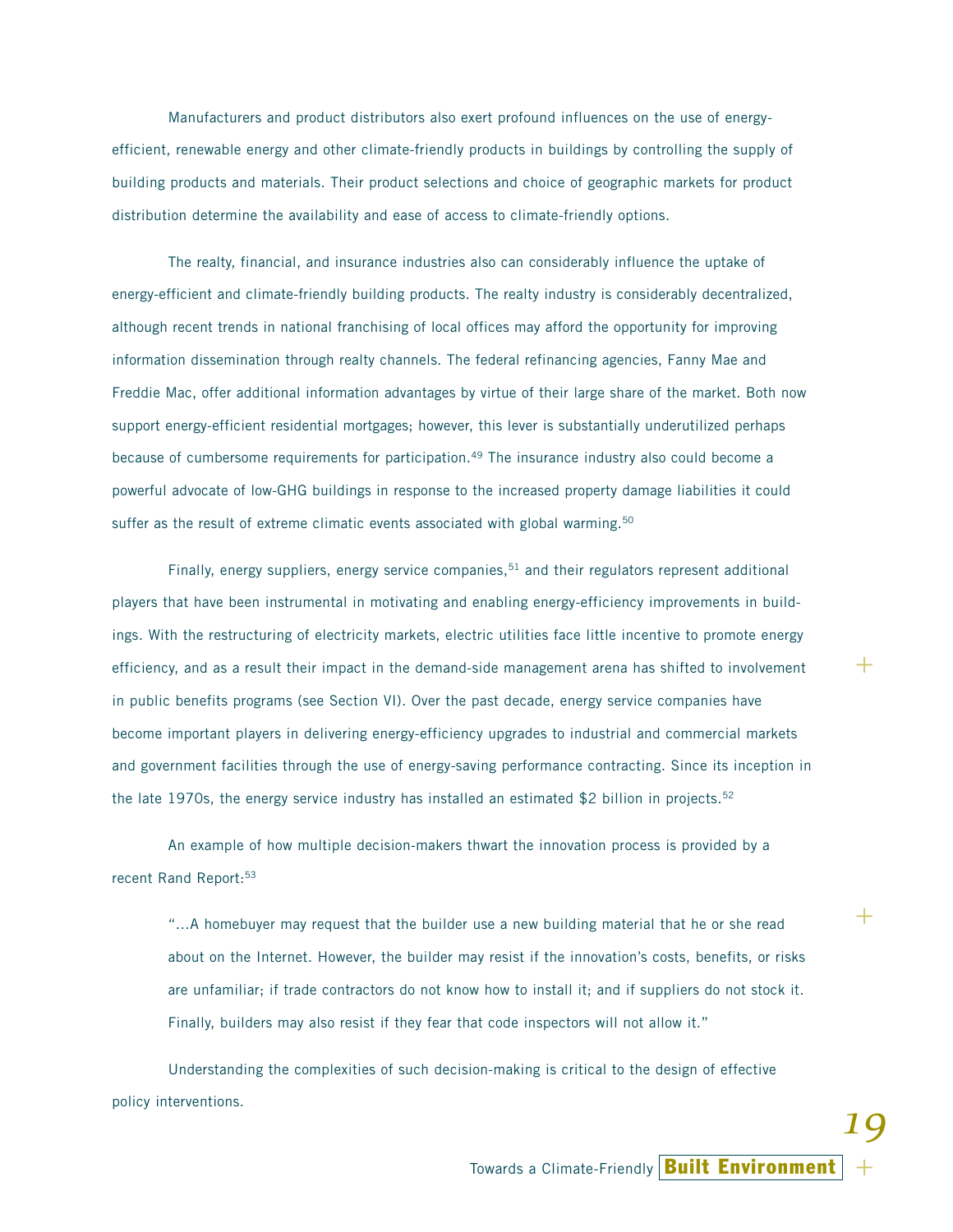# B. Other Obstacles to GHG Reductions in the Building Sector

*Many obstacles in addition to fragmentation hinder the widespread use of energy-efficient and other low-GHG technologies in the building sector.* These obstacles include the involvement of intermediaries in decision-making; regulatory, pricing, and fee barriers; insufficient and imperfect information; decision-making complexities; and lack of availability of climate-friendly technologies.<sup>54</sup> Each of these categories is discussed below.

The involvement of **intermediaries** in the purchase of energy technologies limits the ultimate consumer's role in decision-making and leads to an under-emphasis on life-cycle costs, which works against investments in energy efficiency. This obstacle is typically called the "principal–agent problem" in the economics literature. This problem occurs when an agent has the authority to act on behalf of a consumer but does not fully reflect the consumer's best interests. Decisions about the energy features of a building (e.g., whether to install high-efficiency windows and lighting) are often made by people who will not be responsible for the energy bills. For example, landlords often buy the air-conditioning equipment and major appliances, while the tenant pays the electricity bill. As a result, the landlord is not generally rewarded for investing in energy efficiency. Conversely, when the landlord pays the utility bills, the tenants are typically not motivated to use energy wisely.

The prevailing **fee structures** for building design engineers cause first costs to be emphasized over life-cycle costs.<sup>55</sup> Projects are often awarded in the first place to the team that designs the least-cost building; their fees are typically reduced if actual construction costs exceed the estimated costs. This schism tends to hinder energy efficiency because initial capital costs are typically higher for the installation of superior heating, ventilation, and air-conditioning systems that reduce subsequent operating costs.

Another clear-cut example of market failure lies in **electricity pricing practices.** The electric sector is characterized by a highly variable load that cycles widely over seasonal and daily time periods. The result is a real-time cost of electricity production that can vary by a factor of 10 within a single day.<sup>56</sup> The consumer, however, is not generally aware of the time-of-day or seasonal cost schedule the utility faces. Instead, the consumer sees a monthly electricity bill that is essentially an average monthly cost. Some companies even allow customers to avoid billing spikes in high usage months by averaging costs over entire years such that no price variation is seen. In this case, the consumer is likely to be entirely unaware when production costs are high. These flat rates cause households to over-consume during peak

*20*

 $\, +$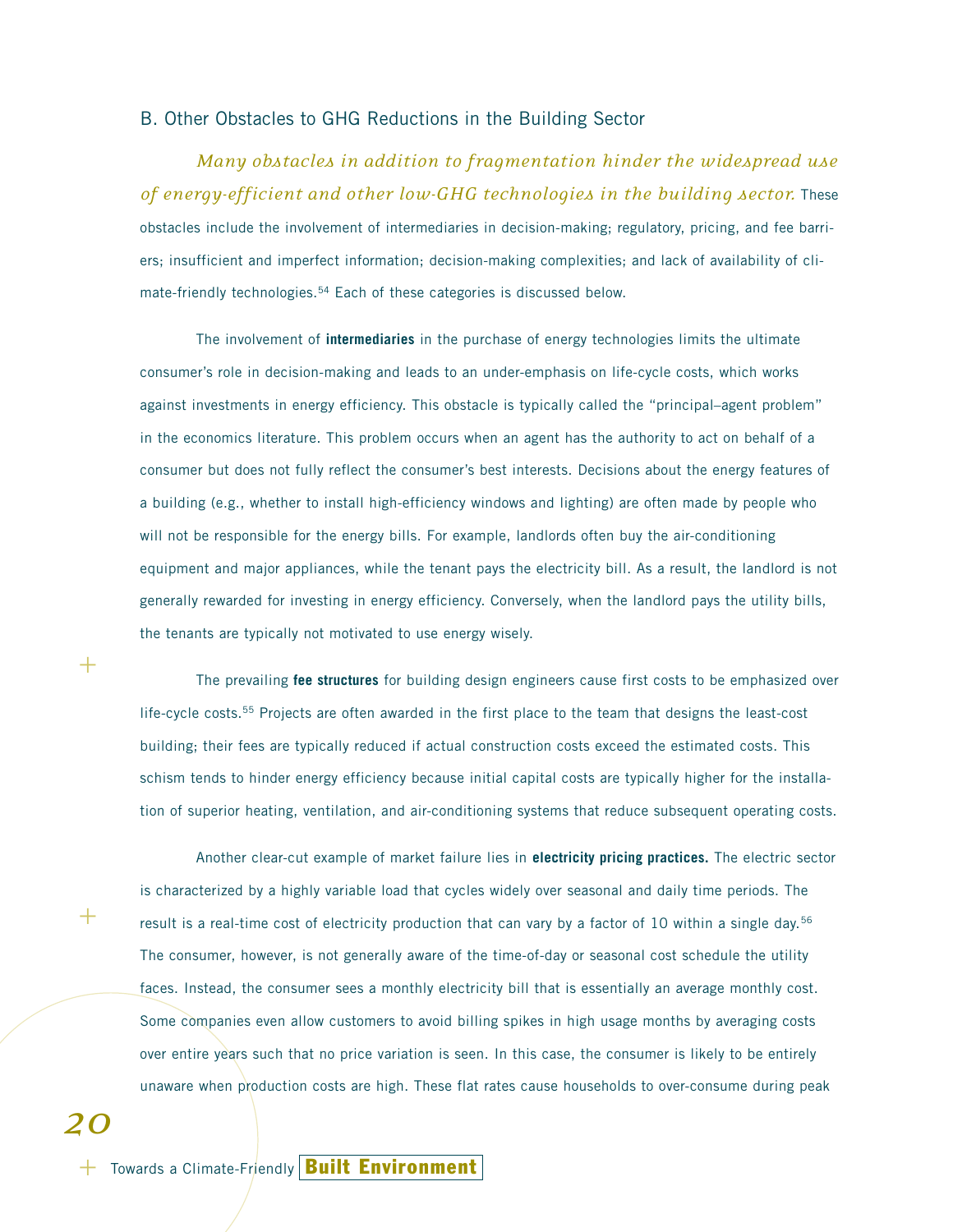#### *Figure 7*

# **Net Metering Programs in the United States**



Source: Database of State Incentives for Renewable Energy (DSIRE), http://www.dsireusa.org, February 2005.

periods and under-consume during slack periods, compared to how they might behave if they received accurate price signals.

Numerous **regulatory barriers** have been shown to stand in the way of distributed generation technologies, including photovoltaics, reciprocating engines, gas turbines, and fuel cells.57 These barriers include state-to-state variations in environmental permitting requirements that result in significant burdens to project developers. Similar variations in net metering policies cause confusion in the marketplace and represent barriers to distributed generation (Figure 7). Net metering allows customers with small generating

Towards a Climate-Friendly **Built Environment**

+

 $+$ 

+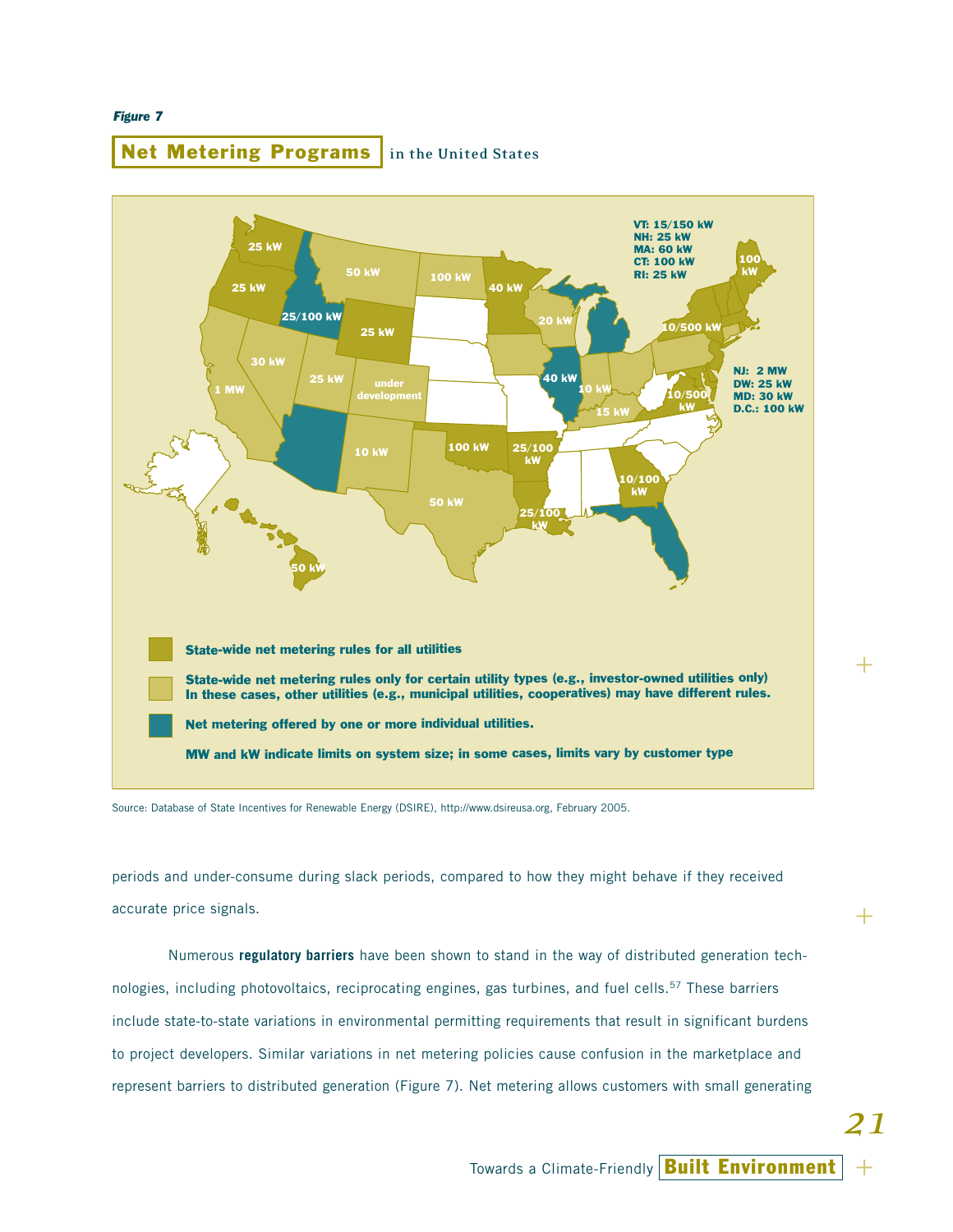facilities to use a single meter to measure the difference between the total generation and consumption of electricity by allowing the meter to turn both forward and backward. Customers effectively receive retail prices for the excess electricity they generate. When combined with time-of-use pricing, this can result in an attractive value proposition for photovoltaics and other on-site power production. In states that do not have net metering, a second meter must be installed to measure the electricity flowing back to the host utility, and the utility purchases the power at a rate much lower than the retail price—which is a disincentive to the development of distributed generation.<sup>58</sup>

**Insufficient and imperfect information** can also hamper energy efficiency. Information about energyefficient options is often incomplete, unavailable, expensive, and difficult to obtain. When knowledge about the energy features of products and their economics is insufficient, investments in energy efficiency are unlikely. This insufficient knowledge is compounded by uncertainties associated with energy price fluctuations and risks related to irreversible investments, both of which lead to high hurdle rates (i.e., the expected rate of return on a potential investment that is required by the investor) and a slow pace of technology diffusion.59

While information for most goods and services is imperfect, it is particularly difficult to learn about the performance and costs of energy-efficient technologies and practices, because the benefits are often not directly observable. For example, households receive a monthly electricity bill that provides no breakdown of individual end uses, making it difficult to assess the benefits of efficient appliances and other products. The complexity of design, construction, and operation of buildings makes it difficult, in fact, to characterize the extent that any particular building is energy efficient. What looks like apathy about energy use may more accurately reflect confusion, uncertainty, and lack of time to explore more efficient alternatives.

Even while recognizing the importance of life-cycle calculations, consumers often encounter **decision-making complexities,** and end up falling back on simpler first-cost rules of thumb. While some energy-efficient products can compete on a first-cost basis, many of them cannot. Properly trading off energy savings versus higher purchase prices involves comparing the time-discounted value of the energy savings with the present cost of the equipment—a calculation that can be difficult for purchasers to understand and compute, even assuming one knew future energy costs. This is one of the reasons

 $+$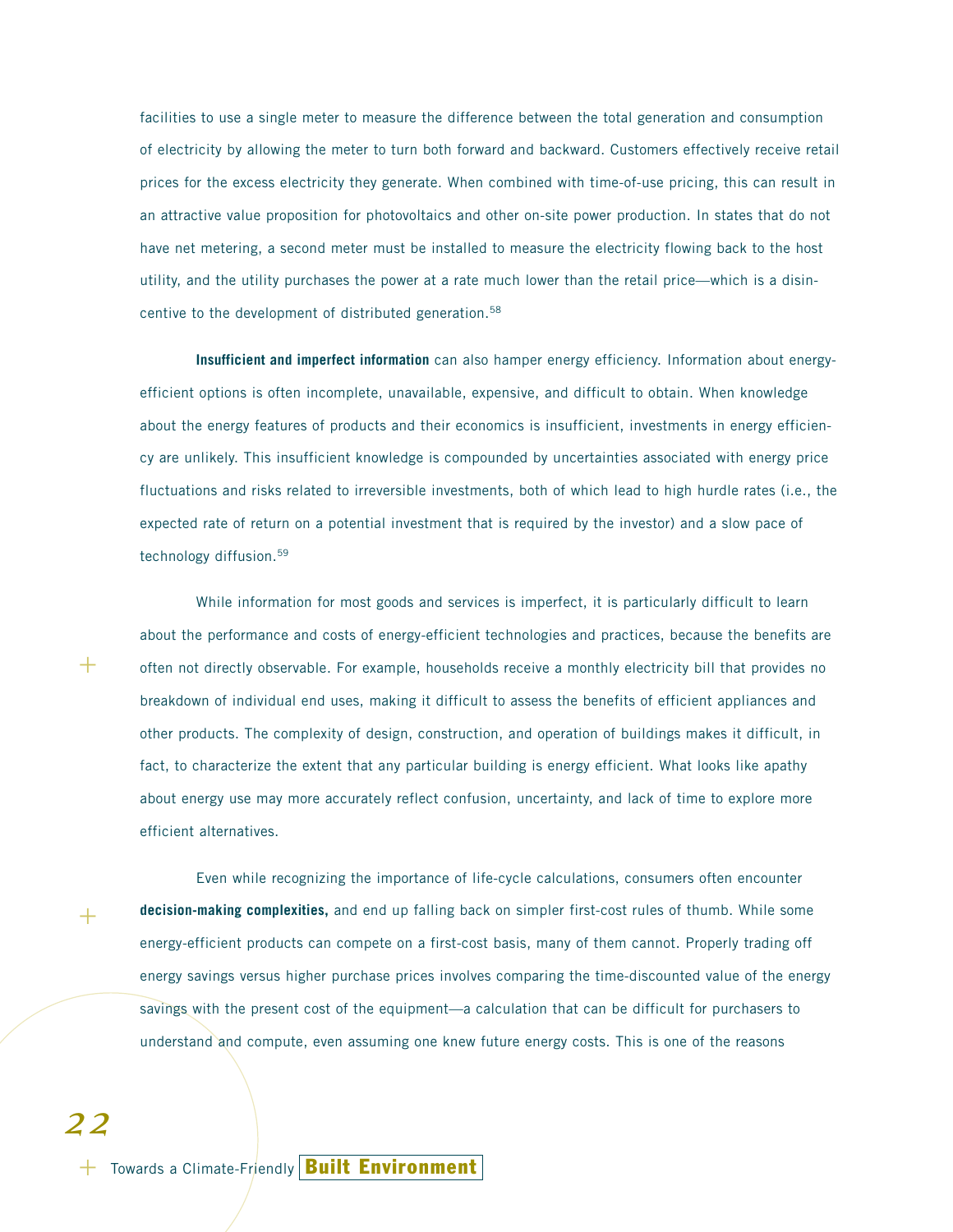builders generally minimize first costs, believing (probably correctly) that the higher cost of more efficient equipment will not translate into a higher resale value for the building.

**Lack of availability** of climate-friendly technologies is often a problem. For example, the purchase of heat-pump water heaters and ground-coupled heat pumps<sup>60</sup> has been handicapped by limited access to equipment suppliers, installers, and repair technicians.<sup>61</sup> The problem of access is exacerbated in the case of heating equipment and appliances, because they are often bought on an emergency basis, thereby limiting choices to available stock. A survey of 639 consumers who had recently replaced their gas furnaces estimated that in one-third of the cases the old furnace was not functioning.<sup>62</sup> High-efficiency furnaces represent a more costly inventory that dealers tend to prefer to sell on special order. Thus, a potential barrier to the selection of high-efficiency furnaces by emergency buyers is the lack of available units in the stock maintained by dealers.

## C. Drivers for Low-GHG Buildings: Now and in the Future

*Affordability, aesthetics, and utility have traditionally been major drivers of building construction, occupancy, and renovation.* In addition to climatic conditions, the drivers for energy efficiency and low-GHG energy resources depend on the local and regional energy supply costs and constraints, incentives, public utility commission rules, and utility business practices. The opportunities for climate-friendly building and savings in water and materials are substantial in most regions of the United States; however, the drivers depend very much on local and regional land and natural resource constraints. Other drivers for low-GHG buildings are increasingly considered such as indoor air quality and worker productivity, clean air regulations,<sup>63</sup> the costs of urban sprawl, and electric reliability.<sup>64</sup>

The U.S. electric power system has been evolving (although the transition is currently stalled) from a centrally planned and utility-controlled structure to one that depends on competitive market forces for investment, operations, and reliability management. Electric system operators are being challenged to maintain the reliability levels needed for the increasingly digital economy in the face of a cost-competitive generation market, grid bottlenecks, excessive price volatility, and increasingly costly blackouts. One of the fixes being pursued and growing in popularity is price-responsive demand—that is, providing incentives to building owners and industrial customers to reduce loads in response to high prices and electric

+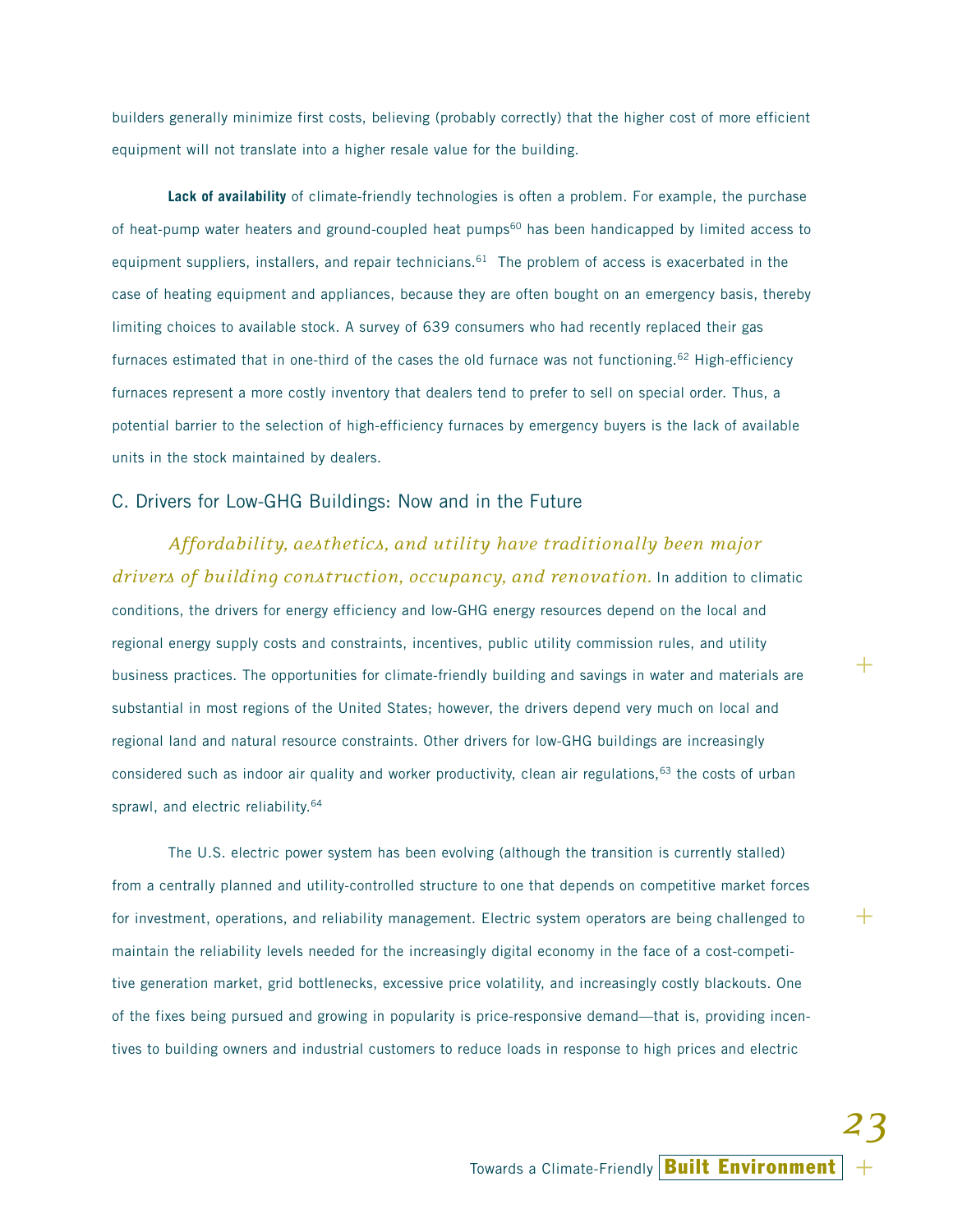system stresses. While requiring greater sensors, controls, and communications in buildings, the GHG impacts of demand-responsive buildings are unclear, because shifting loads in time may increase or decrease total energy consumption and may move toward more or less carbon-intensive electricity. There is likely to be considerable regional variation in the environmental impact of real-time pricing and demand-responsive buildings, with the most positive effects occurring where peak capacity is oil fired.<sup>65</sup>

In a dynamic technological society, projecting beyond the immediate future based on current trends can be misleading. The drivers determining where people work and live, and how they use buildings, could change radically over the next 50 years. Short- and long-term trends may influence future decisions about buildings, with GHG consequences:<sup>66</sup>

• High-fidelity communications may promote more telecommuting and teleshopping, increasing the space and communications requirements in homes and allowing employers and employees to be more locationally footloose.

• If hybrid vehicles and other more fuel-efficient vehicles gain market share and the relative cost of driving versus other activities falls, high-mobility lifestyles and sprawling urban landscapes may continue.

• More flexible, modular, and adaptable interior designs could more easily enable homes to be converted for a variety of purposes, allowing occupants to age in place.

• Wireless technologies will increase the potential for monitoring and controlling the operation of buildings; smart sensors and controls will adjust environments to respond to the needs of occupants.

• Increased requirements for high-quality electricity to support the digital economy could promote the development of on-site power production, offering greater energy efficiency by putting waste heat to productive uses.

 $^+$ 

 $\, +$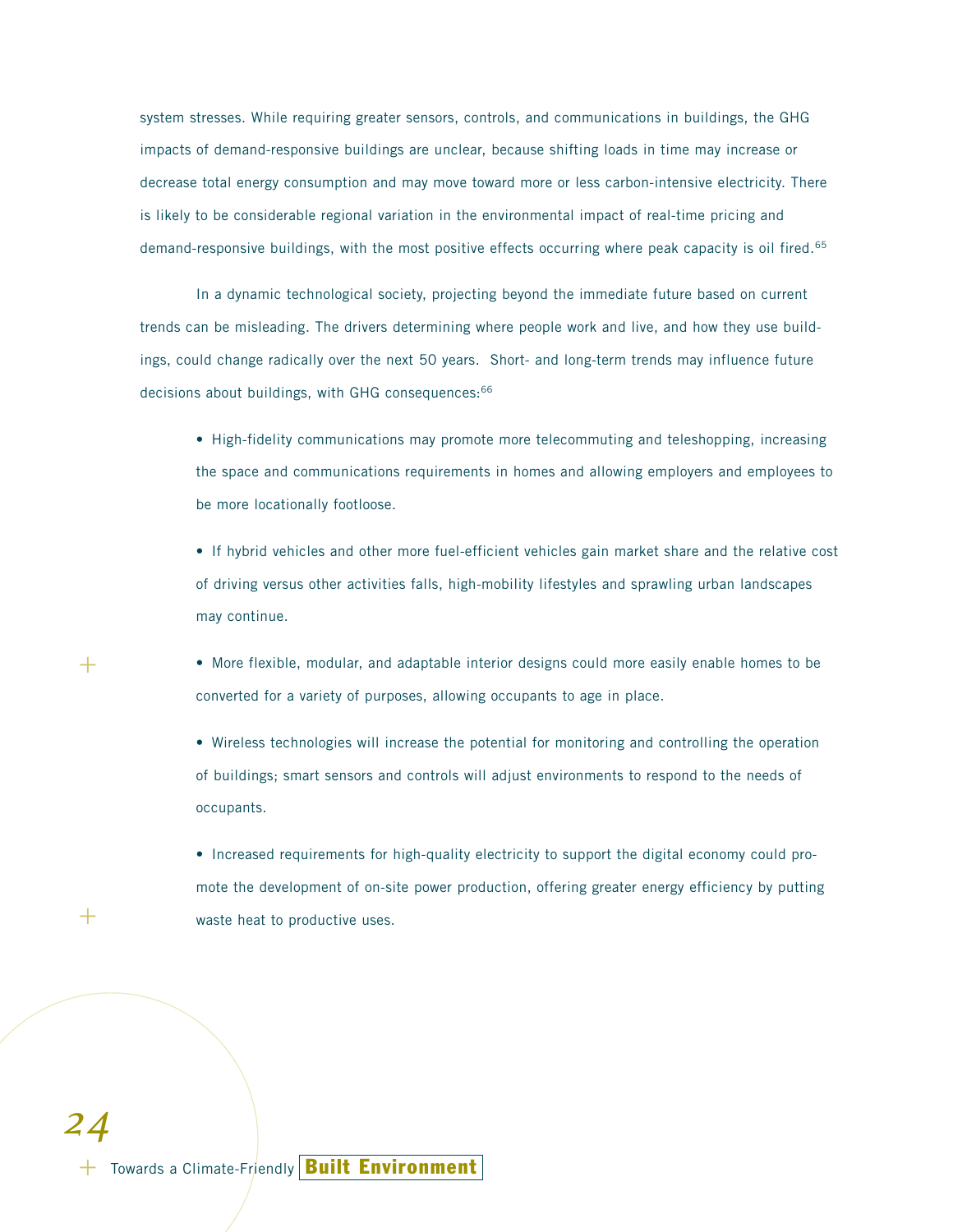• Mass customization will offer the opportunity to use more manufactured components in buildings—increasing quality control and energy efficiency, and reducing on-site labor costs.

• Buildings will increase their use of materials and products that require less maintenance, including steel and concrete, engineered wood, and recycled products.

• The development of distributed sources of hydrogen fuel produced in a low-GHG manner could radically decrease GHG emissions from buildings and vehicles.

Many of these trends would increase GHG emissions—bigger houses, more sprawl, and people buying their own diesel generators in case of blackouts. Other trends could lead to GHG emission reduction—smart sensors to optimize HVAC operations, more manufactured components of buildings, and a hydrogen-based energy economy.

 $\pm$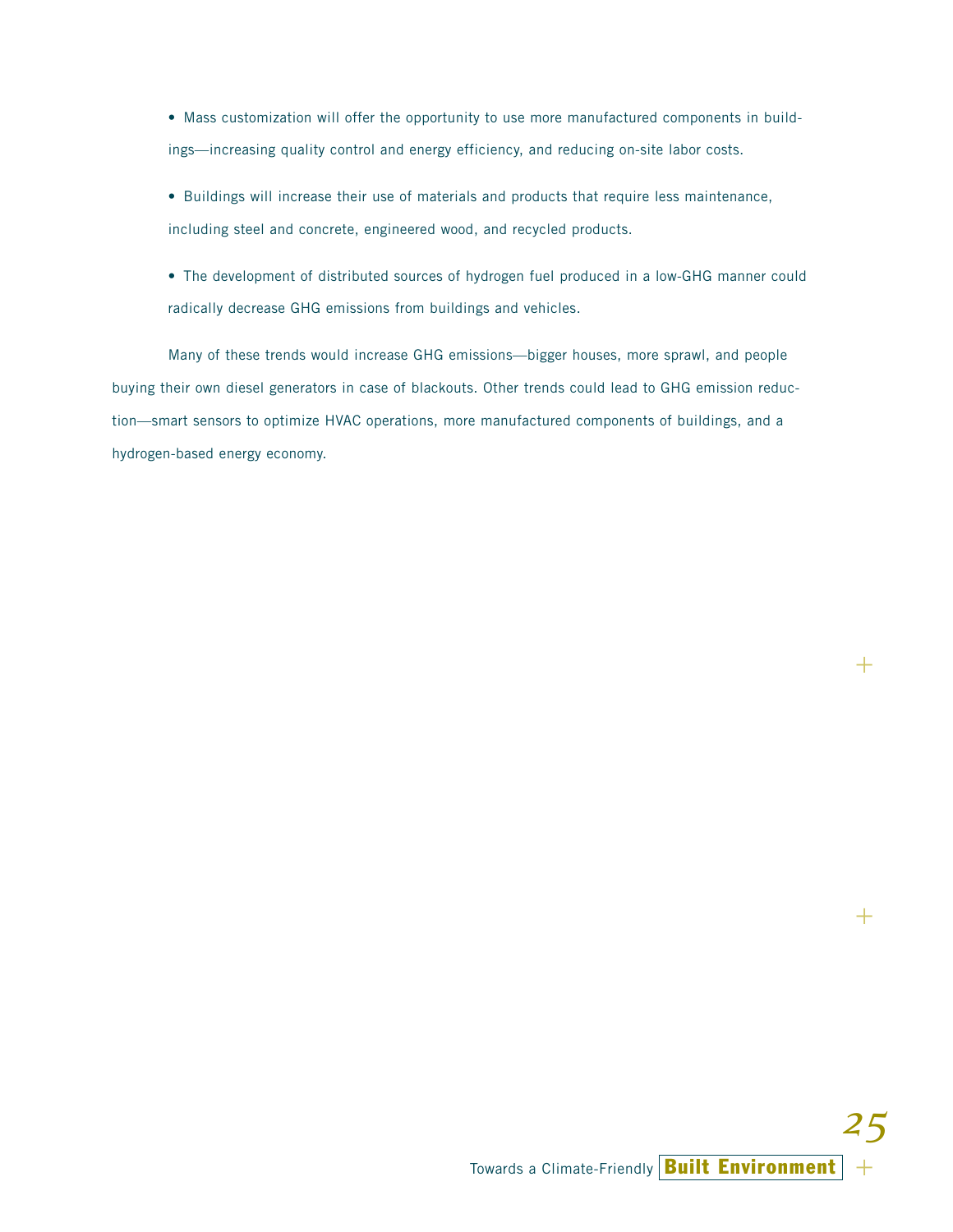### **IV. Technology Opportunities in Major Building Subsectors**

*Technology opportunities and building system innovations for reducing GHG emissions in homes and small businesses are similar.* In both cases, energy use is currently dominated by a combination of space heating and cooling loads, which are principally a function of climatic conditions. In contrast, energy use in large commercial and industrial buildings is generally dominated by HVAC, lighting, and other internal loads and depends more on the type of business and occupancy than on climate. Across all building subsectors, there is a growing trend to use green building design, natural daylighting, recycled materials, and solar energy technologies for on-site heat and power.<sup>67</sup>

### A. Homes and Small Businesses

*An energy-efficient building system must address two things: reduction of heat flow through the building envelope and improvement in the efficiency of all energy-consuming equipment.* In the long run, integrated building systems in homes and small businesses have the potential of requiring net zero input of energy through the incorporation of solar hot water, photovoltaic systems, and other on-site renewable energy technologies.

**Building Envelope.** The building envelope is the interface between the interior of a building and the outdoor environment. The envelope separates the living and working environment from the outside environment to provide protection from the elements and to control the transmission of cold, heat, moisture, and sunlight to maintain comfort for occupants. Energy pathways through the building envelope are traditionally divided into attic/roof, walls, windows, foundation, and air infiltration. Another important category of energy consumption is the embodied energy of the building envelope itself.<sup>68</sup>

#### Roof

The building's roof presents a large surface exposed to year-round direct sunlight. The heat available from this source is welcome during the winter, but summertime heat gains inflate air-conditioning loads. New reflective roof products address two shortcomings of current products. First, new pigments

*26*

 $^+$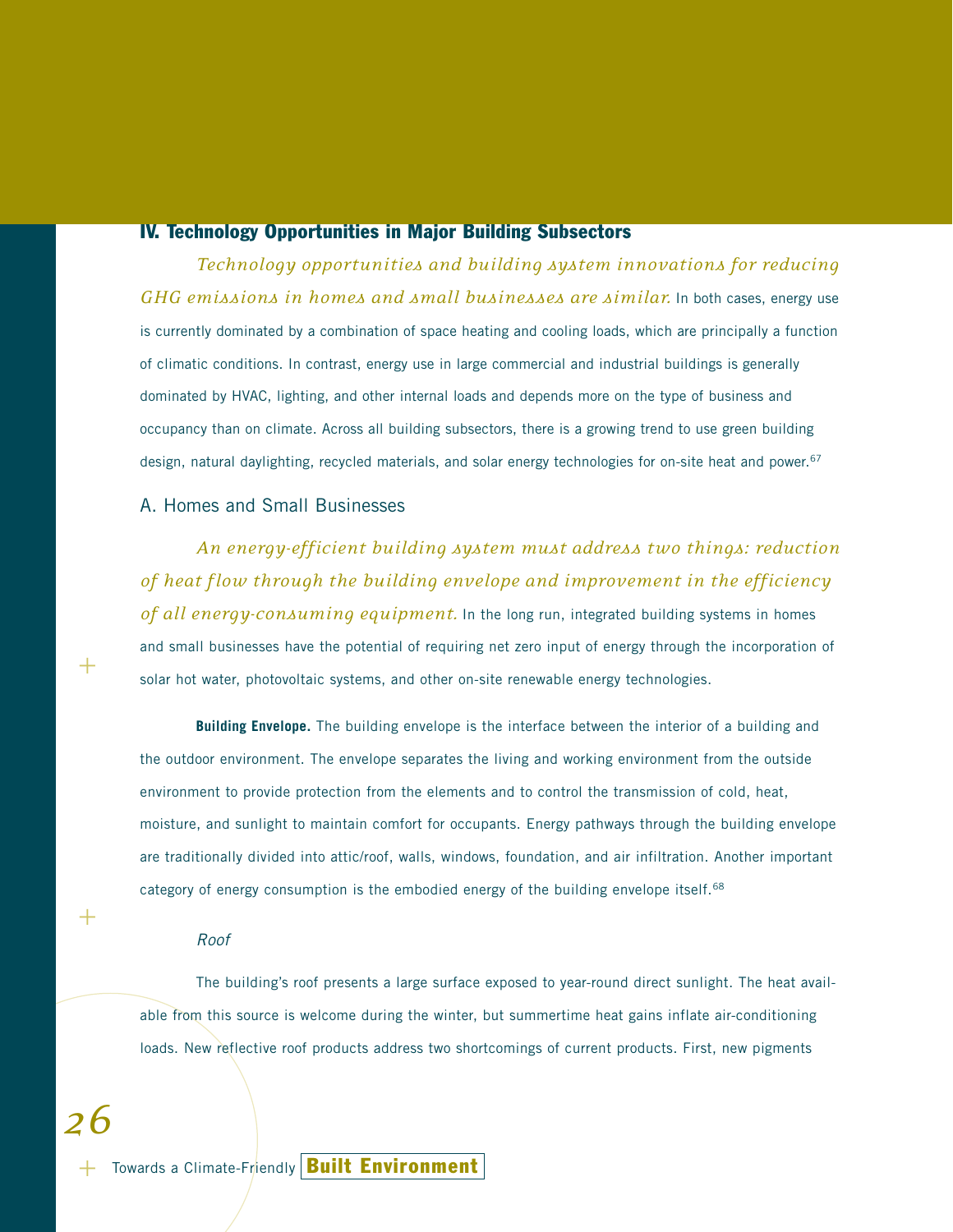reaching the market reflect most of the incident thermal energy. Early tests of these products in Miami show a cooling energy savings of 20 to 30 percent with a simple payback period of one to two years.<sup>69</sup> Second, research efforts are underway to develop "smart" roofing materials that absorb solar energy when the outdoor temperature is cool and reflect solar energy when the outdoor temperature is warm.<sup>70</sup> Because roof surfaces are replaced on regular, albeit long, intervals, these technology opportunities are pertinent for both new and existing buildings.

#### Wall Systems

Wall systems include framing elements and insulated cavities. In traditional wall designs, the framing portions of the wall are not insulated and represent a much greater portion of the total wall surface than is generally realized. New wall designs minimize heat loss by as much as 50 percent by reducing the amount of framing used and by optimizing the use of insulated materials.<sup>71</sup> These designs include optimal value engineering, structural insulated panels, and insulated concrete forms.<sup>72</sup> Even with conventional wall design, minor modifications can significantly reduce energy transport. For example, polyurethane bearing blocks have twice the insulating capability of wood and can be used to thermally isolate steel walls from foundations and from steel attic beams.<sup>73</sup>

Improved wall system designs, however, generally apply only to new construction; the options for walls in existing buildings are more limited. Insulated sheathing is available for wall retrofits but often requires modifications to window jambs and doorframes. In the long term, the coatings under development for roofs could become a constituent of siding materials. Another approach is to take advantage of new insulating fabrics that could be hung from or applied to interior wall surfaces. The reflective properties of such materials can also be engineered to provide greater human comfort at reduced (winter) or elevated (summer) indoor temperatures, further increasing the energy savings.<sup>74</sup>

#### Windows

Energy travels through windows via radiant energy, heat conduction through the frame, and air leakage around the window components. The higher-quality windows on the market today address all three of these energy paths, and they can be six times more energy efficient than lower-quality windows.<sup>75</sup> Low-E coatings for windows reduce the flow of infrared energy from the building to the environment,

+

 $+$ 

+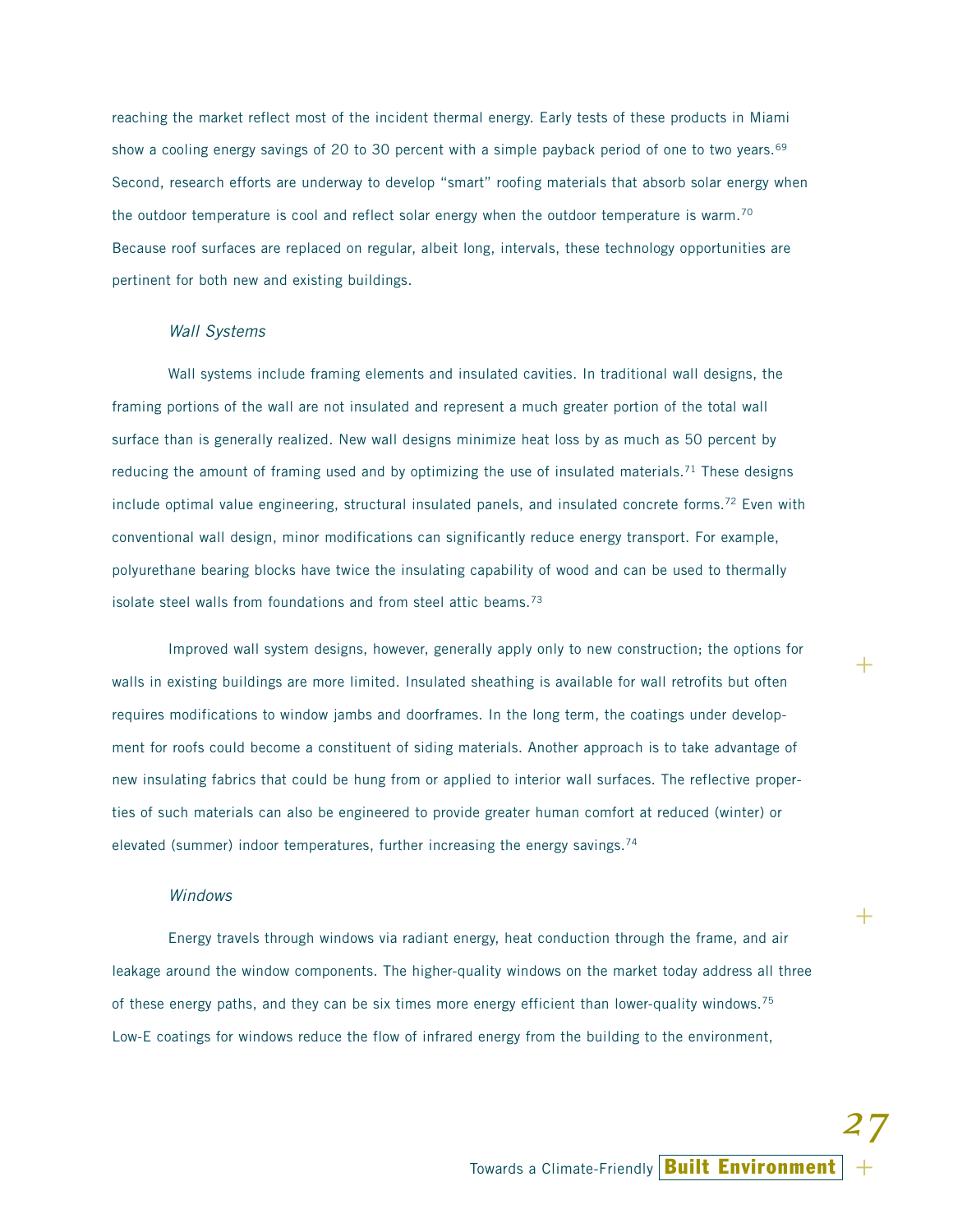effectively increasing the window's R-value. Some of the low-E coatings are also designed to reject infrared energy from the sun, thus reducing air-conditioning loads. Electrochromic window coatings in the development stage offer dynamic control of spectral properties. For example, they can be controlled to reflect infrared energy during the summer but transmit this energy into the building during the heating season. Predicted HVAC energy savings for office buildings in arid climates using electrochromic windows range from 30 to 40 percent.<sup>76</sup>

#### Air Infiltration

The twin goals of reducing energy use while controlling moisture levels can often be at odds. For example, a reduction in the infiltration of air into a building may also reduce a significant drying mechanism. Adding insulation inside a wall changes the temperature profile within the wall, and so could create pockets of condensation that would not occur in a less energy-efficient wall. Faced with a choice between a less efficient but sound structure and a more efficient but rotting one, building managers will likely choose the former. However, current research efforts are expected to identify which structural combinations are more likely to be more successful in different climates, thus removing this barrier to more efficient buildings.77

#### Thermal Storage

One way to reduce energy consumption is to increase the thermal storage of the structure, especially in climates where daily temperature swings require both heating and cooling in the same 24-hour period. Massive construction materials, such as stone or adobe, have long been used for this purpose. However, lighter-weight thermal storage would be more attractive to consumers. In the near term, phase change materials (PCMs), including water, salts, and organic polymers, can be used for thermal storage. In the long term, new solid-solid PCMs based on molecular design or nanocomposite materials may expand the opportunities for building-integrated thermal storage.78 Ideally, such materials will be incorporated as an integral element of existing building components. Annual heating and cooling savings estimates for simple residential buildings with PCM wallboard range from 15 to 20 percent.<sup>79</sup>

#### Insulation

Vacuum insulation, while more expensive than other insulation products, offers 5 to 10 times the R-value for a given thickness of conventional insulation (Figure 8). It is therefore most likely to be used

*28*

+

 $^+$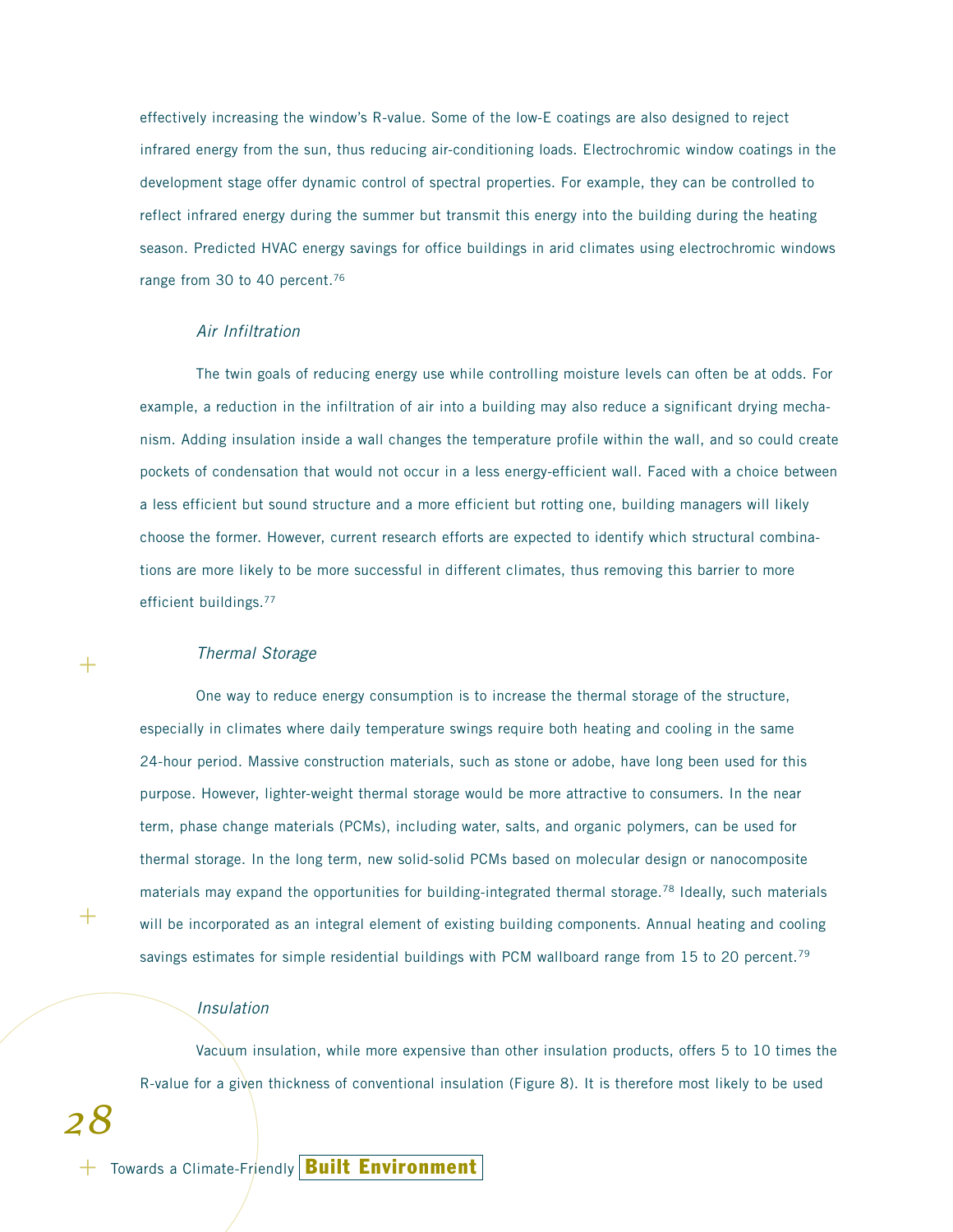in confined spaces. It is already used in refrigerators and historic building renovations. These insulation panels could be used in exterior doors, ceilings, and floors in manufactured homes, floor heating systems, commercial building wall retrofits, and attic hatches and stairs.<sup>80</sup>

#### Building Envelope Embodied Energy

The complexity of calculating embodied energy has given rise to a wide range of estimates. Recently, an extensive consortium of 15 research

#### *Figure 8*

**A Fiberglass Batt and a Vacuum-Insulation** 





+

+

institutions (the Consortium for Research on Renewable Industrial Materials [CORRIM]) was formed to examine the environmental and economic costs of building materials—from tree planting to building demolition.81 Results show that the building's embodied energy equals about 8 to 10 times the annual energy used to heat and cool it and that the GHG emissions range from 21 to 47 metric tons over the life of a house. The best way to reduce this significant embodied energy in a building is to salvage and reuse materials from demolished buildings, even considering the extensive cleaning and repair often required of the salvage materials.<sup>82</sup>

The building design, size, regional material sources, and framing material selection all greatly affect the embodied energy and GHG emissions. The CORRIM compared two house designs (wood framed versus concrete or steel framed) and found that for the same amount of living space, a wood frame house contains about 15 percent less embodied energy and emits about 30 percent less GHGs than does either a concrete frame or a metal frame house.<sup>83</sup> Other studies in this area have reached similar conclusions.<sup>84</sup>

The GHG-footprint of building materials depends on many factors. This complicates the setting of green building standards, and means that optimizing the appropriate mix of low-GHG building materials will likely be determined on a project-specific basis. For example, wood is a renewable material that can be obtained from sustainably harvested sources and can store carbon that would otherwise have been emitted to the atmosphere as  $CO<sub>2</sub>$ , and can be engineered to further reduce the amount of harvested timber required. Concrete can reduce operating energy consumption by providing thermal mass to buffer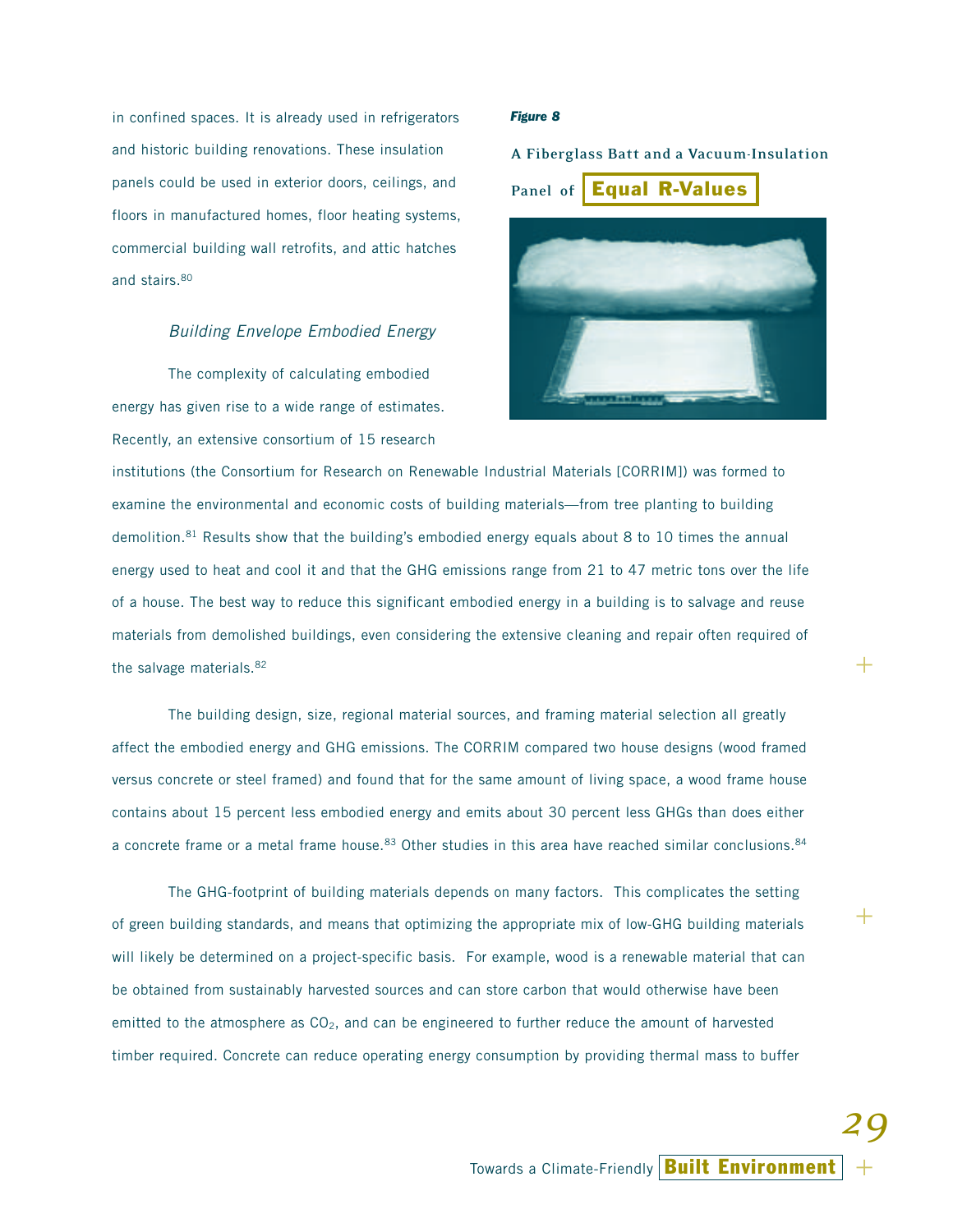temperature swings. Metal frames may contain up to 90 percent recycled material, and can be advantageous where moisture, termites, or other natural pests are a problem, or where occupants are particularly sensitive to chemicals used in other products.

**Energy-Consuming Equipment.** Energy-consuming equipment in homes and small businesses include systems such as HVAC, water heating, and lighting.

#### HVAC Systems

Many technical opportunities exist to save energy used in HVAC systems. Smarter control systems could maximize the use of natural ventilation, especially if used with some form of thermal storage. Controlling relative humidity in air-conditioned spaces within the proper range would permit higher air temperatures while providing equal occupant comfort.<sup>85</sup> Successful methods are already available to reduce the large (estimated in the 15–20 percent range) duct energy losses including aeroseal techniques.<sup>86</sup> Variable speed air handlers are also available to improve system efficiency and performance.<sup>87</sup> In the long term, selective water sorbent technology offers the promise of meeting the performance of ground-coupled heat pumps at the cost of traditional systems. Moreover, the sorbent technology inherently includes a variable temperature energy storage mechanism that can be used to shift electric loads from peak to off-peak times.<sup>88</sup>

Matching HVAC size to the building load has multiple implications for GHG emissions. Historically, contractors have considered it conservative to oversize HVAC installations, often using "rules of thumb" unrelated to any particular house design and especially inappropriate for the newer, more energy-efficient houses. Such oversizing causes units to cycle on and off more often, increasing thermal losses during each on/off transition. Frequent cycling also reduces occupant comfort, which in turn often leads occupants to adjust their thermostats to a value that increases total energy consumption. Therefore, downsizing HVAC equipment to match the reduced requirements of an energy-efficient building envelope can save investment dollars up front and can decrease energy consumption and GHG emissions as well.

Until recently, oil furnace efficiencies above the low- to mid-80s were rare. The availability of highefficiency oil furnaces could significantly affect energy use through installation in new homes or as replacement units.<sup>89</sup> One manufacturer has developed a condensing oil furnace with an Annual Fuel Use Efficiency (AFUE)<sup>90</sup> rating of 95 that has overcome sooting problems prevalent with earlier versions of this technology.<sup>91</sup>

 $\, +$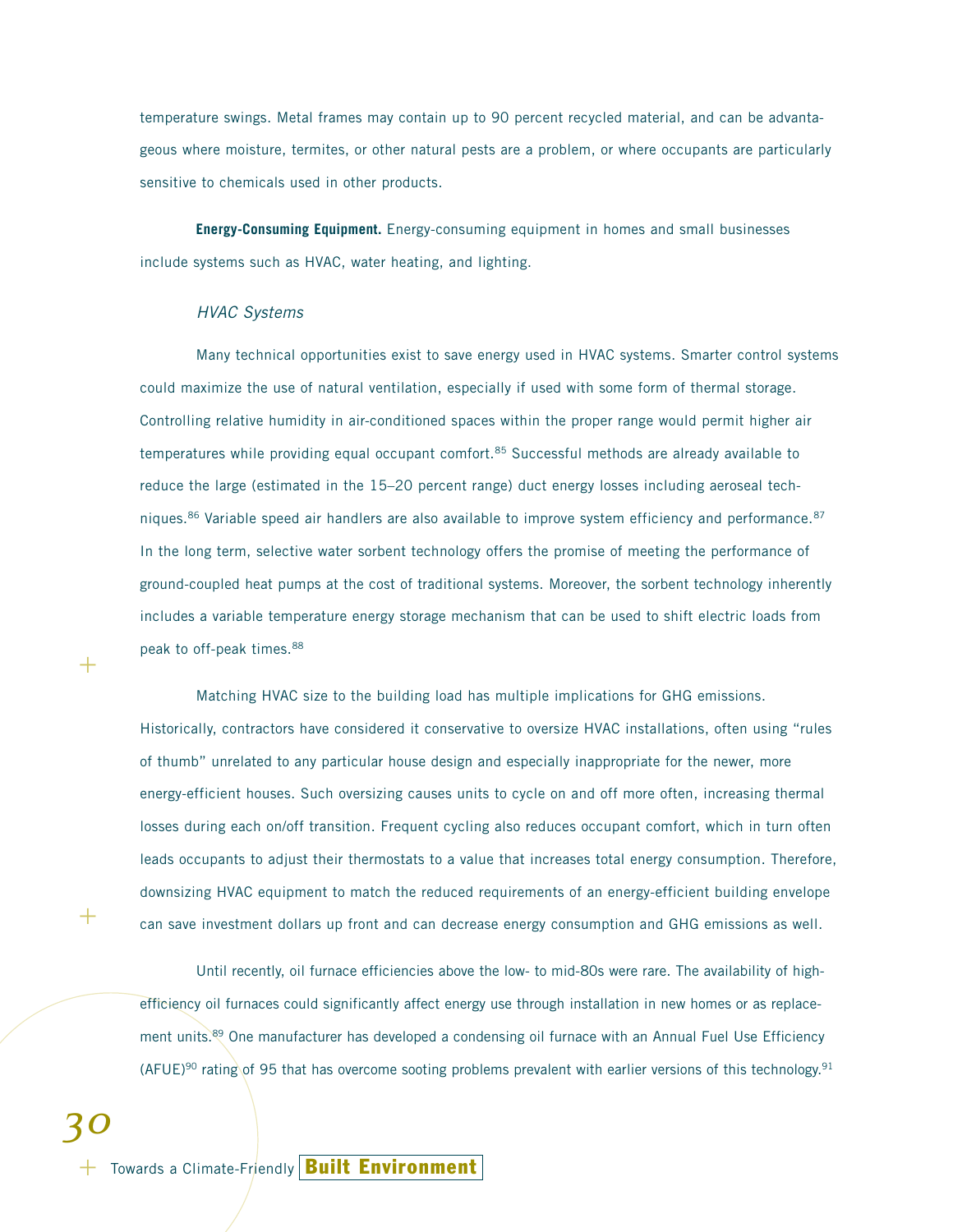Other products in development should reduce energy consumption in the near future. For example, breakthroughs in the design of heat chambers result in higher heat transfer coefficients with thermal efficiencies of 97 percent.<sup>92</sup> This technology is under research for commercial and manufacturing uses, but with further R&D could be applied to residential heating systems as well.<sup>93</sup>

#### Water Heating

Water heating is the second largest consumer of energy in homes, accounting for 12 percent of total energy use. Given the current status of water-heater technology, water heaters offer large potential energy savings. Three technical improvements in water heating (heat pump water heaters, water heating dehumidifiers, and heating water with waste heat) are described below. Other technology innovations include solar water heaters, gas condensing water heaters, and tankless (or instantaneous) water heaters, each of which is considered by the U.S. Department of Energy (DOE) to be "promising technologies" for energy savings.<sup>94</sup> Another approach to reducing water heating energy is to improve the design of plumbing within buildings by moving the water heater tank closer to the points of use, which wastes less energy through thermal losses in hot water pipes.

• The **heat pump** water heater (HPWH) moves heat from the house, garage, or outside air into the water tank—requiring less energy than would be needed to heat the water with an electric resistance water heater. An average HPWH uses less than 5 kWh of electrical energy to produce 64.3 gallons of hot water (the average daily hot water consumption for a typical U.S. household; a conventional water heater requires 13.3 kWh to accomplish the same task). As a side benefit, the HPWH can also provide cool, dehumidified air in the space where it is installed.<sup>95</sup>

• The **water heating dehumidifier** combines the efficiency of a HPWH with dedicated dehumidification. Humidity control is a growing issue for new houses, which are insulated so tightly that outside air (along with its undesirable humidity) must sometimes be brought in to meet fresh air requirements. Several working prototypes are being built, and laboratory and field testing will begin shortly.96

+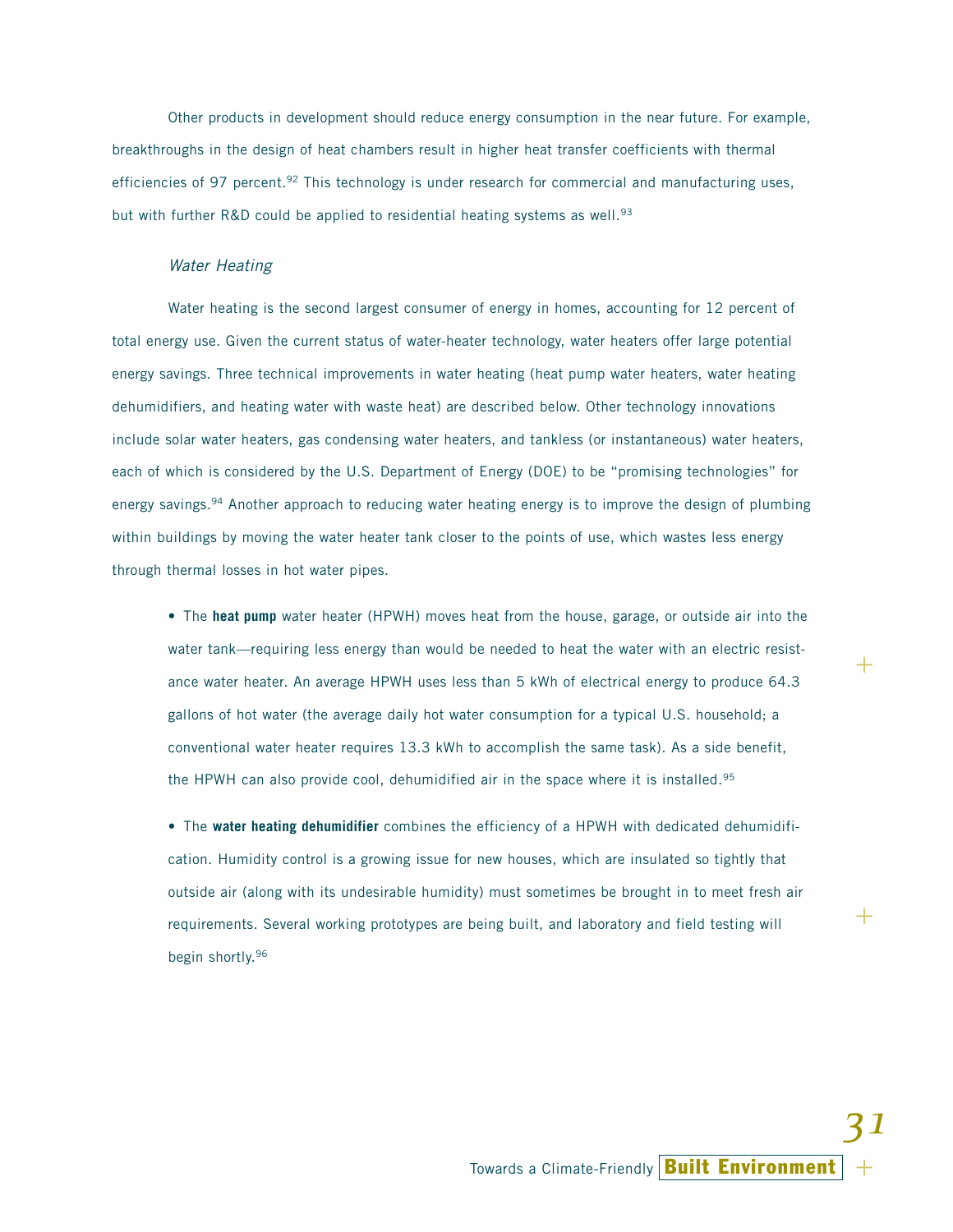• Multi-functional equipment and integrated systems offer the opportunity for a significant increase in efficiency through **heating water with waste heat.** For example, an integrated system that uses heat pumping to meet space heating, air conditioning, and water heating needs could be 70 percent more efficient than the combined efficiencies of systems in use today. A demonstration supported by DOE, the Tennessee Valley Authority, and industrial partners, is analyzing the operation of such integrated systems.<sup>97</sup>

#### Solar Photovoltaic Systems

+

 $\, +$ 

*32*

Solar photovoltaic (PV) arrays are made from semiconducting devices that convert sunlight into electricity without producing air pollution or GHG emissions. A variety of PV system configurations are being used by electric utilities to provide "green power" to customers. Three types of systems are particularly relevant to buildings:

• **Stand-alone systems** produce power independently from the utility grid. In some off-the-grid locations, stand-alone PV systems can be more cost effective than extending power lines. Most systems rely on battery storage that allows energy produced during the day to be used at night. Hybrid systems combine solar power with additional power sources such as wind or diesel. For most of the PV industry's history, stand-alone systems have dominated, but today grid-connected systems are moving to the forefront.

• **Grid-connected systems** supply surplus power back through the grid to the utility and take from the utility grid when the building system's power supply is low. These systems remove the need for storage, although arranging for the grid interconnection can be difficult.

• **Building-integrated photovoltaic (BIPV) systems** produce electricity and serve as construction materials at the same time. They can replace traditional building components, including curtain walls (for warming ventilation air), skylights, atrium roofs, awnings, roof tiles and shingles, and windows. They may be stand-alone or grid-connected systems.

Almost all locations in the United States have enough sunlight for PV systems, and these arrays can be easily sited on roofs, integrated into building components, or placed above parking lots. While integrating large quantities of solar photovoltaics into the electricity grid is not simple due to its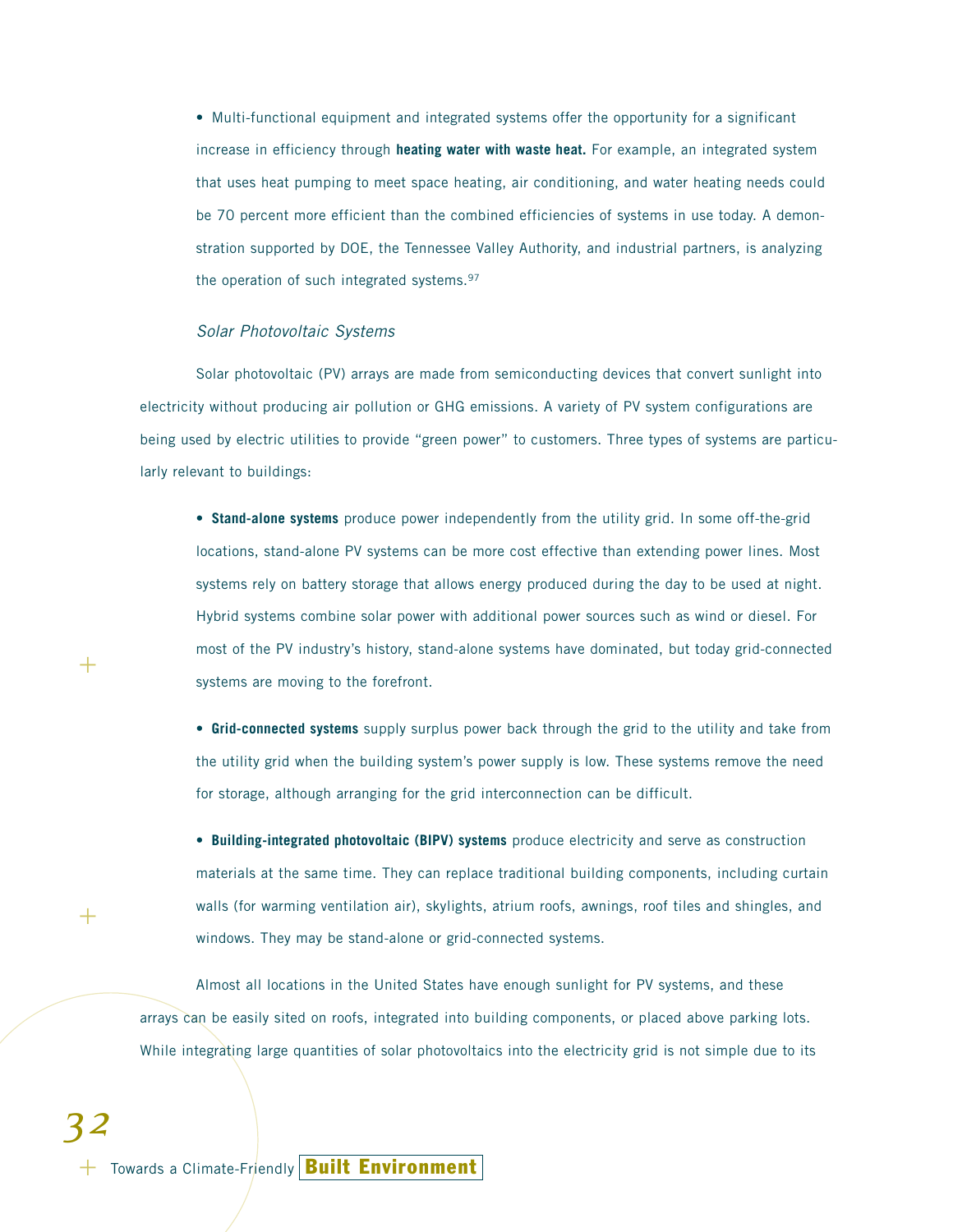intermittence, the supply curve for photovoltaics makes it a potentially valuable contributor to peak-shaving. In addition, distributed power offers the prospect of increased security and grid reliability.

The relationship between the building owner and the utility is important to the success of grid-integrated systems. Most owners want to maximize the output of their system, and they normally have little concern about the utility's peak load. One way to benefit both the owner and the utility is by providing time-of-use net metering, which values the electricity produced during the peak period higher than that produced during off-peak times. This more sensitive metering would encourage owners to orient their systems to provide the highest-value electricity and would help the utility address its peak demand.<sup>98</sup> Utilities continue to have concerns about the safety, reliability and costs of net metering. Addressing barriers to metering should be feasible with accelerated development of low-cost metering devices, along with education and demonstration activities such as DOE's Million Solar Roofs Program.99

Thin-film photovoltaic technology is the focus of current federal R&D efforts because it holds considerable promise for cost reductions due to its need for less semiconductor material. In the long term, research into nanocomposites offers the promise of an inexpensive and high-efficiency solar energy conversion device.100

Currently, grid-connected photovoltaic systems cost an order of magnitude more per kilowatt hour than do fossil, nuclear, and wind generation energy sources. However, a more appropriate comparison with end-user prices (which include transmission and distribution costs, taxes, profits, and other fees, and are therefore much higher than generation costs) suggests that solar power is more closely competitive with these other sources. The market for solar power is expected to grow rapidly over the next decade, due to production tax credits, renewable portfolio standards, and buy-down programs (such as California's subsidies for residential and commercial photovoltaic systems), combined with anticipated cost reductions of at least 5 percent per year.<sup>101</sup>

**Integrated Building Systems.** By 2010, advances in building envelopes, equipment, and systems integration, may lead to 50 percent reductions in the energy requirements of new buildings relative to 2000. Incremental cost estimates for these advanced building systems run from 0 to 2 percent of the total building cost, because most of the additional building envelope cost is offset by cost savings on the downsized HVAC system.102 If augmented by on-site power, buildings could reduce their net energy

+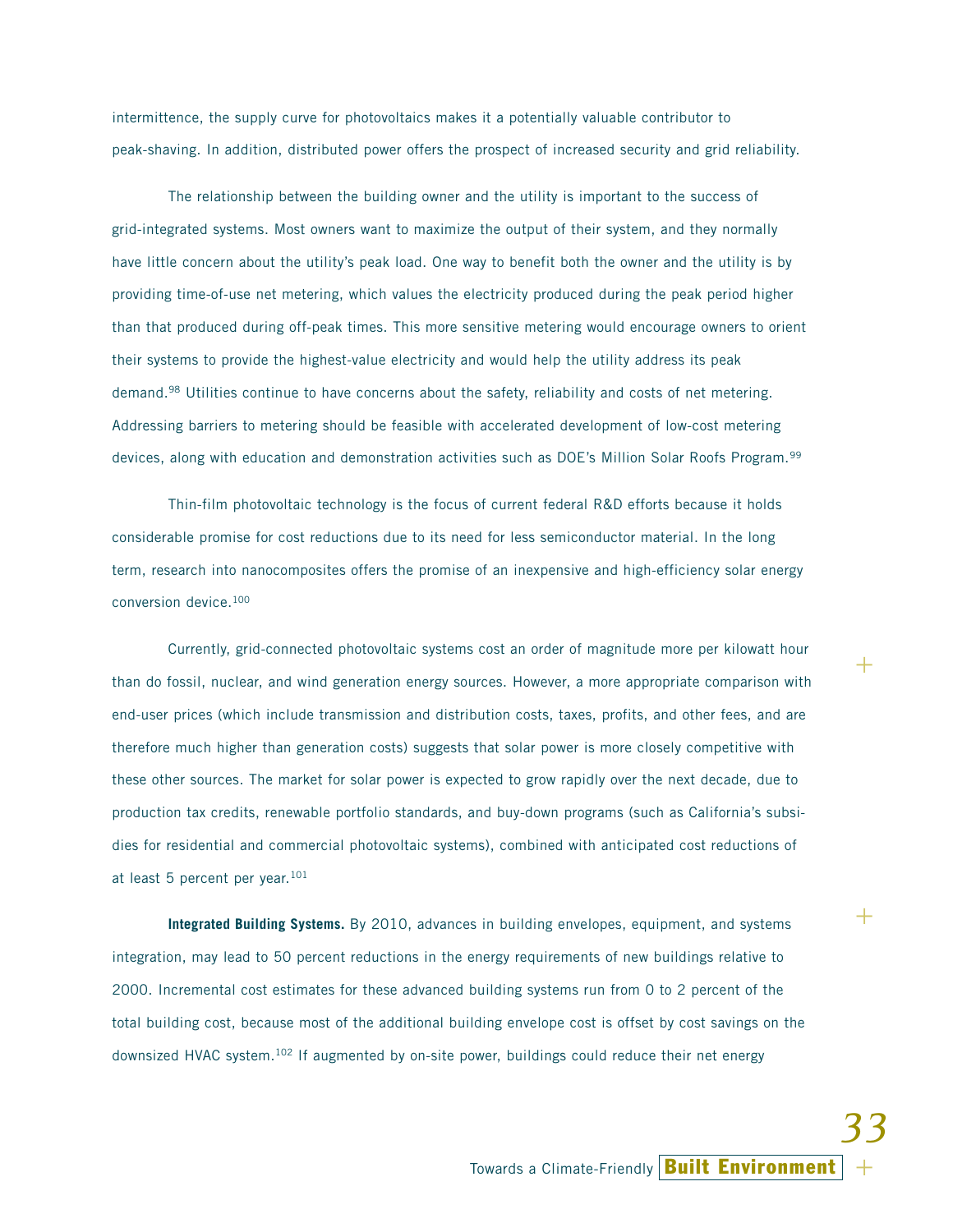

possibility of "net-zero-energy" buildings, when combined with 60–70 percent whole building energy reductions. This goal may be achievable as a cost-competitive housing alternative by 2020 (see Figure 9). The estimated cost premium for such a system today is approximately 25 percent.<sup>104</sup>

A net-zero-energy building in 2020 would likely include a careful site plan to optimize the use of solar energy and take advantage of any sheltering terrain; a super-insulated and airtight structure with high-performance building components with low embodied energy but high thermal storage; heat-recovery air exchangers and exhaust systems, coupled with integrated low GHG-emitting energy systems that produce electricity on site while productively using waste heat; highest-efficiency appliances and HVAC equipment; and smart controls that optimize the thermostat and reduce wasted energy.

In the longer term, research in the field of thermoelectric materials, in which heat can be transformed directly into electrical energy and that can act as solid-state heat pumps, could play a useful role in an integrated building. Such materials would enable self-powered sensors for the control systems and waste heat recovery for appliances. Given adequate breakthroughs in material science research, they could also serve as localized heating and cooling systems, reducing the need to heat and cool much larger volumes of air.<sup>105</sup>

# + Towards a Climate-Friendly **Built Environment** *34*

 $\pm$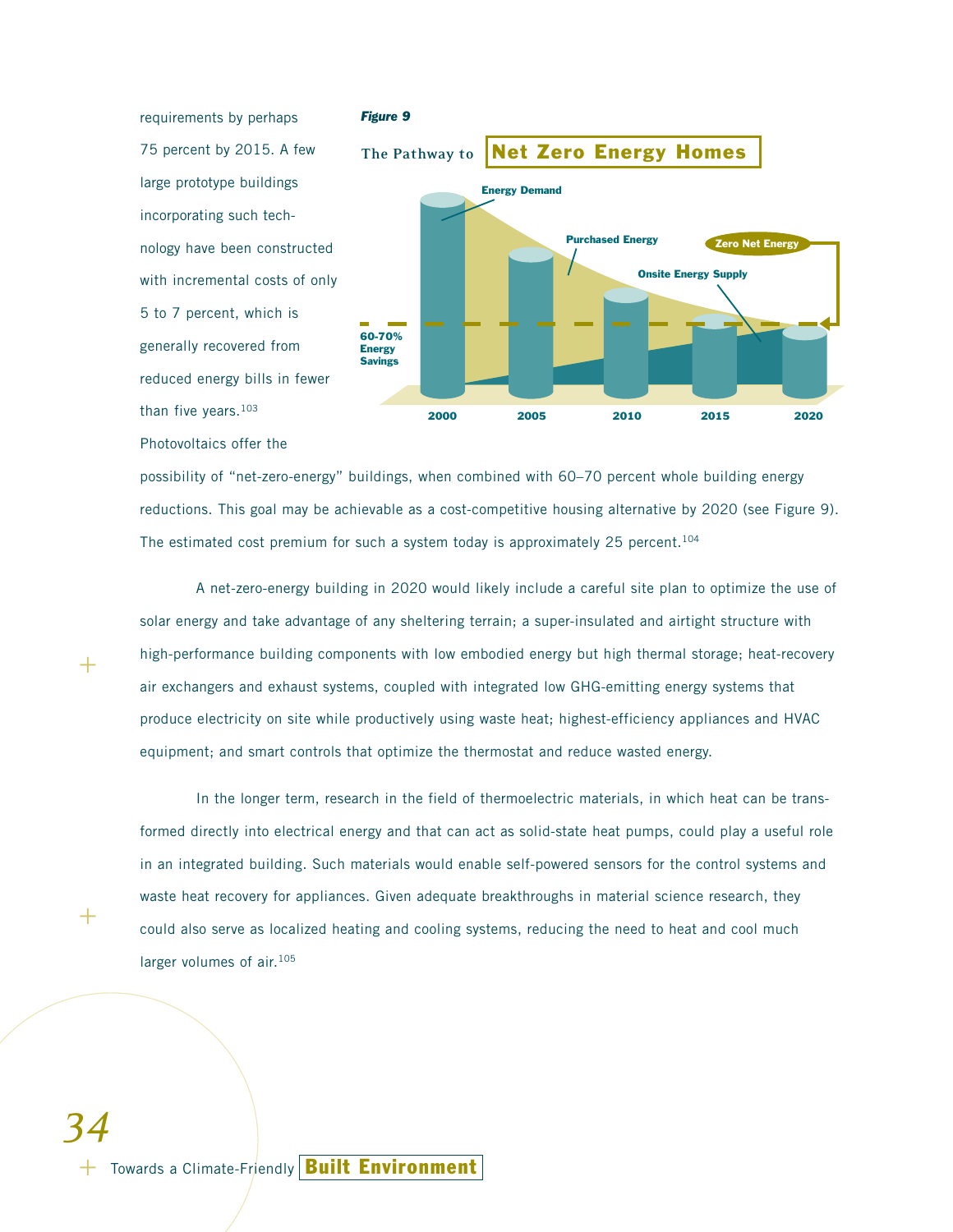# B. Large Commercial and Industrial Buildings

*Efficient lighting and distributed energy technologies hold great promise in large commercial and industrial buildings.* Current research also holds the promise for improved wireless sensor technologies, along with advances in control technology such as neural networks and adaptive controls. In the long term, these components will be combined into robust building management systems. Unlike today's simple thermostats and timers, these sophisticated systems will enable true optimization of building energy services including the continuous recommissioning<sup>106</sup> of HVAC systems, both reducing energy use and improving conditions for building occupants.<sup>107</sup>

**Lighting.** Current lighting technologies are expected to benefit from incremental improvements over the next 20 years, and two areas of research (hybrid solar lighting and solid state lighting) should be able to deliver even greater savings. The efficiency of fluorescent lighting used in many larger commercial and industrial buildings is expected to improve by about 10 percent by 2025.<sup>108</sup> This improvement, when combined with more adaptive lighting arrangements, could increase savings by about another 15 to 20 percent. Incandescent lighting, although used less in commercial and industrial buildings (compared with homes), is also predicted to increase in efficiency by about 10 percent.<sup>109</sup>

One alternative lighting system for commercial buildings is called hybrid solar lighting. In this system, a roof-mounted solar collector sends the visible portion of solar energy into light-conducting optical cables, where it is piped to interior building spaces. Controllers supplement this light as necessary with fluorescent lights to provide the desired illumination levels at each location. Early experiments show that hybrid lighting is a viable option for lighting on the top two floors of most commercial buildings. It would therefore be applicable to roughly two-thirds of the commercial floor space in the United States. In retrofit markets, hybrid lighting can be more readily incorporated than skylights into existing building designs, and unlike skylights, the flexible optical fibers can be rerouted to different locations during renovations. This technology is estimated to have a payback period of fewer than five years for some applications.110

For the long term, research into solid-state lighting shows great promise. Preliminary roadmaps estimated that cumulative savings by 2020 could amount to 16.6 quads of electrical energy and 258 million metric tons, or 0.2 percent, of the projected total U.S. carbon emissions over that time period.<sup>111</sup> Today's light emitting diodes (LEDs) produce light at an efficiency only slightly higher than standard

+

+

+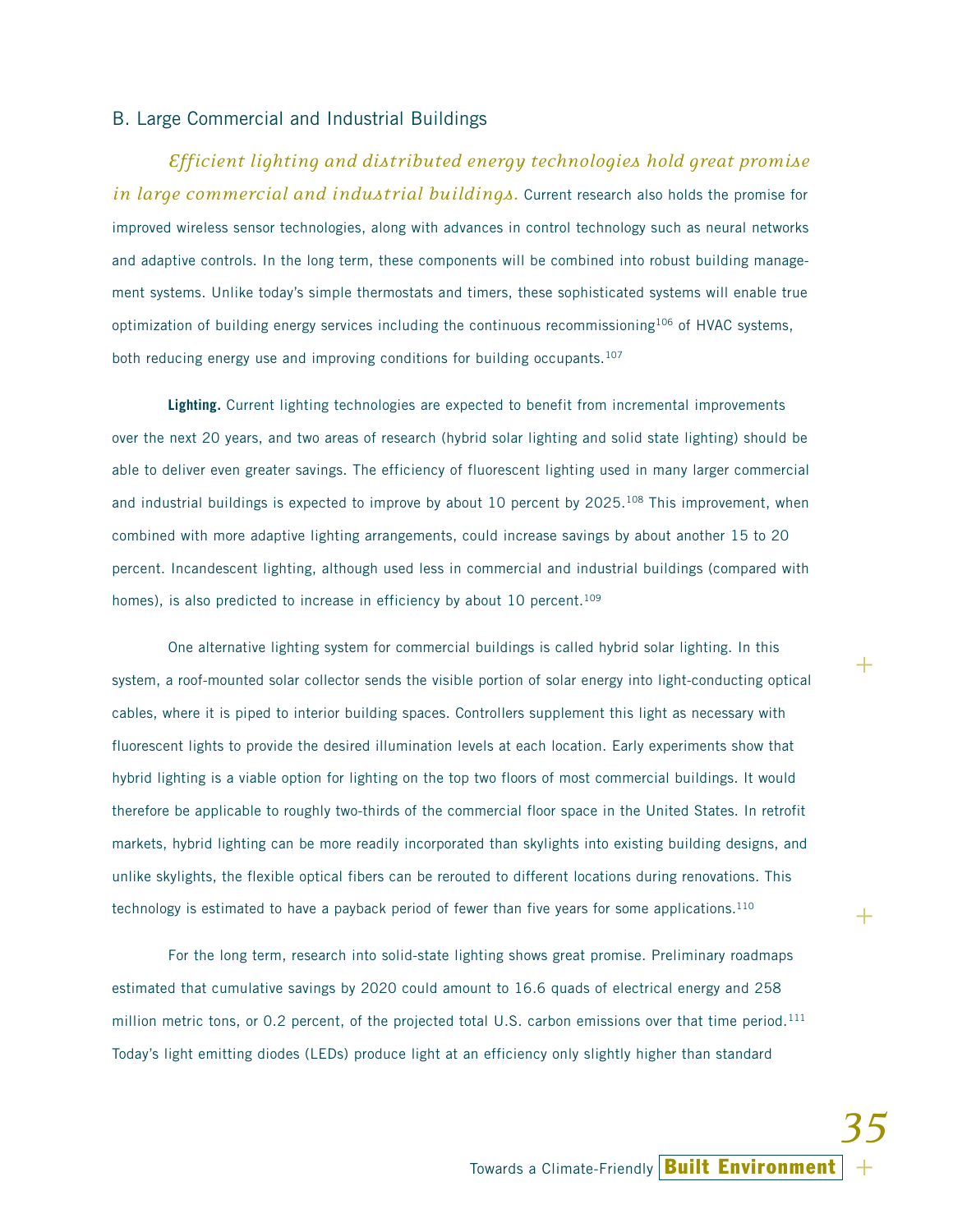incandescent lights and are already used for specialty applications such as traffic lights and exit signs. Technology improvements are expected to bring brighter LEDs that provide light equivalent to existing fluorescent fixtures with 25 to 45 percent less electricity usage. With successful LED R&D, energy savings over all sectors could be as high as 3 to 4 quads, or 60 to 75 MMTC, in 2025.<sup>112</sup> Global use of this technology is projected to save 1,100 billion kWh/year, corresponding to reduced carbon emissions of roughly 200 MMTC.113

**Climate-Friendly Distributed Energy.** Distributed energy resources are small power generation or storage systems located close to the point of use. Not all distributed energy is climate-friendly, a case in point being diesel-generator sets. But other distributed generation technologies offer significant potential for reduced emissions of  $CO<sub>2</sub>$  and local air pollutants, partly because of their higher efficiencies through cogeneration and partly through their use of on-site renewable resources and low-GHG fuels such as natural gas. Other advantages include fuel flexibility, reduced transmission and distribution line losses, enhanced power quality and reliability, and more end-user control. Many experts believe that these potential advantages will bring about a "paradigm shift" in the energy industry, away from central power generation to distributed generation (Figure 10).

#### *Figure 10*

+

# **The Transition to Distributed Energy Resources**



+ Towards a Climate-Friendly **Built Environment** *36*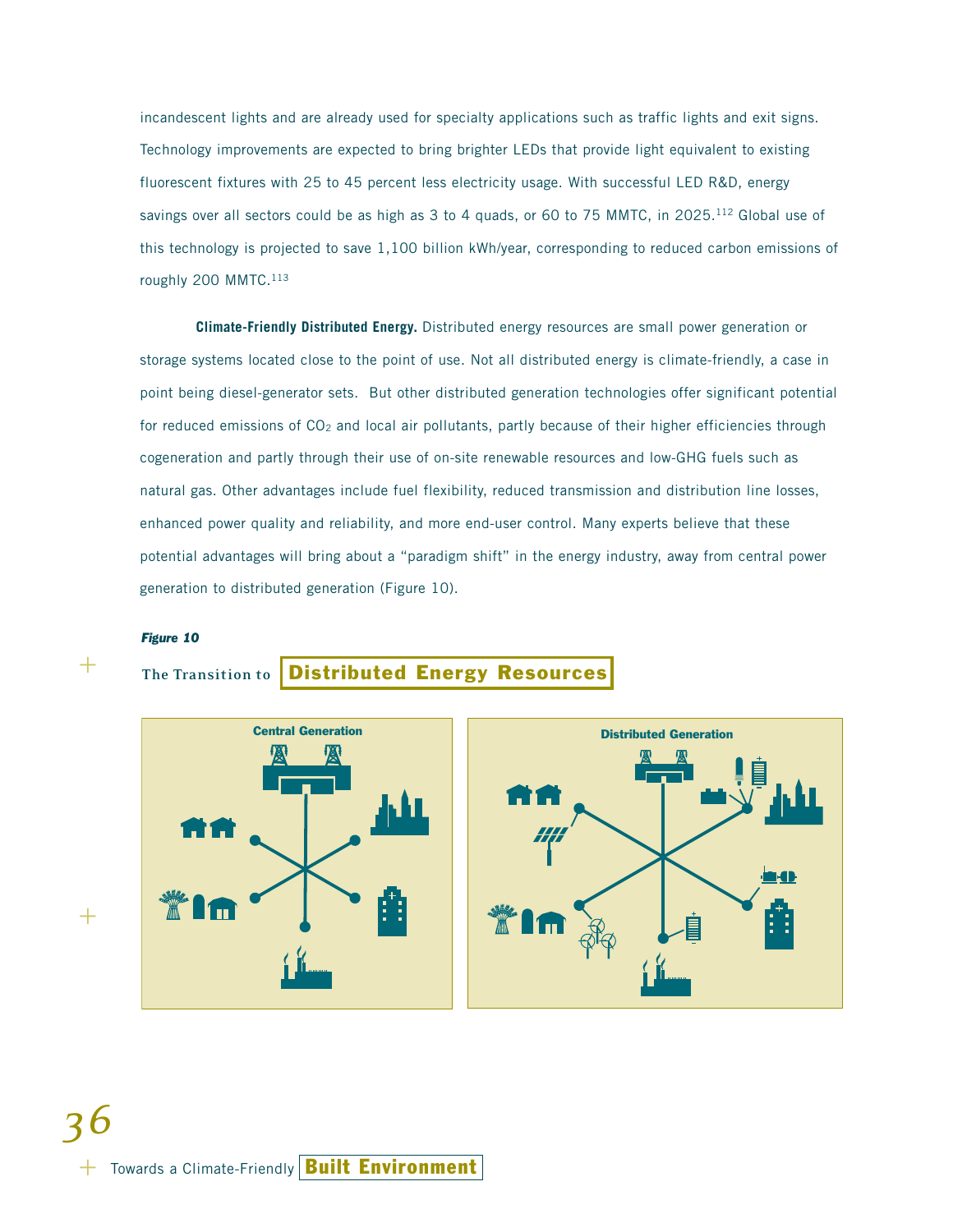Some distributed generation technologies, like photovoltaics and fuel cells, can generate electricity with no, or at least fewer, emissions than central station fossil-fired power plants. Additional emissions can also be avoided using fuel cells, microturbines and reciprocating engines, if the waste heat generated is usefully employed on site to improve overall system efficiency. Based on the remaining technical potential for cogeneration in the industrial sector alone, it is estimated that nearly 1 quad of primary energy could be saved in the year 2025.<sup>114</sup> Packaged cogeneration units that include cooling capabilities (and are therefore more attractive to commercial building operators) are projected to save 0.3 quads in 2025.<sup>115</sup>

Today's distributed generation market in the United States is largely limited to backup generation. Customers include hospitals, industrial plants, Internet server hubs, and other businesses that have high costs associated with power outages. Markets are likely to grow as wealth increases and more consumers are willing to pay to avoid the inconvenience of blackouts. Smaller niche markets are growing where distributed energy resources are used as a stand-alone power source for remote sites, as a cost reducer associated with on-peak electricity charges and price spikes, and as a way to take advantage of cogeneration efficiencies (see Box 3). Distributed generation could be particularly advantageous in newly settled areas by requiring less infrastructure investment, by reducing transmission line requirements, and by being more responsive to rapidly growing demand for power. Increased demand will likely continue and possibly accelerate well into the future as small-scale modular units improve in performance; as decreases in cost, interconnection, and other barriers are tackled; as the demand for electricity continues to grow; and as the worldwide digital economy expands. Over the next half-century, it is possible that the demand for ultra-reliable power service will increase far more rapidly than the demand for electricity itself. This demand could be met by distributed energy resources.

For distributed generation to enhance system-level efficiency, improvements would be needed in the performance of power-producing equipment. A next generation of power electronics, energy storage, and heat exchangers would be needed to improve waste heat recovery and cycle efficiencies, and advanced sensors and controls would also be required. With successful RD&D, the United States (and much of the rest of the world) could realize a paradigm shift to ultra-high-efficiency, ultra-low-emission, fuel-flexible, and cost-competitive distributed generation technologies. These technologies would be interconnected with the nation's energy infrastructure and operated in an optimized manner to maximize value to users and energy suppliers, while protecting the environment.

+

+

+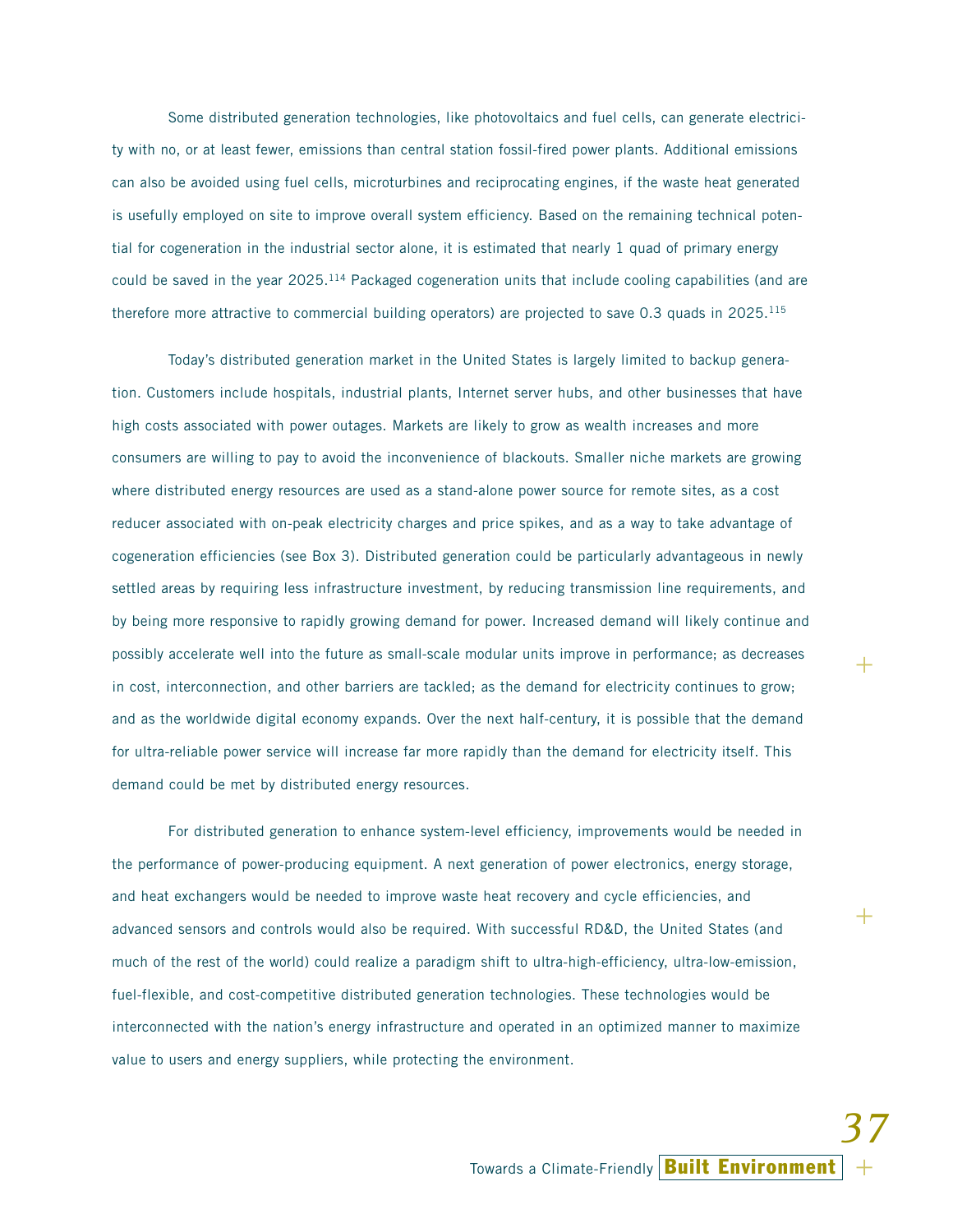#### *Box 3*

#### **Integrated Energy Generation Prototype<sup>116</sup>**

A prototype power plant could revolutionize on-site generation for businesses. Burns & McDonnell developed, installed, and is testing (with Austin Energy) one of the largest integrated energy systems in the nation (Figure 11). This demonstration project uses the waste heat exhaust from a natural gas-fueled generator as the only fuel source for a chiller that provides air conditioning. Recycling waste heat to power another generator or to help run a chiller is not new. What is new is for a chiller of this size to be fueled by waste heat alone. The project's chiller is capable of delivering 2,500 tons of chilled water, enough to cool 1 million square feet of office space. Operation, which began in June 2004, should verify fuel efficiency of 70 to 80 percent against the 55 percent efficiency of the best central power plant technology available today.<sup>117</sup>

#### *Figure 11*



 $^+$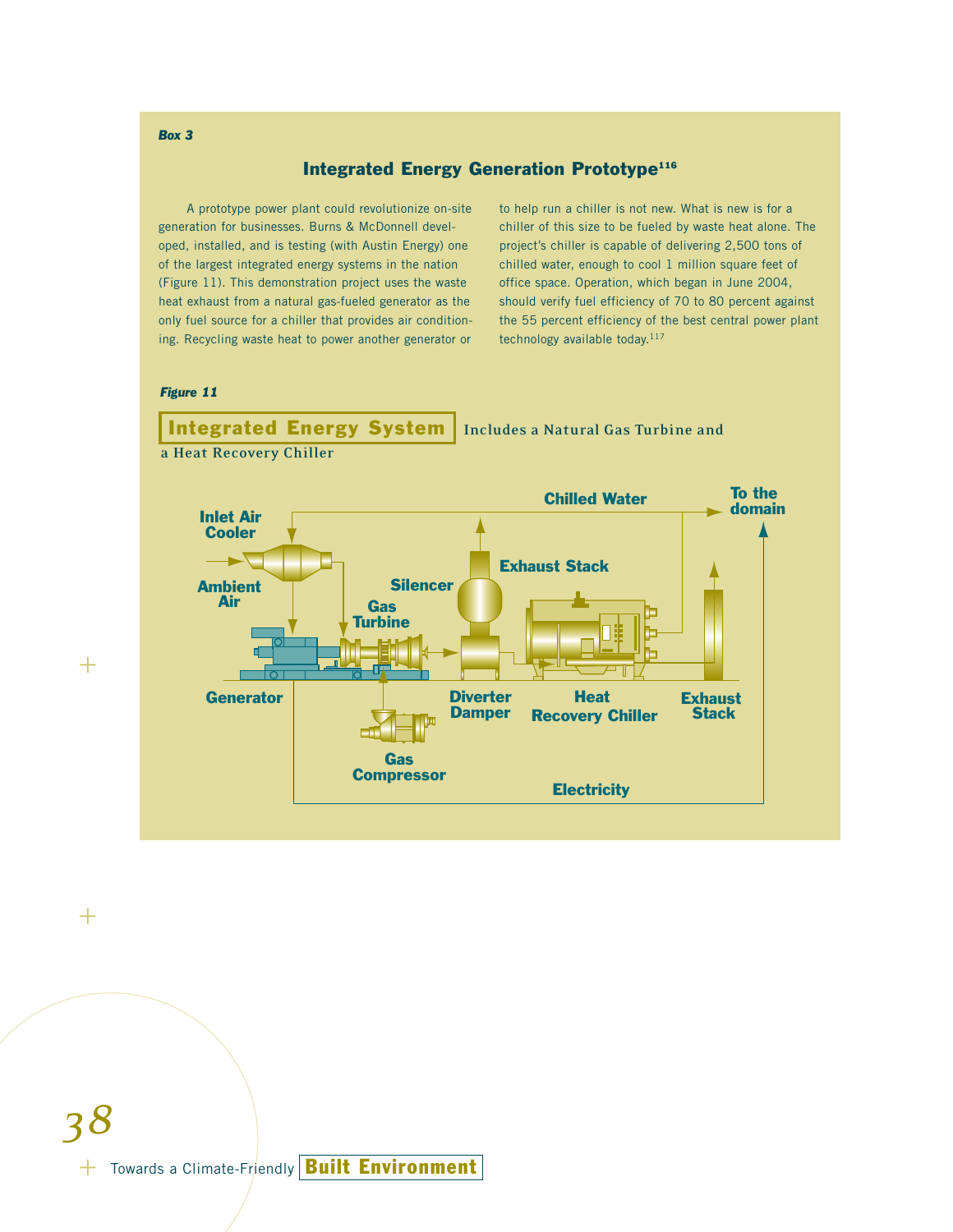# **V. Community and Urban Systems**

*The spatial arrangement of buildings in communities and urban systems can play an important role in GHG reduction.* Higher-density, more spatially compact and mixed-use developments offer the potential for significant reductions in GHG emissions through three complementary effects:

- Reduced per-unit-area consumption of district energy for cooling, heating, and power generation;
- Reduced municipal infrastructure requirements, including the reduced need for construction of streets and electric, communication, water, and sewage lines, and other services; and
- Reduced VMT, including shorter freight and person trips, as well as the substitution of these trips with public transit, walking, and cycling.

The achievement of significant reductions, however, will require a major change in the way U.S. urban systems have been evolving over the past half-century. The well documented post-World War II flight to the suburbs by both households and businesses has created the phenomenon now known as urban sprawl.<sup>118</sup> Enabled and encouraged by the popularity of the private automobile, inexpensive gasoline, and an extensive high-speed highway network expansion program, a key characteristic of sprawl has been the emergence of large tracts of essentially single-use land developments. This includes land given over to detached single-family homes, as well as large areas devoted to commercial strip developments and multi-store shopping centers. The resulting separation of trip origins and destinations has translated to a significant increase in not only daily commuting distances, but also in the frequency as well as the length of many vehicle-based shopping and other personal service trips.<sup>119</sup> Between 1969 and 2001, the average annual VMT per household increased from 12,400 to 21,500 (while average household size fell from 3.2 to 2.6 persons, and the average number of vehicles per household grew from 1.2 to 1.9).120

+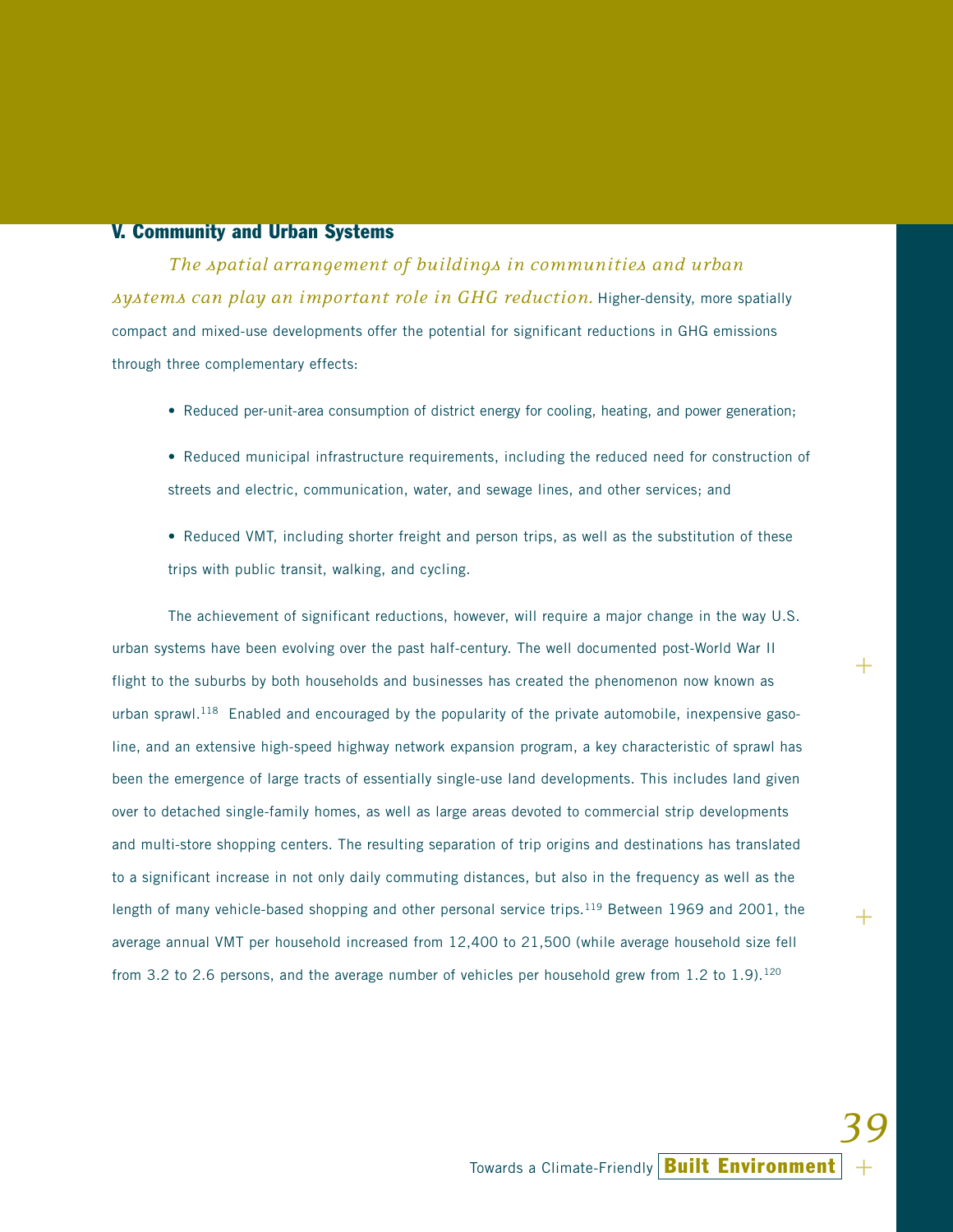# A. Estimates of GHG Reduction Potentials

*Well-planned compact growth consumes 45 percent less land and costs 25 percent less for roads, 20 percent less for utilities, and 5 percent less for schools, than does sprawling growth.121* One study found a direct relationship between the number of dwellings per acre and the level of GHGs released. At a fairly common suburban density of four homes per acre,  $CO<sub>2</sub>$  emissions per household were estimated to be 25 percent higher than in an urban neighborhood with 20 homes per acre.<sup>122</sup> Figure 12 shows the hypothesized impact of residential density on travel-related  $CO<sub>2</sub>$  emissions.<sup>123</sup>

Locational efficiency research by Holtzclaw and coauthors, based on detailed spatial data for the San Francisco Bay Area, Los Angeles, and Chicago, found energy efficiency to be highly correlated with

per-acre residential density, with public transit service density within walking distance of the house, with household income, and with household size.<sup>124</sup> They concluded that differences in density and access to public transit are significant predictors of per household vehicle miles of travel. Burer and coauthors show that higher residential and employment densities, mixed land use, and job–housing balance are associated with shorter trips Fournal mome, and<br>
with household size.<sup>124</sup> They<br>
concluded that differences in<br>
density and access to public<br>
transit are significant predic-<br>
tors of per household vehicle<br>
miles of travel. Burer and<br>
coauthors show th

 $^+$ 

+

*40*



Source: Computed using the San Francisco League of Conservation Voters calculator, http://www.sflcv.org/density/index.html.

and lower automobile ownership and use.<sup>125</sup> The most recent set of U.S.-based locational efficiency studies project considerable potential for GHG reductions, with savings on the order of 10 percent of the 2001 level of GHGs produced in the United States suggested as possible within as few as 10 years.<sup>126</sup>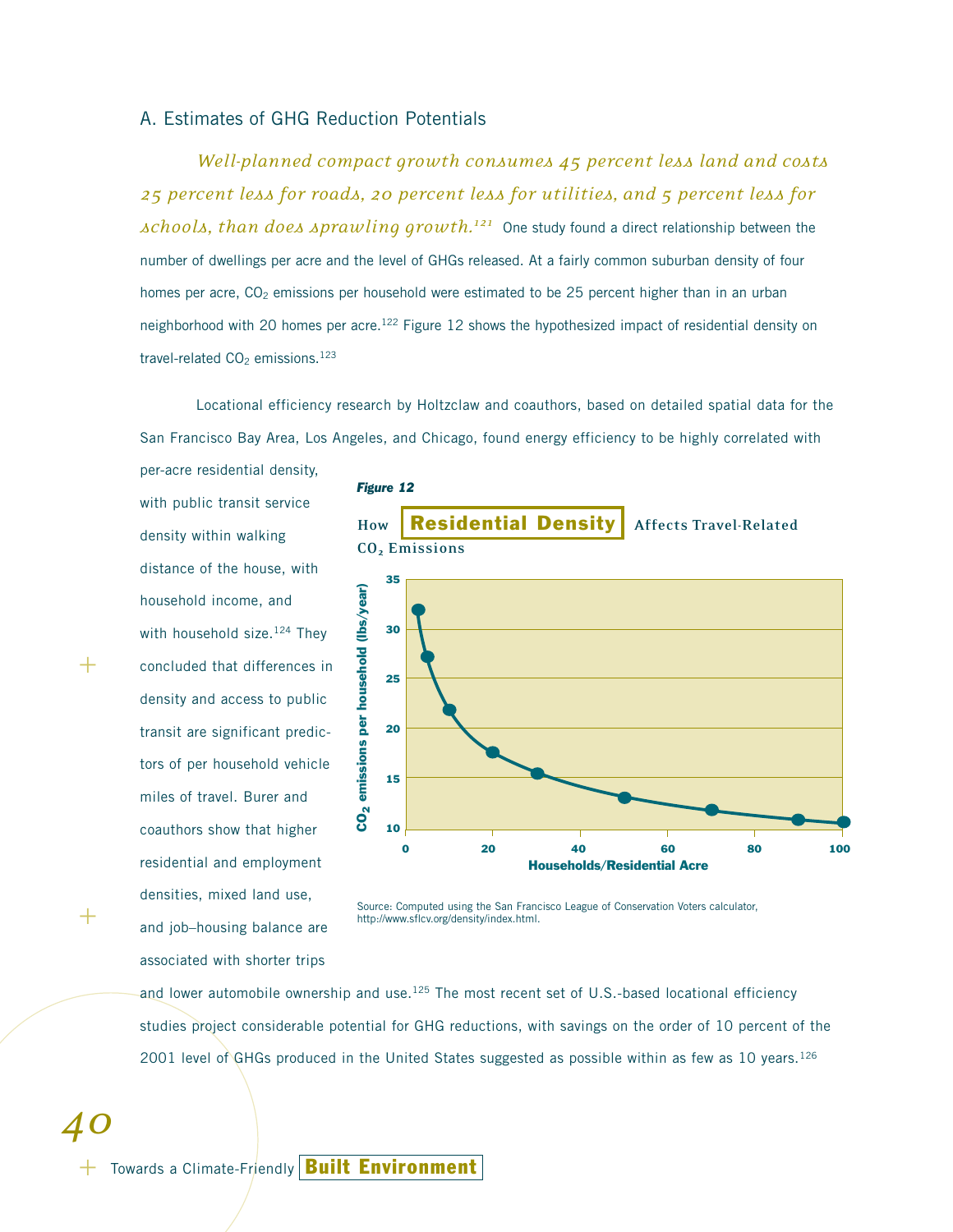In an analysis of the costs of sprawl in Canada, Walker and Rees used a metric called the "ecological footprint" that converts, for comparative purposes, all energy, materials, and other resources associated with different built environments into equivalent land area requirements. The authors found lot size to be a very important factor in the analysis because lot size determines house frontage, which in turn dictates the length requirements for infrastructure such as local streets and electricity, communications, and water and sewage lines. $127$ 

Walker and Rees's study also provides a breakdown of the resource requirements of these different dwelling types. It indicates that only 53 percent of the ecological footprint of a detached house is related directly to the type of housing, while 44 percent is related to its associated travel requirements, with an additional 3 percent associated with the need for municipal infrastructure. This finding corresponds quite well with a recent Finnish study on the effects of urban form on GHG emissions—a continuation of that country's urban sprawl is compared with a 30-year scenario based on locating new housing much closer to employment and regional activity centers.<sup>128</sup> The study suggests that 48 percent of the reduction in GHG emissions from this more compact spatial development would come from efficiencies brought about by district heating of residential and service buildings, another 48 percent would come from reduced passenger travel within each commuting region, and an additional 4 percent savings would be due to a reduced need for supporting municipal infrastructures.

### B. Possible Policy Instruments

*Policy actions that have been proposed to curtail the worst effects of sprawl encompass a variety of "smart growth" initiatives.129* These initiatives include land-use zoning ordinances to encourage higher density, mixed-use (residential, commercial, recreational, light industrial) land developments; promotion of urban designs based on gridded street plans and other compact and readily accessible local street systems; the provision of more pedestrian and cyclist-friendly pathways;<sup>130</sup> and the use of green areas such as small urban parks and tree-lined streets to act as carbon sinks and to help break up the well-documented "heat island" effect that often accompanies asphalt, concrete, and other heat absorbing surfaces.<sup>131</sup> Efforts to impact the future form of entire metropolitan areas include the application of urban growth boundaries, as well as the use of financial incentives to build housing subdivisions or employment centers at infill sites within the urban boundary.132 Both of these approaches limit the common practice of "leap-frog" development that leads to the

+

+

+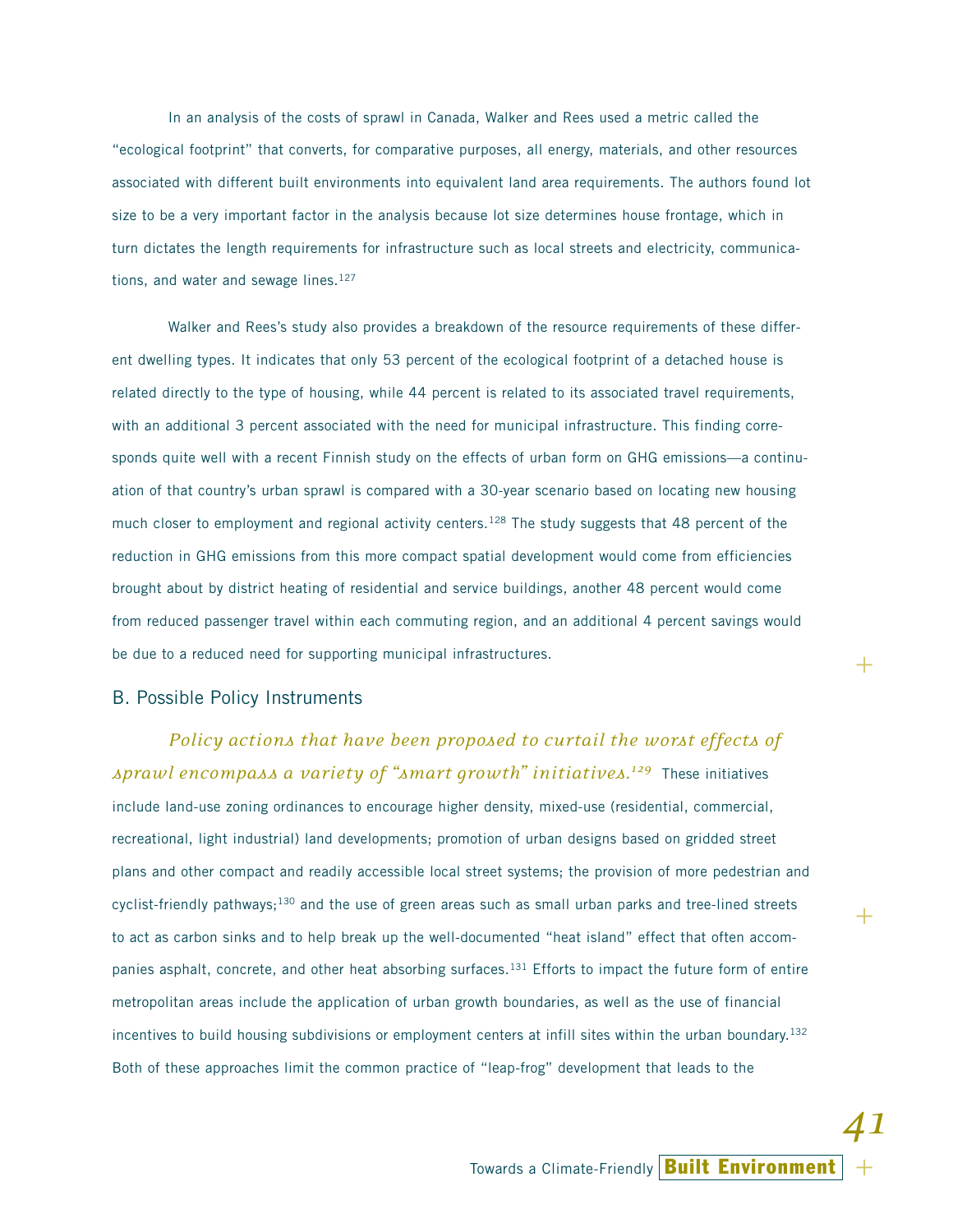construction of residential subdivisions on the outskirts of the current urban area, resulting in more roads and other municipal services per household. Zoning restrictions and financial incentives also have been policy instruments promoted in an effort to reduce work trip lengths (reducing regional VMT), and therefore as a means of creating a better jobs-to-housing balance within specific suburbs.<sup>133</sup>

Many jobs are now found in higher-density suburban activity centers, which appear to have arisen as a natural response to increased travel times associated with traffic-congested suburb-to-central city trips.<sup>134</sup> Many of these centers have now become small "edge cities" in their own right.<sup>135</sup> Figure 13 shows two examples of the spread of employment concentrations throughout metropolitan areas such as Los Angeles and the Washington–Baltimore regions, leading to the gradual absorption of surrounding towns and the spaces between them, creating ribbon-like urbanized areas spanning 100 miles from end to end.

#### *Figure 13*

+

 $+$ 

*42*





Source: U.S. Census Bureau Zip Code Area database, 1997

Over the past decade, many states, as well as individual planning districts and metropolitan areas, have begun to enact anti-sprawl legislation based on spatially defined growth management strategies. This legislation may take the form of urban growth boundaries that place geographic limits on urban area expansion; or the imposition of "concurrency requirements" that ensure adequate provision of municipal services such as power and water prior to new residential or other forms of building development.136 A variety of financial incentives have also been tried, including the use of developer impact fees, local and regional business tax incentives,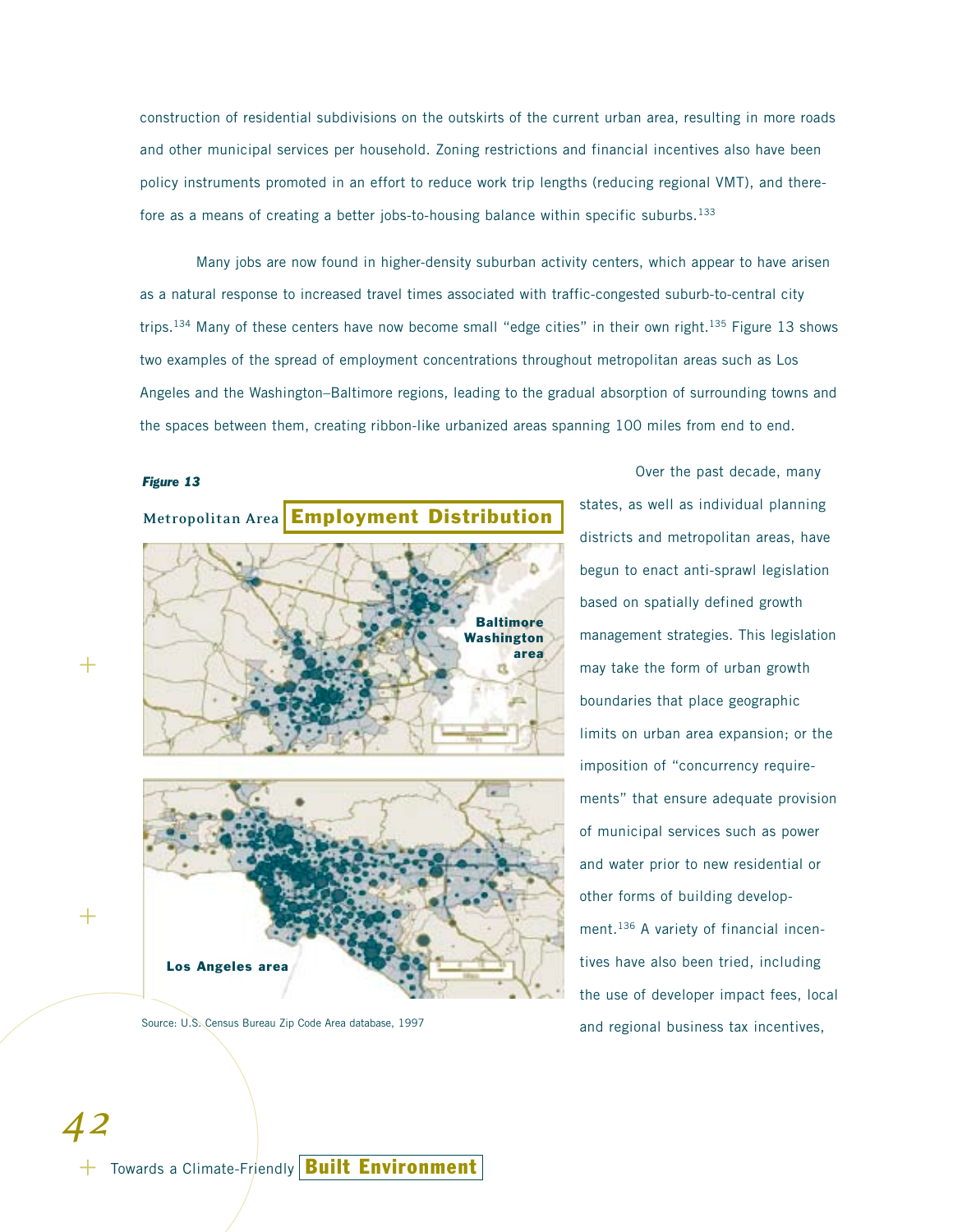and subsidies to home buyers through Location Efficient Mortgages<sup>®</sup> (LEMs),<sup>137</sup> all geared towards more compact energy and travel-efficient land-use arrangements. A recent variant on this idea is the Smart Growth Tax Credit (SGTC), a legislative tool recently developed for state use by the Natural Resources Defense Council (NRDC).138 The idea grew out of New York state's Green Building Tax Credit, signed into law in May 2002.

The SGTC legislation, introduced into the New Jersey legislative sessions in 2004, seeks to create an incentive program to encourage developers to invest in locationally efficient residential and mixed-use construction projects that minimize land and water consumption, are pedestrian friendly, and facilitate use of public transit. The program proposes a credit against income taxes equal to 4 percent of the developer's project costs (excluding the cost of the land), with additional credits up to 11 percent of the costs possible if a development includes a brownfield site, creates mixed land-use, encourages significant increases in residential density, limits the area developed for automobile parking, encourages public transit use, and includes green buildings that are LEED certified. This and related locational efficiency research has led to the LEED for Neighborhood Development (LEED-ND) concept of using the existing LEED Green Building Rating System® to create a new rating system that takes into account location, density, and proximity to transit, as well as green building practices—that is, combining green and smart growth practices based on comparable measures of energy savings.<sup>139</sup>

Other efforts to reduce region-wide VMT include the promotion of improved transit services and planning support for "transit-oriented developments" that encourage the construction of residential, commercial, and public agency buildings along public (notably light rail) transit lines.<sup>140</sup> Policies that address the rapidly growing urban freight sector also need to be developed, including policies that recognize the growing importance of a now large fleet of small "service commercial" vehicles,<sup>141</sup> as well as the larger semi-trailers that deliver to retail and industrial land uses spread throughout the modern metropolitan area. In all cases, better coordination of local, citywide, and statewide planning will be required to achieve significant VMT reductions and to avoid "not in my back yard" (NIMBY) responses.<sup>142</sup>

Towards a Climate-Friendly **Built Environment**

+

 $\pm$ 

+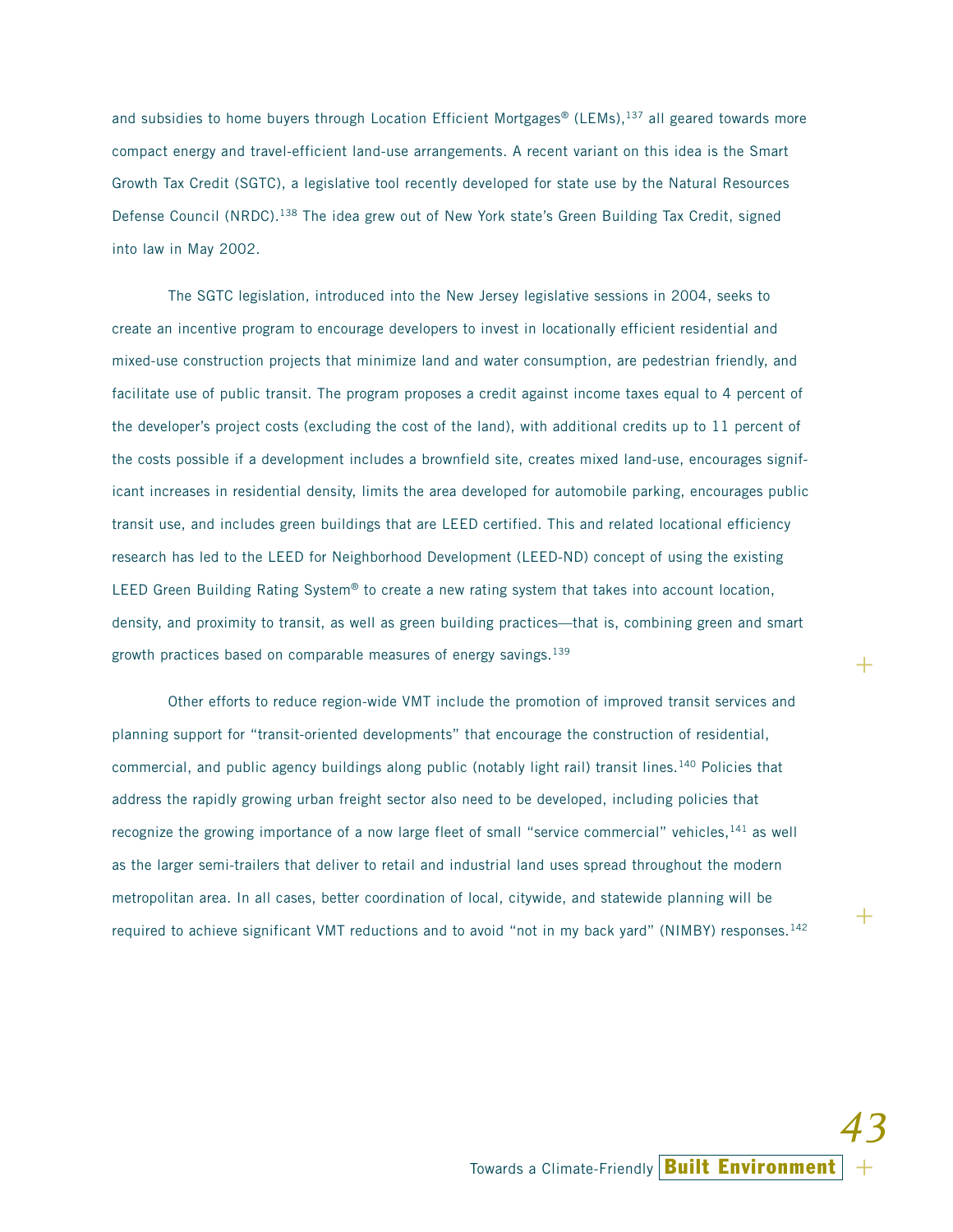# C. Potential Influence of Urban Form on Vehicular Travel

*Planners now generally recognize that urban areas can no longer simply build their way out of costly urban traffic congestion by adding more highway lane miles.* The cost of maintaining existing highway lane-miles has become a serious burden in most regions of the country.<sup>143</sup> This suggests that new forms of travel pricing and transportation infrastructure investment policies are likely to play an important role in shaping U.S. urban systems in the decades to come.<sup>144</sup> Complicating the pricing picture, however, are hybrids and other more fuel-efficient vehicles that will likely over the long term reduce the relative costs of driving—and thus reduce the financial incentive to alter high-mobility lifestyles. Telecommuting, teleshopping, and other forms of computeraided travel substitution may also influence future building locations and within-unit space designs. While land use arrangements may account for as much as 50 percent of the variation in travel volumes across cities, past studies have concluded that land-use patterns are difficult to change and may therefore be able to reduce VMT by only 5 to 12 percent, with or without the assistance of supportive travel demand management measures.<sup>145</sup> It is much easier to adapt travel habits than it is to change urban form. There are numerous other and initially much less costly ways to influence travel. These include a growing number of travel pricing policies that can only now be implemented as a result of recent advances in telecommunications systems and their incorporation within traffic monitoring and control technologies.

With the above comments in mind, any politically feasible solutions based on land-use policies are unlikely to show much impact in the short term. While the payoff may indeed be considerable in terms of VMT reductions, GHG reductions, and energy savings, it will require a carefully crafted set of policy instruments and possibly as much as three decades before the effects begin to have major quantitative national impacts. A key policy driver may be traffic congestion. To avoid the considerable economic and environmental effects associated with urban gridlock, as well as reducing GHG and other pollutant emissions, solutions will need to go well beyond traditional traffic management.

# + Towards a Climate-Friendly **Built Environment**

+

+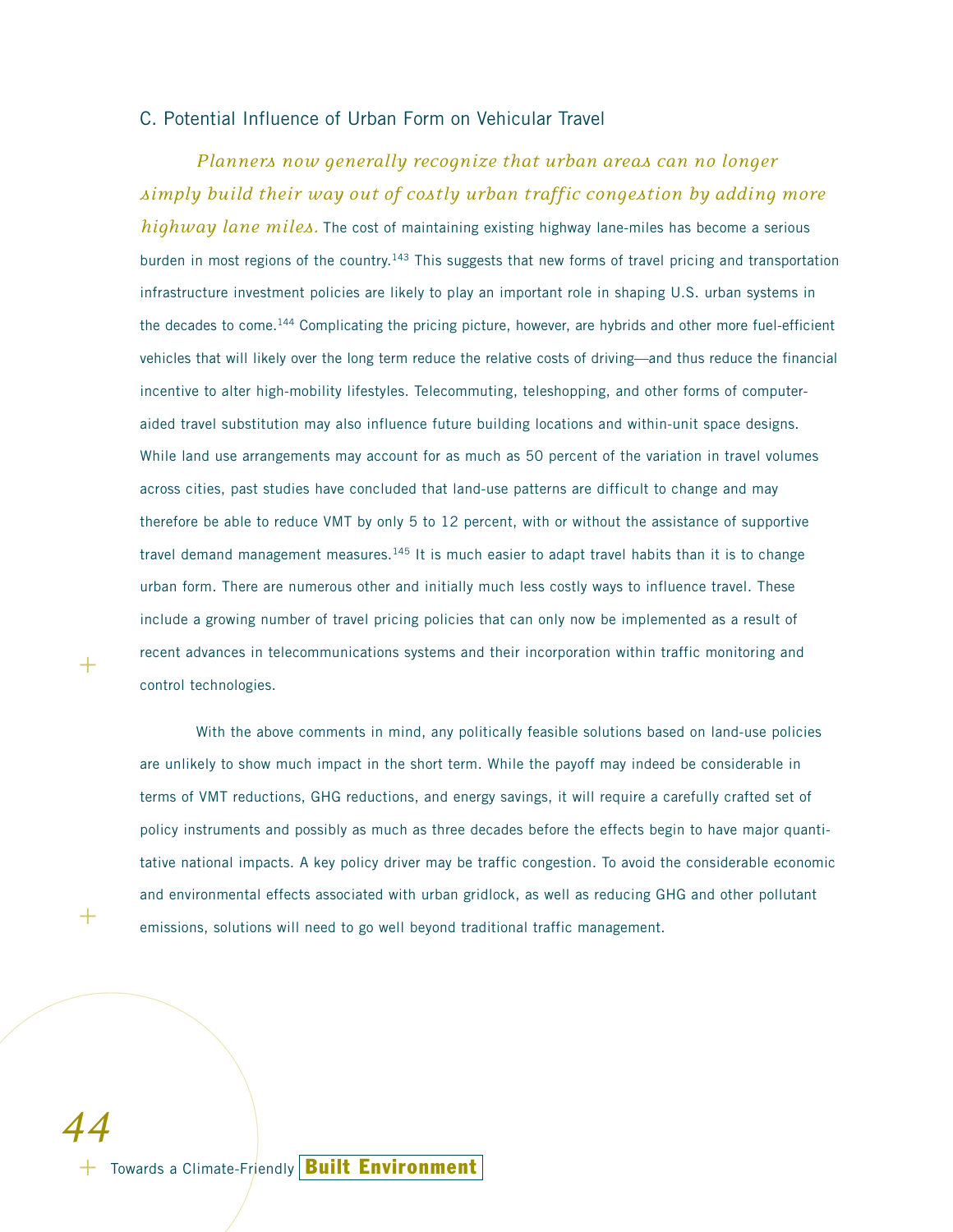# **VI. Policy Options**

*The mosaic of current policies affecting the building sector is complex and dynamic, ranging from local, state, and regional initiatives to a portfolio of federal policies and programs.* Numerous policy innovations could be added to this mix, and many are being tried in test-beds at the state and local levels.<sup>146</sup>

Various taxonomies have been used to describe policy instruments. Typically these distinguish between regulations, financial incentives, information and education, management of government energy use, and subsidies for R&D.<sup>147</sup> Each of these is described below, first in general terms and then by focusing on specific examples that are accompanied by a documented track record of producing cost-effective GHG reductions. These policies offer the potential to deliver significant GHG reductions from the building sector, both in the short term and continuing well into the mid-century.

### A. Regulation

*Regulatory policies include building energy codes, appliance energy efficiency standards, clean energy portfolio standards, electricity interconnection standards for distributed generation equipment, and land-use zoning to promote smart growth.* Numerous regulatory innovations have been launched at the state and local levels, including features of California's Title 24 standards, output-based air quality permitting standards implemented by Texas, and the Texas energy efficiency portfolio standards that requires a percentage of the state's growth in electricity consumption be offset by energy-efficiency improvements.<sup>148</sup>

The past and potential future role of state building codes and appliance and building equipment efficiency standards are particularly relevant to the discussion of accelerating the market penetration of carbon-friendly building technologies and practices. Both of these policies address a number of market failures that exist in the building sector, including the problems introduced by decision-making intermediaries and the failure of energy prices to incorporate externalities. Evidence to date indicates that they have been quite successful at promoting cost-effective energy-efficiency investments, and they appear to offer considerable potential for generating future GHG reductions.

Towards a Climate-Friendly **Built Environment**

+

+

+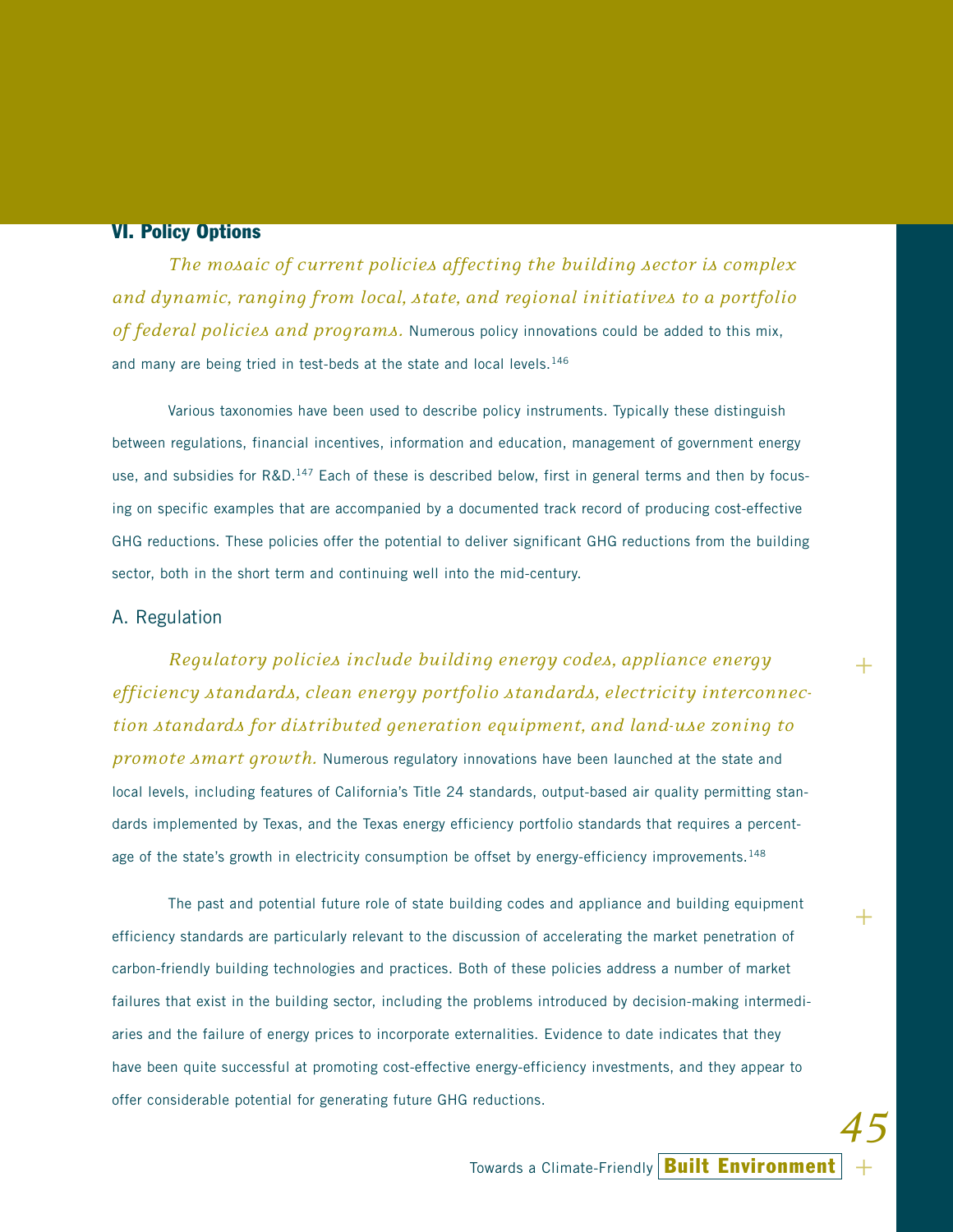**Building Codes.** The greatest opportunity to make buildings more efficient is during the construction phase. Many efficiency options are lost if they are not built into the original design. By requiring new buildings to achieve at least a minimum level of energy efficiency, building codes reduce these lost opportunities. The inclusion of energy efficiency requirements in building codes began in the 1970s and has become widespread since then. Because buildings codes are implemented by states and localities, the codes vary considerably across the country. While substantial progress has been made over the past decade, opportunities to strengthen code requirements and compliance remain. As shown in Figure 14,



 $^+$ 

 $+$ 

*46*





+ Towards a Climate-Friendly **Built Environment**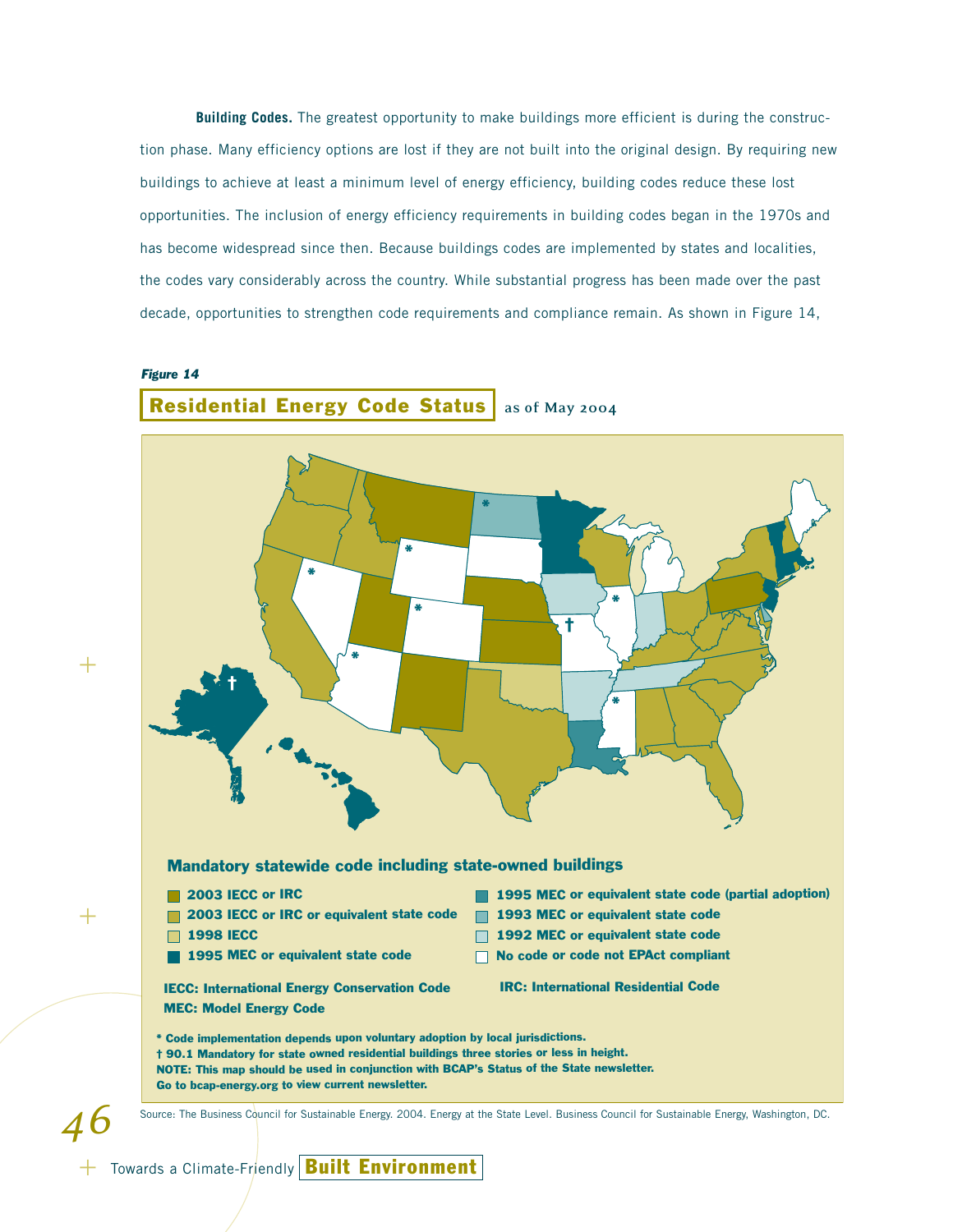only 26 states are using the latest residential codes or their equivalent, and only 25 states have adopted the latest and most energy-efficient commercial codes.<sup>149</sup> In addition, many states lack consistent enforcement and support programs, resulting in a shortfall in energy performance.<sup>150</sup>

The DOE's Building Energy Codes Program has worked for 25 years with the building industry, state and local governments, public interest groups, and others to improve the design and implementation of building codes. The program provides information and a comprehensive set of support tools to help builders, designers, and code officials to upgrade and comply with energy codes. In particular, DOE has produced widely disseminated software tools to simplify and improve code compliance, and supporting materials such as a consolidated workbook with prescriptive compliance tables. The National Association of Home Builders incorporated these tools into their builder manual in early 1996; as a result, these tools are now widely used by both builders and code officials. The DOE Building Energy Codes Program budget in recent years has been approximately \$8 million, about half of which goes to state agencies.

An estimated 0.15 quads of energy were saved in 1998 and 3.55 MMTC were avoided as a result of energy code upgrades through 1998151 (this represents about 1 percent of the 318 MMTC emitted from the building sector in 2002). This estimate of past impacts assumes that roughly half of the potential energy savings are actually achieved—actual energy performance is not as energy efficient as rated performance. Even with this conservative assumption, consumers nationwide saved around \$1.1 billion in 1998 (1994\$) as a result of the adoption and implementation of improved energy codes, equivalent to about 1 percent of expenditures for space heating and cooling in all buildings. These savings are limited in part by the slow turnover of the nation's building stock. Savings will grow over time, however, as more buildings are constructed and more jurisdictions adopt state-of-the-art codes.

Rosenquist and coauthors estimate the nationwide energy savings potential from upgrading residential and commercial building codes in 2010 and again in 2020.152 Residential building codes are modeled in terms of improvements to shell measures such as insulation, glazing, and infiltration that reduce heating and cooling loads. Commercial building codes are modeled in terms of improved space heating, air conditioning, and commercial sector lighting.<sup>153</sup> The result is an estimated cumulative energy savings of 2.2 quads for residential building codes and 3.0 quads for commercial codes—totaling 5.2 quads over the 20-year period or an annual estimated potential savings of 0.26 quads.154 While this estimate assumes complete code compliance combined with some ongoing technology improvements

Towards a Climate-Friendly **Built Environment**

+

 $\pm$ 

+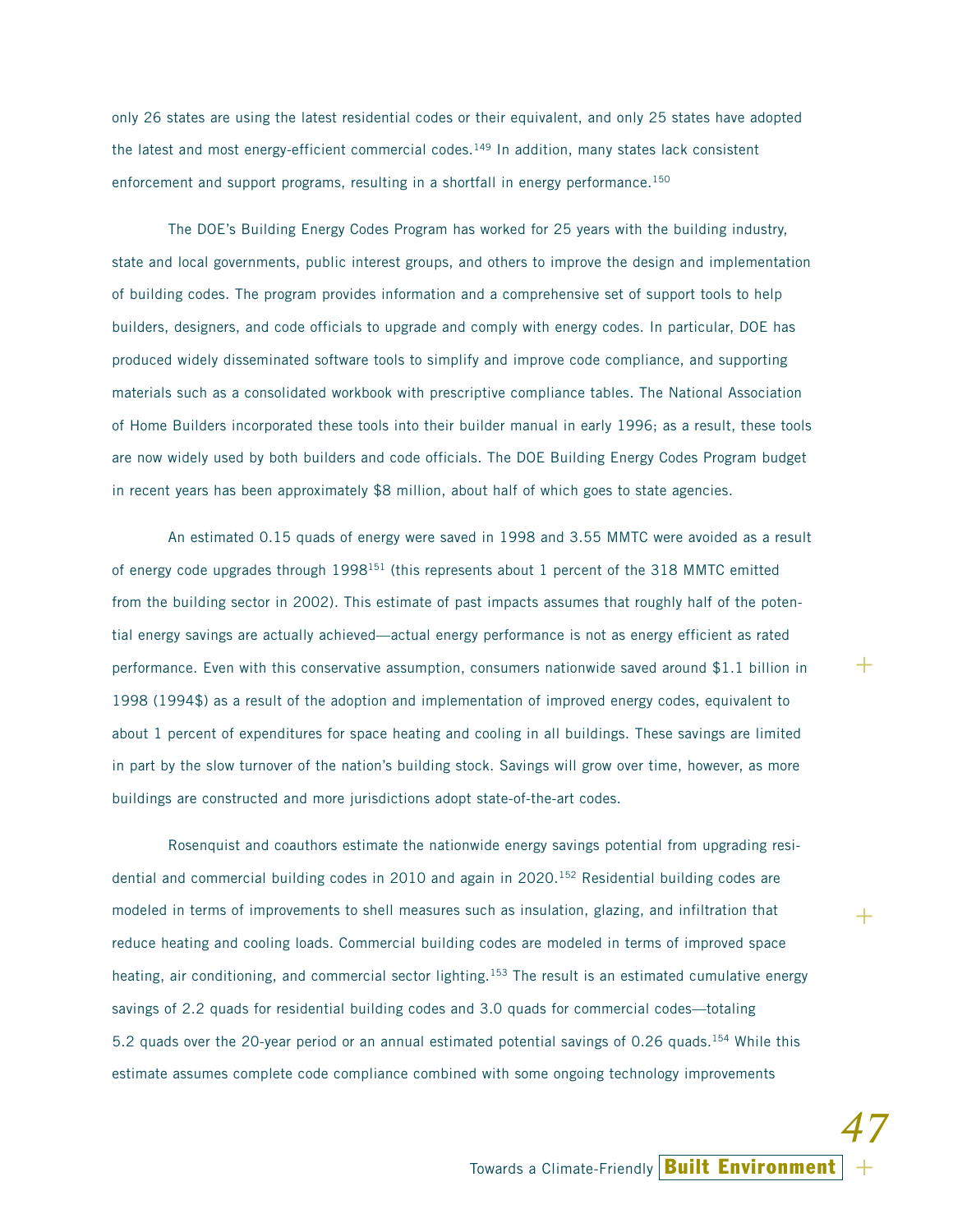(optimistic), it does not take into account that an aggressive level of technological innovation and cost reduction could fuel a significantly greater tightening of building codes and associated energy savings (conservative).

**Appliance and Equipment Efficiency Standards.** Appliance and equipment standards require minimum efficiencies to be met by all regulated products sold; they thereby eliminate the least efficient products from the market. First introduced in California in the 1970s, the state's efficiency standards were followed a decade later by federal standards implemented through the National Appliance Energy Conservation Act (NAECA) in 1987. By the end of 2001, federal standards were in effect for more than a dozen residential appliances, as well as for a number of commercial sector products.

Many studies have found federal standards to be highly cost effective—the established appliance standards in effect in 2000 cut U.S. electricity use in that year by 2.5 percent, primary energy consumption by 1.3 percent (1.2 quads), and U.S. carbon emissions from fossil fuel use by 1.7 percent (25 MMTC).155 The cumulative cost for establishing and implementing appliance standards between 1987 and 2000 was \$200 to \$250 million. The cumulative net benefit to consumers and businesses over this same period is estimated to be  $$17$  billion (in 2001\$).<sup>156</sup>

The federal standards covering clothes washers, water heaters, central air conditioners and heat pumps, and fluorescent lighting ballasts are set to be updated between 2004 and 2007. These four updated standards, along with the established appliance standards, are expected to reduce primary energy use by 3.3 quads in 2010 and by 4.2 quads in 2020. Carbon emission reductions are estimated to be 61 MMTC and 75 MMTC, respectively. (Were this rate to continue through 2025, 75 MMTC would represent a 9% reduction in the forecasted 848 MMTC of emissions from buildings in that year.) In addition, consumers and businesses are projected to save billions of dollars in reduced utility costs, as previous rounds of standards have accomplished.157 Two recent studies suggest that upgrading residential and commercial codes and extending federal standard to a list of products not currently covered could save  $1.07$  to  $1.4$  quads in 2010 to 2030.<sup>158</sup> In combination with the 4.2 quads to be saved in 2020 from the four most recent standards, this results in a total estimated energy savings of 5.27 quads in 2020. Carbon emission reductions are estimated to be 88 MMTC.

+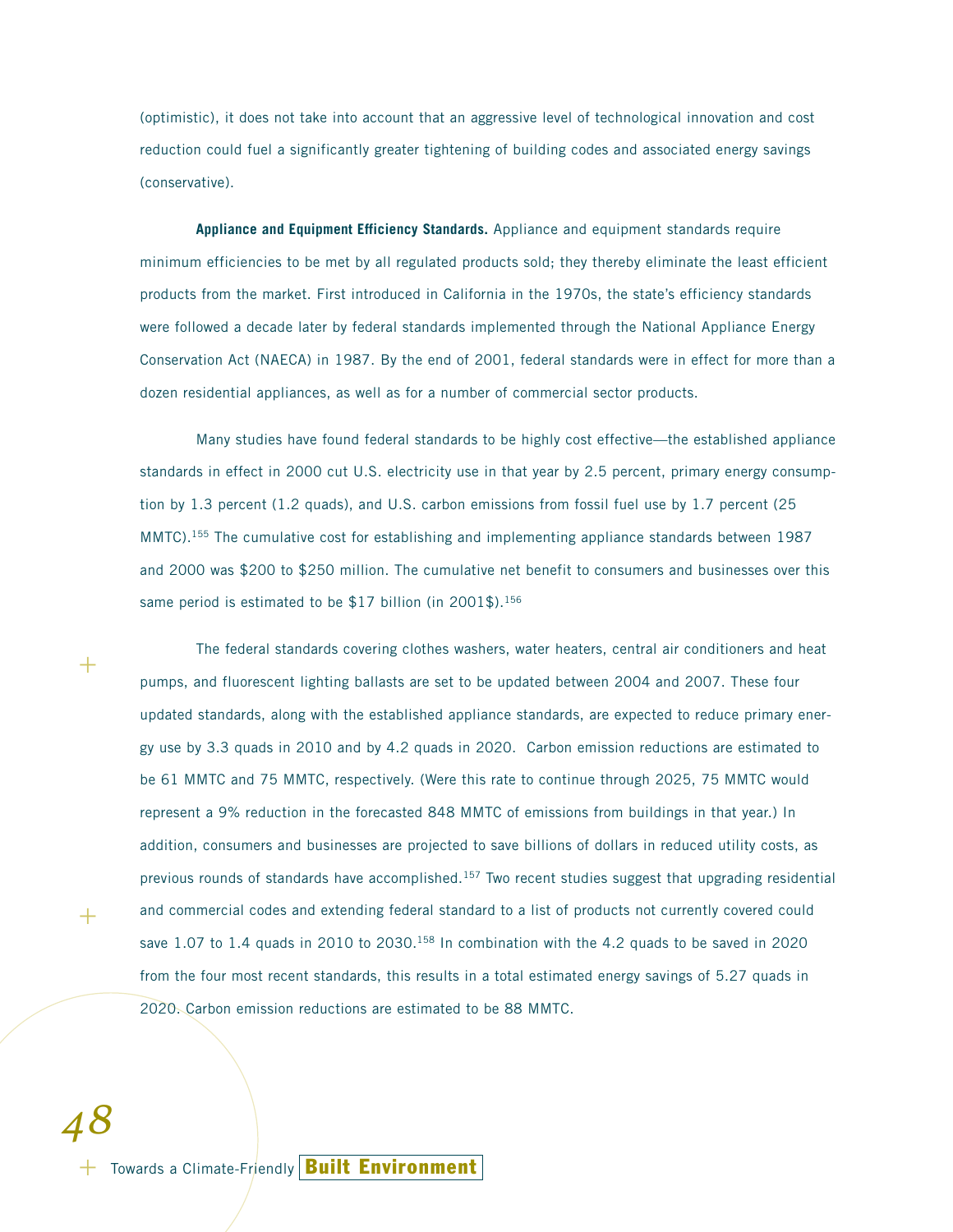While generally found to be cost effective, critics claim that appliance and equipment energy standards can have negative effects (e.g., leading to increased demand by reducing the effective cost of energy services and forcing consumers with high discount rates (disproportionately found among the poor) to purchase a minimum level of efficiency). Also, uniform national standards may not be ideal for a country with highly variable climate conditions, energy prices, and preferences. Based on a large body of literature to date, these concerns would appear to be small relative to the magnitude of the national benefits. Also, any impacts on low-income households can be addressed as part of a larger package that includes progressive elements such as weatherization assistance for the income-qualified.

#### B. Financial Incentives

*Financial incentives can best induce energy-efficient behavior where relatively few barriers limit information and decision-making opportunities (e.g., in owner-occupied homes).* Financial incentives include tax credits, rebates, low-interest loans, energy-efficient mortgages, and innovative financing, all of which address the barrier of first costs.

State agencies have a great deal of experience implementing financial incentives to promote investments in energy efficiency and renewable energy. Much of this experience comes from revolving loan mechanisms targeting energy efficiency in state facilities. Revolving loans allow borrowers to repay the debt through the stream of cost savings generated by the funded projects. Examples include the Iowa Energy Bank, the Maryland Revolving Loan Program, the Oregon Public Benefit Funds Program, and the Texas LoanSTAR Program.159 State and local governments have also experimented with developer-based incentives (such as New Jersey's Smart Growth Tax Credit)<sup>160</sup> and impact fees, including locationally efficient mortgages and reduced business taxes to promote more compact, mixed-use, and pedestrian-friendly urban development; however, these practices have seen limited application to date. Two well-documented financial incentives—utility-based financial incentive programs and low-income weatherization assistance—are the exception.

**Utility-based Financial Incentive Programs.** Utility-based financial incentive programs have been in operation since the early 1980s, when it became clear that information and education alone produced only limited energy and demand savings. By reducing demand, energy efficiency is a low-cost contributor +

 $\pm$ 

+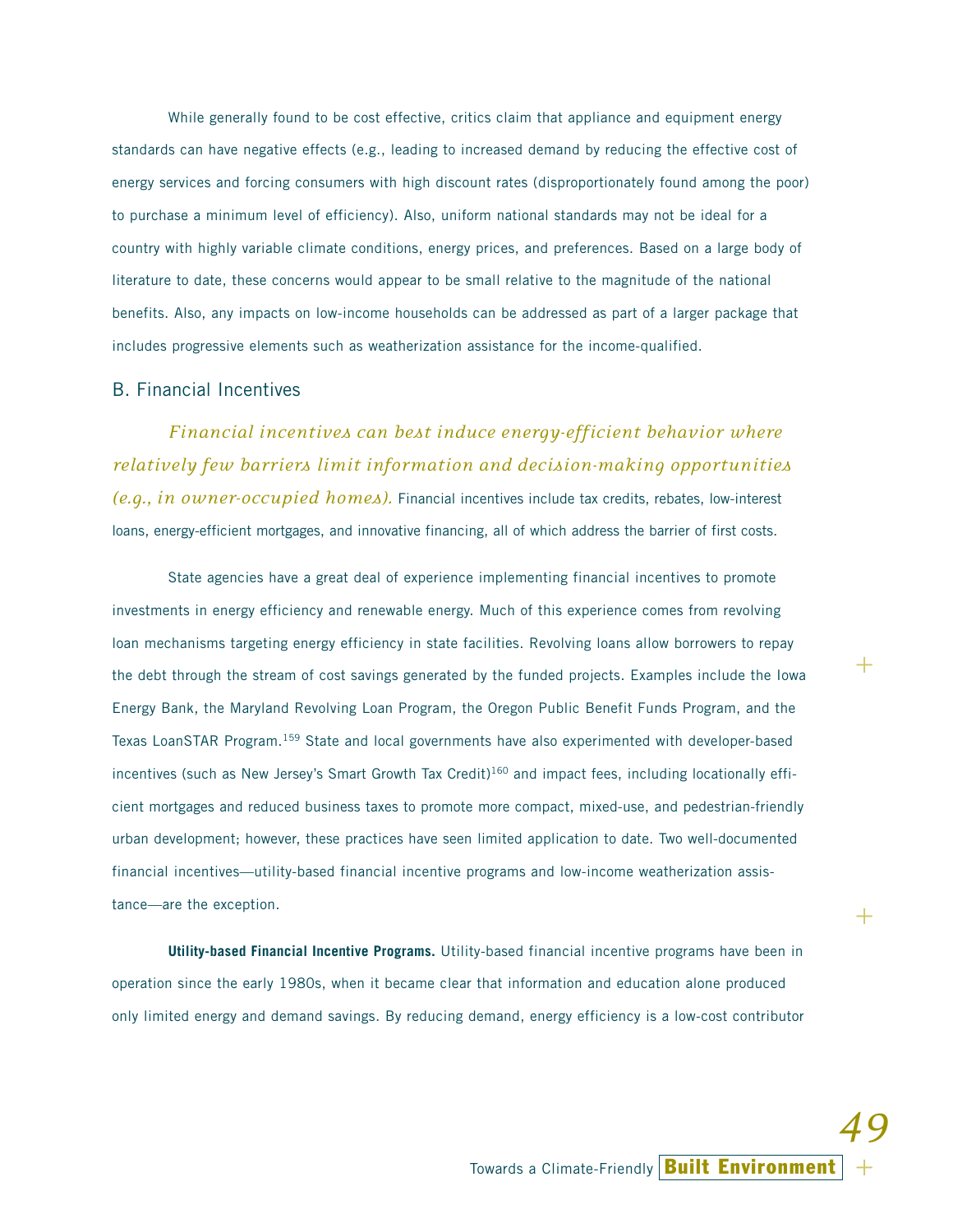to system adequacy—the ability of the electric system to supply the aggregate energy demand at all times—because it reduces the base load as well as the peak power demand. This reduction in peak power requirements can also contribute to system security—the ability of the system to withstand sudden disturbances—by reducing the load and stress at various points in the power distribution system, thereby decreasing the likelihood of failures.

The incentive programs operated by electric and gas utility companies have offered rebates, lowinterest loans, and direct installation programs that have led to the accelerated market penetration of many energy-efficient building products such as high-efficiency fluorescent lighting and air conditioning, as well as low-flow showerheads and attic insulation. However, these programs have been designed by individual utility companies, each with their own unique goals and resources, thereby further contributing to geographic variability in the supply of and demand for energy-efficient building products and services. More recently, a number of public benefits programs have taken on the functions that have been traditionally part of the incentive programs, and have produced strong returns on investment.<sup>161</sup> A recent review of the performance of utility-based financial incentive programs concluded that in 2002, the programs saved 0.626 quads of energy and averted 10.2 MMTC (representing almost 2 percent of the 599 MMTC emitted from the building sector in 2002).162 Despite the strong evidence of the cost effectiveness of these programs, more work is needed to fully account for costs and benefits.<sup>163</sup>

**Low-Income Weatherization Assistance.** Residences occupied by low-income citizens tend to be among the least energy efficient in the housing stock. Partly as a result, low-income households spend, on average, 14 percent of their income for energy needs, compared with the 3.5 percent of income spent by other households. The DOE's Weatherization Assistance Program has served as the nation's core program for delivering energy conservation services to low-income Americans since it was created under the 1976 Energy Conservation and Production Act. More than five million homes have been weatherized since the inception of the program.

The program reduces average annual energy costs by an estimated \$218 per household (at current prices). Energy savings for each home weatherized is estimated to average 29.1 MBtu/year. For the 104,683 homes weatherized in 2002, this amounts to energy savings of 3.05 TBtu.<sup>164</sup> Assuming a comparable number of homes have been weatherized by the DOE program annually over the past 20 years, the energy savings of the program in 2002 is estimated to be 0.061 quads. Based on an average of 0.25 metric tons of carbon

*50*

 $\, +$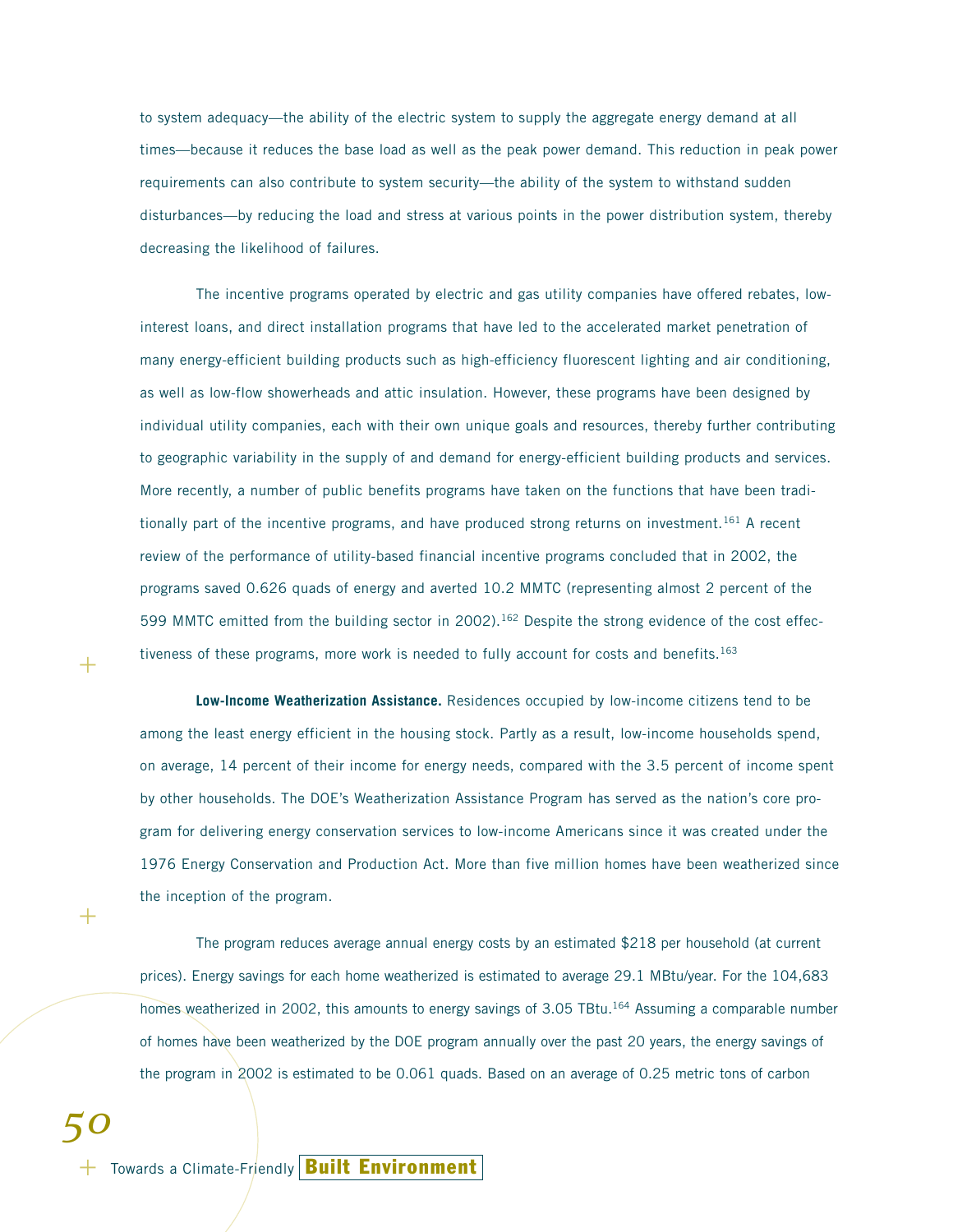avoided each year per weatherized home, the total carbon emission reduction in 2002 is estimated to be 0.52 MMTC (representing a fraction of a percent of carbon emissions from buildings in 2002).<sup>165</sup>

While millions of the low-income working poor need affordable housing, the number of lowincome rental units is declining by almost half a million per year. In high-growth, major metropolitan areas, thousands of people commute 100 miles or more to work because of the lack of affordable housing in the communities where they work.<sup>166</sup> The Weatherization Assistance Program helps to maintain the viability of the existing low-income housing stock, thereby preventing some of the movement of lowincome households to increasingly exurban locations distant from available employment, and avoiding travel-related GHG penalties. With nearly 28 million households federally eligible for weatherization assistance, this program could continue to deliver GHG benefits for decades.

#### C. Information and Education

*Information policies and programs include a range of activities directed at improving the knowledge of the public and key decision-makers about carbonreduction opportunities and providing technical assistance with their implementation*. While many businesses and homeowners express interest in making energy-efficiency

improvements for their own buildings and homes, they often do not know which products or services to ask for, who supplies them in their areas, or whether the real energy savings will live up to the claims.

Information and education policies include GHG registries<sup>167</sup> and GHG reduction targets or goals; energy labels, ratings of products and buildings, and mandatory disclosure of energy use information at time of the sale of a building; audit and other decision tools such as PLACE3S sustainable community design software;168 educational and training activities (for students, faculty, and professionals); and technical assistance. Included among the current federal technical assistance activities are DOE's Industrial Assessment Centers Program (which helps small businesses and manufacturers improve their energy efficiency, reduce their waste streams, and enhance productivity), Rebuild America (which focuses on the development of strategic partnerships and alliances to improve the efficiency of government and commercial buildings), and Building America (which focuses on educating builders).

The economic rationale for these policies lies primarily in the public goods nature of knowledge and information provision. Being a public good, information will be under-produced in a competitive

+

+

+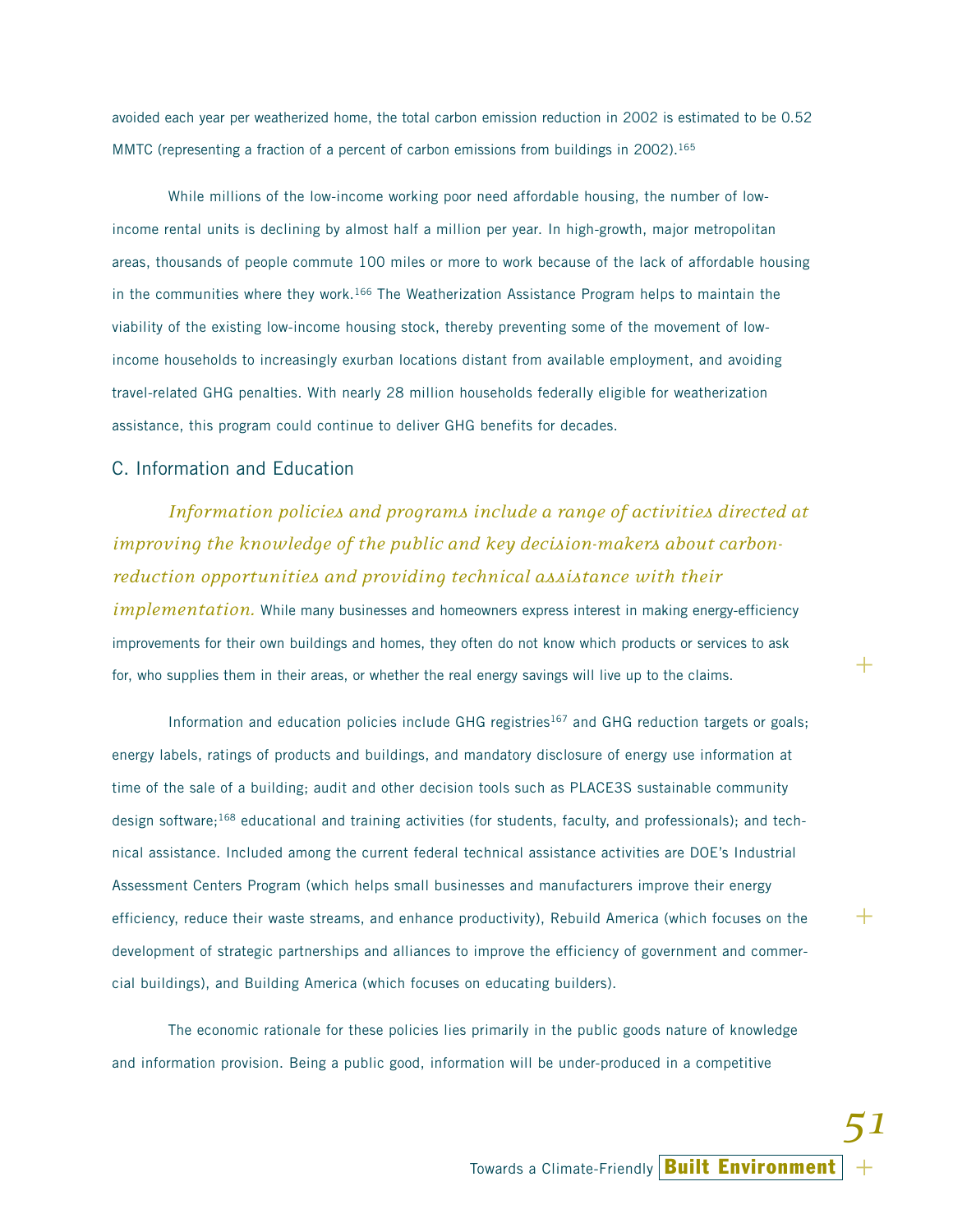market. Policies can help make up for incomplete knowledge by reducing the consumer's cost of acquiring and using needed information. They can also simplify decision-making and help consumers focus on energy and  $CO<sub>2</sub>$  issues that may seem small to an individual consumer but are large from a societal perspective. The ENERGY STAR® program—run jointly by EPA and DOE—is arguably one of the most successful energy information programs in operation in the United States.

**ENERGY STAR Program.** The ENERGY STAR program was introduced by EPA in 1992 to fill the information gap that hinders market penetration of energy-efficient products and practices, and to enable businesses, organizations and consumers to realize the cost savings and environmental benefits of energyefficiency investments. Its market-based approach involves four parts: (1) using the ENERGY STAR label to clearly identify which products, practices, new homes, and buildings are energy efficient; (2) empowering decision-makers by making them aware of the benefit of products, homes, and buildings that qualify for ENERGY STAR by providing energy performance assessment tools and project guidelines for efficiency improvements; (3) helping retail and service companies in the delivery chain to easily offer energy-efficient products and services; and (4) partnering with other energy-efficiency programs to leverage national resources and maximize impacts.

Since its introduction in 1992 for energy-efficient computers, the ENERGY STAR label has been expanded to more than 40 product categories. EPA collaborates with DOE, which now has responsibility for certain product categories. Efficient new homes became eligible for the label in 1995, and efficient buildings became eligible for the label in 1999 when EPA unveiled a new standardized approach for measuring the energy performance of an entire building.

The ENERGY STAR label has become the national symbol for energy efficiency, recognized by 56 percent of the American public, according to a recent survey conducted by the Consortium for Energy Efficiency. In addition, a majority of consumers report that the label has influenced their product choice.<sup>169</sup> Market penetration statistics suggest that considerable progress has been made.<sup>170</sup> The ENERGY STAR label for superior energy quality has been earned by more than 200,000 new U.S. homes. The label has been used by over 1,400 manufacturers, covering some 28,000 individual product models in over 40 different product categories, with in excess of one billion ENERGY STAR qualified products purchased by Americans to date. ENERGY STAR partners now represent about 18 percent of the market in new commercial buildings, and over 12 billion square feet of building space.

+ Towards a Climate-Friendly **Built Environment**

+

 $+$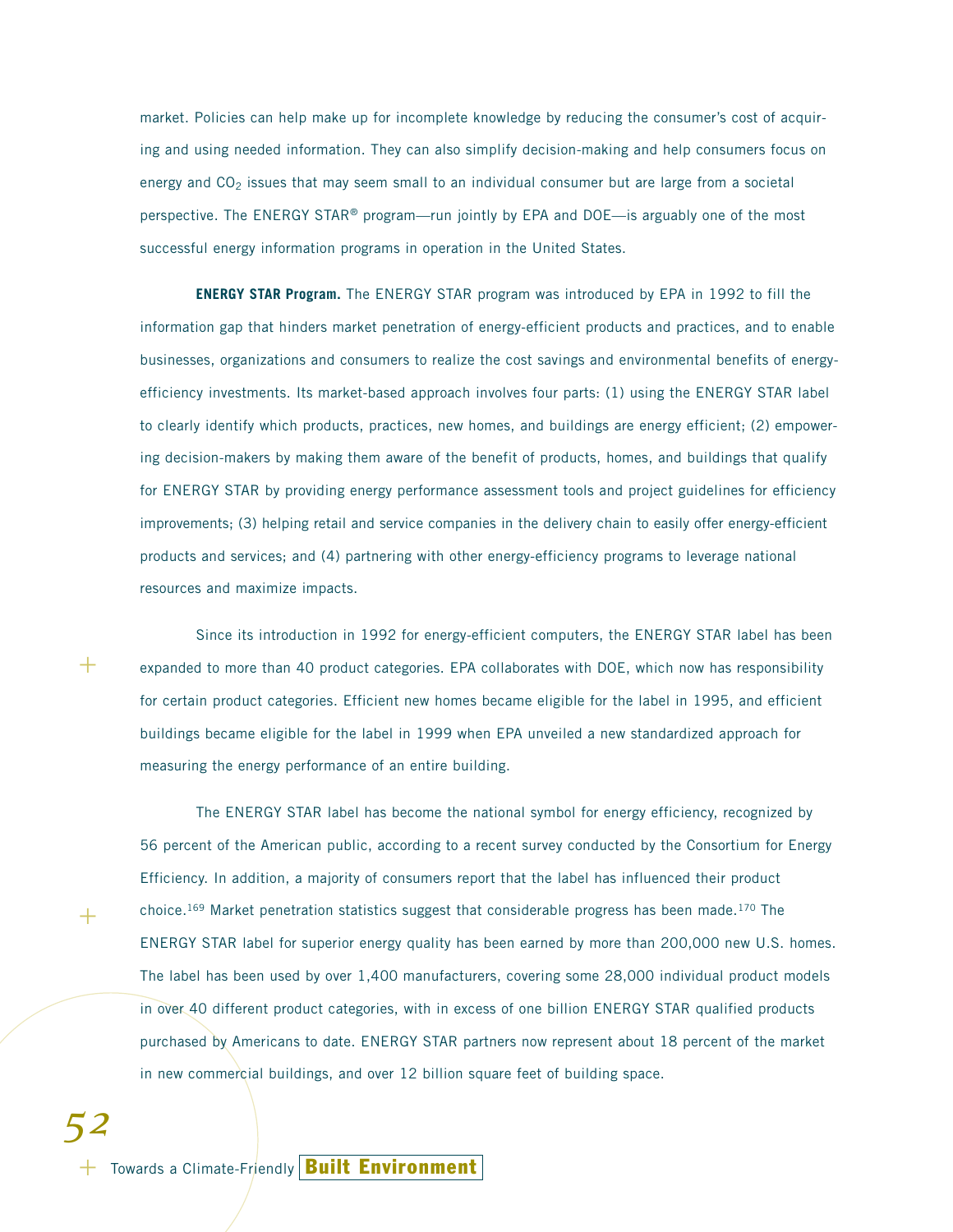In 2002, EPA estimates that the ENERGY STAR program saved 104.6 billion kWh (equivalent to 1.08 quads) and 21.5 MMTC in its commercial and residential buildings (representing almost 4 percent of the 599 MMTC emitted by the building sector in 2002).<sup>171</sup> Total costs of administering the program are unknown. EPA suggests that there are no costs to consumers because the reduced energy expenditures due to the ENERGY STAR program exceed any costs incurred by participating in the program. Several studies confirm this cost-effectiveness.<sup>172</sup> If the budget for ENERGY STAR were to be increased, it is likely that there would be an increase in carbon reduction; however, the magnitude is difficult to predict. While the market penetration of ENERGY STAR products and ratings has been significant, the statistics provided above suggest that large opportunities remain.

# D. Management of Government GHG Emissions and Energy Use

*A variety of mechanisms are available to ensure that government agencies lead by example in the effort to build and manage more energy-efficient buildings and reduce GHG emissions.* One of the most proactive steps an agency can take is to publicly declare and take steps to achieve a target for energy or GHG emission reductions. Maine was one of the first states to set into law a GHG-reduction target: to reduce CO<sub>2</sub> emissions to 1990 levels by 2010, followed by a further 10 percent reduction (from the 1990 levels) by 2020. The cities of Seattle, Salt Lake City, and Austin have set similar goals.<sup>173</sup> Other policies that manage government GHG emissions and energy use include procurement guidelines and technical and financial assistance.

**Federal Energy Management Program.** Chartered in 1973, the Department of Energy's Federal Energy Management Program (FEMP) "works to reduce the cost and environmental impact of the Federal government by advancing energy efficiency and water conservation, promoting the use of distributed and renewable energy, and improving utility management decisions at federal sites. As the largest single energy consumer in the United States, the Federal government has both a tremendous opportunity and a clear responsibility to lead by example with smart energy management."174 Federal agencies have multiple energy management goals established by statute or executive order. The best known goal is to reduce energy intensity in standard federal buildings by 30 percent by 2005 and 35 percent by 2010 (relative to a 1985 statutory baseline).

+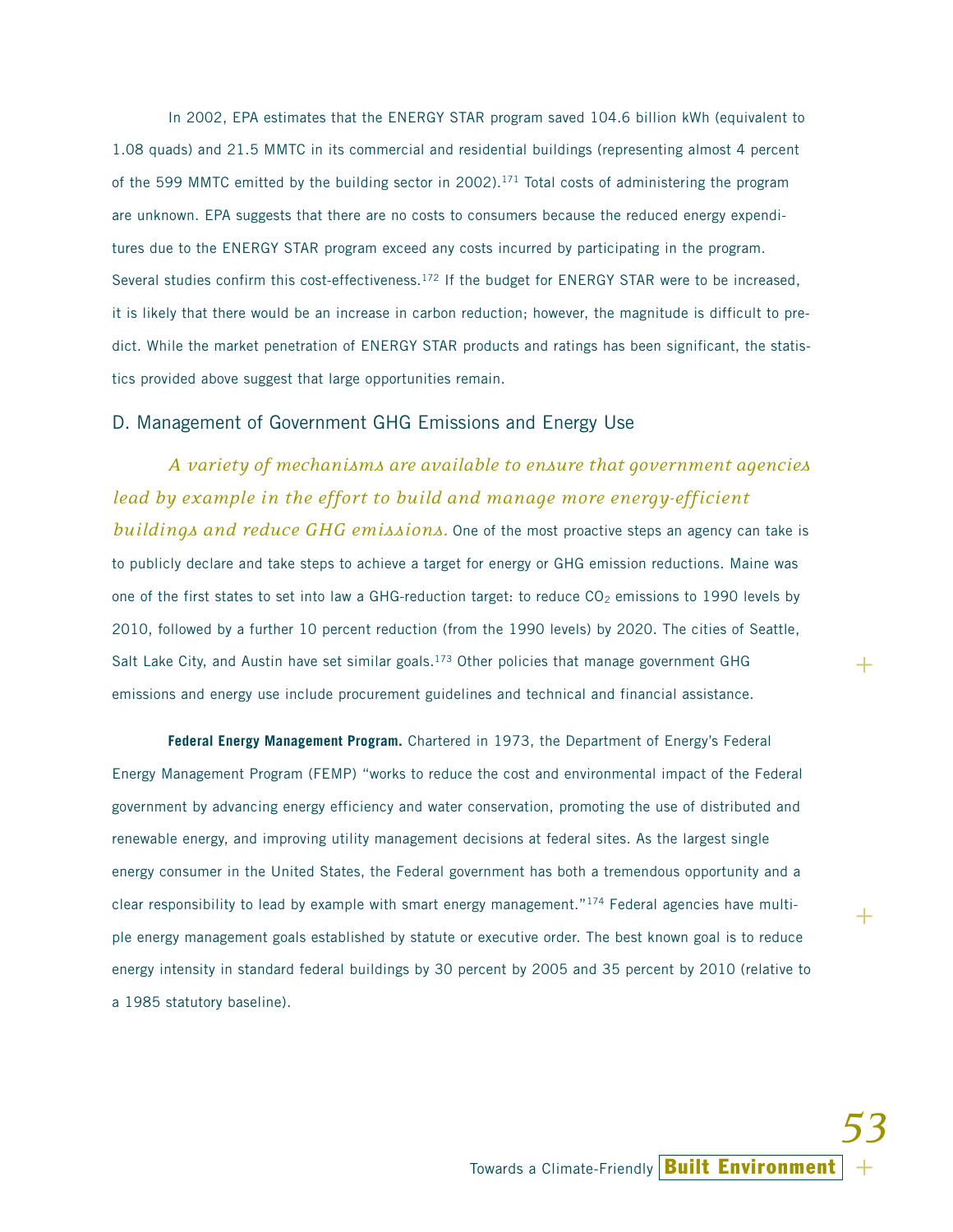FEMP manages a portfolio of technology deployment activities in support of all federal agencies. Activities include alternative financing, direct technical assistance, training and information, publication of an annual report to Congress, and procurement recommendations. In addition, Congress and the President have set stringent energy intensity and GHG reduction goals for federal facilities.

DOE reports that, based on information from 29 federal agencies, the energy intensity of the federal government's standard buildings dropped by 25.6 percent in 2002 compared with the FY 1985 baseline year.<sup>175</sup> Although not all energy savings can be directly attributable to FEMP's portfolio of activities (DOE assesses that 50 percent of savings are due to FEMP's leadership), over the past 20 years of activities, the annual investment in FEMP (\$25 million in 2002) saved 0.074 quads of energy and 1.1 MMTC in FY 2003 (representing less than one percent of the 599 MMTC emitted by the building sector in 2002).<sup>176</sup>

#### E. Research and Development

+

 $+$ 

*In the long run, the opportunities for a low-GHG energy future depend critically on new and emerging technologies.* The design of public policies to promote green buildings and sustainable communities needs to consider and anticipate the full range of these technological possibilities. Some technological improvements are incremental and have a high probability of commercial introduction over the next decade (such as low-cost compact fluorescents and greater building automation). Other technology advances will require considerable R&D before they can become commercially feasible (such as solid state lighting, electrochromic windows, smart roofs, fuel cells powered by renewable sources of hydrogen, and indoor environmental sensors operating off microwatt sources of power). A 2003 report by DOE's Basic Energy Sciences Advisory Committee describes a set of research directions that could deliver such fundamental technological breakthroughs.<sup>177</sup>

The fragmented and highly competitive structure of the building sector and the small size of most building companies discourages private R&D, on both individual components and the interactive performance of components in whole buildings. As a result, the building and construction industries spend only 1.7 percent of revenues on R&D, compared with 3.5 percent for the overall U.S. economy.<sup>178</sup> Some R&D on equipment is undertaken by appliance and HVAC companies and on materials by chemical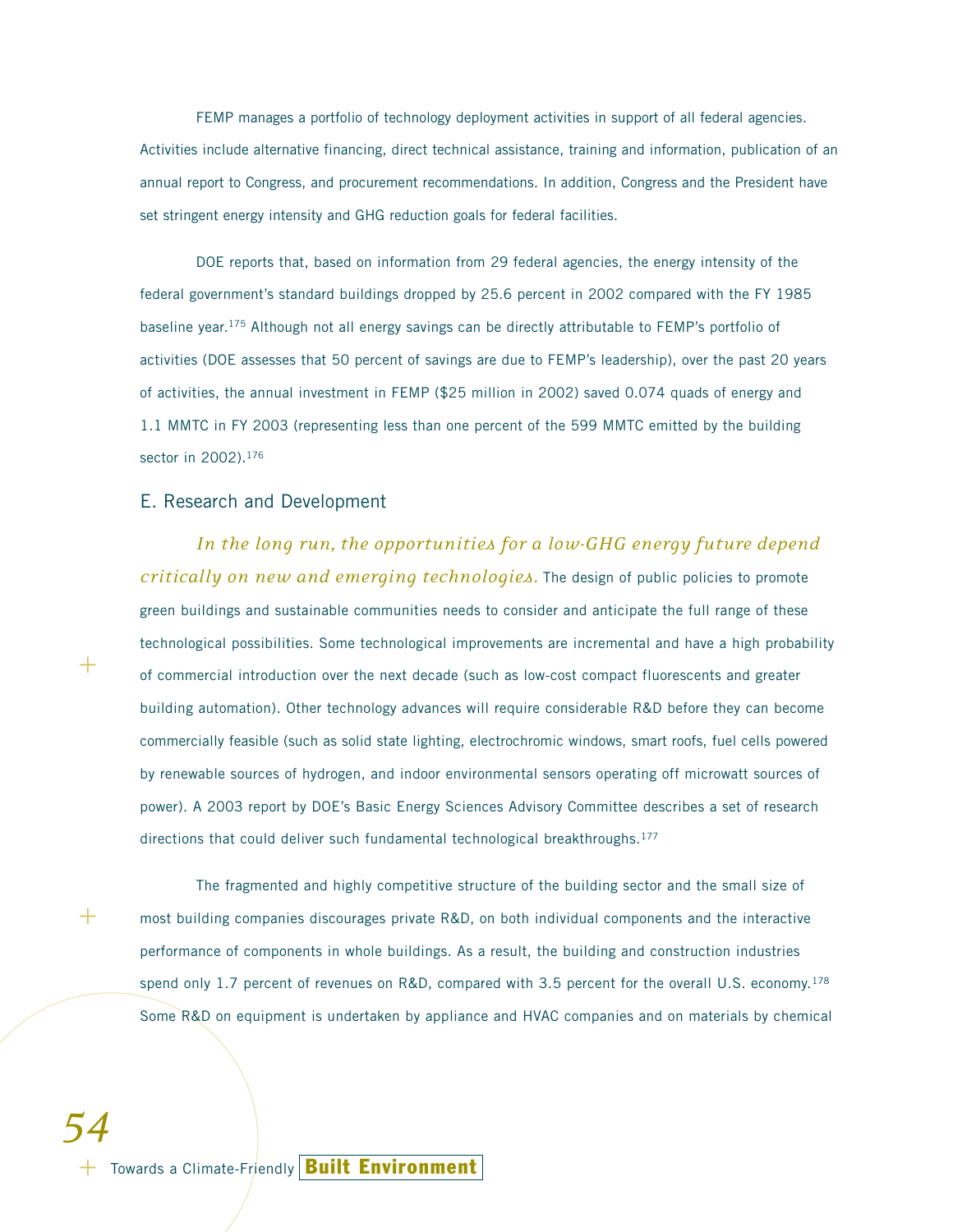companies, but their R&D generally does not extend to interactive performance with other components of the building. These characteristics also retard the market entry and penetration of new energy-efficient technologies. A further dampener and rationale for public investment is the restructuring of the electric industry, which has caused a downturn in electric utility  $R&D.179$  State public benefits programs, on the other hand, are spending considerable resources on applied energy R&D. Funding for fundamental energy R&D is dominated by DOE.

**Federal Funding for Building Energy R&D.** Coordinating R&D efforts among federal and state agencies, the private sector, academia, and the national laboratories is often cited as being vital to leveraging scarce resources, reducing duplication of effort, and comprehensively addressing energy challenges. Reports by the Office of Technology Assessment, the Building Energy Efficiency Program Review Group, and the Secretary of Energy Advisory Board conclude that federal R&D programs play a critical a role in financially supporting and coordinating building research among the various participants.180

What evidence do we have that climate change technology R&D can deliver products that consumers, industry, and businesses will choose to use? Consider the results of a study completed in 2001 by the National Academies.<sup>181</sup> This study concludes that energy efficiency research at DOE has produced economic net benefits. Specifically, the total net realized economic benefits associated with selected energy efficiency programs were estimated to be approximately \$30 billion (in 1999\$), substantially exceeding the roughly \$7 billion (in 1999\$) in total energy efficiency RD&D investments made by DOE from 1978 through 2000.

Several of the most successful energy efficiency research activities documented by the National Academies involved building technology innovations (see Box 4: The Refrigerator Story). According to the National Academies report, three building technology successes (advanced refrigerator/freezer compressors, electronic ballast for fluorescent lamps, and low-E glass) saved 4.7 quads of energy and 80 MMTC. On an annual basis (over a 22-year period), these impacts amount to 0.21 quads and 3.6 MMTC (representing less than one percent of the carbon emissions from the building sector in 2002). These three technology development efforts account for a small fraction of the \$2 billion (averaging \$91 million annually, in 1999\$) invested by DOE between 1978 and 2000 on buildings R&D. A fuller accounting of

+

+

+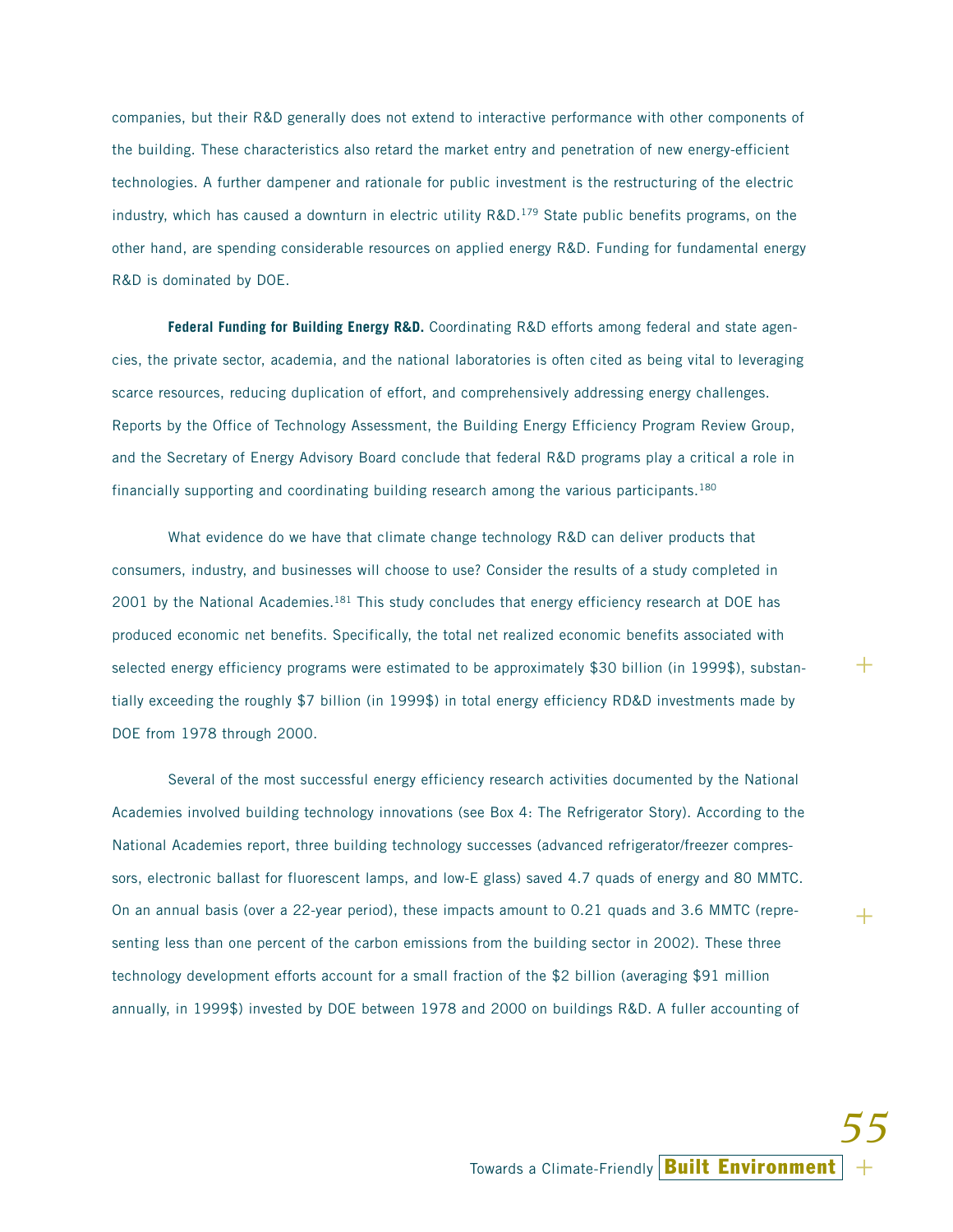impacts could increase these estimated benefits substantially. Although significantly increasing the DOE's level of spending would accelerate technological progress, it is not possible to determine if there would be an increasing or decreasing rate of return on the investment.<sup>182</sup>

Emerging energy-efficient technologies have been identified in past studies by the American Council for an Energy-Efficient Economy.<sup>183</sup> Five such technologies were recently evaluated in detail by Oak Ridge National Laboratory scientists: 184

• **Solid state lighting** (inorganic and organic light-emitting diodes that replace incandescent and fluorescent lighting in a variety of end uses)

• **Advanced geothermal heat pumps** (selective water sorbents and other technologies that greatly reduce the capital cost and land requirements for geothermal heat pumps in residential and commercial buildings)

• **Integrated energy equipment** (multi-function—cooling, heating, power, hot water, dehumidification—technologies that integrate multiple energy services into single pieces of equipment to lower cost and increase efficiency)

• **Efficient operations technologies** (information and control technologies to improve the functioning of energy-using equipment within buildings)

• **Smart roofs** (nano- and micro-technologies that change the reflectance and infrared emissivity of roof materials as a function of temperature to retain heat in winter and reflect heat in summer)

The results indicate that these five buildings technologies have the potential to save roughly 4.2 quads of energy and 71 MMTC in 2025, or 8 percent of the forecasted energy consumption and carbon emissions for the building sector in that year. Although the five technologies would overlap somewhat (resulting in lower projected savings), the calculations only consider subsets of the possible markets.

 $^+$ 

 $^{+}$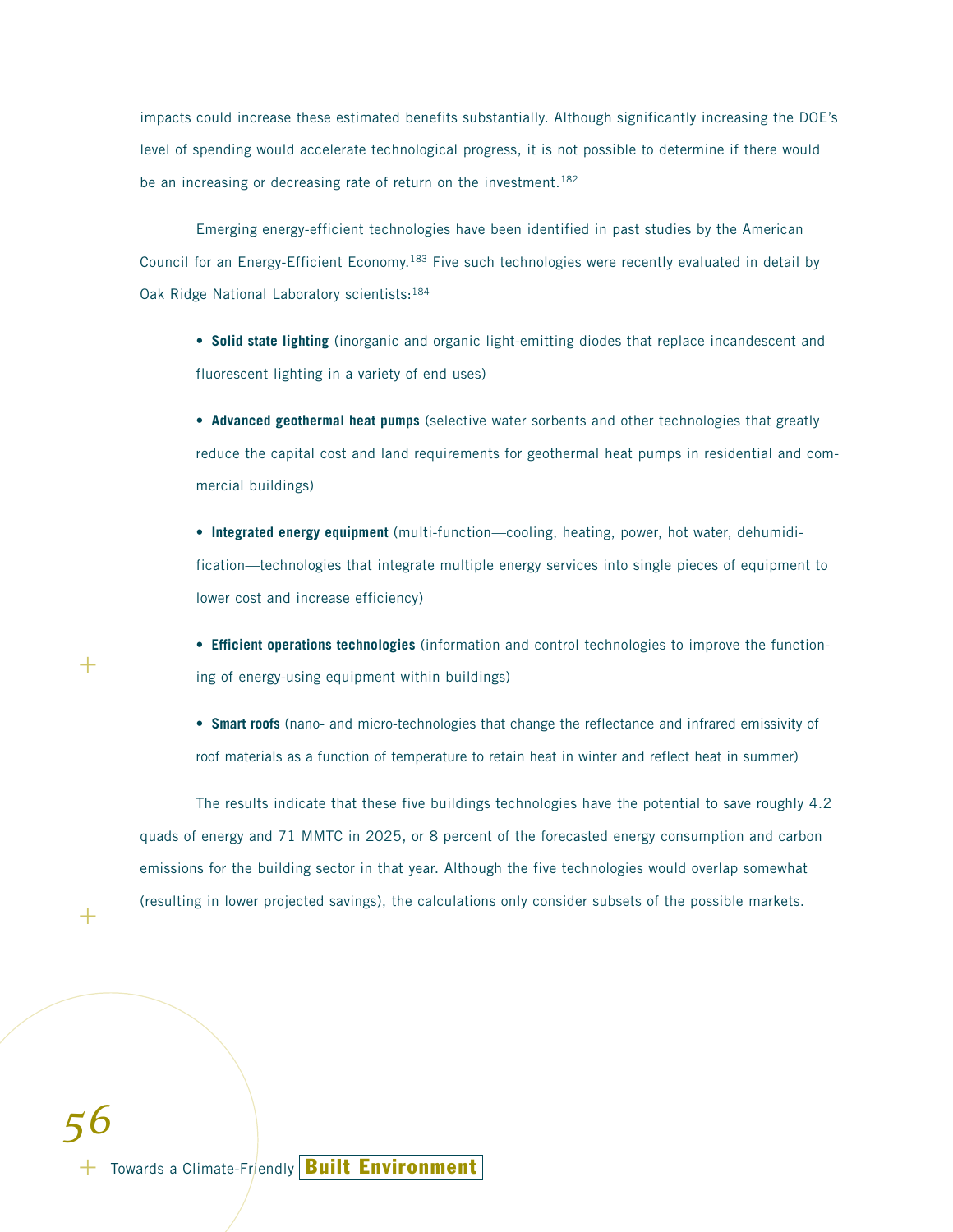Taken together, these findings demonstrate that the United States is not running out of technologies to improve energy efficiency and will not exhaust its efficiency-improving options in the foreseeable future. Additional GHG reduction breakthroughs are likely in other related areas and especially in renewables such as photovoltaic systems, hydrogen fuel cells, and solar heating and lighting.

# F. The Potential for Reduced Emissions

#### *Box 4*

### **The Refrigerator Story**

Between 1977 and 1982, DOE invested approximately \$1.6 million in R&D to make home refrigerators more energy efficient. Working in a public/private partnership with compressor and appliance manufacturers, DOE and two federal laboratories identified ways of improving the performance of refrigerator compressors, motors, insulation, and controls, and they provided test data for use in setting national standards. These technology investments, in conjunction with the issuance of appliance standards, cut the energy use of the average new refrigerator in half by the year 1990 and saved U.S.

consumers \$7 billion in energy costs from 1981 to 1990 (1999\$).

In 1997, a DOE–industry cooperative R&D effort developed a prototype "fridge of the future" that further reduced energy consumption by nearly 50 percent compared with refrigerators then on the market and surpassed the 2001 U.S. efficiency standard for refrigerators (Figure 15). These developments, in combination with the 2001 standard, is expected to save consumers billions of dollars over the years of operation of these improved appliances.

+

 $+$ 

+

*57*

#### *Figure 15*



Source: Geller, H.S. and D.B. Goldstein. 1999. "Equipment Efficiency Standards: Mitigating Global Climate Change at a Profit." Physics and Society 28, No. 2:4. and The National Commission on Energy Policy. 2004. Ending the Energy Stalemate: A Bipartisan Strategy to Meet America's Energy Challenges, December, http:www.energycommission.org, and National Research Council, 2001. op cit.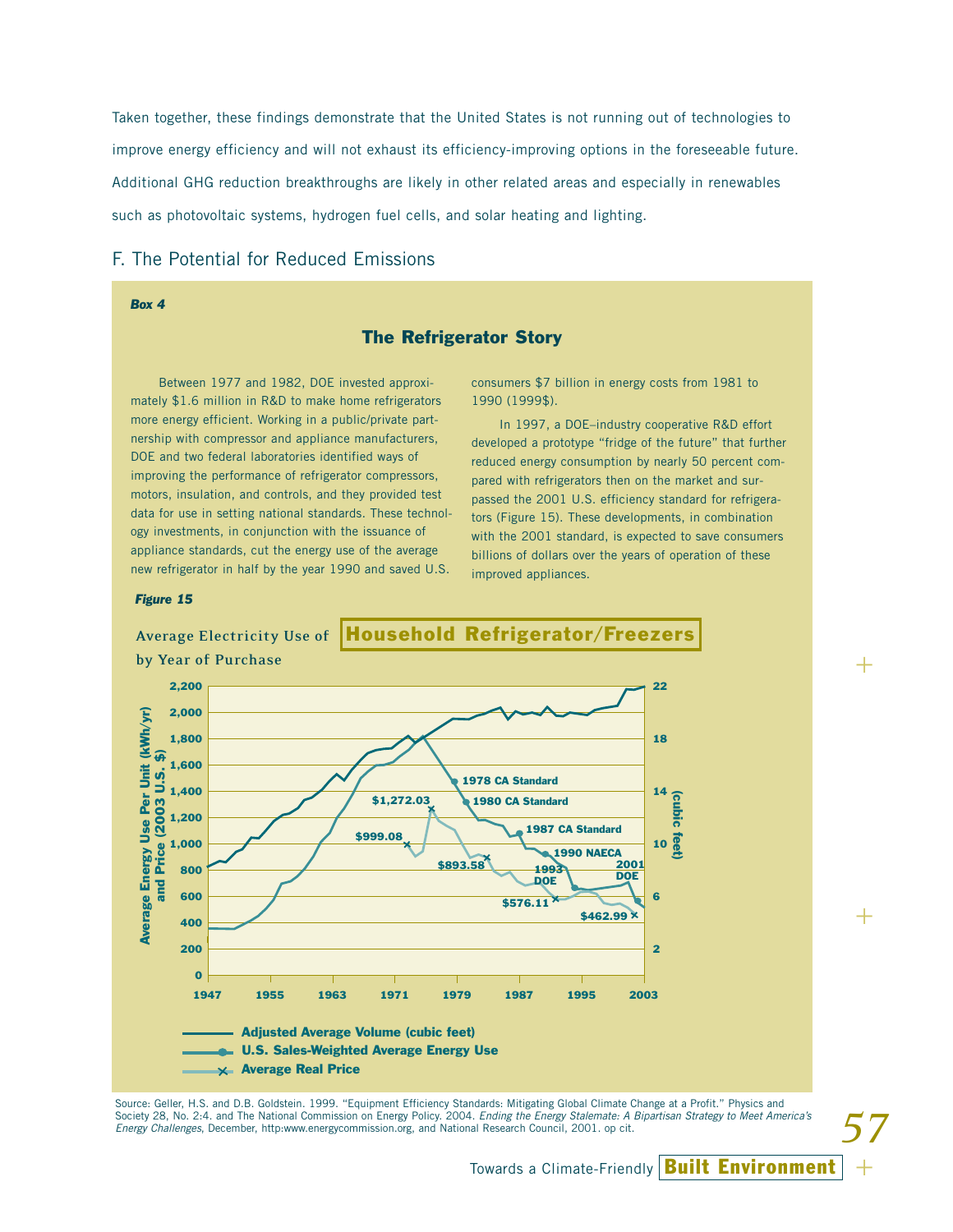*Summing the estimates of energy and carbon emission reductions for the R&D and six deployment policies discussed above provides a reasonable estimate of the past impacts of these policies (Table 3).* It also characterizes the benefits that could be achieved by extending and expanding these policies into the future.

In summing the estimates in Table 3, consider on the one hand that to some extent, the R&D and six deployment policies overlap, causing total savings to be lower. On the other hand, additional funding could substantially improve the cost-effectiveness of some of these programs, causing total savings to be greater. For example, the Weatherization Assistance Program currently can only retrofit the homes of a small fraction of eligible households each year. Also, the retrospective impact of past investments in buildings energy R&D is underestimated and does not include savings from renewable energy technologies.

With these caveats in mind, annual savings over the past several years from these R&D and six deployment policies are estimated to be approximately 3.4 quads and 65 MMTC, representing 10 percent of U.S.  $CO<sub>2</sub>$  emissions from buildings in 2002. The largest contributors are appliance standards and the ENERGY STAR Program. Potential annual impacts in the 2020 to 2025 time frame are 12 quads saved and 200 MMTC avoided. This represents 23 percent of the forecasted carbon emissions of buildings in the United States in 2025, or 9 percent of total projected carbon emissions. The largest contributors are federal funding for buildings energy R&D (especially solid-state lighting) and appliance standards.

This prospective energy savings estimate is larger than the results derived from an advanced policy case modeled over a 25-year period in the Scenarios for a Clean Energy Future (which were 8 quads for the building sector).<sup>185</sup> However, the prospective carbon reductions are smaller than in the scenarios study (238 MMTC). The scenarios study did not model as large a potential impact for research-driven technology breakthroughs in the building sector, which accounts for its smaller energy savings estimates, but it did model a significant decarbonization of the power sector associated with the advanced policies, which accounts for its larger carbon reduction estimates.<sup>186</sup>

+ Towards a Climate-Friendly **Built Environment**

 $^+$ 

 $+$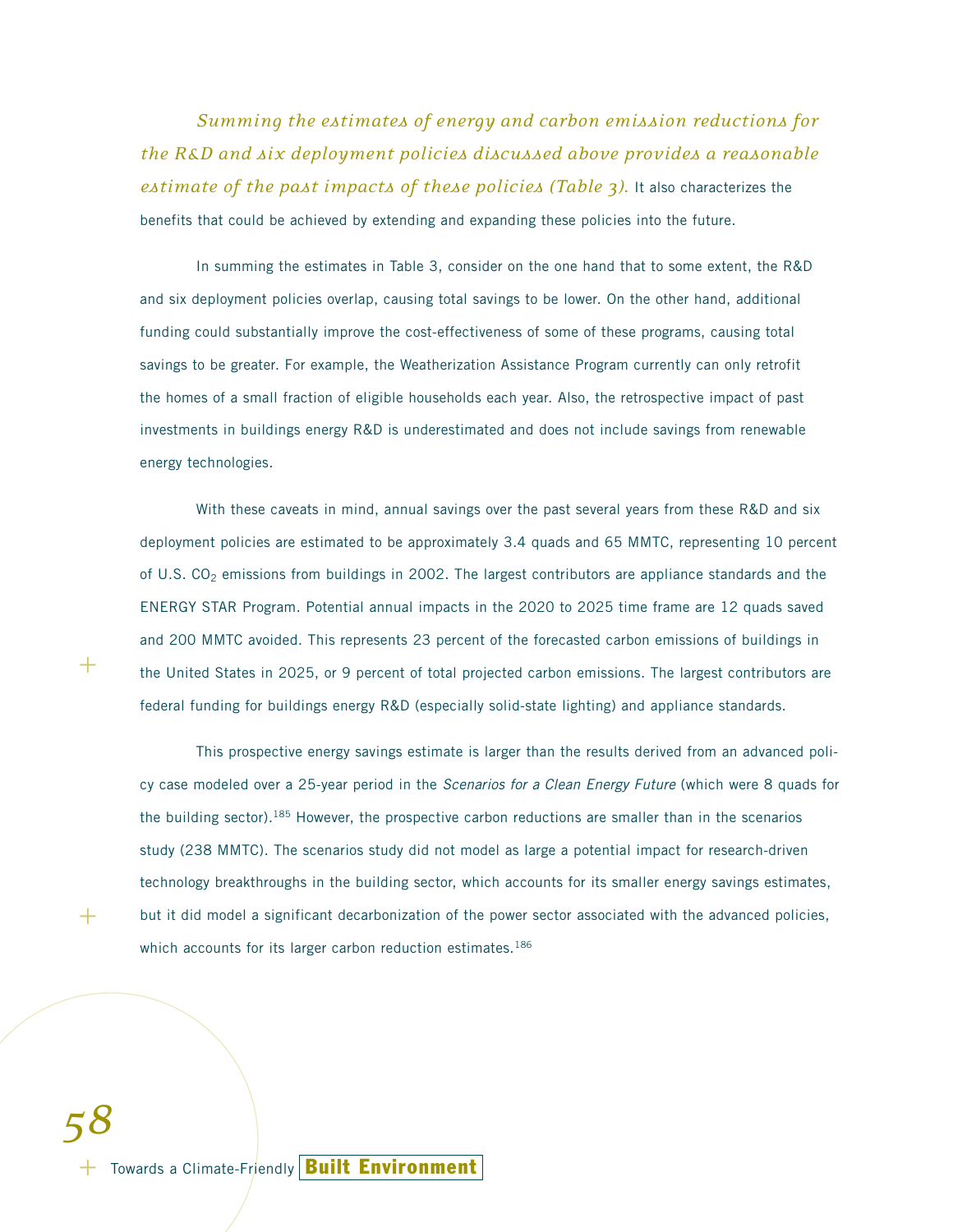#### *Table 3*

# **U.S. Energy Savings** and Carbon Emission Reductions from Selected Policies:

 $\pm$ 

 $\pm$ 

*59*

**Retrospective and Prospective**

|                                                                        | <b>Annual</b><br>energy<br>savings, in quads<br>(period) | <b>Annual carbon</b><br>emission<br>savings, in<br><b>MMTC</b> | <b>Annual govern-</b><br>ment implemen-<br>tation costs,<br>in millions<br>(dollar year) | <b>Prospective</b><br>annual energy<br>savings, in<br>quads $a$<br>(period) | <b>Prospective</b><br>annual carbon<br>emission<br>savings, in<br><b>MMTC</b> |
|------------------------------------------------------------------------|----------------------------------------------------------|----------------------------------------------------------------|------------------------------------------------------------------------------------------|-----------------------------------------------------------------------------|-------------------------------------------------------------------------------|
| <b>Regulation</b>                                                      |                                                          |                                                                |                                                                                          |                                                                             |                                                                               |
| <b>Building codes</b>                                                  | 0.15(1998)                                               | 3.5                                                            | \$8 (1998\$)                                                                             | 0.26(2015)                                                                  | 6.0                                                                           |
| Appliance and equipment<br>efficiency standards                        | 1.2 (2000)                                               | 25                                                             | $$14 - $18$<br>(2002\$)                                                                  | 5.27 (2020)                                                                 | 88                                                                            |
| <b>Financial incentives</b>                                            |                                                          |                                                                |                                                                                          |                                                                             |                                                                               |
| Utility-based financial<br>incentive programs                          | 0.63(2000)                                               | 10.2                                                           | <b>NA</b>                                                                                | 0.63(2020)                                                                  | 10.2                                                                          |
| Low-income weatherization<br>assistance                                | 0.06(2002)                                               | 0.5                                                            | \$141 (2002\$)                                                                           | 0.06(2020)                                                                  | 0.5                                                                           |
| Information and education                                              |                                                          |                                                                |                                                                                          |                                                                             |                                                                               |
| <b>ENERGY STAR Program</b>                                             | 1.08 (2002)                                              | 21.5                                                           | <b>NA</b>                                                                                | 1.08 (2020)                                                                 | 21.5                                                                          |
| <b>Management of government</b><br><b>GHG</b> emissions and energy use |                                                          |                                                                |                                                                                          |                                                                             |                                                                               |
| <b>Federal Energy</b><br>Management Program                            | 0.07(2003)                                               | 1.1                                                            | \$25(2002\$)                                                                             | 0.07(2020)                                                                  | 1.1                                                                           |
| <b>Research and Development</b>                                        |                                                          |                                                                |                                                                                          |                                                                             |                                                                               |
| Federal funding for buildings<br>energy R&D                            | 0.21<br>$(1978 - 2000)$                                  | 3.6                                                            | \$91 (1999\$)                                                                            | 4.2 (2025)                                                                  | 71                                                                            |
| <b>Totals</b>                                                          | 3.4 (variable)                                           | 65                                                             |                                                                                          | 11.6 (variable)                                                             | 198                                                                           |

Note: Sources for all numbers are cited in the text, and the assumptions used for the estimates are summarized, including the time frames of policy enactment.

#### NA = Not available.

<sup>a</sup> Prospective energy savings and carbon reductions are estimated for future policies that represent extensions and/or expansions of these R&D and six deployment policies. Where otherwise not known, carbon emission reductions are estimated by assuming the same carbon content of the ener-<br>gy saved as was estimated retrospectively for these policies. In one case (build longer period—e.g., 2015 is the midpoint of a 20-year range.

+ Towards a Climate-Friendly **Built Environment**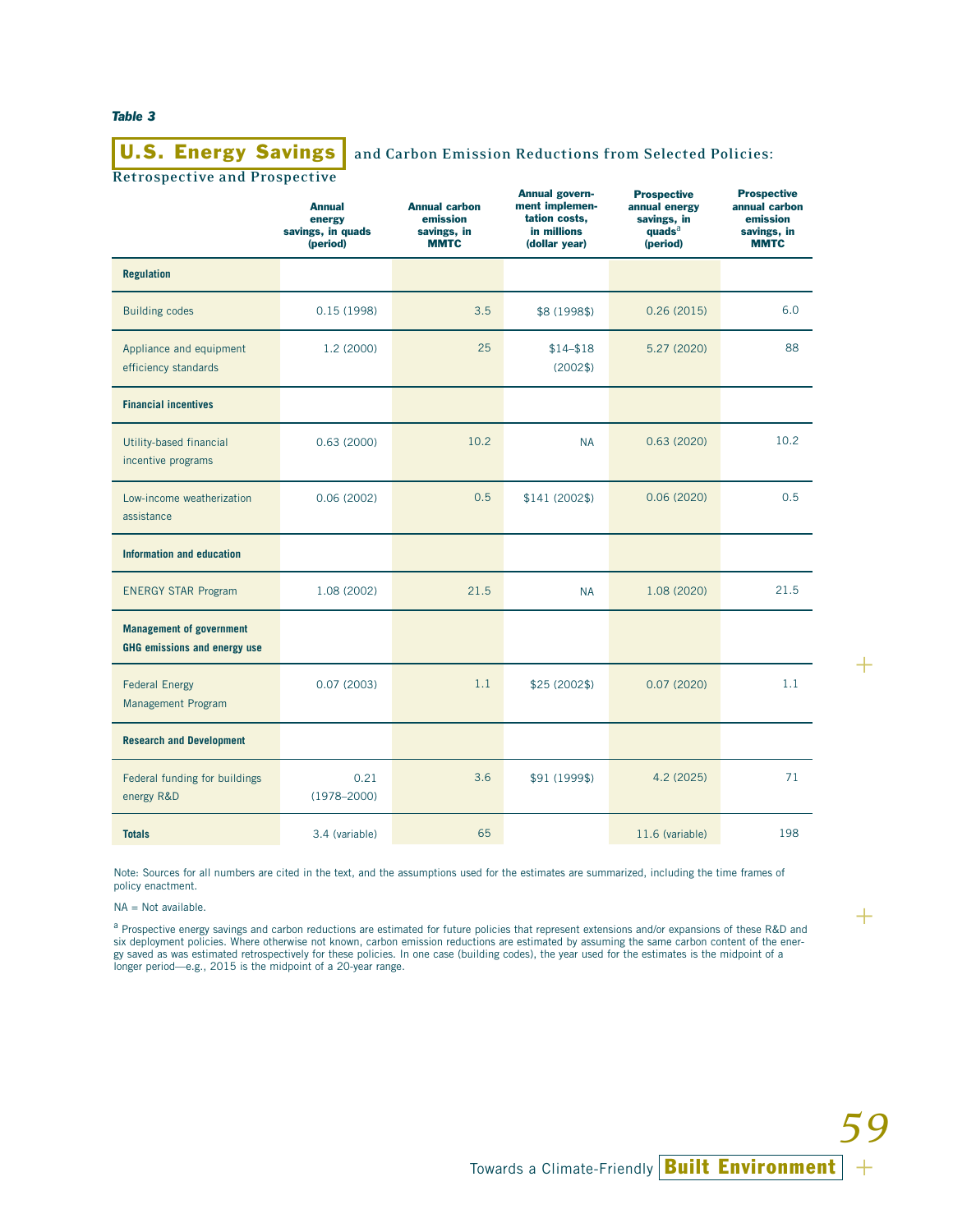Figure 16 compares the R&D and six deployment policies examined here (referred to in the figure as the Pew Center Study) with the EIA's "Reference Case Forecast" and its "High Technology Alternative Scenario" for the building sector. The EIA high technology case assumes that modeled technologies are introduced into the marketplace more rapidly than they are in the reference case, as a result of increased R&D. Market transformation policies are not enhanced in the high technology scenario. Thus, it results in only a modest reduction in energy consumption in 2025, relative to the forecasted growth. The R&D and

#### *Figure 16*

 $^+$ 

 $+$ 





+ Towards a Climate-Friendly | Built Environment *60*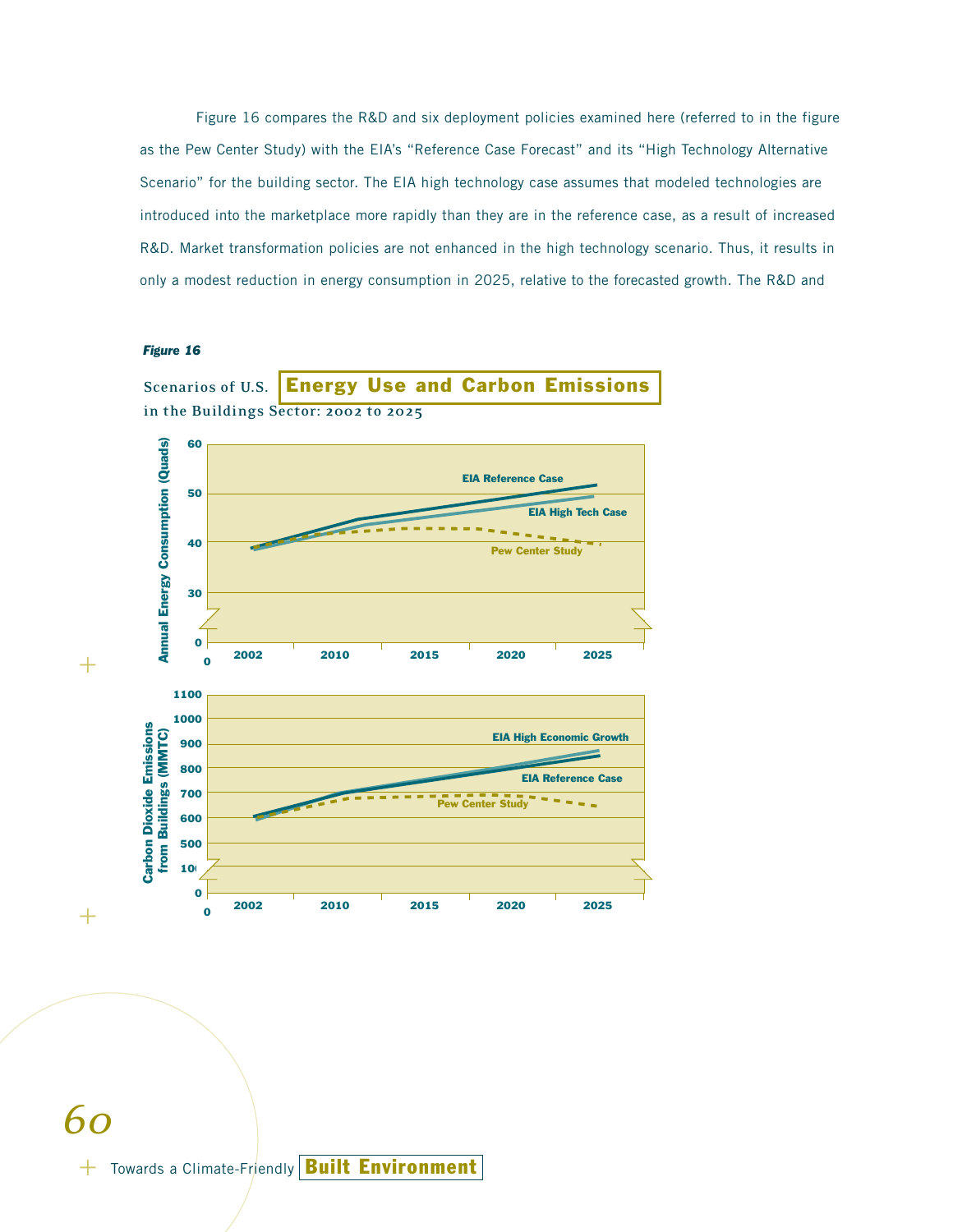six deployment policies examined here, in contrast, would bring energy consumption and carbon emissions from buildings in 2025 almost back to 2004 levels (Figure 17).

At the same time the built environment in 2025 will be meeting the needs of an economy that will have grown by 96 percent.<sup>187</sup> After 2025 the nation could begin to get the much deeper reductions that many believe are needed to mitigate climate change.

#### *Figure 17*



 $+$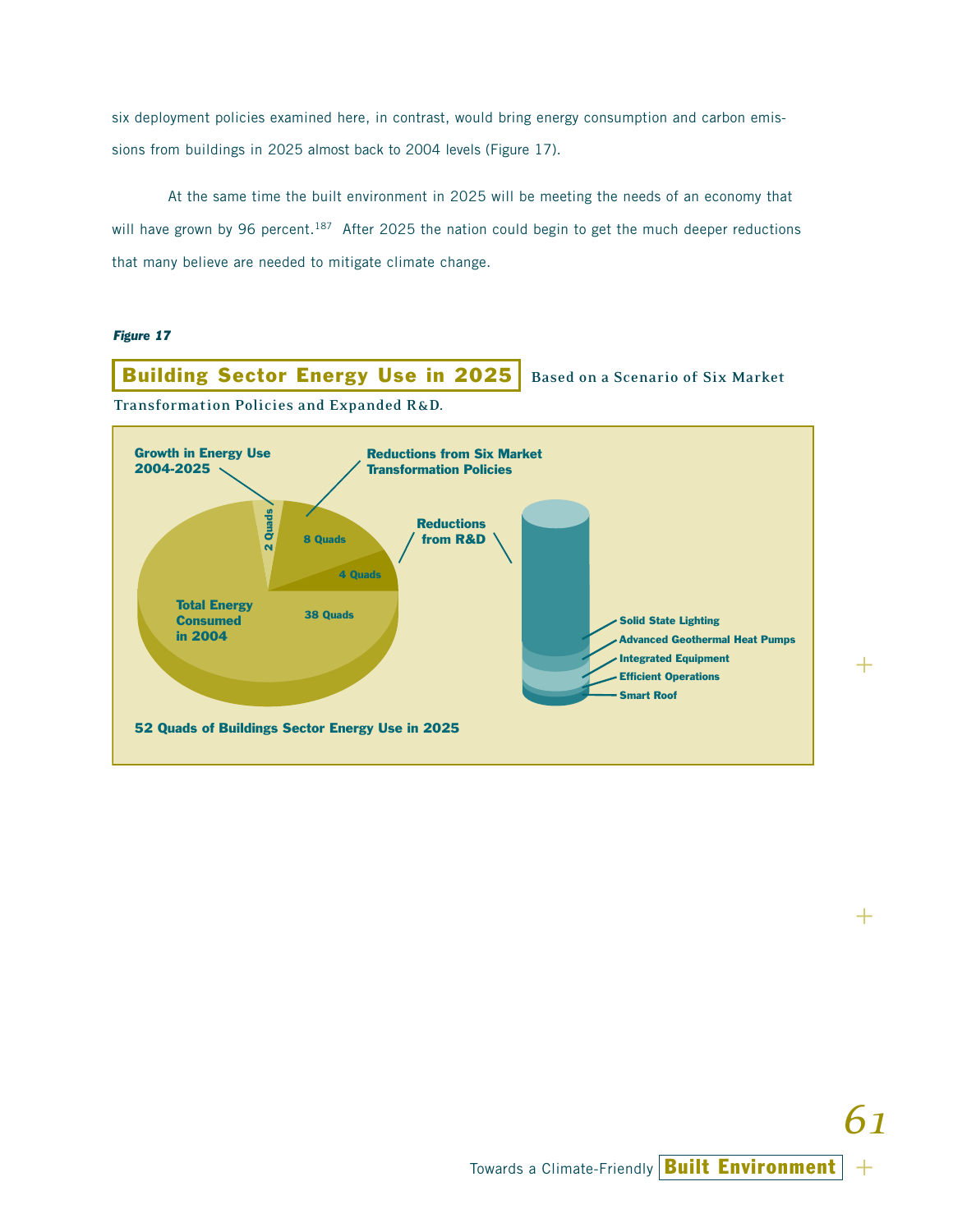### **VII. Conclusions**

+

+

*62*

*The energy services required by residential, commercial and industrial buildings produce approximately 43% of U.S. CO<sub>2</sub> emissions.* Additional GHG emissions result from the manufacture of building materials and products, the transport of construction and demolition materials, and the increased passenger and freight transportation associated with urban sprawl. As a result, an effective U.S. climate change strategy must consider options for reducing the GHG emissions associated with how buildings are constructed, used, and located.

Homes, offices, and factories rarely incorporate the full complement of cost-effective climatefriendly technologies and smart growth principles, despite the sizeable costs that inefficient and environmentally insensitive designs impose on consumers and the nation. To significantly reduce GHG emissions from the building sector, an integrated approach is needed—one that coordinates across technical and policy solutions, integrating engineering approaches with architectural design, considering design decisions within the realities of building operation, integrating green building with smart-growth concepts, and taking into account the timing of policy impacts and technology advances.

### A. Technology Opportunities in the 2005 to 2025 Time Frame

*In the short run, numerous green products and technologies could significantly reduce GHG emissions from buildings, assuming vigorous encouragement from market-transforming policies such as expanded versions of the six deployment policies studied here.* In the coming decade, given the durable nature of buildings, the potential for GHG reductions resides mostly with the existing building stock and existing technologies. Some of the numerous promising off-the-shelf technologies and practices outlined in this report include reflective roof products, low-E coating for windows, the salvage and reuse of materials from demolished buildings, natural ventilation and air conditioning systems that separately manage latent and sensible heat, smart HVAC control systems, and variable speed air handlers.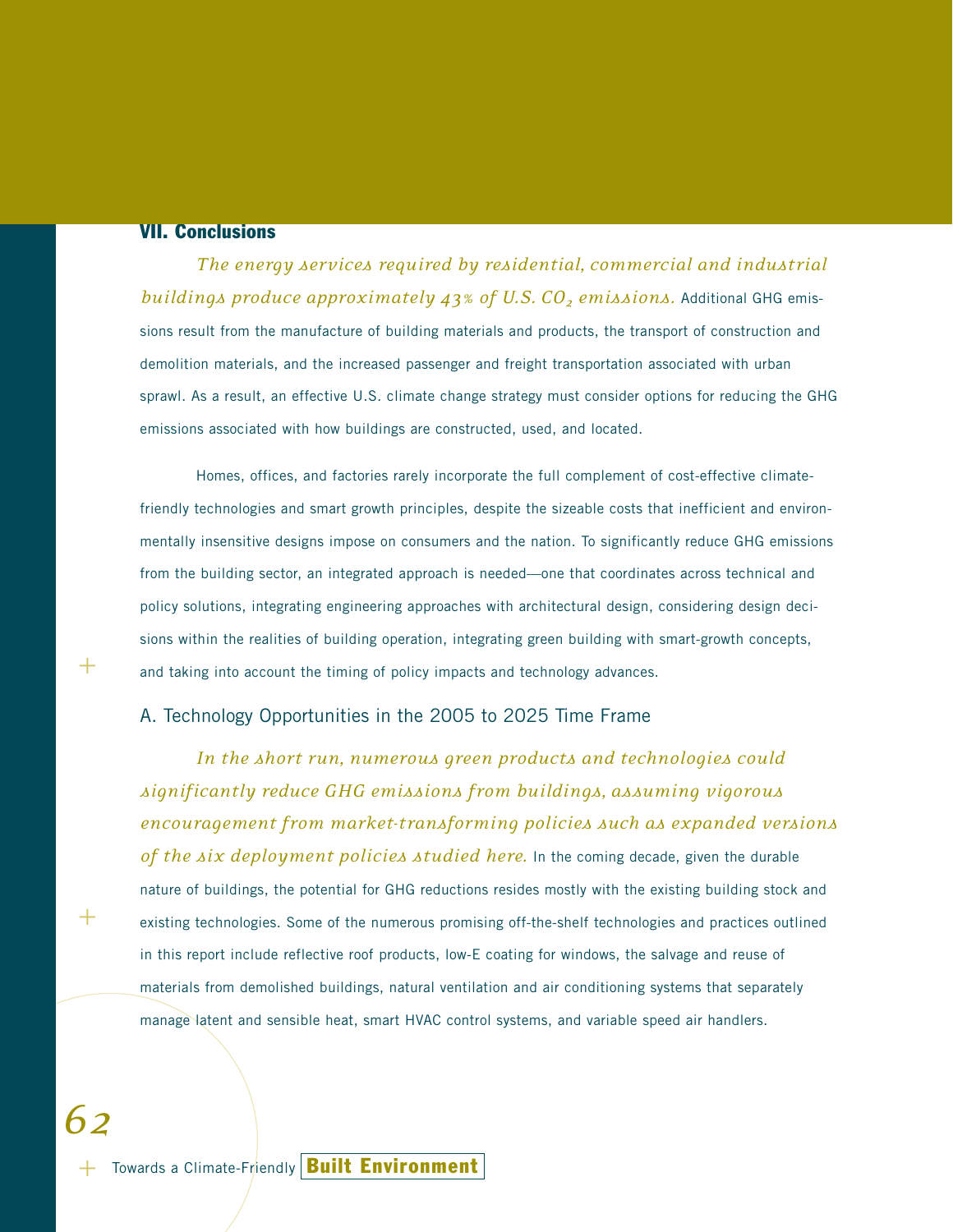Federally funded R&D for energy savings in buildings must also be expanded in the short term so that an attractive portfolio of new and improved technological solutions will be available in the mid and long term. Achieving the goal of a cost-competitive net-zero-energy home by 2020, for example, will require scientific breakthroughs to be incorporated into new and improved photovoltaic systems, power electronics, thermochemical devices, phase-change insulation and roofing materials, and other components. In addition, policies that promote higher-density, spatially compact, and mixed-use building developments must begin to counteract the fuel-inefficient impact of urban sprawl.

In the 2025 timeframe, newly constructed net-zero-energy homes and climate-friendly designs for large commercial buildings and industrial facilities will need to begin to displace the GHG-intensive structures that embody today's standard practices. The emerging technologies described in this report could help significantly reduce GHG emissions from the building sector including

- sealing methods that address unseen air leaks,
- electrochromic windows offering the dynamic control of infrared energy,
- unconventional water heaters (solar, heat pump, gas condensing, and tankless),
- inexpensive highly efficient nanocomposite materials for solar energy conversion,
- thermoelectric materials that can transform heat directly into electrical energy,
- solid state lighting that uses the emission of semi-conductor diodes to directly produce light at a fraction of the energy of current fluorescent lighting,

+

+

+

*63*

- selective water sorbent technologies that offer the performance of ground-coupled heat pumps at the cost of traditional systems,
- abundant sensors dispersed through buildings with continuously optimizing control devices, and
- 80–90 percent efficient integrated energy systems that provide on-site power as well as heating, cooling, and dehumidification.

Market transformation policies are expected to continue to improve the existing building stock and play an essential role in ensuring the market uptake of new technologies. In addition, land-use policies could begin to have measurable benefits.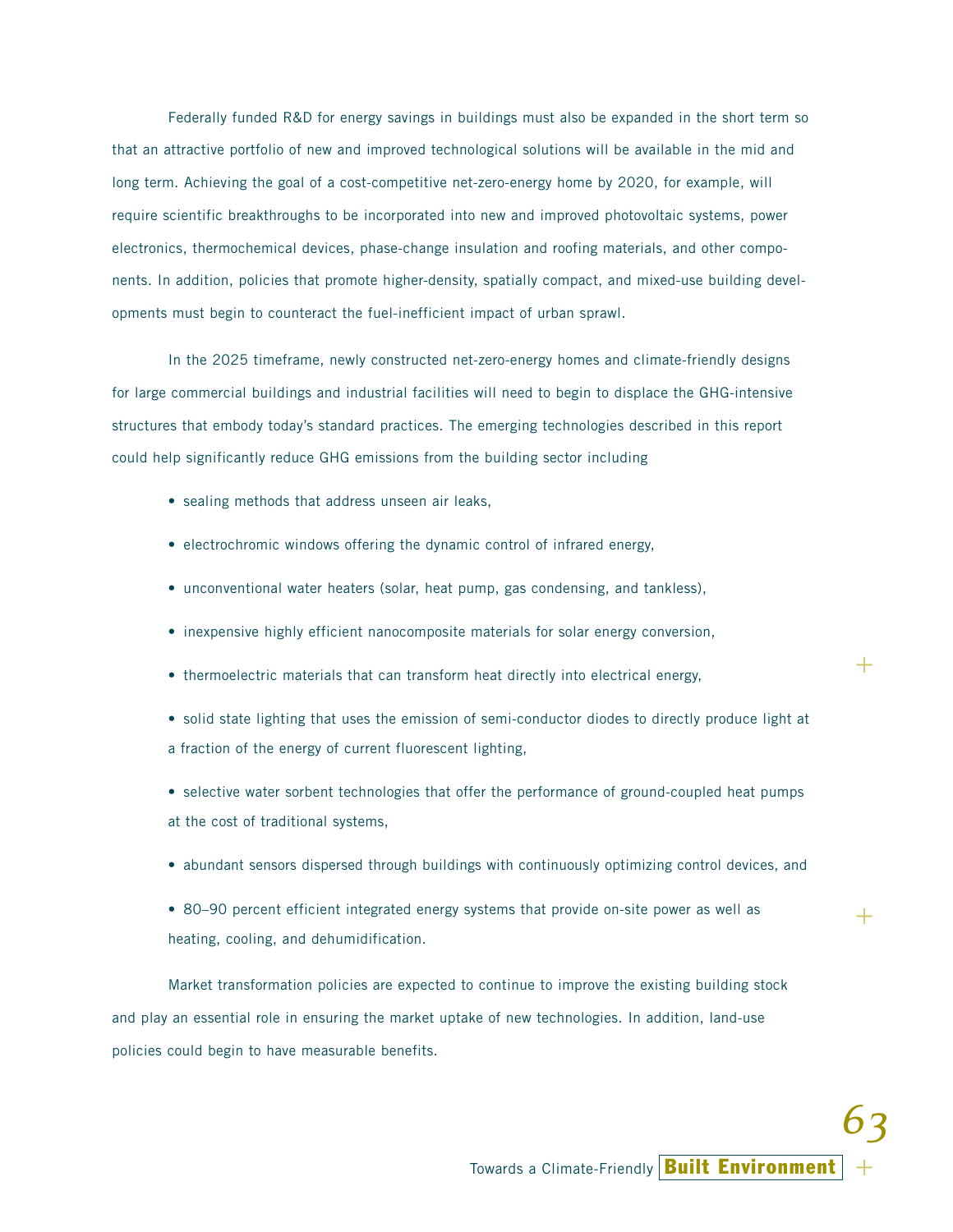The analysis reported here suggests that six expanded market transformation policies—in combination with invigorated R&D—could bring energy consumption and carbon emissions in the building sector in 2025 back almost to 2004 levels. At the same time, the built environment will be meeting the needs of an economy (and associated homes, offices, hospitals, restaurants, and factories) that will have grown from \$9.4 trillion in 2002 to \$18.5 trillion in 2025.

### B. Building Green and Smart in the 2050 Time Frame

*Green building practices and smart growth policies could transform the built environment by mid-century*. Some of the climate-friendly features of this transformed landscape that are outlined in this report include:

• building efficiency measures that dramatically reduce the energy requirements of buildings;

• high-performance photovoltaic panels, fuel cells, microturbines and other on-site equipment that produce more electricity and thermal energy than is required locally, making buildings net exporters of energy, thereby transforming the entire demand and supply chain in terms of energy generation, distribution, and end use;

- higher-density communities that enable high-efficiency district heating and cooling;
- gridded street plans and other compact and readily accessible local street systems that also enable mass transit, and pedestrian and cyclist-friendly pathways to displace other forms of travel;
- parks and tree-lined streets to act as carbon sinks and to mitigate the "heat island" effect; and
- in-fill and mixed-use land development to shorten trip distances while reducing infrastructure requirements.

In the long run, improving the locational efficiency of communities and urban systems could possibly have as large an impact on GHG emissions as improving the design, construction, and operation of individual structures.

# + Towards a Climate-Friendly **Built Environment***64*

 $^+$ 

 $\, +$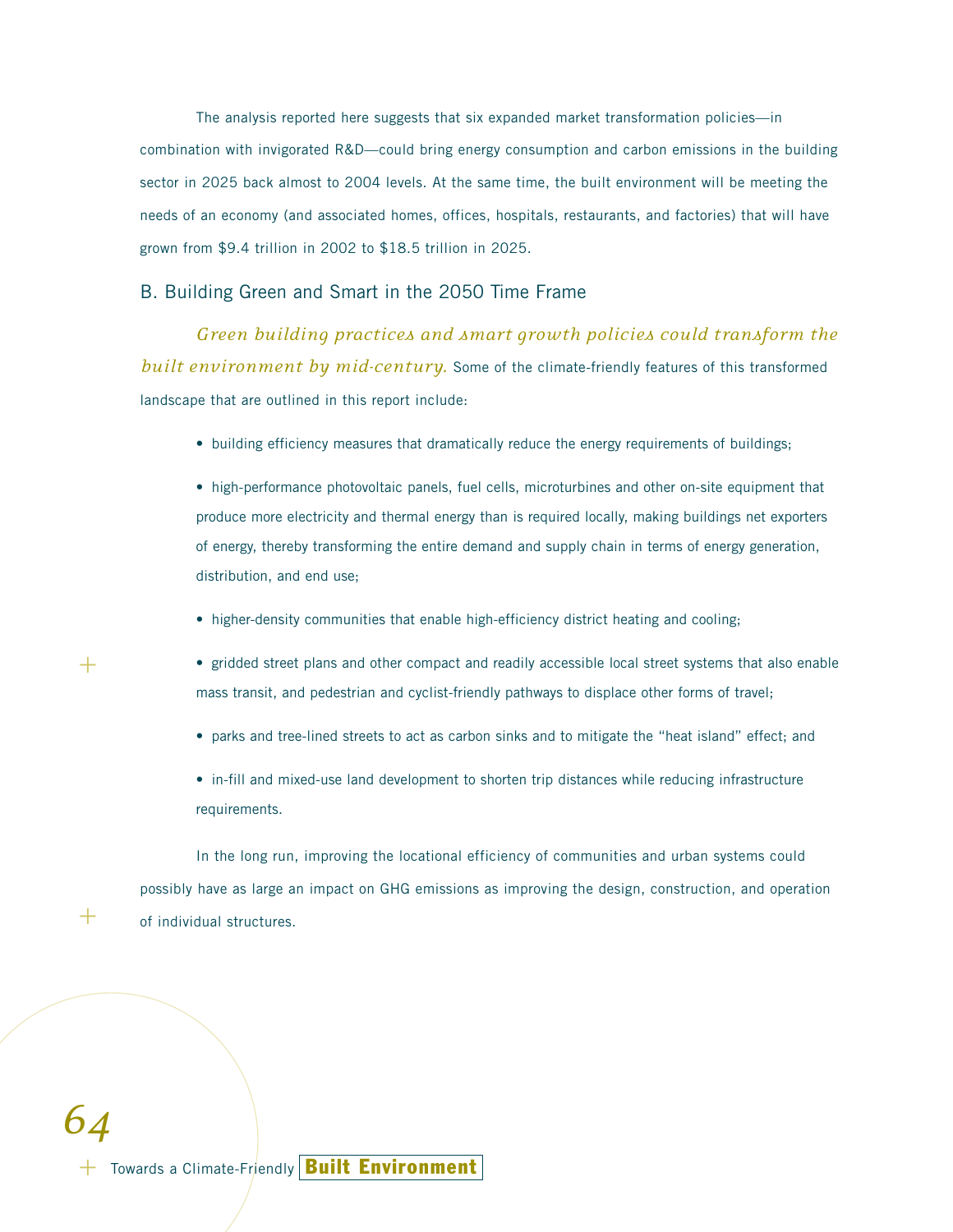### C. Linking Near-Term Action with Long-Term Potential

*Given the durable nature of buildings, the potential for GHG reductions resides mostly with the existing building stock for some time to come.* However, by 2025, newly constructed net-zero-energy homes and climate-friendly designs for large commercial buildings and industrial facilities could begin to generate sizeable GHG reductions by displacing the energy-intensive structures that embody today's standard practices. By mid-century, land-use policies could also significantly reduce GHG emissions. This inter-temporal phasing of impacts does not mean that retrofit versus new construction versus land-use policies should be staged; to achieve significant GHG reductions by 2050, all three elements of an integrated policy approach must be strengthened in the near term.

Similarly, applied R&D will lead to GHG reductions in the short run, while basic research will take longer to produce new, ultra-low GHG technologies. This does not mean that fundamental research should be delayed while applied R&D opportunities are exploited. The pipeline of technology options must be continuously replenished by an ongoing program of both applied and basic research. Vigorous market transformation and deployment programs will be needed throughout the coming decades to shrink the existing technology gap and to ensure that the next generation of low-GHG innovations is rapidly adopted.

By linking near-term action with long-term potential in an expansive and integrated framework, the building sector can be propelled to a leadership role in reducing GHG emissions in the United States and globally.

+

 $+$ 

+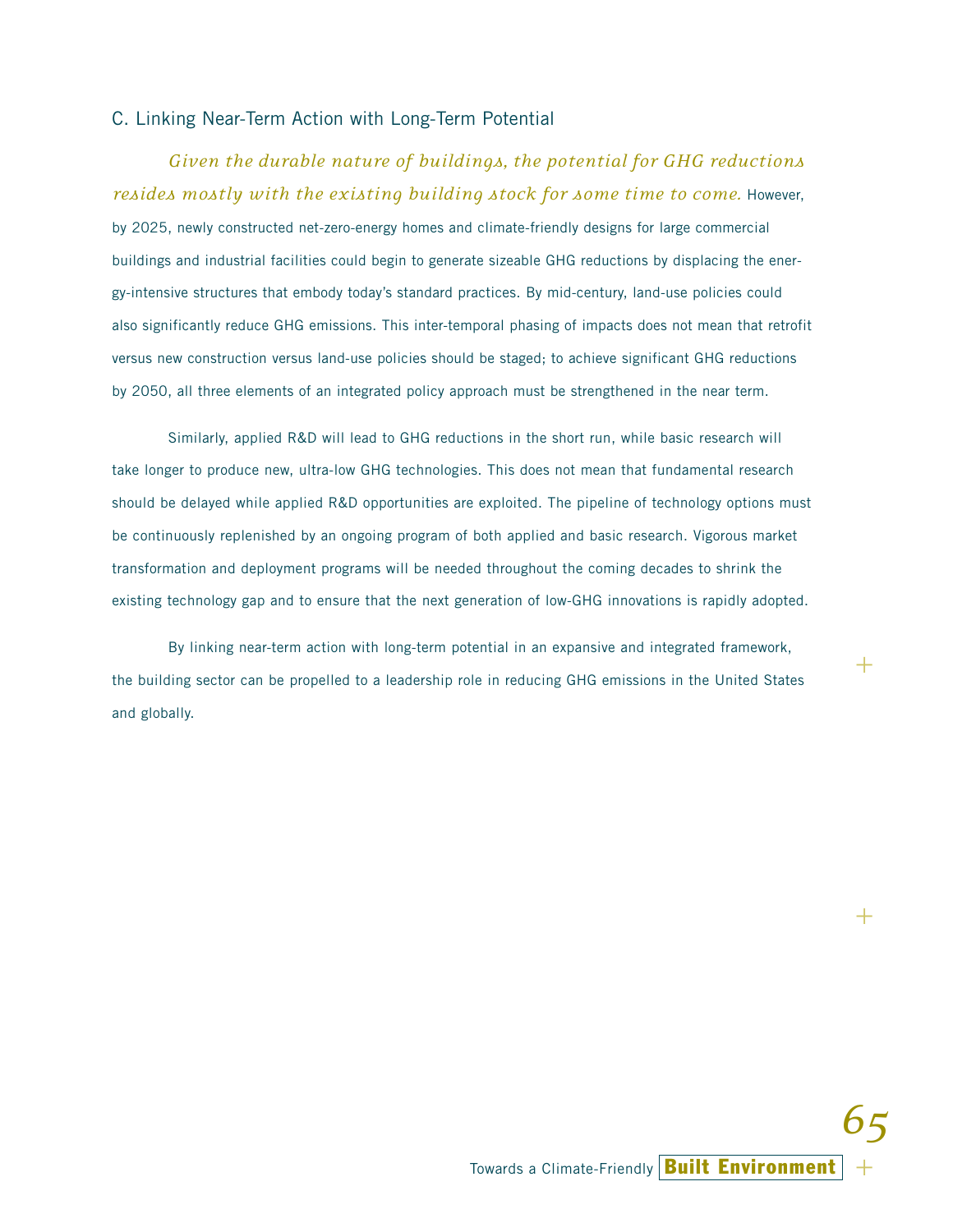### **Endnotes**

1. "Residential" buildings refer to single-family detached and attached dwellings, buildings with 2–4 units, and larger apartment buildings and condominium complexes, as well as mobile homes.

2. In residential buildings, improvements in energy efficiency are generally quantified in terms of energy consumption per household. Between 1978 and 1980 (when data were first available from the Energy Information Administration [EIA] Residential Energy Consumption Survey), annual energy consumption per household ranged from 114 to 138 million Btu. From 1990 to 1993, this figure dropped to between 98 and 104 million Btu, and in 1997, it stood at 101 million Btu (EIA. 2003. Annual Energy Review 2002. p. 53 table 2.5, EIA, Washington, DC. In 2001, the most recent year of available data, annual energy consumption per household was 92 million Btu (EIA. 2004. 2001 Residential Energy Consumption Survey: Household Energy Consumption and Expenditures Tables. http://www.eia.doe.gov/emeu/recs/recs2001/detailcetbls.html, February 4, 2005, table CE1-1c. EIA, Washington, DC.) In

commercial buildings, energy-efficiency improvements are documented by examining energy consumption per square foot of commercial building space. Between 1979 and 1983 (when data were first available from EIA's Commercial Buildings Energy Consumption Survey), annual energy consumption per square foot ranged from 98 to 115 million Btu; between 1989 and 1992, 81 to 92 million Btu; and in 1999, (the most recent year of available data) 85.1 million Btu (EIA. 2003. op cit, p. 65, table 2.11).

3. Heavens, Alan J. 2004. "Social changes affect housing market." Detroit Free Press Inc., Detroit, MI. July 2, 2004. www.freep.com, July 29, 2004.

4. "Plug loads" refer to electric devices that that are plugged into wall sockets.

5. R-value is a measure of resistance to heat flow with units of hr °F/Btu/in.

6. Low-E coatings for windows reduce the flow of infrared energy from the building to the environment, effectively increasing the window's R-value. Some of the low-E coatings are also designed to reflect infrared energy from the sun, thus reducing air-conditioning loads.

7. CFCs also contribute to global warming. Thus, with the Montreal Protocol ban on CFCs, future emissions of an important GHG were also curtailed (U.S. Climate Change Technology Program. 2003. Technology Options for the Near and Long Term, pp. 23–24. http://www.climatetechnology.gov, February 4, 2005. National Association of Home Builders (NAHB). 2000. Housing Facts, Figures and Trends, p. 45. NAHB, Washington, DC).

8. U.S. Census Bureau. 2004. Statistical Abstract of the United States: 2003. op cit, p. 9, table 3.

9. Nelson, A.C. 2004. The context for transportation sustainability. Presentation delivered on July 13 at the Transportation Research Board Sustainability Workshop, http://www.trb.org/Conferences/Sustainability/Nelson.pdf, February 4, 2005.

10. In 2001, buildings in the United States consumed 0.34 quad of wood for space heating, 0.01 quad of geothermal energy in heat pumps, 0.05 quad of solar water heating, and less than 0.001 quad of solar photovoltaics (Office of Energy Efficiency and Renewable Energy. 2003. 2002 Buildings Energy Databook, p. 1-11, table 1.1.4. U.S. Department of Energy, Washington, DC.)

11. According to the U.S. Green Building Council, green products and technologies are those that offer environmental benefits (e.g., improve air and water quality), economic benefits (e.g., reduce operating costs), and health and community benefits (e.g., enhance occupant comfort and health) http://www.usgbc.org/AboutUs/whybuildgreen.asp. In this report, we use the terms "low-GHG" and "climate-friendly" synonymously to refer to those technologies and products that result in lower greenhouse gas emissions than would the standard practice. Thus, while low-GHG and climatefriendly technologies are not always green technologies and vice versa, they significantly overlap.

## *66*

 $^{+}$ 

+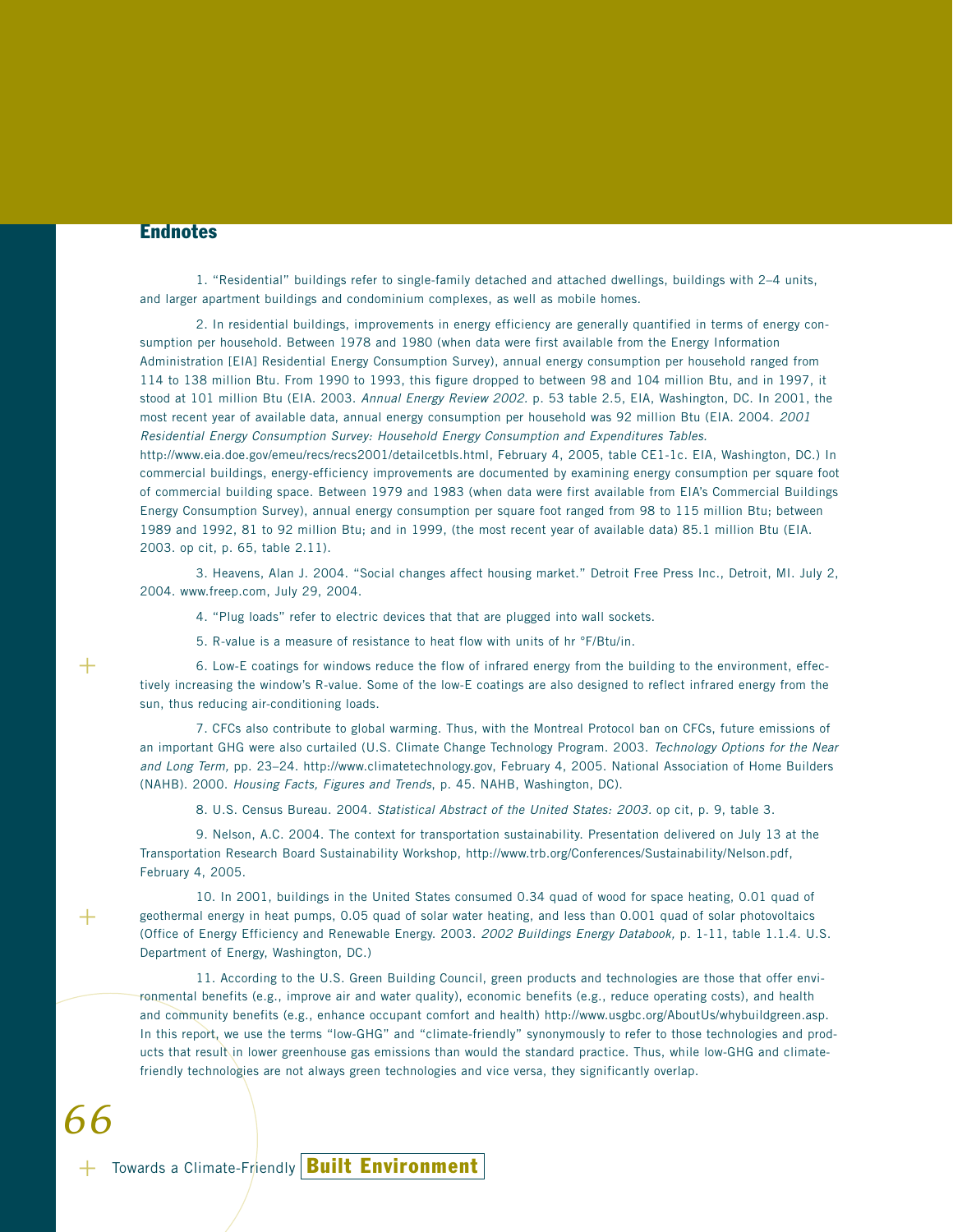12. For more information on non-CO<sub>2</sub> greenhouse gases, see Reilly, J.M., H.D. Jacoby, and R.G. Prinn. 2003. Multi-gas Contributors to Global Climate Change: Climate Impacts and Mitigation Costs of Non-CO<sub>2</sub> Gases. Pew Center on Global Climate Change, Arlington, VA.

13. Global warming potential (GWP) is an index used to compare the relative radiative forcing of different gases. GWPs are calculated as the ratio of the radiative forcing that would result from the emission of one kilogram of a greenhouse gas to that from the emission of one kilogram of  $CO<sub>2</sub>$  over a fixed period of time, such as 100 years (EIA. 2003. Emissions of Greenhouse Gases in the United States 2002, DOE/EIA-0573 (2002), EIA, Washington, DC, p. 101).

14. EIA. 2003. op cit, p. x.

15. EIA, 2003, op cit, p. 63.

16. EPA. 2004. Inventory of U.S. Greenhouse Gas Emissions and Sinks: 1990–2002, EPA/430-R-04-003. Washington, DC, p. 3-7, table 3-6.

17. The estimates for contributions to methane from landfills and stationary combustion and for contributions from nitrogen oxides come primarily from EIA (EIA, 2003, op cit, pp. 36–37): U.S. methane emissions from landfills: wastes include wood (27 percent of total), drywall, cardboard, metals, vinyl, masonry, and landscaping materials. According to DOE's 2002 Buildings Energy Databook (Office of Energy Efficiency and Renewable Energy, 2002, op cit), construction and demolition debris accounts for roughly 24 percent of the U.S. municipal solid waste stream. The methane emissions from landfills attributable to buildings are therefore estimated to be 24 percent of the total U.S. methane emissions from landfills. The estimate for stationary combustion comes from EIA, 2003, op cit, pp. 33–35 and p. 45, table 17. For stationary combustion, see EIA, 2003, op cit, pp. 33–35 and p. 45, table 17. For contributions from nitrous oxides, see EIA, 2003, op cit, p. 59, table 25.

18. EIA, 2003, op cit, p. 63–71, table 25; and Office of Energy Efficiency and Renewable Energy, 2002, op cit, p. 3-5, table 3.2.1.

19.  $CO<sub>2</sub>$  emissions associated with electricity generation are allocated to the residential and commercial sectors according to each sector's share of national electricity consumption. This method of distributing emissions assumes that each sector consumes electricity generated from an equally carbon-intensive mix of fuels and other energy sources.

20. Pacific Northwest National Laboratory. 1997. An Analysis of Buildings-Related Energy Use in Manufacturing, PNNL-11499, p. 4.2, table 4.1 and p. 4.4, table 4.3. Pacific Northwest National Laboratory, Richland, WA.

+

+

+

*67*

21. Office of Energy Efficiency and Renewable Energy, 2002, op cit, p. 1-4, 1-7, and 4-1, tables 1.2.1, 1.3.1, and 4.1.2.

22. Office of Energy Efficiency and Renewable Energy, 2002, op cit, p. 4-9, table 4.5.1.

23. Lippe, Pamela (editor). 1997. Lessons Learned Four Times Square: An Environmental Information and Resource Guide for the Commercial and Real Estate Industry, Earth Day, New York, NY. http://www.earthdayny.org/lessons\_learned/4timesSquare.html, February 4, 2005.

24. U.S. Green Building Council, Washington DC, For the most current versions for commercial buildings, existing building operations, commercial interiors projects, core and shell projects, homes, and neighborhood development, see U.S. Green Buildings Council. 2003. Leadership in Energy and Environmental Design, http://www.usgbc.org/LEED/LEED\_main.asp, February 4, 2005.

25. See: Green Building Alliance. 2004. LEED-NC: The First Five Years, Report on the Greater Pittsburgh Region's Experiences using Leadership in Energy & Environmental Design for New Construction, Green Buildings Council, Pittsburgh, PA (www.gbapgh.org/MiscFiles/LEEDSurveyReport\_Final.pdf. February 13, 2005). Also see: Rachel Reiss and Jay Stein. 2004. LEED Scores Early Successes but Faces Big Challenges, ER-04-3, Platts Research & Consulting, New York, NY.

26. NAHB. 2004. Model Green Home Building Guidelines, Version 1, NAHB, Washington DC. (www.nahb.org/gbg, February 11, 2005).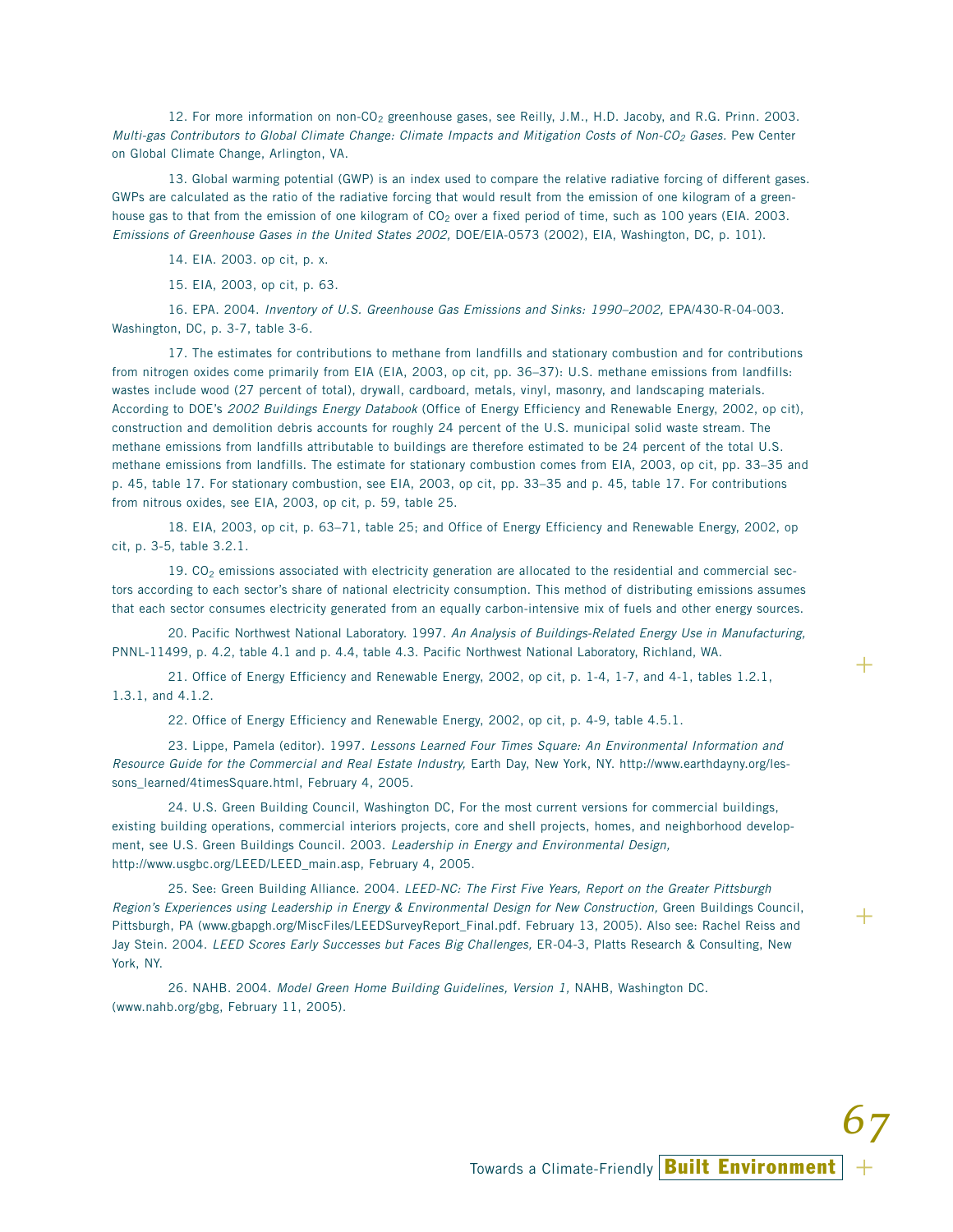27. University of Minnesota, College of Architecture and Landscape Architecture. 2002. Minnesota Sustainable Design Guide, University of Minnesota, Minneapolis-St. Paul, MN (www.sustainabledesignguide.umn.edu, February 11, 2005).

28. University of Minnesota, College of Architecture and Landscape Architecture, 2004, Minnesota Building Materials Database, University of Minnesota, Minneapolis-St. Paul, MN (www.buildingmaterials.umn.edu, February 11, 2005).

29. Green Building Initiative™. 2004. Green Globes, The Green Building Initiative, Portland OR (www.thegbi.com/commercial/greenglobes/newdefault.asp, February 11, 2005).

30. To access EPA's energy performance rating system called "Target Finder" go to: www.energystar.gov/index.cfm?c=target\_finder.bus\_target\_finder, February 13, 2005.

31. U.S. Climate Change Technology Program. 2003. Technology Options for the Near and Long Term, U.S. Department of Energy, Washington, DC, pp. 24, 27, 30. November.

32. Newell, R., A. Jaffe, and R. Stavins. 1999. "The induced innovation hypothesis and energy saving technological change," The Quarterly Journal of Economics, 114(3): 941-975.

33. See, e.g., Goulder, L.H. 2004. Induced Technological Change and Climate Policy, Pew Center on Global Climate Change, Arlington, VA.

34. U.S. Climate Change Technology Program, 2003, op cit, p. 21.

35. Brown, M.A., Mark D. Levine, Walter Short, and Jonathan G. Koomey. 2001. "Scenarios for a clean energy future." Energy Policy 29(14): 1179-1196; Office of Technology Assessment (OTA). 1991. Changing by Degrees: Steps to Reduce Greenhouse Gases. OTA-0-482. U.S. Government Printing Office, Washington, DC, February; National Academy of Sciences. 1992. Policy Implications of Greenhouse Warming: Mitigation, Adaptation, and the Science Base. National Academy Press, Washington, DC; Tellus Institute. 1998. Policies and Measures to Reduce CO<sub>2</sub> Emissions in the United States: An Analysis of Options for 2005 and 2010. Tellus Institute, Boston, MA, August.

36. Interlaboratory Working Group. 2000. Scenarios for a Clean Energy Future. ORNL/CON-476 and LBNL-44029. Oak Ridge National Laboratory, Oak Ridge, TN, and Lawrence Berkeley National Laboratory, Berkeley, CA, November, http://www.ornl.gov/sci/eere/cef/index.htm, February 4, 2005. The Scenarios for a Clean Energy Future was a study conducted by five DOE National Laboratories that involved enumerating on a technology-by-technology basis the difference between current practice and best practice, where best practice is defined as the utilization of the energy technologies with the lowest life-cycle costs. Keeping in mind the natural rate of turnover of new equipment and consumer purchases, one can then estimate the size of the lost opportunities or gap that exists. Brown et al. (2001, op cit) used this technology-based accounting approach and concluded that removing obstacles to energy efficiency through policy interventions initiated in the year 2000 could have reduced the forecasted U.S. energy consumption in 2010 by 10 percent. By 2020, the reduction could grow to nearly 20 percent.

37. DOE National Laboratory Directors. 1998. Technology Opportunities to Reduce U.S. Greenhouse Gas Emissions. Oak Ridge National Laboratory, Oak Ridge, TN. September, http://www.ornl.gov/~webworks/cppr/y2003/rpt/110512.pdf, February 4, 2005.

38. The "energy-efficiency gap" is the difference between the actual level of investment in energy efficiency and the higher level that would be cost-beneficial from the consumer's and society's point of view. Jaffe, A.B., and R.N. Stavins. 1994. "The energy-efficiency gap," Energy Policy 22(10): 804-810.

39. Sutherland, R.J. 1996. "The economics of energy conservation policy," Energy Policy 24(4): 361–370.

40. Braithwait, S., and D. Caves. 1994. "Three biases in cost-efficiency tests of utility energy efficiency programs." The Energy Journal 15(1): 95-120.

41. For a detailed examination of the U.S. housing industry and the homebuilding process, see Scott Hassell, Anny Wong, Ari Houser, Debra Knopman, and Mark Bernstein. 2003. Building Better Homes. Rand Corporation, Pittsburgh, PA.

42. EIA. 1999. Commercial Buildings Energy Consumption Survey, table B12, p. 46-48. EIA, Washington, DC.

## *68*

 $\, +$ 

 $\pm$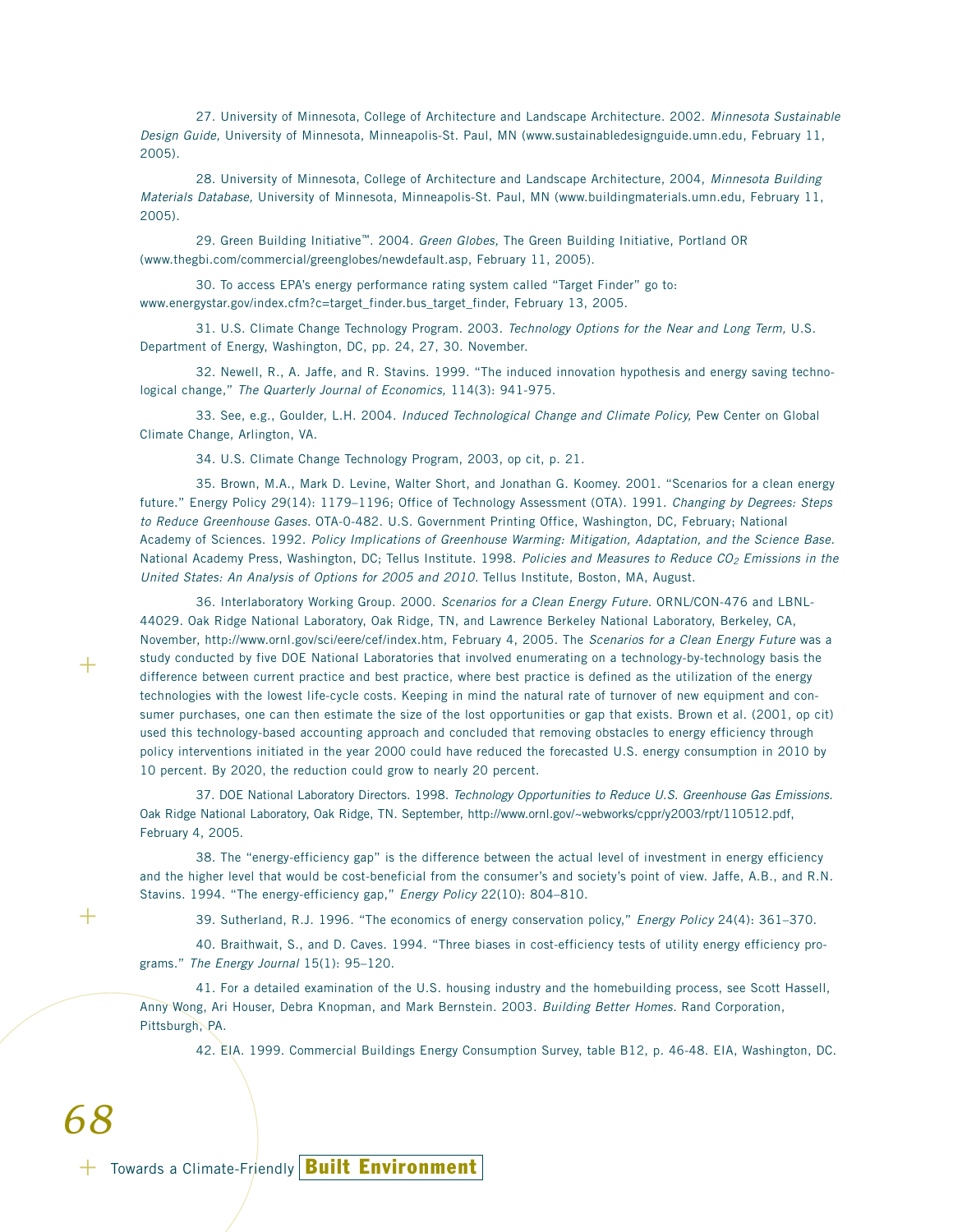43. EIA, 1999. Residential Energy Consumption Survey, table HC1-2a, p. 35. EIA, Washington, DC.

44. Office of Energy Efficiency and Renewable Energy. 2003. Buildings Energy Databook. U.S. Department of Energy, Washington, DC, 5-1, table. 5.1.1, EIA, Washington, DC.

45. Professional Builder, Annual Issue. April 1, 2004.

46. OTA. 1992. Building Energy Efficiency. OTA-E-518. U.S. Government Printing Office, Washington, DC, pp. 76–78, May.

47. EIA. 1995. Commercial Buildings Energy Consumption and Expenditures. 1992. DOE/EIA-0318(92). U.S. Department of Energy, Washington, DC, Table 3.1, April.

48. Reed, J.H., K. Johnson, J. Riggert, and A. D. Oh. 2004. Who Plays and Who Decides. DE-AF26- 02NT20528. Innovologie, LLC, Rockville, MD. March.

49. Farhar, Barbara C., Nancy E. Collins, and Roberta W. Walsh. 1996. Linking Home Energy Rating Systems with Energy Efficiency Financing: Progress on National and State Programs. NREL/TP-460-21322. National Renewable Energy Laboratory, Golden, CO, October.

50. Coleman, Tony. 2004. The Importance of Climate Change on Insurance Against Catastrophes. Insurance Australia Group, Melbourn, VIC. http://www.iag.com.au/pub/iag/media/shc/presentation-20021219.pdf, February 4, 2005.

51. An energy service company (ESCO) is a business that develops, installs, and finances projects designed to improve the energy efficiency and maintenance costs of facilities. ESCOs generally act as project developers for a wide range of tasks and assume the technical and performance risk associated with the project (Source: http://www.naesco.org/meminfo.htm, February 4, 2005).

52. Ibid.

53. Hassell, S., et al. 2003. op.cit, p. 47.

54. Brown, M.A. 2004. "Obstacles to Energy Efficiency," Encyclopedia of Energy, Elsevier, London, U.K., Volume 4, pp. 465-475.

55. Jones, D.W., D.J. Bjornstad, and L.A. Greer. 2002. Energy Efficiency, Building Productivity, and the Commercial Buildings Market. ORNL/TM-2002/107. Oak Ridge National Laboratory, Oak Ridge, TN, May. In addition, a study in which more than 50 design professionals and analysts were interviewed shows that the prevailing fee structures provide incentives to control the capital cost of the project (Lovins, A. 1992. Energy-Efficient Buildings: Institutional Barriers and Opportunities. Strategic Issues Paper. E-Source, Inc., Boulder, CO, December).

56. Hirst, E., and B. Kirby. 2000. Retail-Load Participation in Competitive Wholesale Electricity Markets. Prepared for Edison Electric Institute, Washington, DC.

57. Alderfer, R.B., M.M. Eldridge, and T.J. Starrs. 2000. Making Connections: Case Studies of Interconnection Barriers and their Impact on Distributed Power Projects. NREL/SR-200-28053. National Renewable Energy Laboratory, Golden, CO, May.

58. Many states do not have net metering programs. Other states require net metering only for investor-owned utilities. In a few states, the Public Utilities Commission has mandated net metering programs for all utilities. There are also state-by-state variations in the types of on-site power that are eligible for net metering—photovoltaics and wind almost always qualify, but fuel cells are rarely covered by net metering legislation (Office of Energy Efficiency and Renewable Energy. 2003. The Green Power Network, Green Power Markets, "Net Metering Policies" webpage. U.S. Department of Energy, June, http://www.eere.energy.gov/greenpower/markets/netmetering.shtml, February 4, 2005).

59. Hassett, K., and G. Metcalf. 1993. Energy conservation investments: do consumers discount the future correctly? Energy Policy 21(6): 710-716.

60. A ground-coupled heat pump (also known as a geothermal or ground-source heat pump) is a heating and

Towards a Climate-Friendly **Built Environment**

+

+

+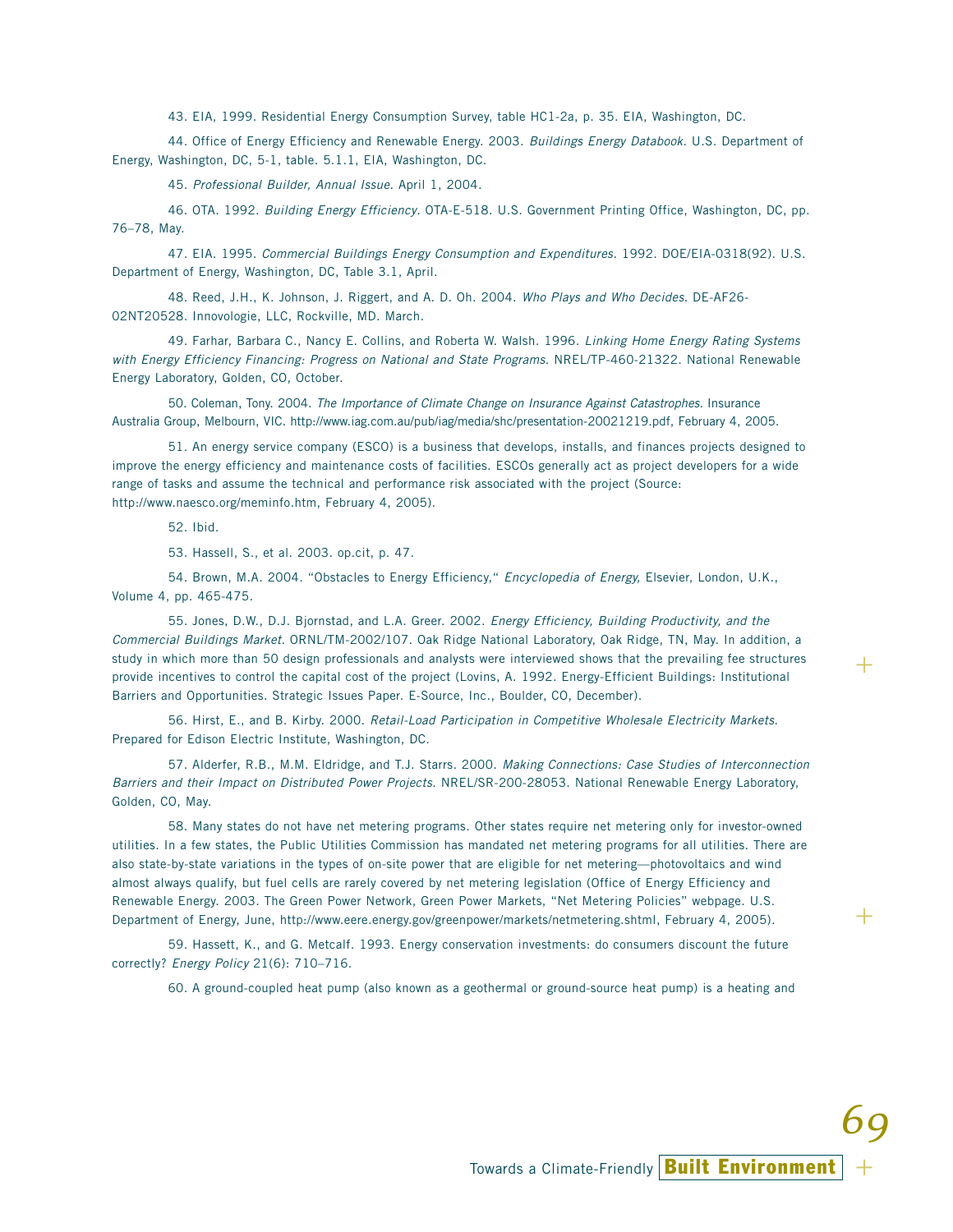cooling system that uses the earth's thermal energy. It consists of a loop (a series of pipes) that is installed below the ground or submersed in a pond or lake. In winter, a ground-coupled heat pump transfers heat from the ground or groundwater to provide space heating. In summer, the heat transfer process is reversed and the ground or groundwater absorbs heat from the living or working space and cools the air.

61. Brown, M.A., Berry, L.G., and Goel, R. 1991. "Guidelines for successfully transferring government-sponsored innovations." Research Policy 20(2): 121-143; Technical Marketing Associates, Inc. 1988. Ground-Source and Hydronic Heat Pump Market Study. EPRI EM-6062. EPRI, Palo Alto, CA.

62. Cantor, R., and D. Trumble. 1988. Gas Furnace Purchases: A Study of Consumer Decision-making and Conservation Investment. ORNL/TM-10727. Oak Ridge National Laboratory, Oak Ridge, TN.

63. In addition to accounting for a high percentage of GHG emissions, the energy demanded to service buildings also generates a high percentage of U.S. sulfur dioxide and nitrogen oxides (see Figure 4).

64. The demand for reliable power is a recent phenomenon that has gained momentum following California's rolling blackouts of 2000 and 2001 and the Northeast blackout of August 2004. The public is beginning to understand the relationship between using energy efficiently and having sufficient power to meet demand. They are also beginning to value the ability for clean, on-site power generation to provide back-up generation for critical functions.

65. Holland, Stephen P., and Erin T. Mansur. 2004. Is Real-Time Pricing Green? The Environmental Impacts of Electricity Demand Variance. Center for Study of Energy Markets Working Paper 136, August, http://www.ucei.berkeley.edu/PDF/csemwp136.pdf, February 4, 2005.

66. Many of these trends are discussed in Reed, 2004, op cit; and in NAHB, 2000, op cit, p. 4.

67. The overview in this report illustrates the technology possibilities; numerous existing publications provide more expansive and detailed coverage. Several sources of information on green building guidelines are available in publications and websites of the Sustainable Buildings Industry Council, http://www.SBICouncil.org February 4, 2005; National Association of Homebuilders, NAHB Research Center, http:// http://www.nahbrc.org/, February 4, 2005; and the U. S. Department of Energy, Smart Communities Network, http://www.sustainable.doe.gov, February 4, 2005. Additional organizations providing national, regional, and local information on green building can be accessed through these websites. Other sources include Kats, Greg. 2003. The Costs and Financial Benefits of Green Buildings, A Report to California's Sustainable Building Task Force, http://www.usgbc.org/Docs/News/News477.pdf, February 4, 2005 Tuluca, Adrian. 1997. Energy Efficient Design and Construction for Commercial Buildings, McGraw-Hill, Columbus, OH; Nadel, S., L. Rainer, M. Shepard, M. Suozzo, and J. Thorne. 1998. Emerging Energy-Saving Technologies and Practices for the Buildings Sector. American Council for an Energy Efficient Economy, Washington, DC.

68. The embodied energy of a building includes the energy required to extract the raw materials, process the materials into a final product, to transport and install each component, and finally to recycle or retire the product.

69. Miller, W.A., A.O. Desjarlais, H. Akbari, R. Levenson, P. Berdahl, and R.G. Scichille. 2004. Special IR reflective pigments make a dark roof reflect almost like a white roof. In Thermal Performance of the Exterior Envelopes of Buildings, IX, Proceedings of ASHRAE SP-95, Performance of Exterior Envelopes of Whole Buildings IX, Clearwater, FL, December; and Akbari, H., P. Berdahl, R. Levinson, R. Wiel, A.O. Desjarlais, W.A. Miller, N. Jenkins, A. Rosenfeld, and C. Scruton. 2004. Cool colored materials for roofs. In ACEEE Summer Study on Energy Efficiency in Buildings, proceedings of American Council for an Energy Efficient Economy, Pacific Grove, CA, August.

70. Hadley, S.W., J.M. MacDonald, M. Ally, J. Tomlinson, M. Simpson, and W. Miller. 2004. Emerging Energy-Efficient Technologies in Buildings: Technology Characterizations for Energy Modeling. Prepared for the National Commission on Energy Policy. ORNL/TM-2004/63. Oak Ridge National Laboratory, Oak Ridge, TN.

71. The 50 percent calculation is based on comparison of whole-wall R-values for standard wall construction and structural insulated panels. See http://www.ornl.gov/sci/roofs+walls/calculators/wholewall/index.html, February 4, 2005.

# + Towards a Climate-Friendly **Built Environment***70*

 $\pm$ 

 $+$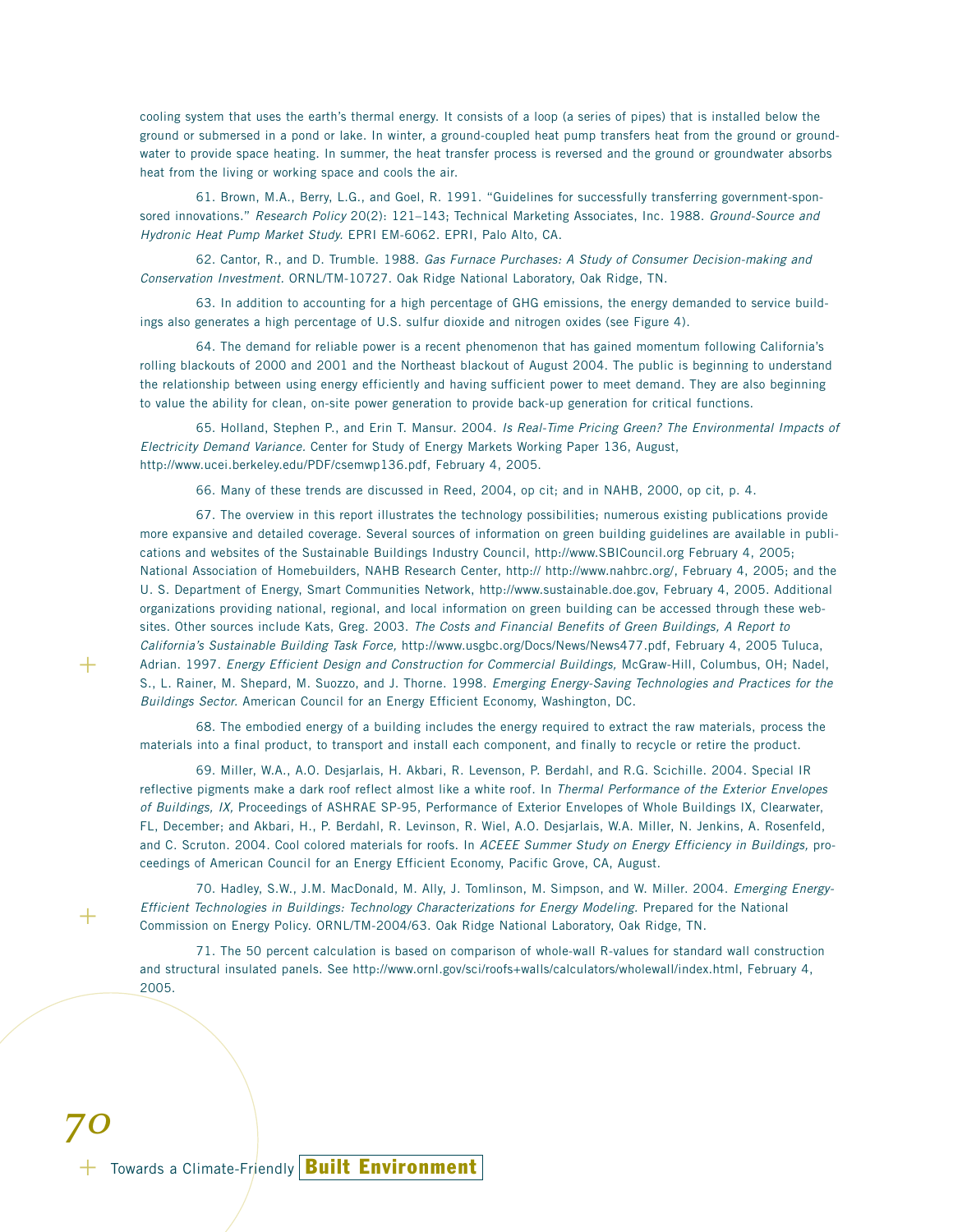72. Optimum value engineering limits wood use, which reduces wood costs and allows for greater insulating space. Structural insulated panels are generally plywood or oriented-strand board sheets laminated to foam board that serve as both framing and insulation. Insulating concrete forms are foam boards (one layer lies inside and one outside the building envelope) that provide form for a steel-reinforced concrete center (Thermal Envelope from Energy Savers, http://www.eere.energy.gov/consumerinfo/factsheets/ca3.html, February 4, 2005).

73. U.S. Department of Housing and Urban Development and Partnership for Advancing Technology in Housing (HUD PATH). 2003. "Building Envelope Technologies." Technology Scanning. Issue 3 – May 2004. http://www.pathnet.org/si.asp?id=1165, February 4, 2005.

74. HUD PATH. 2001. "Building Envelope Technologies." Technology Scanning. Issue 1 – November 2001. http://www.pathnet.org/si.asp?id=591, 2004, February 4, 2005.

75. The National Fenestration Window Council has developed a standardized rating system. The U-factor is only one of several performance values given in this system. See http://www.nfrc.org/label.aspx.

76. For more information on electrochromic window coatings, see the website sponsored by Lawrence Berkeley National Laboratory: http://windows.lbl.gov/materials/chromogenics/howtheywork.html, December 6, 2004.

77. Kunzel, Hartwig, and Achilles Karagiozis. 2004. "Vapor Control in Cold and Coastal Climates Zones" in Proceedings of eSIM 2004. SIM 2004, Vancouver BC, Canada, http://www.esim.ca/2004/documents/proceedings/ eSim2004\_Proceedings.pdf, February 4, 2005.

78. Stringer, J., and L. Horton. 2003. Basic Research Needs to Assure a Secure Energy Future. Oak Ridge National Laboratory, Oak Ridge, TN.

79. Khudhair, A.M., M.M. Farid. 2004. "A review of energy conservation in building applications with thermal storage by latent heat using phase change materials." Energy Conversion and Management 45(2): 263–275, January.

80. The NAHB estimates the current annual market potential for the five vacuum insulation panel applications selected as most promising in the near term are manufactured housing floor panels (489 million square feet), exterior doors (100 million square feet), garage doors (33 million square feet), manufactured housing ceiling panels (489 million square feet), acoustical ceiling panels (potentially large commercial building market), and attic access panels/stairway insulation (approximately 1 million access panels). Source: NAHB Research Center, Inc. 2002. Accelerating the Adoption of Vacuum Insulation Technology in Home Construction, Renovation, and Remodeling. National Association of Home Builders, Upper Marlboro, MD, December.

81. Lippke, Bruce, Jim Wilson, John Perez-Garcia, Jim Bowyer, and Jamie Meil. 2004."CORRIM: life-cycle environmental performance of renewable building materials." Forest Products Journal 54(6): 8-19, June. http://www.corrim.org/reports/pdfs/FPJ\_Sept2004.pdf, February 4, 2005.

82. Mumma, Tracy. 1995. "Reducing the embodied energy of buildings." Home Energy Magazine Online January/February, http://hem.dis.anl.gov/eehem/95/950109.html#95010901.

83. Lippke, op cit. 2004.

84. For example, the Sustainable Design Resource Guide reports that wood contained a very low level of embodied energy, while the embodied energy of concrete was about 3 kWh/lb, and metal represented the highest embodied energy of all, with up to 13 times more embodied energy than wood framing. (Source: Sustainable Design Resource Guide. 1997. AIA Committee on the Environment, Denver, CO.) A study of total embodied and operating energy for 20 years for three framing materials was commissioned by the Canadian Wood Council and published on the Internet in May 2004 (Canadian Wood Council. 2004. Energy and the Environment in Residential Construction. Sustainable Building Series no. 1, http://www.cwc.ca/pdfs/EnergyAndEnvironment.pdf, February 4, 2005). The overall results of the report conclude: "Summing the total embodied and operating energy for twenty years for each design and then comparing these overall results relative to the wood design, indicates that both the steel and concrete design: (1) embody 12 percent and 20 percent more energy, (2) emit 15 percent and 29 percent more greenhouse gas, (3) release 10 percent and 12 percent more air pollution … respectively."

+ Towards a Climate-Friendly **Built Environment**

+

+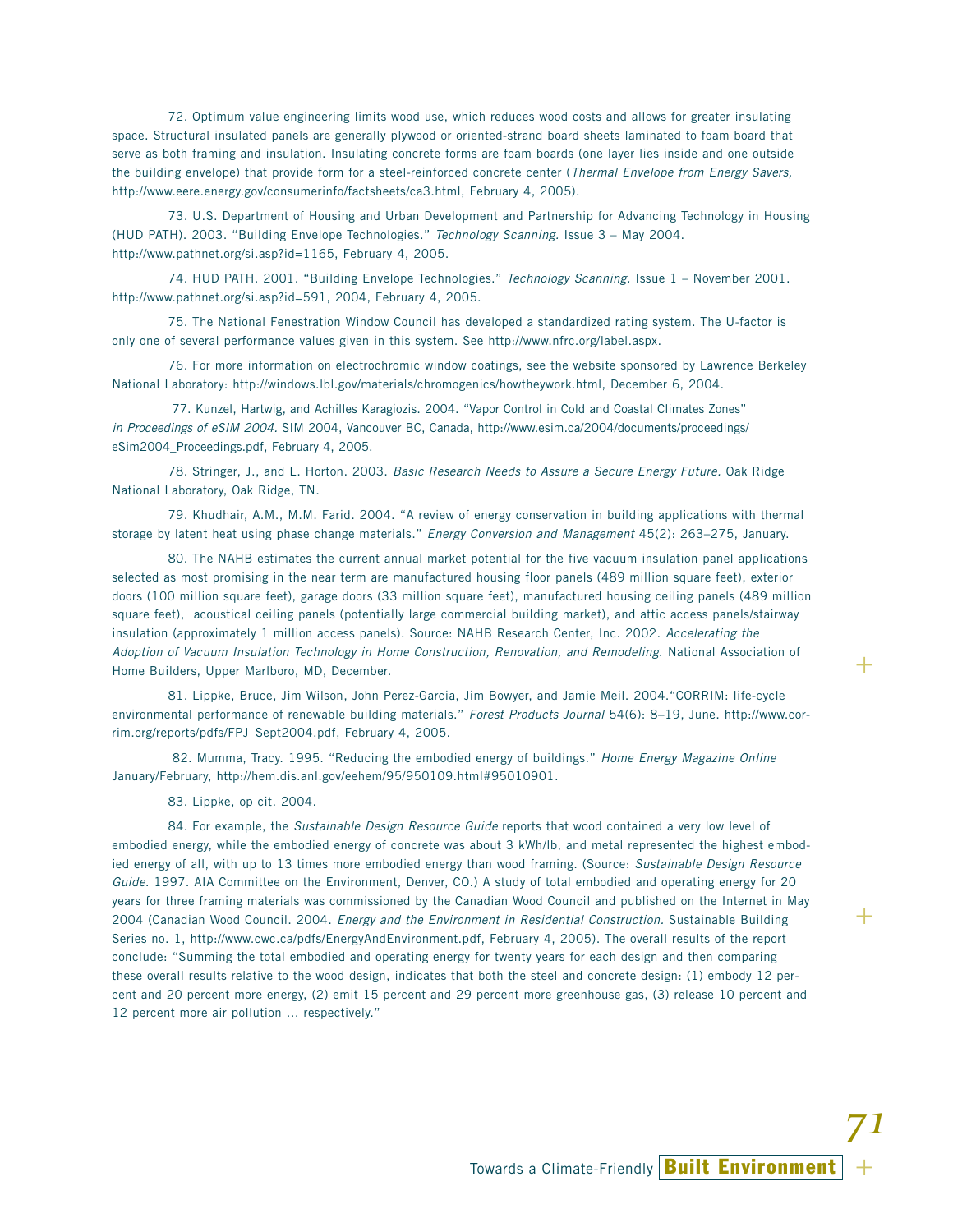85. Thermal comfort zones in buildings have been defined for occupants (at various levels of activity) based on the indoor air temperature and relative humidity. For example, sedentary occupants in the summer will be equally comfortable at a temperature of 80ºF with a relative humidity of 30 percent as they are at 73ºF with a relative humidity of 70 percent (American Society of Heating, Refrigerating, and Air Conditioning Engineers. 2001. "Thermal comfort." In 2001 ASHRAE Handbook—Fundamentals. Atlanta, GA).

86. Duct energy losses can be reduced by a combination of testing for leaks and then sealing the leaks. The tests are performed using a fan to pressurize the duct system and measure the leak rate. Sealing the leaks can be challenging. Some duct leaks are accessible, such as those around room registers, but others are hidden inside walls or are otherwise difficult to reach. A system has been developed to spray an aerosol sealant into the duct system that seals these hard-to-reach places (Berkeley Lab "Research News," May 16, 2003, http://www.lbl.gov/Science-Articles/Archive/EETD-aerosol-injection.html, February 4, 2005).

87. American Council for an Energy Efficient Economy, "Top-Rated Energy-Efficient Appliances: Central Air Conditioners," http://www.aceee.org/consumerguide/topcac.htm, February 4, 2005.

#### 88. Hadley et al., 2004, op cit.

89. Central forced-air furnaces have a lifetime of 10 to 25 years; the lifetime of hydronic heating systems is 20 to 30 years. The replacement market for oil-fired systems would therefore be approximately 5 percent of the existing inventory (EIA. 2003. The Assumptions to the Annual Energy Outlook 2003, Residential Demand Module. DOE/EIA-0554(2003), U.S. Department of Energy, http://www.eia.doe.gov/oiaf/archive/aeo03/assumption/residential.html, February 4, 2005). Approximately eight million homes heat with fuel oil, or about 7.5 percent of U.S. households. (EIA. 2001. Residential Energy Consumption Survey. U.S. Department of Energy, http://www.eia.doe.gov/emeu/recs/recs2001/detail\_tables.html#space, Februray 4, 2005). At a replacement rate of 5 percent per year, about 400,000 oil-fired units will be purchased as replacement units for existing houses each year. Considering that most of these units are located in colder climates (more than half of these units are located in climates with more than 5,000 heating degree days), the energy saving potential of newer and more efficient technology is substantial.

90. The AFUE rating is determined by specific test procedures to give a comparable indication of furnace efficiency. This figure reflects both the steady-state thermal efficiency and the thermal losses that occur when the unit is cycled on and off throughout the season.

91. HUD PATH, 2003, op cit.

 $\pm$ 

 $+$ 

*72*

92. A heat transfer coefficient is an experimentally measured value that enables calculation of the amount of energy that will travel from one location to another, based on the temperatures of the two locations. Within a heat exchanger, a higher heat transfer coefficient means that more energy will be removed from the hotter fluid, even if the inlet temperatures of the two fluids are not changed. For example, in a gas furnace the hotter fluids would be the hot gases, and the cooler fluid would be the return air from the duct system. If more energy is taken from the hot gas and transferred to the cooler air, the furnace is more efficient and won't need to run as long to heat the house.

#### 93. HUD PATH, 2001, op cit.

94. U.S. Department of Energy. 2004. Letter to ENERGY STAR partners from R.H. Karney, Manager, ENERGY STAR Program, January 6], http://www.energystar.gov/ia/partners/prod\_development/new\_specs/downloads/water\_heaters/DOE\_waterheaterletter\_final\_1.6.04.pdf, February 4, 2005.

95. Tomlinson, J.J. 2002. "All pumped up." Home Energy 19(6):30–35, November/December.

96. The estimated retail cost of the water heating dehumidifier is approximately \$500. In comparison, a 30 pint dehumidifier, typically adequate for a 1600-ft<sup>2</sup> area over 24 hours, costs about \$160; a 65-pint dehumidifier costs about \$250; and a standard 40- to 50-gallon electric water heater costs around \$200 or \$300.

97. Waste heat is used to pre-heat the water in the HPWH. The waste heat source varies depending on whether the space heat pump is set for heating or cooling mode. When it is in cooling mode, a series of motorized dampers direct the warm air from behind the refrigerator into the HPWH closet to be used by the HPWH evaporator. The outlet air stream from the HPWH is then cooled, dehumidified, and directed back into the kitchen to help air-condition the house. When the space heat pump is in heating mode, air is pulled from the crawl space by the HPWH fans, directed to the HPWH evaporator, and then exhausted outside the house. The result is an annual water heating bill of less than \$100 (Oak Ridge National Laboratory. 2004. ORNL's EERE Program…"In hot water." Science and Technology Highlights 2:10–11, http://www.ornl.gov/eere).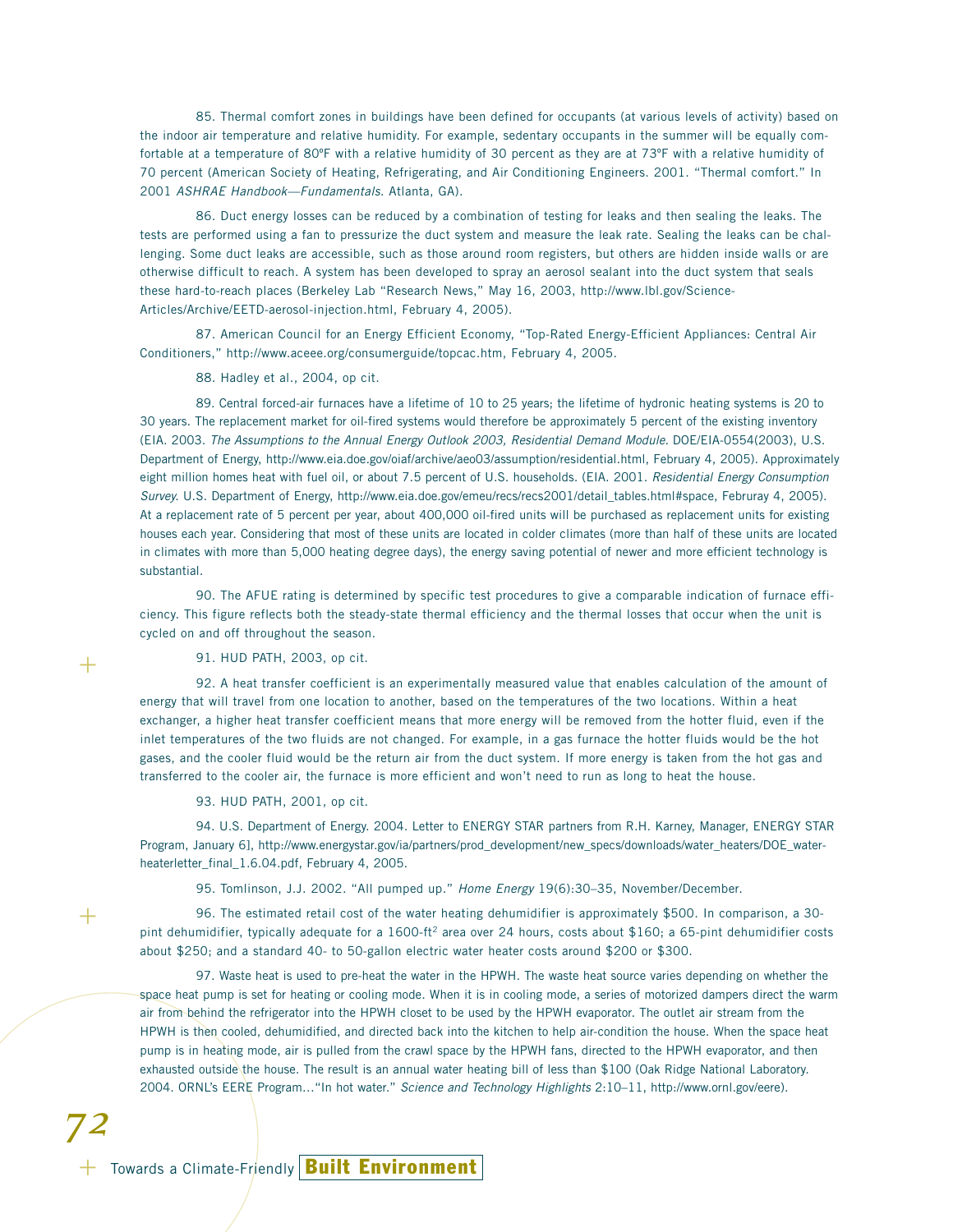98. Solar Electric Association. 2003. Zero-Energy Homes, A Report on the Zero Energy Homes-Utility Benefits Workshop. Solar Energy Power Association, Washington, DC.

99. Million Solar Roofs is a DOE initiative to facilitate the installation of solar energy systems on one million U.S. buildings by 2010. The initiative does not provide funding to design, purchase, or install solar energy systems. Instead, the Million Solar Roofs Initiative brings together the capabilities of the federal government with key national businesses and organizations and focuses them on building a strong market for solar energy applications on buildings (http://millionsolarroofs.org/about\_initiative/, February 4, 2005).

100. Stringer and Horton, op cit., 2003.

101. Rogol, M., S. Doi, and A. Wilkinson. 2004. Solar Power: Sector Outlook, CLSA Asia-Pacific Markets, July, http://www.solarworld.de/pdf-global/solar-power-2004-07.pdf, February 4, 2005.

102. Tulley, G. 2000. "Bringing big builders to efficiency." Home Energy Magazine Online March/April, http://hem.dis.anl.gov/eehem/00/000307.html; February 4, 2005 Wee, H. 2001. Buildings with built-in energy savings, BusinessWeek Online August 27, http://www.businessweek.com/magazine/content/01\_35/b3746614.htm February 4, 2005.

103. Wee, 2001, op cit.

104. Zero Energy Homes brochure, NAHB Research Center, Upper Marlboro, MD, http://www.toolbase.org/docs/MainNav/Energy/4339\_ZEH\_Brochure-final-screen.pdf, December 6, 2004.

105. Stringer and Horton, op cit., 2003.

106. Commissioning is a quality assurance process that ensures that HVAC, controls, and electrical systems operate efficiently in a new building. Recommissioning involves revisiting these systems at regular intervals to check and retest them to ensure that they continue to operate efficiently. (For more information see: ENERGY STAR® Building Manual, http://www.energystar.gov/index.cfm?c=business.bus\_upgrade\_manual, April 12, 2005).

107. Stringer and Horton, op cit,. 2003..

108. Navigant Consulting Inc. 2003. Energy Savings Potential of Solid State Lighting in General Illumination Applications. Prepared for U.S. Department of Energy by Navigant Consulting Inc., Washington, DC, November.

109. Ibid.

110. Muhs, J. 2004. "Up Ahead: Hybrid Lighting," Architectural Lighting, February 12.

111. Optoelectronics Industry Development Association. 2001. The Promise of Solid State Lighting for General Illumination: Light Emitting Diodes (LEDs) and Organic Light Emitting Diodes (OLEDs): Conclusions and Recommendations from OIDA Technology Roadmaps Co-sponsored by DOE (BTS) and OIDA. Optoelectronics Industry Development Association, Washington, DC. The total U.S. carbon emission estimate is from EIA. 2004. Annual Energy Outlook 2004 with Projections to 2025. DOE/EIA-0383(2004). Reference Case, p. 93, Figure 117. EIA, Washington, DC.

112. The improved LEDs are projected to have efficiency levels of 70 to 145 lumens per watt (lm/W) for high quality light (such as is now provided by incandescent or halogen fixtures at efficiencies ranging from 13 to 20 lm/W) and 95 to 183 lm/W for medium quality light (such as now provided by many fluorescent fixtures at efficiencies in the range of 70 to 80 lm/W) (Source: Hadley et al., 2004, op cit.). Carbon equivalent based on value of 19.29 MMTC per primary electricity generation quad in 2025 (Office of Energy Efficiency and Renewable Energy. 2004. 2004 Buildings Energy Databook, p. 6-6, table 6.4.1. U.S. Department of Energy, Washington, DC.

113. Springer and Horton, 2003, op cit.

114. Worrell, E., L. Price, and C. Galitsky. 2004. Emerging Energy-Efficient Technologies in Industry: Case Studies of Selected Technologies. LBNL-54828. Lawrence Berkeley National Laboratory, Berkeley, CA.

115. Hadley et al., 2004, op cit.

116. This prototype is detailed in Berry, J.B., Ed Mardiat, Rod Schwass, Cliff Braddock, Ed Clark. 2004. Innovative on-site integrated energy system tested. Proceedings of the World Renewable Energy Congress, Denver, CO.

117. Braddock, Cliff, Chris Lyons, Ed Mardiat. 2004. "Austin Energy's Chilling Power Plant." District Energy Magazine, Third/Fourth Quarter. 90(3), pp. 12-16. International District Energy Association, Westborough, MA.

+ Towards a Climate-Friendly **Built Environment**

 $+$ 

 $+$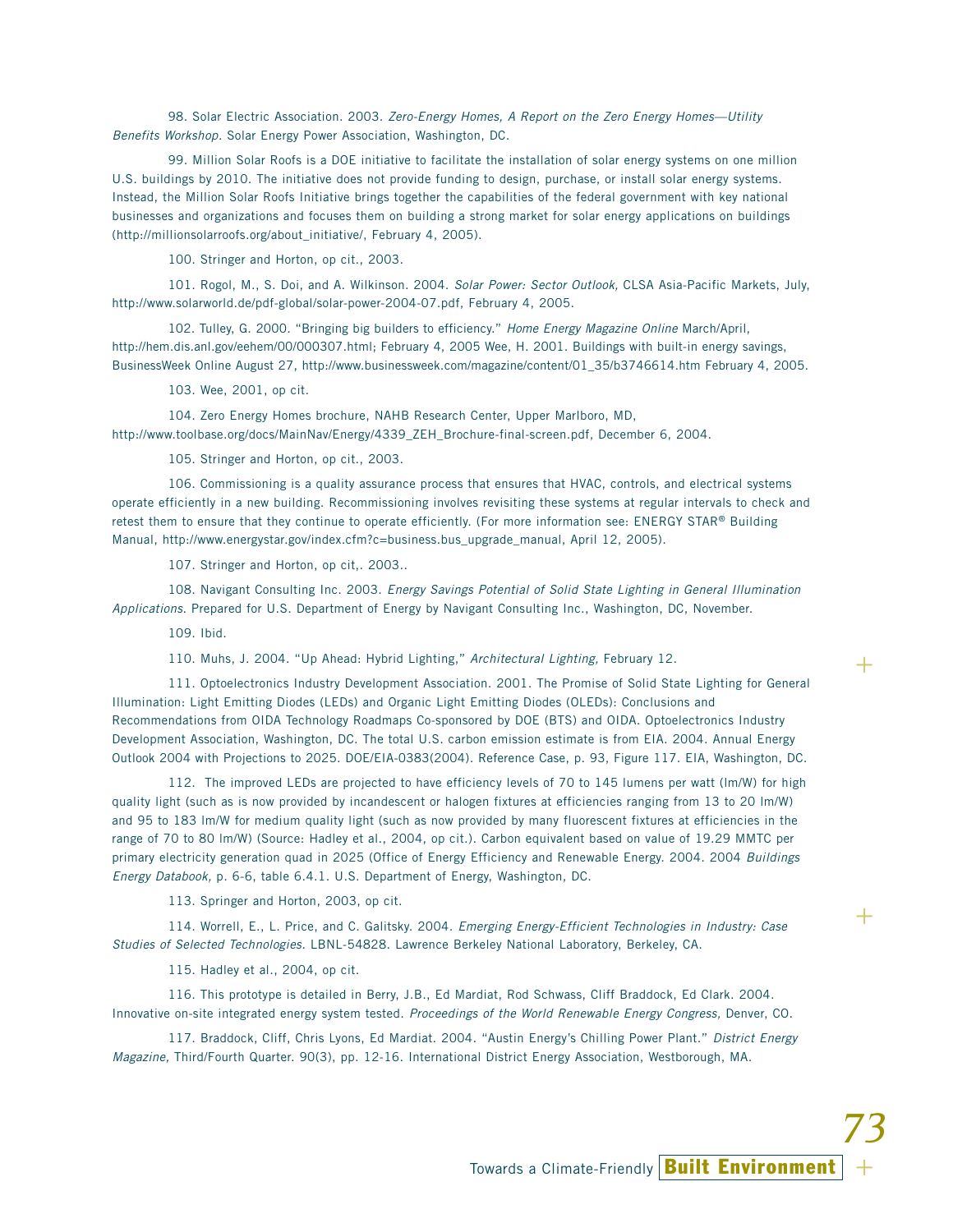118. Burchnell, R.W., N.A. Shad, D. Listokin, H. Phillips, A. Downs, S. Seskin, J.S. Davis, T. Moore, D. Healton, and M. Gall. 1998. The Costs of Sprawl – Revisited. TCRP Report 39. Transportation Research Board, National Academy Press, Washington DC. 20418. http://www4.nationalacademies.org/trb/crp.nsf/All+Projects/TCRP+H-10, February 4, 2005.

119. Federal Highway Administration and Bureau of Transportation Statistics, 2001 National Household Travel Survey, "Americans and their Vehicles," http://nhts.ornl.gov/2001/presentations/americanVehicles/index.shtml; "Nationwide Personal Transportation Survey," http://npts.ornl.gov/npts/1995/doc/index.shtml, February 4, 2005 See also Federal Highway Administration and Bureau of Transportation Statistics, 2001 National Household Travel Survey, "Highlights of the 2001 National Household Travel Survey" (December 2003) at http://www.bts.gov/publications/national\_household\_travel\_survey/highlights\_of\_the\_2001\_national\_household\_travel\_survey/, December 6, 2004

120. 2001 National Household Travel Survey, "Do More Vehicles Make More Miles? A Snapshot Analysis of the National Household Travel Survey 2001," http://nhts.ornl.gov/2001/presentations/vehicleMiles/VehicleMiles.html, December 6, 2004.

121. Burchell et al., 1998, Cost of Sprawl Revisited: The Evidence of Sprawl's Negative and Positive Impacts. National Transportation Research Board and National Research Council, Washington, DC; F. Southworth and D.W. Jones, 1996, Travel Reduction Through Changes in Urban Spatial Structure: A Search for Policy Instruments in Support of cleaner, More Energy Efficient Cities. Office of Policy, Planning and Program Evaluation, U.S. Department of Energy, Washington, DC.; Pembina Institute, 2003, http://www.climatechangesolutions.com/municipal/land/default.shtml?o=land; Benfield, F.K, M. Raimi, and D. Chen. 1999. Once There Were Greenfields: How Urban Sprawl is Undermining America's Environment, Economy and Social Fabric. Natural Resources Defense Council and Surface Transportation Policy Project, New York.

122. Mazza, P. 2004. Transportation and Global Warming Solutions. Issue briefing. Climate Solutions, Olympia, WA, May, http://www.climatesolutions.org/pubs/IssuesBriefs/TranspoGW.pdf, December 6, 2004.

123. San Francisco League of Conservation Voters, "Neighborhood Explorations: This View of Density," http://www.sflcv.org/density/index.html, December 6, 2004.

124. Holtzclaw, J., J.R. Clear, H. Dittmar, D. Goldstein, and P. Haas. 2002. "Location efficiency: neighborhood and socioeconomic characteristics determine auto ownership and use—studies in Chicago, Los Angeles and San Francisco." Transportation Planning and Technology 25(1): 1–27.

125. Burer, M.J., D.B. Goldstein, and J. Holtzclaw. 2004. "Location efficiency as the missing piece of the energy puzzle: how smart growth can unlock trillion dollar consumer cost savings." In Proceedings, 2004 ACEEE Summer Study on Energy Efficiency in Buildings. American Council for an Energy-Efficient Economy, Washington, DC.

126. Burer et al., 2004, op cit. See also Holtzclaw, J. 2004. "A vision of energy efficiency." In Proceedings, 2004 ACEEE Summer Study on Energy Efficiency in Buildings. American Council for an Energy-Efficient Economy, Washington, DC.

127. Walker, L., and W. Rees. 1997. "Urban density and ecological footprints: an analysis of Canadian households." In Eco-City Dimensions: Healthy Communities, Healthy Planet. Mark Roseland (ed.), New Society Publishers, Gabriola Island, BC, Canada. Taking a standard detached house as the baseline, the authors conclude that a small-lot house has, in comparison, only 92 percent of the standard house's footprint, and a townhouse about 78 percent, while walk-up apartments and high-rise buildings require only 64 percent and 60 percent of the detached house footprint respectively.

128. Harmaajarvi, I, A. Huhdanmaki, and P. Lahti. 2002. Urban Form and Greenhouse Gas Emissions: Summary. Finnish Ministry of the Environment, Helsinki, Finland.

129. Smart growth refers to community design that provides better access to places while requiring less auto use. However, the term also covers a wide range of other potential benefits of more compact, mixed use development. See, for example, Smart Growth America website, http://www.smartgrowthamerica.com, December 6, 2004.

130. See Southworth and Jones, 1996, op cit; Jack Faucett Associates and Sierra Research, Inc. 1999. Granting Air Quality Credit for Land Use Measures: Policy Options. EPA420-P-99-028. U.S. Environmental Protection Agency, http://www.epa.gov/otaq/transp/trancont/lupol.pdf, December 6, 2004.

131. Surfaces such as concrete and asphalt have greater heat absorption and get much hotter than do vegetated surfaces during the day. Energy stored in roads and rooftops can cause the surface temperature of urban structures to

 $\, + \,$ 

 $+$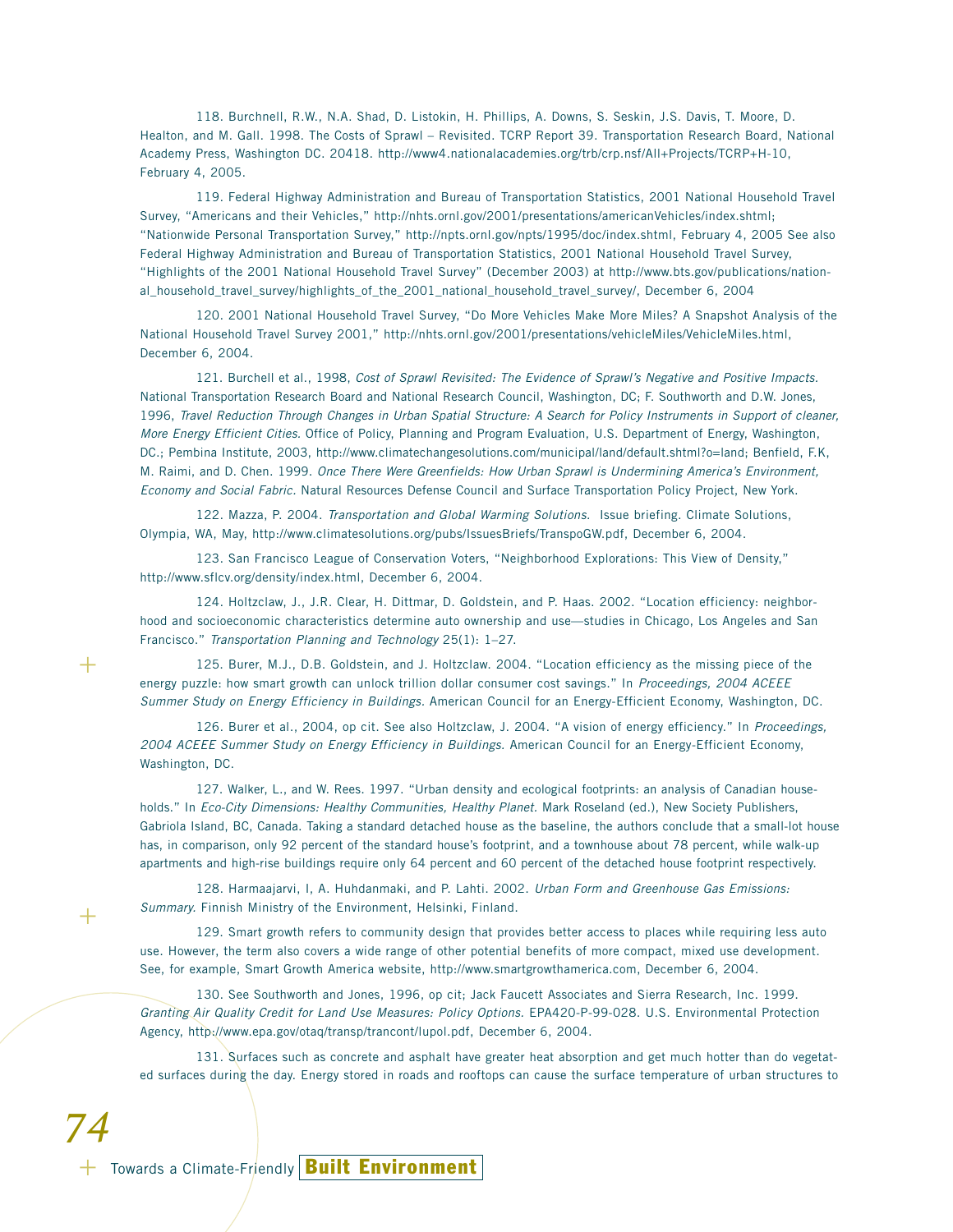become 10–21°C higher than the ambient air temperatures. This stored heat is then released at night, creating a dome of warmer air over the city that increases energy consumption through greater use of air conditioning. See, for example, Urban Climatology and Air Quality, "Heat Island," http://www.ghcc.msfc.nasa.gov/urban/urban\_heat\_island.html, December 6, 2004. Also see U.S. Climate Change Technology Program. 2003. Technology Options for the Near and Long Term. op cit, p. 28.

132. An infill site is a development site enclosed within an already developed urban area.

133. It is unclear, however, what the percentage or durability of within-neighborhood travel savings would be, given that the majority of U.S. commuters currently travel out of their home neighborhood (and often out of their home county) to get to work, with many households involved in two such inter-suburban or suburb-to-central city commutes. Nor is the preferred shopping center necessarily found in the same part of the city as the home site.

134. Miller, E.J., and A. Ibrahim. 1998. "Urban form and vehicular travel: some empirical findings." Transportation Research Record 1617: 18–27.

135. Garreau, J. 1991. Edge City: Life on The New Frontier. Anchor Books, New York, NY.

136. National Governors Association Center of Best Practices. 2002. Growing Less with Greenhouse Gases: State Growth Management Policies That Reduce GHG Emissions. National Governors Association, http://www.nga.org/cda/files/112002GHG.pdf, December 6, 2004; Lyons, W.M., S. Petersen, and K. Noerager. 2003. Greenhouse Gas Reduction Through State and Local Transportation Planning. DOT-VNTSC-RSPA-03-02. Volpe Transportation Center, U.S. Department of Transportation. National Technical Information Service, Springfield, VA, http://climate.volpe.dot.gov/docs/reduction.pdf, December 6, 2004. Concurrency requirements have been used by local and state governments to ensure that public services and facilities such as local and access roads, police services, fire protection services, schools, parks, mass-transit facilities, water services, sewer services, and solid waste removal are available at the time a residential or commercial development is completed. This is usually easier to ensure when such developments are built within existing urban boundaries. See, for an example, Snohomish County Public Works, Transportation Currency Requirements, Bulletin #59, http://www.co.snohomish.wa.us/publicwk/pwhome/59concurrency.pdf, December 6, 2004.

137. A Location Efficient Mortgage® increases the amount of money homebuyers in urban areas are able to borrow by taking into account the money they save by living in neighborhoods where they can shop at nearby stores and use public transit, rather than driving to work and to the mall. See http://www.nrdc.org/cities/smartGrowth/qlem.asp#, February 4, 2005. LEMs are currently available in Chicago, Seattle, San Francisco, and Los Angeles. See Location Efficient Mortgage website, http://www.locationefficiency.com, December 6, 2004. A related goal is also supported by the Energy-Efficient Mortgage, which allows homeowners to finance the cost of adding energy-efficiency features to new or existing housing as part of their FHA-insured home purchase or refinancing mortgage. See FHA Loan Types, "FHA Energy Efficient Mortgages," http://www.fhaloan.com/energy\_efficient.cfm., December 5, 2004.

+

+

*75*

138. See Bryk, D.S., and J. Henry. 2004. A new tool for greening buildings and neighborhoods: the "Smart Growth Tax Credit." In Proceedings, 2004 ACEEE Summer Study on Energy Efficiency in Buildings. American Council for an Energy-Efficient Economy, Washington, DC.

139. Bryk and Henry, 2004, op cit. However, in developing such a concept the authors note that (1) it is much more difficult to model where people are likely to live, work and send their children to school than it is to model the energy savings from improved lighting or HVAC technologies, and (2) conflicts between green and smart growth building projects can arise and need careful treatment (e.g., trying to prevent greener homes from being built because they are in greenfield rather than infill sites may not always lead to the best long term solution).

140. See Transit Oriented Development website, http://www.rtd-denver.com/Projects/TOD/, December 6, 2004, for links to city-specific transit-oriented development (TOD) projects. See also Dittmar, H., and G. Ohland. 2003. The New Transit Town: Best Practices in Transit-Oriented Development. Island Press, Washington, DC; Dumabugh, E. 2004. Overcoming financial and institutional barriers to TOD: Lindbergh Station case study. Journal of Public Transportation 7.3:43–69.

141. Service commercial vehicles are typically light-duty vehicles engaged in a wide range of professional visitation, pick-up, and delivery activities—such as plumbing, cleaning, and general repair services, as well as courier, small package, and document delivery services.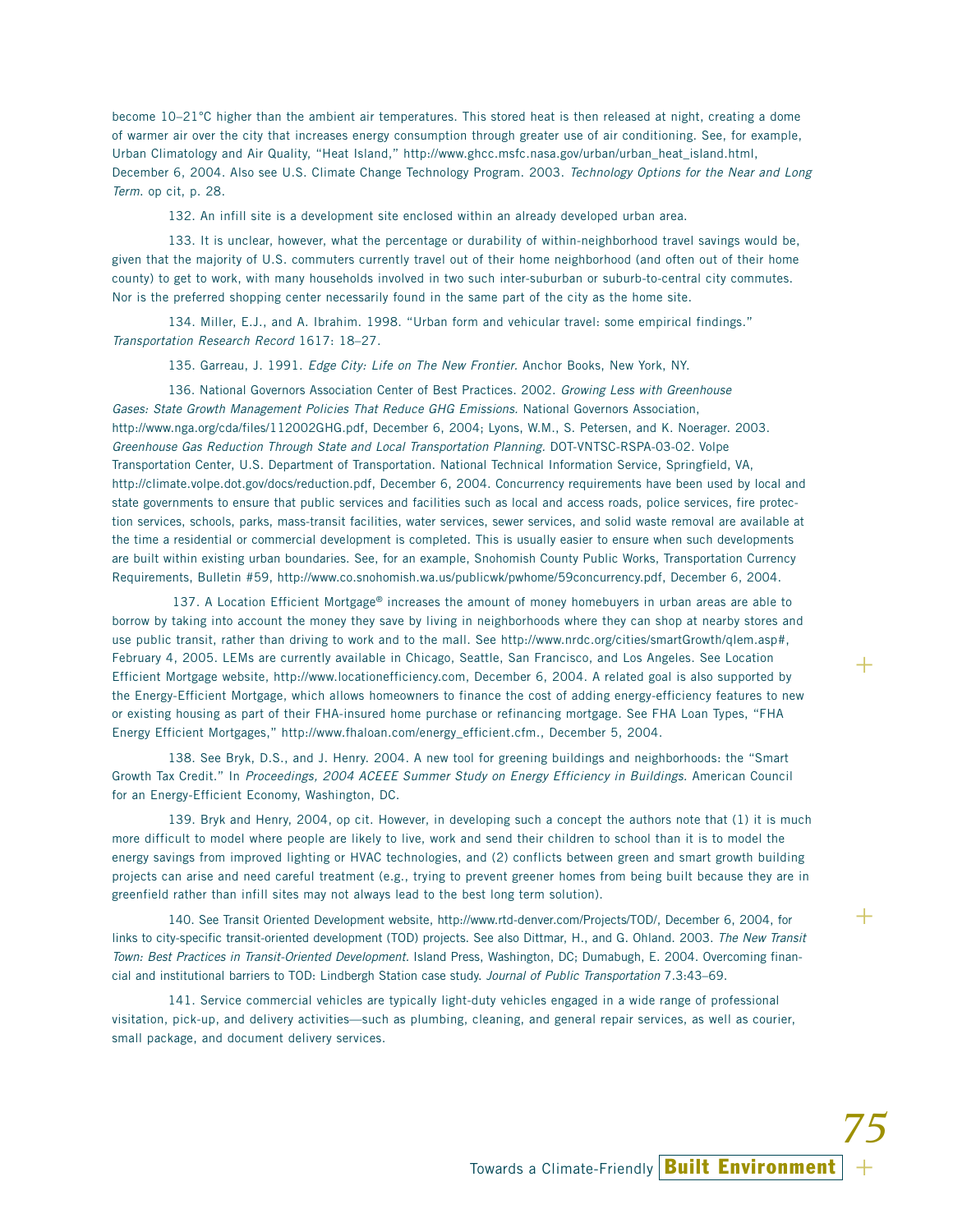142. See U.S. Department of Transportation. 1998. Transportation and Global Climate Change: A Review and Analysis of the Literature. DOT-T-97-03. U.S. Department of Transportation, Federal Highway Administration, Washington, DC.

143. For a discussion, see Southworth, F. 2001. On the potential impacts of land-use change policies on automobile vehicle miles of travel. Energy Policy Journal 29:1271–1283.

144. Future travel pricing strategies are likely to benefit from real time traffic information (through, for example, data collected by in-the-pavement traffic sensors). This information can be used to charge travelers on the basis of when as well as where they travel, with higher fees charged for travel at congested times and in congested locations. For definitions and examples, see U.S. Environmental Protection Agency, "Congestion Pricing,"

http://yosemite.epa.gov/aa/tcmsitei.nsf/0/647e950797e1f217852565d90073f4e6?OpenDocument#rec, December 6, 2004.

145. Southworth and Jones, 1996, op cit. Also see Greene, D.L., and A. Schafer. 2003. Reducing Greenhouse Gas Emissions from U.S. Transportation. Pew Center on Global Climate Change, Arlington, VA.

146. Source: Prindle, W., N. Dietsch, R. Neal Elliott, M Kushler, T. Langer, and S. Nadel. 2003. Energy Efficiency's Next Generation: Innovation at the State Level. Report Number E031. American Council for an Energy-Efficient Economy, Washington, DC.

147. See Sterner, T. 2003. Policy Instruments for Environmental and Natural Resource Management. Resources for the Future Press, Washington, DC. This report provides a taxonomy of available policy instruments that include direct regulation, also sometimes termed command and control; quantity instruments such as tradable permits; price instruments such as tax incentives and subsidies for R&D; and information and education policies. Similar taxonomies are described in Brown, M.A., and D.W. Jones. 1989. Policies and Measures for Reducing Energy Related Greenhouse Gas Emissions: Lessons from Recent Literature. DOE/PO-0047. U.S. Department of Energy, Office of Policy and International Affairs, Washington, DC, pp. 3-1–3-51, July. See also Gillingham, K., R. Newell, and K. Palmer, 2004. "Retrospective Review of Energy-Efficiency Programs," RFF Discussion Paper 04-19rev. Washington, DC. Forthcoming, Annual Review of Environment and Resources.

148. Prindle et al., 2003, op cit. The California Title 24 standards are energy efficient standards for residential and non-residential buildings.

149. The Building Codes Assistance Project Bimonthly Newsletter. 2004. The Building Codes Assistance Project Bimonthly Newsletter, http://66.155.84.153/newsletters/BCAP\_0904\_Newsletter.htm, February 4, 2005.

150. Prindle et al., 2003, op cit. Jones, T., D. Norland, and W. Prindle. 1998. Opportunity Lost: Better Energy Codes for Affordable Housing and a Cleaner Environment. Alliance to Save Energy, Washington, DC, http://www.estar.com/pdf/opplost.pdf, February 19, 2005.

151. Office of Energy Efficiency and Renewable Energy. 2000. Clean Energy Partnerships: A Decade of Success. DOE/EE-0213. U.S. Department of Energy, Washington, DC, March.

152. Rosenquist, G., M. McNeil, M. Iyer, S. Meyers, and J. McMahon. 2004. Energy Efficiency Standards and Codes for Residential/Commercial Equipment and Buildings: Additional Opportunities. National Commission on Energy Policy Washington, DC, http://www.energycommission.org, February 27, 2005.

153. For residential building codes, the analysis was conducted for each Census Division; each Division had a specific baseline construction practice with respect to insulation and glazing. Measures were selected in each Census Division that have a simple payback of less than 15 years. To obtain national averages, a weighted average was calculated to reflect the relevant shares of new housing construction in each Census Division. For commercial codes, construction practices for glazing were considered for "hot" and "cold" climate zones; for lighting, watts per square foot (i.e., lighting power densities) were considered for different building types. Lighting measures were selected that are cost-effective towards meeting the ASHRAE 90-1 2004 amendment for a standard that would become effective in 2015. For glazing, measures were selected that had a minimum life cycle cost for each building type. To obtain national estimates, a weighted average was calculated based on shares of new construction by building type. Source: Rosenquist, 2005, op cit.

154. Tribble, A., K. Offringa, B. Prindle, D. Arasteh, J. Zarnikau, A. Stewart, and K. Nittler. 2002. "Energy efficient windows in the southern residential windows market." In Proceedings of the 2002 ACEEE Summer Study on Energy Efficiency in Buildings. American Council for an Energy-Efficient Economy, Washington, DC.

 $+$ 

 $+$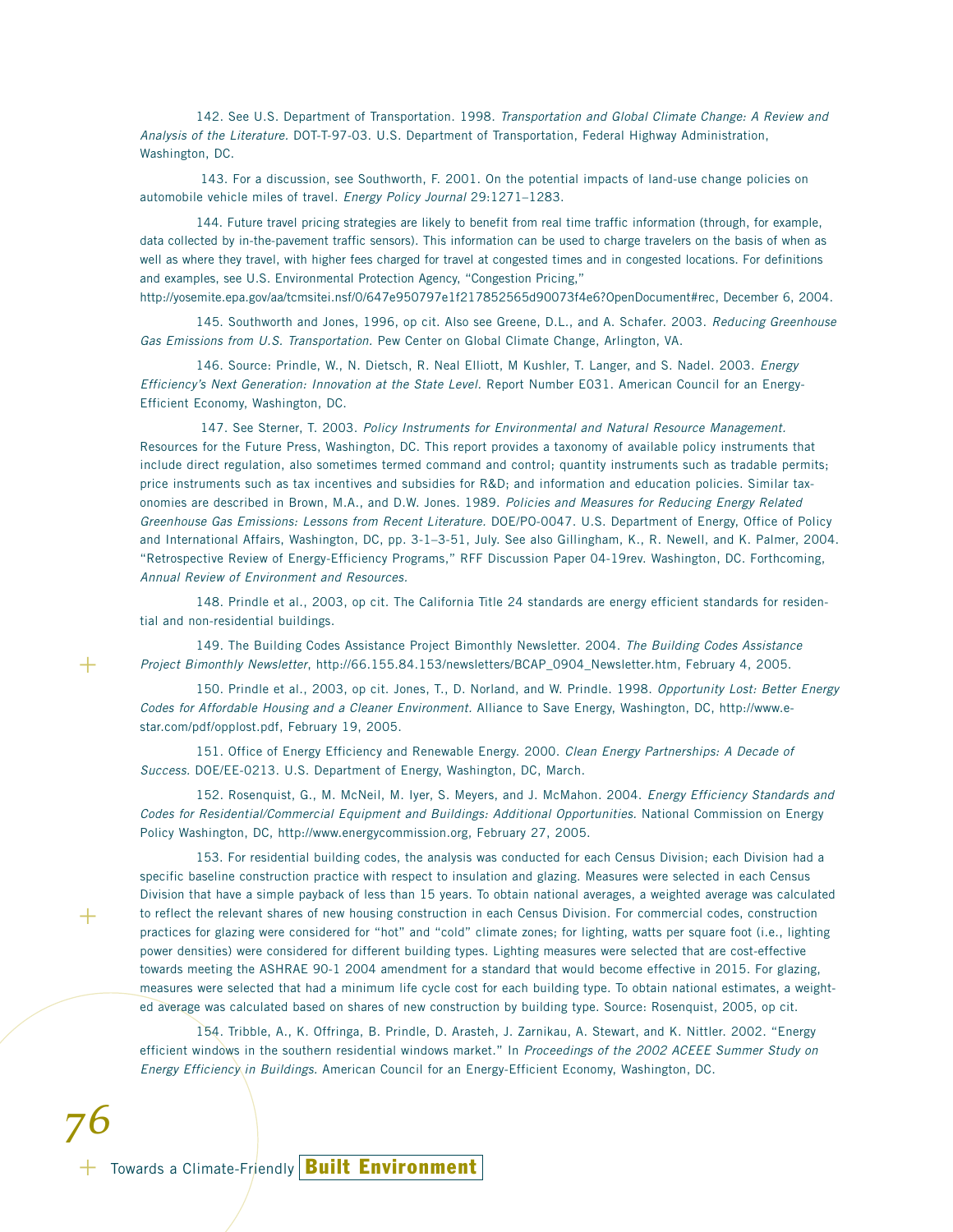155. Geller, H., T. Kubo, and S. Nadel. 2001. Overall Savings from Federal Appliance and Equipment Efficiency Standards. American Council for an Energy-Efficient Economy, Washington, DC, http://www.standardsasap.org/stndsvgs.pdf, February 4, 2005.

156. Meyers, S., J.E. McMahon, M. McNeil, and X. Liu. 2003. "Impacts of U.S. federal energy efficiency standards for residential appliances." Energy 28:755–767.

157. Geller et al., 2001, op cit.

158. See S. Nadel. 2003. Appliance and equipment efficiency standards in the U.S.: accomplishments, next steps and lessons learned. In ECEEE 2002 Summer Study Proceedings, 1, 75-86, European Council for an Energy Efficient Economy, Stockholm, Sweden. See also Rosenquist, 2004, et al.

159. Prindle et al., 2003, op cit.

160. See Bryk and Henry, 2004, op cit.

161. Prindle et al., 2003, op cit.

162. Gillingham et al., 2004, op cit.

163. Joskow, P.L., and D.B. Marron. 1993. "What does a negawatt really cost? further thoughts and evidence." The Electricity Journal July, 14–26.

164. Berry, L., and M. Schweitzer. 2003. Metaevaluation of National Weatherization Assistance Program Based on State Studies 1993–2002. ORNL/CON-488. Oak Ridge National Laboratory, http://weatherization.ornl.gov/pdf/CON\_488.pdf, February 4, 2005. A summary of the report and prior evaluation studies can be found at http://www.waptac.org/sp.asp?id=1437, February 4, 2005.

165. According to the Weatherization Assistance Program overview (http://www.waptac.org/sp.asp?id=1437, Februray 4 2005), weatherization avoids approximately 0.23 metric tons of carbon emissions per year in a home heated primarily with natural gas. For homes heated by electricity, the emission reductions are 0.475 metric tons of carbon annually. Because approximately 10 percent of the weatherized homes are heated by electricity, a weighted average of 0.25 metric tons is estimated.

166. NAHB, 2000, op cit, p. 33.

167. A GHG registry is a repository for reporting and tracking emissions and emission reduction and sequestration activities (Prindle et al., 2003, op cit).

 $+$ 

+

*77*

168. With funding from DOE, the states of California, Oregon, and Washington have been involved in the development of the PLAnning for Community Energy, Environment and Economic Sustainability (PLACE3S) sustainable community design software. See California Energy Commission, "The Energy Yardstick: Using PLACE3S to Create More Sustainable Communities," http://www.energy.ca.gov/places/, December 6, 2004.

169. National Awareness of ENERGY STAR®, for 2003, Analysis of CEE Household Survey, pp. 4 and 14. http://www.energystar.gov/ia/news/downloads/E-STAR03Awareness.pdf, February 4, 2005.

170. Air and Radiation Office. 2004. Protecting the Environment Together: ENERGY STAR® and Other Voluntary Programs, 2003 Annual Report, EPA 430-R-04-011. U.S. Environmental Protection Agency, Washington, DC, September, http://www.epa.gov/chp/pdf/CPPD2003\_web.pdf, February 4, 2005.

171. Webber, C.A., R.E. Brown, M. McWhinney, and J.G. Koomey. 2003. 2002 Status Report: Savings Estimates for the ENERGY STAR® Voluntary Labeling Program. LBNL-51319. Lawrence Berkeley National Laboratory, Berkeley, CA, March. It is assumed that 10,346 Btu of fossil fuel energy are required to generate 1 kWh of electricity.

172. Supporting studies include DeCanio, S.J. 1998. "The efficiency paradox: bureaucratic organizational barriers to profitable energy-saving investments." Energy Policy 26(5):441-454; DeCanio, S.J., and W. Watkins. 1998. Investment in energy efficiency: do the characteristics of firms matter? Review of Economics and Statistics 80(1):95–107.

173. Prindle et al., 2003, op cit, pp. 58–61. Also, see the database maintained by the Pew Center on Global Climate Change for more information on state-level emission targets and other climate change activities, http://www.pewclimate.org/what\_s\_being\_done/in\_the\_states/.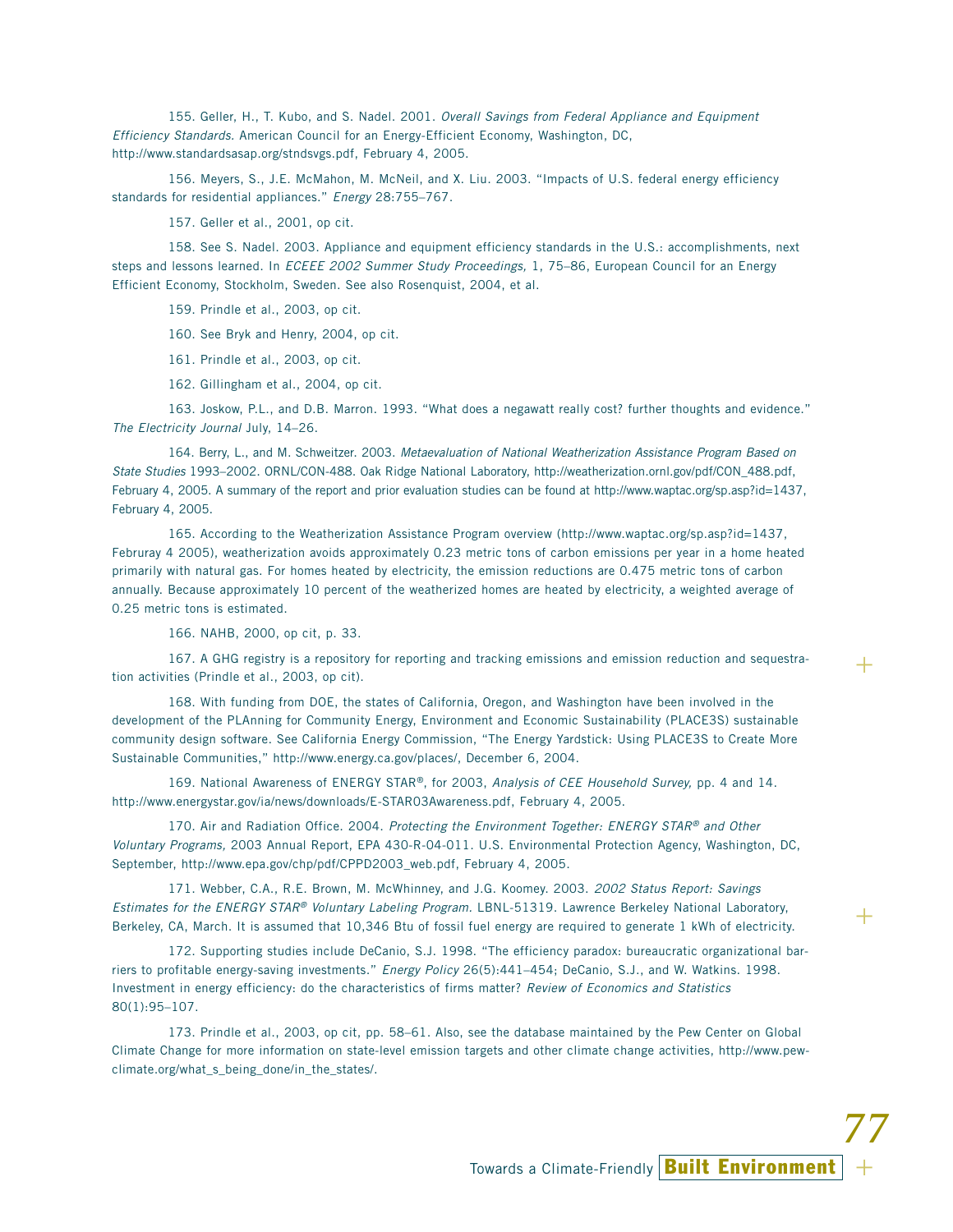174. http://www.eere.energy.gov/femp/about/about.cfm, February 19, 2005.

175. Office of Energy Efficiency and Renewable Energy. 2004. Federal Energy Management: Year in Review: 2003. U.S. Department of Energy, Washington, DC, March, http://www.eere.energy.gov/femp/pdfs/yrinrview\_2003.pdf, December 6, 2004.

176. Office of Energy Effieciency and renewable Energy. Annual Report to Congress on Federal Government Energy Management and Conversion Progams Fiscal Year 2003. Draft. U.S. Department of Energy, Washington DC, October. The conversion factor for calculating carbon reductions from energy savings is based on the total federal agency facility energy use and carbon emissions from Tables 3 and 6 (pp. 7 and 12).

177. Stringer and Horton, op cit., 2003.

178. Business Week. 1995. Blue-sky research comes down to Earth, July 3, p. 78.

179. Dooley, J. 1998. "Unintended consequences: energy R&D in a deregulated market." Energy Policy 26(7):547–555.

180. Office of Technology Assessment (OTA). 1992. Building Energy Efficiency. OTA-E-518. Office of Technology Assessment, Washington, DC, pp. 76–78, May; Building Energy Efficiency Program Review Group. 1992. Achieving Greater Energy Efficiency in Buildings: The Role of DOE's Office of Building Technologies. American Council for an Energy-Efficient Economy and Alliance to Save Energy, Washington, DC, July; Secretary of Energy Advisory Board (SEAB). 1995. Energy R&D: Shaping our Nation's Future in a Competitive World. U.S. Department of Energy, Washington, DC, p. 143, Annex 2, June.

181. National Research Council. 2001. Energy Research at DOE: Was It Worth It? Energy Efficiency and Fossil Energy Research 1978 to 2000. National Academy Press, Washington, DC, http://www.nap.edu/books/0309074487/html/, February 4, 2005.

182. R&D into more efficient community designs and urban forms is also warranted by the existing evidence, and for a number of complementary reasons including GHG reduction, energy savings, pollution reduction and travel time savings. Such efforts need to target both the potential GHG emission reductions of different land use arrangements and the potential for the more promising arrangements to be made attractive to the residents and businesses that will need to live in them. Given the longer term payoffs expected from this sort of R&D, a federal role would seem to be central to serious progress. Sophisticated software tools need to be developed to support this process.

183. Sachs, H., S. Nadel, J.T. Amann, M. Tauzon, L. Rainer, G. Todesco, D. Shipley, and M. Adelaar. 2004. "Emerging Technologies/Practices: Finding the Next Generation." In Proceedings, 2004 ACEEE Summer Study on Energy Efficiency in Buildings. American Council for an Energy-Efficient Economy, Washington, DC, pp. 6.298–6.3009.

184. Hadley et al., 2004, op cit.

+

+

*78*

185. Brown et al., 2001, op cit; Koomey, J.G., C.A. Webber, C.S. Atkinson, and A. Nicholls. 2001. "Addressing energy-related challenges for the U.S. buildings sector: results from the Clean Energy Futures Study." Energy Policy 29(14): 1209–1221.

186. Brown et al., 2001, op cit; and Koomey et al., 2001, op cit.

187. EIA, 2004, op cit, p. 159, table A20.